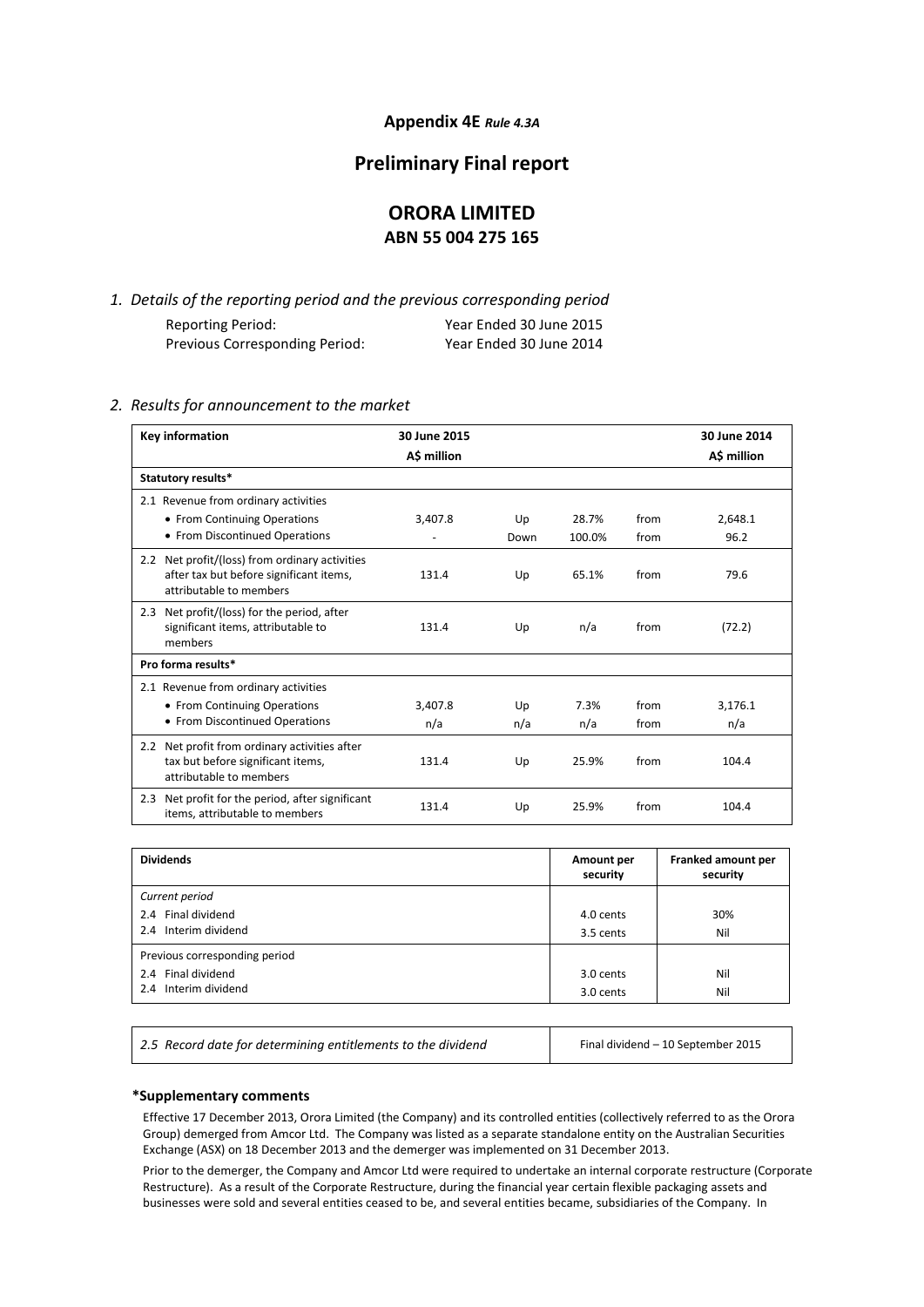addition, a number of operating assets and liabilities were legally transferred between the Orora Group and entities within the Amcor Ltd Group. The Corporate Restructure took place as at 31 October 2013.

As required for statutory reporting purposes, the statutory financial information for the Orora Group has been presented for the financial period ended 30 June 2015 and for the comparative period ended 30 June 2014. However, as a result of the Corporate Restructure, the statutory financial information for the comparative period does not give a view of the performance of the Orora Group as it is currently structured.

To assist shareholders in their understanding of the Orora Group's business as it is now structured, pro forma financial information for the period ended 30 June 2014 is included in the table above and in the Company's Investor Results Release (attached) released to the ASX on 26 August 2015. This pro forma information is prepared on the basis that the business as it is now structured was in effect for the period 1 July 2013 to 30 June 2014. In the preparation of the pro forma financial information, adjustments have been made to the Orora Group's results, as presented in the Group's segment note (refer note 2 of the preliminary final financial statements), to present a view of performance as if the Corporate Restructure had been effective from 1 July 2013. Additional adjustments have also been made in the presentation of pro forma financial information to reflect changes in operating and corporate costs associated with Orora Limited becoming a standalone listed entity as if those costs had been incurred from 1 July 2013.

The pro forma adjustments referred to above have been made on a basis consistent with those contemplated on page 46 of the Amcor Ltd demerger Scheme Booklet. A reconciliation between the pro forma financial information and the Orora Group segment information is included within the aforementioned Investor Results Release (as attached). The reconciliations and the pro forma financial information have not been audited.

#### 2.6 Brief explanation of figures in 2.1 to 2.4 –:

- i) The current period interim dividend was unfranked. The current period final dividend is franked at 30%.
- ii) Dividends to foreign holders are not subject to with-holding tax.
- iii) Refer to attached Investor Results Release for further details relating to sections 2.1 to 2.4.

#### **3. Income Statement and Statement of Comprehensive Income**

Refer to the attached Preliminary Final Financial Report

**4. Statement of Financial Position**

Refer to the attached Preliminary Final Financial Report

**5. Statement of Cash Flows** 

Refer to the attached Preliminary Final Financial Report

#### **6. Statement of Retained Earnings**

Refer to the attached Preliminary Final Financial Report, Note 5.5 Retained Earnings

#### **7. Details of individual dividends and payment dates**

Refer to the attached Preliminary Final Financial Report, Note 5.2 Dividends

#### **8. Details of dividend reinvestment plan**

The Dividend Reinvestment Plan (DRP) is in operation. No discount is available under the DRP in respect of the FY15 dividend. The issue price for the FY15 dividend will be calculated based on the arithmetic average of the weighted average market price for the ten ASX trading days from 15 to 28 September 2015, inclusive. The last date for receipt of election notices for the DRP is 11 September 2015. Shares allotted under the DRP rank equally with existing fully paid ordinary shares of Orora Limited.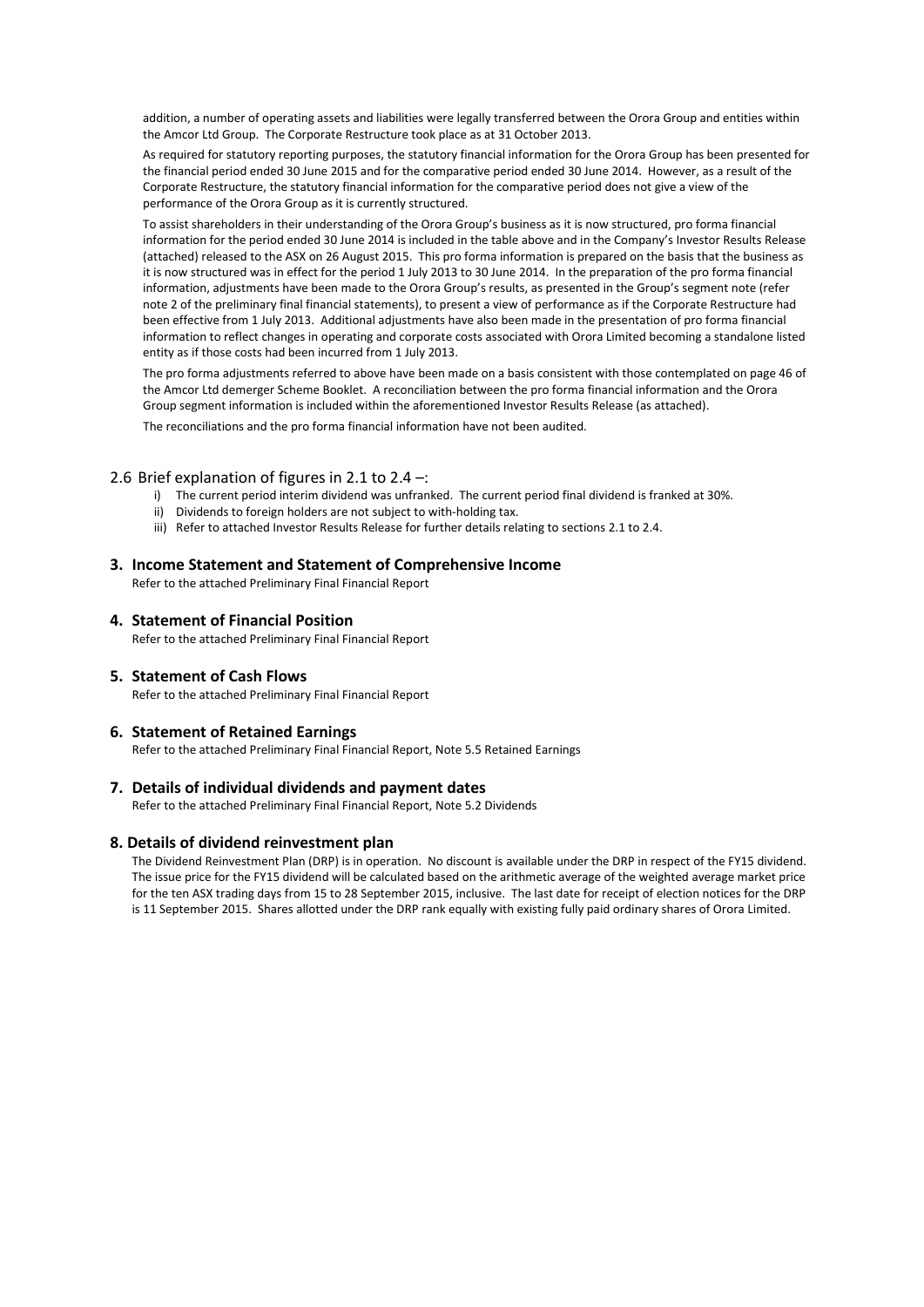#### **9. Net tangible assets**

|                                                  | Current period | 30 June 2014 |
|--------------------------------------------------|----------------|--------------|
| Net tangible asset backing per ordinary security | \$0.96         | \$0.93       |

#### **10. Control gained over entities having a material effect**

Refer to the attached Preliminary Final Financial Report, Note 7.1 Principal Subsidiary Undertakings and Investments and 7.2 Orora Limited Demerger – 30 June 2014.

**11. Details of associates and joint venture entities**  Not applicable

#### **12. Significant information**

Refer to the attached Investor Results Release

**13. For foreign entities, which set of accounting standards is used in compiling the report** Not applicable

#### **14. Commentary on results for the period**

Refer to the attached Preliminary Final Financial Report, Note 5.6 Earnings Per Share and the attached Investor Results Release

#### **15 This report is based on accounts which have been audited.**

The audit report, which is unmodified, will be made available with the Company's financial report, which also contains the Directors' Report (including the audited Remuneration Report) and Directors' Declaration. These will all be released to the ASX at the same time as part of the Company's Annual Report which is nearing completion and will be released on approximately 11 September 2015.

alterating

............................................................ Ann Stubbings Company Secretary

Dated: 26 August 2015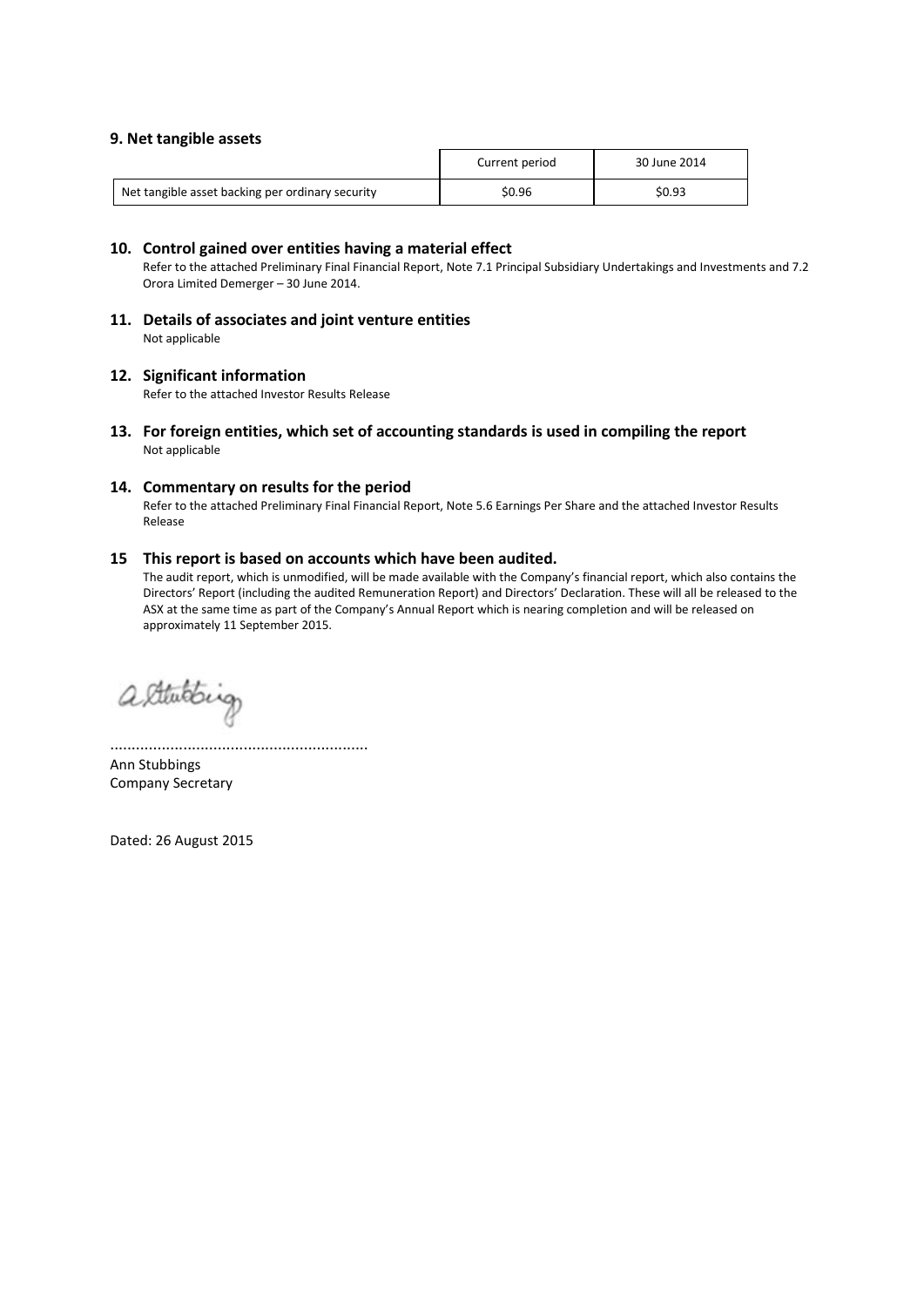# **ORORA LIMITED ABN: 55 004 275 165**

# **ANNUAL FINANCIAL REPORT**

# **FOR THE FINANCIAL YEAR ENDED 30 JUNE 2015**

**26 August 2015**

Effective 17 December 2013 Orora Limited (the Company) and its controlled entities (collectively referred to as the Group) demerged from Amcor Ltd. The Company was listed as a separate standalone entity on the Australia Securities Exchange on 18 December 2013 and the demerger was implemented on 31 December 2013. Prior to the demerger, the Company and Amcor Ltd were required to undertake an internal corporate restructure. As a result, the comparative financial information contained within the following Annual Financial Report, for the financial year ended 30 June 2014, does not reflect the financial performance of the Group as it is currently structured (refer note 7.2 for further details).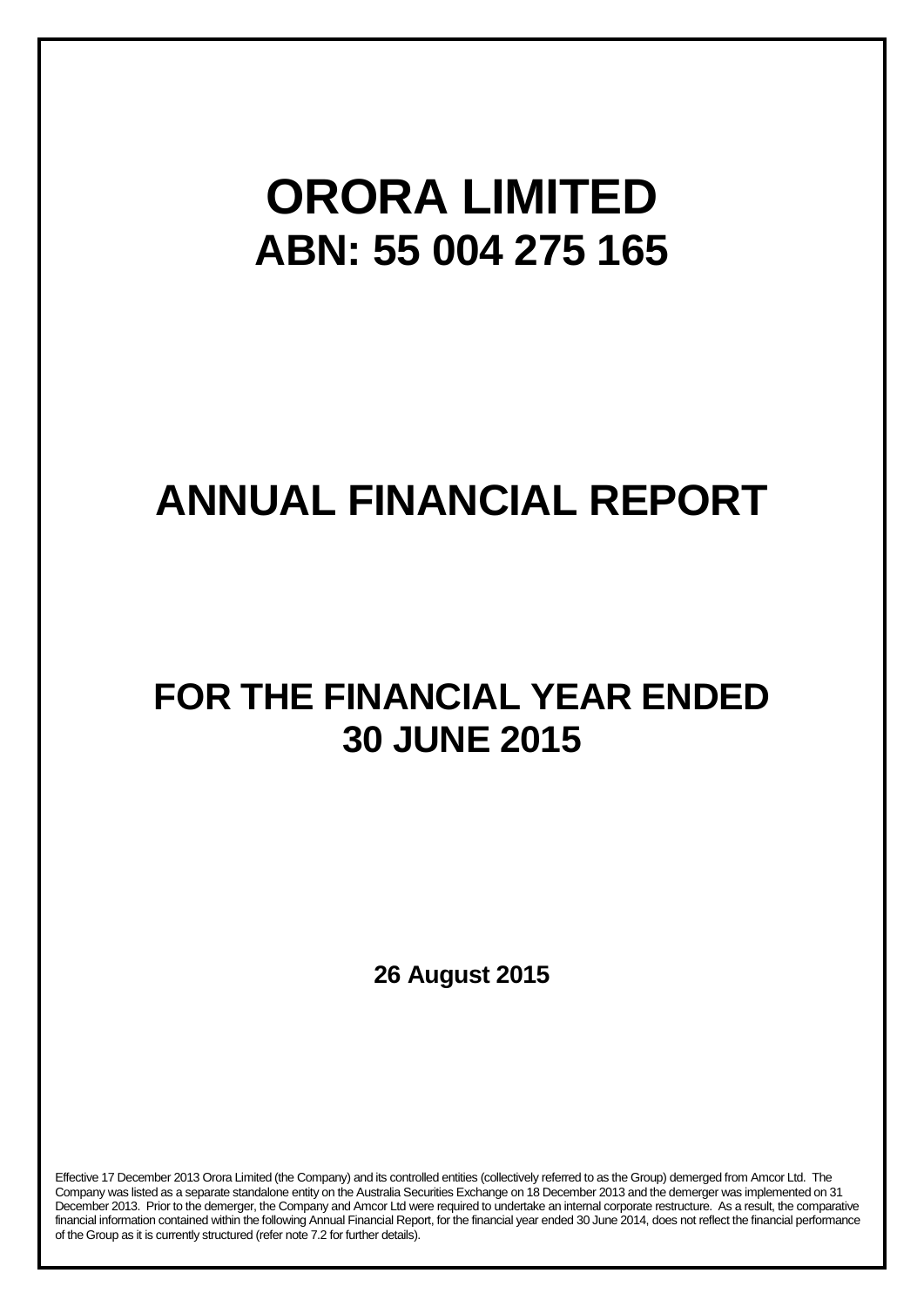# **Financial Report**

|                       | <b>Contents of Financial Report</b>                                                                                                                                        |          |
|-----------------------|----------------------------------------------------------------------------------------------------------------------------------------------------------------------------|----------|
|                       | <b>Consolidated Income Statement</b>                                                                                                                                       | 1        |
|                       | Consolidated Statement of Comprehensive Income                                                                                                                             | 2        |
|                       | <b>Consolidated Statement of Financial Position</b><br>Consolidated Statement of Changes in Equity                                                                         | 3<br>4   |
|                       | <b>Consolidated Cash Flow Statement</b>                                                                                                                                    | 5        |
|                       |                                                                                                                                                                            |          |
|                       | <b>Notes to the Financial Statements</b>                                                                                                                                   |          |
|                       | Section 1 Basis of preparation                                                                                                                                             | 7        |
|                       | Section 2 Segment information                                                                                                                                              | 9        |
| 2.1                   | Segment results                                                                                                                                                            | 9        |
| 2.2                   | Understanding the segment results                                                                                                                                          | 10       |
|                       | Section 3 Results for the year                                                                                                                                             | 13       |
| 3.1                   | Income                                                                                                                                                                     | 13       |
| 3.2<br>3.3            | Operating costs<br>Significant items                                                                                                                                       | 14<br>15 |
| 3.4                   | Auditors' remuneration                                                                                                                                                     | 16       |
| 3.5                   | Taxation                                                                                                                                                                   | 16       |
| 3.5.1                 | Income tax (expense)/benefit                                                                                                                                               | 16       |
| 3.5.2                 | Deferred tax assets and liabilities                                                                                                                                        | 18       |
|                       | Section 4 Assets and liabilities                                                                                                                                           | 19       |
| 4.1                   | Trade and other receivables                                                                                                                                                | 19       |
| 4.2<br>4.3            | Inventories<br>Trade and other payables                                                                                                                                    | 20<br>21 |
| 4.4                   | Other financial assets                                                                                                                                                     | 21       |
| 4.5                   | Other assets                                                                                                                                                               | 22       |
| 4.6                   | Property, plant and equipment                                                                                                                                              | 22       |
| 4.7                   | Goodwill and intangible assets                                                                                                                                             | 24       |
| 4.8                   | Provisions                                                                                                                                                                 | 25       |
| <b>Section 5</b>      | Capital structure and financing                                                                                                                                            | 28       |
| 5.1<br>5.2            | Capital management                                                                                                                                                         | 28       |
| 5.3                   | <b>Dividends</b><br>Contributed equity                                                                                                                                     | 29<br>29 |
| 5.4                   | Reserves                                                                                                                                                                   | 31       |
| $5.5\,$               | Retained earnings                                                                                                                                                          | 32       |
| 5.6                   | Earnings per share                                                                                                                                                         | 32       |
| 5.7<br>5.7.1          | Net financial debt<br>Interest-bearing liabilities                                                                                                                         | 33<br>34 |
|                       |                                                                                                                                                                            |          |
| Section 6 Risk<br>6.1 | Financial risk management                                                                                                                                                  | 35<br>35 |
| 6.1.1                 | Market risk                                                                                                                                                                | 35       |
| 6.1.2                 | Liquidity risk                                                                                                                                                             | 38       |
| 6.1.3                 | Credit risk                                                                                                                                                                | 39       |
| 6.2                   | Derivative financial instruments                                                                                                                                           | 40       |
| 6.3                   | Impairment of non-financial assets                                                                                                                                         | 43       |
|                       | Section 7 Group structure                                                                                                                                                  | 45       |
| 7.1<br>7.1.1          | Principal subsidiary undertakings and investments<br>Orora Employee Share Trust                                                                                            | 45<br>45 |
| 7.1.2                 | Acquisition of controlled entities                                                                                                                                         | 45       |
| 7.1.3                 | Disposal of controlled entities                                                                                                                                            | 45       |
| 7.2                   | Orora Limited Demerger - 30 June 2014                                                                                                                                      | 46       |
| Section 8             | Other                                                                                                                                                                      | 48       |
| 8.1                   | Share-based compensation                                                                                                                                                   | 48       |
| 8.1.1<br>8.1.2        | <b>CEO Grant</b><br>Long term incentives                                                                                                                                   | 48<br>49 |
| 8.1.3                 | Short term incentive                                                                                                                                                       | 51       |
| 8.2                   | Commitments and contingent liabilities                                                                                                                                     | 51       |
| 8.3                   | Events subsequent to balance date                                                                                                                                          | 52       |
| 8.4                   | Orora Limited                                                                                                                                                              | 53       |
| 8.5<br>8.6            | Deed of Cross Guarantee                                                                                                                                                    | 54<br>56 |
| 8.6.1                 | Related party transactions<br>Parent entity                                                                                                                                | 56       |
| 8.6.2                 | Other related parties                                                                                                                                                      | 56       |
| 8.7                   | Key Management Personnel                                                                                                                                                   | 56       |
| 8.8                   | Other accounting policies                                                                                                                                                  | 57       |
| 8.8.1<br>8.8.2        | New and amended accounting standards and interpretations adopted from 1 July 2014<br>New and amended accounting standards and interpretations issued but not yet effective | 57<br>57 |
|                       |                                                                                                                                                                            |          |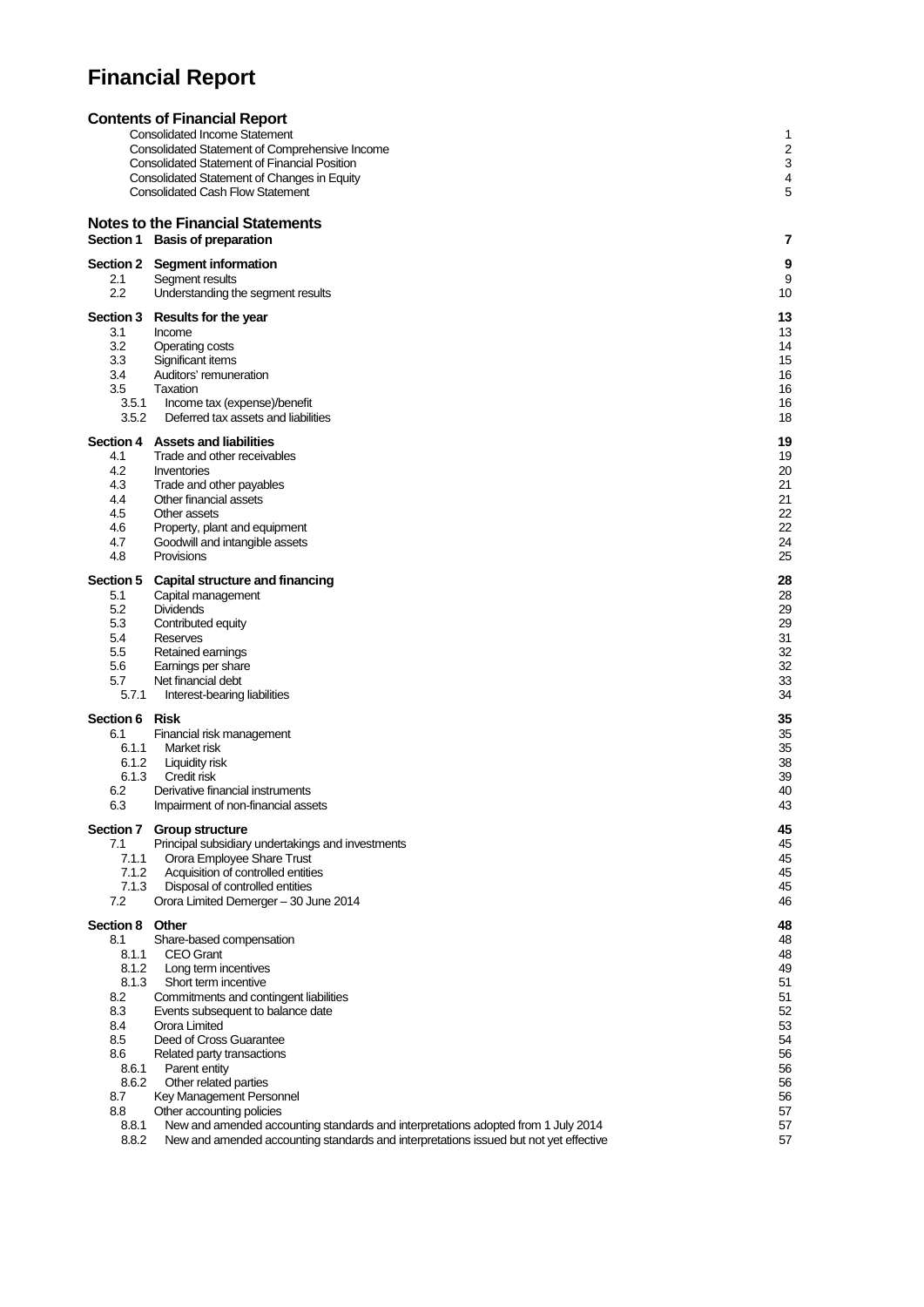### **Consolidated Income Statement For the financial year ended 30 June 2015**

| \$ million                                                                                                                | Note       | 2015                       | 2014                       |
|---------------------------------------------------------------------------------------------------------------------------|------------|----------------------------|----------------------------|
| <b>Continuing Operations</b>                                                                                              |            |                            |                            |
| Sales revenue<br>Cost of sales                                                                                            | 3.1        | 3,407.8<br>(2,799.1)       | 2,648.1<br>(2,206.3)       |
| <b>Gross profit</b>                                                                                                       |            | 608.7                      | 441.8                      |
| Other income<br>Sales and marketing expenses<br>General and administration expenses                                       | 3.1        | 19.3<br>(163.1)<br>(239.8) | 26.8<br>(116.2)<br>(453.5) |
| Profit/(loss) from operations                                                                                             | 2.2        | 225.1                      | (101.1)                    |
| Finance income<br>Finance expenses                                                                                        | 3.1<br>3.2 | 0.2<br>(38.1)              | 0.9<br>(44.6)              |
| <b>Net finance costs</b>                                                                                                  |            | (37.9)                     | (43.7)                     |
| Profit/(loss) before related income tax (expense)/benefit                                                                 |            | 187.2                      | (144.8)                    |
| Income tax (expense)/benefit                                                                                              | 3.5.1      | (55.8)                     | 38.3                       |
| Profit/(loss) for the financial period from continuing operations                                                         |            | 131.4                      | (106.5)                    |
| <b>Discontinued Operations</b><br>Profit from discontinued operations, net of tax                                         | 7.2        |                            | 34.3                       |
| Profit/(loss) for the financial period attributable to the owners of Orora Limited                                        |            | 131.4                      | (72.2)                     |
|                                                                                                                           |            |                            |                            |
| Profit/(loss) per share from continuing operations attributable to the ordinary equity holders of<br><b>Orora Limited</b> |            | Cents                      | Cents                      |
| Basic earnings per share<br>Diluted earnings per share                                                                    | 5.6<br>5.6 | 10.9<br>10.8               | (11.0)<br>(11.0)           |
| Profit/(loss) per share attributable to the ordinary equity holders of Orora Limited<br>Basic earnings per share          | 5.6        | 10.9                       | (7.5)                      |
| Diluted earnings per share                                                                                                | 5.6        | 10.8                       | (7.5)                      |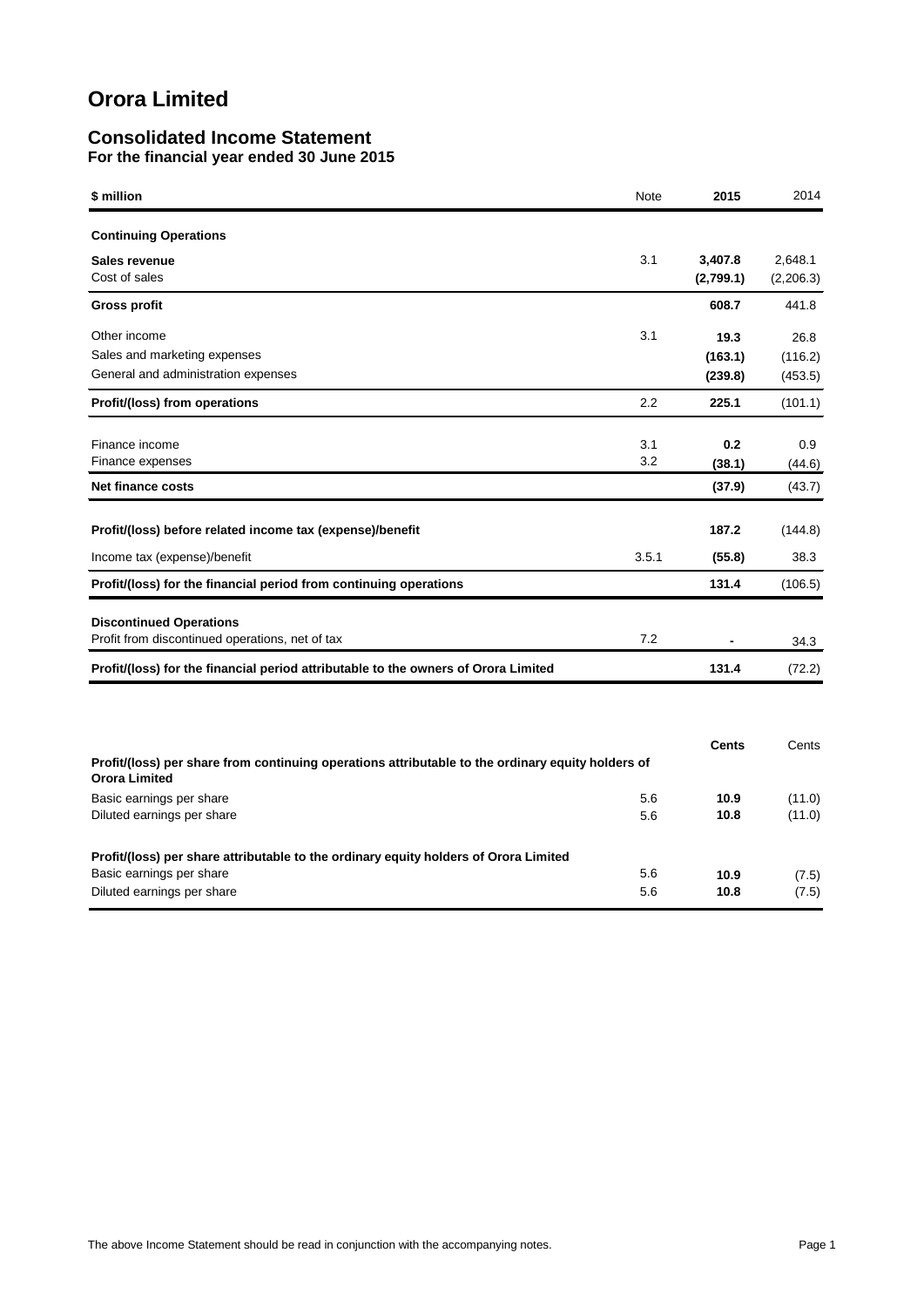### **Consolidated Statement of Comprehensive Income For the financial year ended 30 June 2015**

| \$ million                                                                                                   | <b>Note</b> | 2015  | 2014   |
|--------------------------------------------------------------------------------------------------------------|-------------|-------|--------|
| Profit/(loss) for the financial period                                                                       |             | 131.4 |        |
| Other comprehensive income/(expense)                                                                         |             |       | (72.2) |
| Items that may be reclassified subsequently to profit or loss:                                               |             |       |        |
| Available-for-sale financial assets                                                                          |             |       |        |
| Net change in fair value of available-for-sale financial assets                                              | 5.4         |       | 4.4    |
| Cash flow hedges                                                                                             |             |       |        |
| Effective portion of changes in fair value of cash flow hedges                                               | 5.4         | (3.1) | (5.9)  |
| Tax on cash flow hedges                                                                                      | 5.4         | (0.1) | 1.7    |
| Foreign exchange translation                                                                                 |             |       |        |
| Exchange differences on translation of foreign operations                                                    | 5.4         | 20.0  | 13.0   |
| Net investment hedge of foreign operations                                                                   | 5.4         | (3.7) |        |
| Tax on exchange differences on translating foreign operations                                                | 5.4         | 0.3   |        |
| Items subsequently reclassified to profit or loss:                                                           |             |       |        |
| Available-for-sale financial assets                                                                          |             |       |        |
| Net change in fair value of available-for-sale financial assets reclassified to profit or loss               | 5.4         | (2.9) |        |
| Cash flow hedges                                                                                             |             |       |        |
| Net change in fair value of cash flow hedges reclassified to profit or loss                                  | 5.4         | 2.7   |        |
| Other comprehensive income for the financial period, net of tax                                              | 5.4         | 13.2  | 13.2   |
| Total comprehensive income/(expense) for the financial period attribtuable to the owners<br>of Orora Limited |             | 144.6 | (59.0) |
|                                                                                                              |             |       |        |
| Total comprehensive income/(expense) for the period attributable to owners of Orora Limited arises from:     |             |       |        |
| Continuing operations                                                                                        |             | AAC   | (0.2)  |

| Continuing operations                                         | 144.6 | (93.3) |
|---------------------------------------------------------------|-------|--------|
| Discontinued operations                                       |       | 34.3   |
| Total comprehensive income/(expense) for the financial period | 144.6 | (59.0) |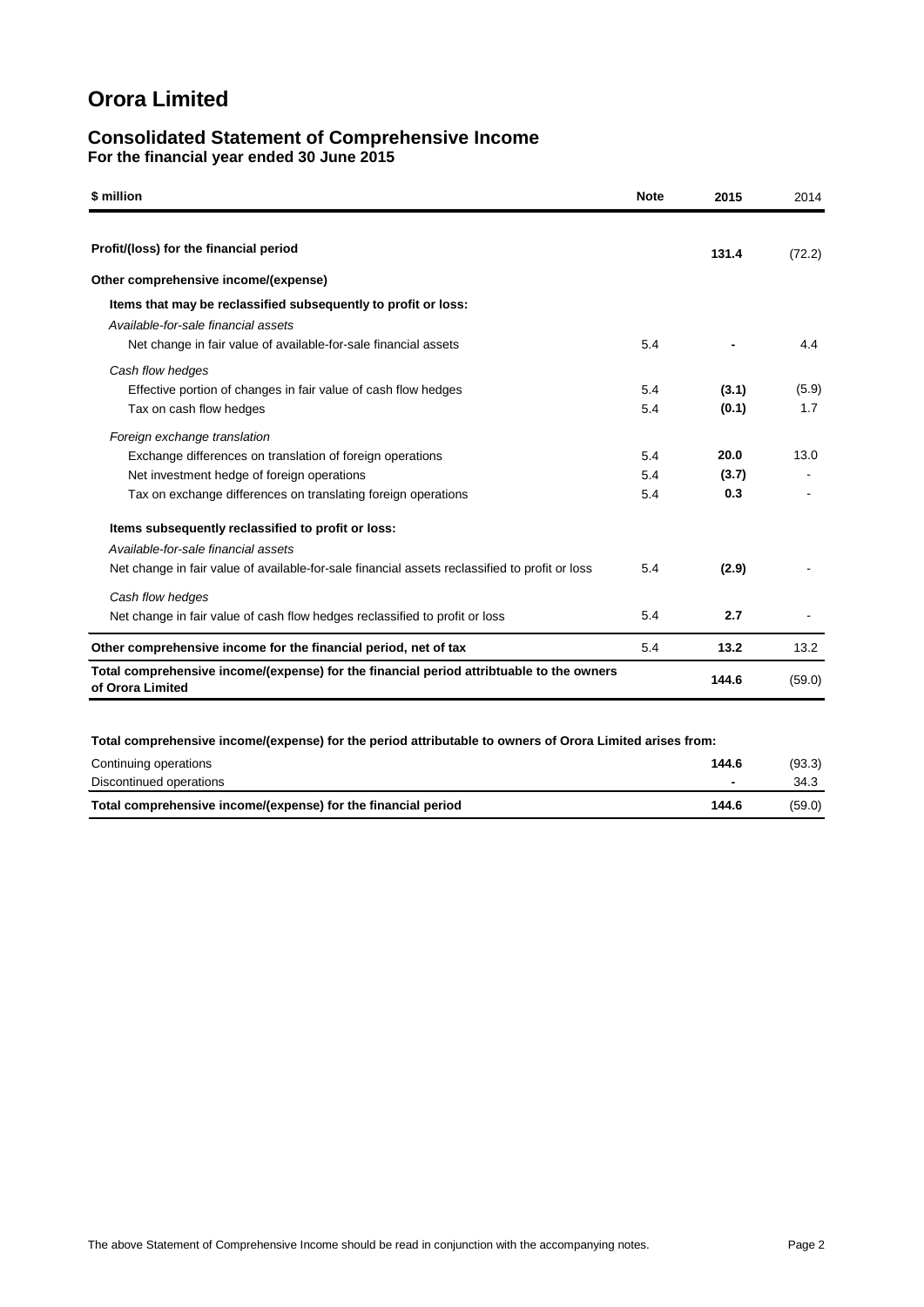# **Consolidated Statement of Financial Position**

**As at 30 June 2015**

| \$ million                              | <b>Note</b> | 2015           | 2014             |
|-----------------------------------------|-------------|----------------|------------------|
| <b>Current assets</b>                   |             |                |                  |
| Cash and cash equivalents               | 5.7         | 67.3           | 30.5             |
| Trade and other receivables             | 4.1         | 427.7          | 385.6            |
| Inventories                             | 4.2         | 451.1          | 404.3            |
| Other financial assets                  | 4.4         | 7.5            | 0.8              |
| Other current assets                    | 4.5         | 44.8           | 33.6             |
| <b>Total current assets</b>             |             | 998.4          | 854.8            |
| <b>Non-current assets</b>               |             |                |                  |
| Other financial assets                  | 4.4         | 3.5            | 11.9             |
| Property, plant and equipment           | 4.6         | 1,547.4        | 1,544.3          |
| Deferred tax assets                     | 3.5.2       | 0.7            | 22.4             |
| Goodwill and intangible assets          | 4.7         | 287.9          | 232.3            |
| Other non-current assets                | 4.5         | 99.1           | 88.3             |
| <b>Total non-current assets</b>         |             | 1,938.6        | 1,899.2          |
| <b>Total assets</b>                     |             | 2,937.0        | 2,754.0          |
| <b>Current liabilities</b>              |             |                |                  |
| Trade and other payables                | 4.3         | 636.0          | 541.0            |
| Interest-bearing liabilities            | 5.7         | $\blacksquare$ | 14.2             |
| Other financial liabilities             | 6.2         | 3.9            | 4.2              |
| Current tax liabilities                 |             | 2.7            |                  |
| Provisions                              | 4.8         | 110.3          | 107.2            |
| <b>Total current liabilities</b>        |             | 752.9          | 666.6            |
| <b>Non-current liabilities</b>          |             |                |                  |
| Other payables                          | 4.3         | 19.7           | 6.5              |
| Interest-bearing liabilities            | 5.7         | 674.2          | 651.9            |
| Other non-current financial liabilities | 6.2         | 8.4            | $2.2\phantom{0}$ |
| Deferred tax liabilities                | 3.5.2       | 14.2           | 12.9             |
| Provisions                              | 4.8         | 25.6           | 32.2             |
| <b>Total non-current liabilities</b>    |             | 742.1          | 705.7            |
| <b>Total liabilities</b>                |             | 1,495.0        | 1,372.3          |
| <b>NET ASSETS</b>                       |             | 1,442.0        | 1,381.7          |
|                                         |             |                |                  |
| <b>Equity</b>                           |             |                |                  |
| Contributed equity                      | 5.3         | 502.7          | 513.4            |
| Reserves                                | 5.4         | 127.2          | 109.2            |
| Retained earnings                       | 5.5         | 812.1          | 759.1            |
| <b>TOTAL EQUITY</b>                     |             | 1,442.0        | 1,381.7          |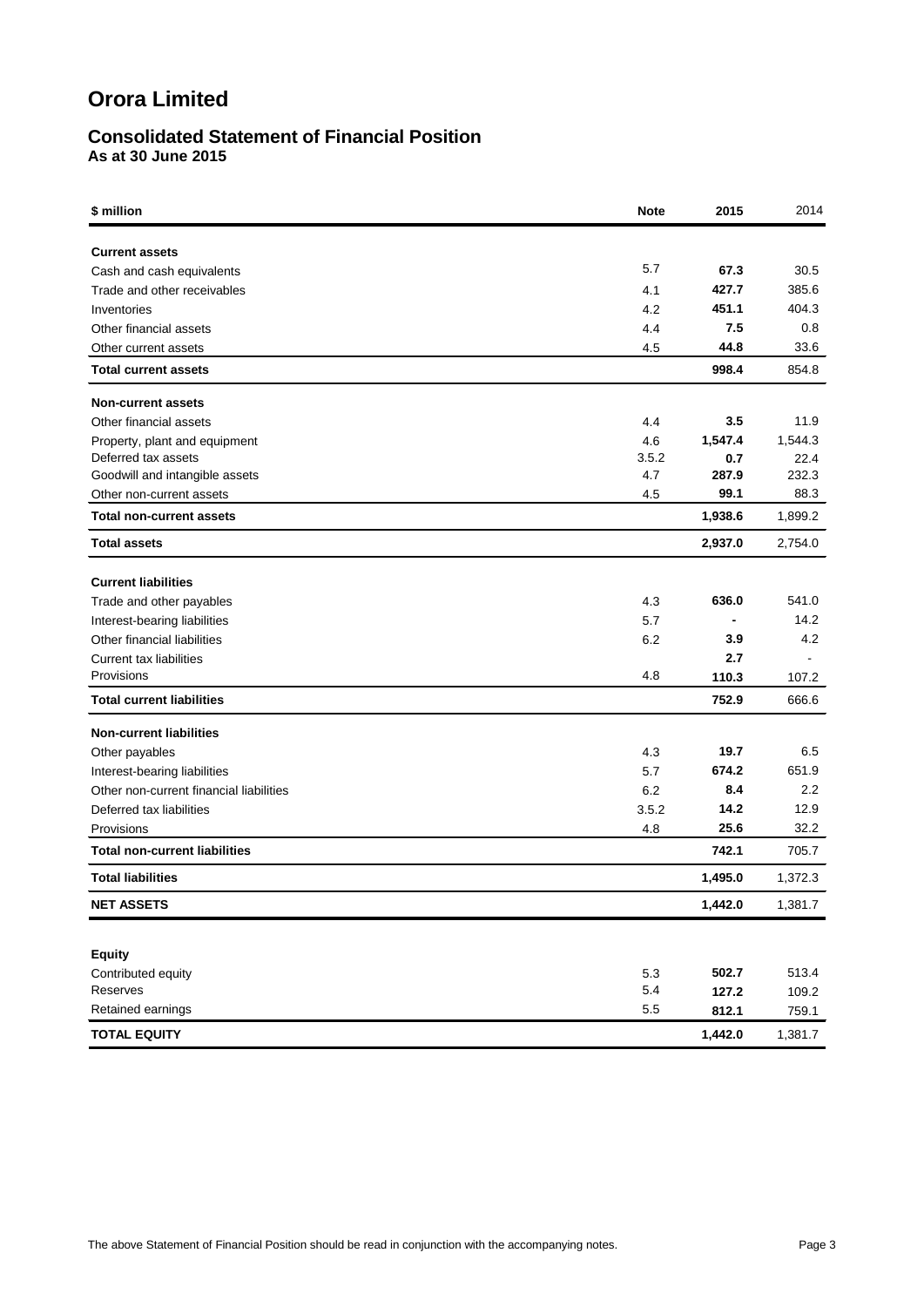### **Consolidated Statement of Changes in Equity For the financial year ended 30 June 2015**

|                                                                                                  |             |                              |                 | Attributable to owners of Orora Limited |                     |  |  |
|--------------------------------------------------------------------------------------------------|-------------|------------------------------|-----------------|-----------------------------------------|---------------------|--|--|
| \$ million                                                                                       | <b>Note</b> | <b>Contributed</b><br>equity | <b>Reserves</b> | <b>Retained</b><br>earnings             | <b>Total equity</b> |  |  |
| Balance at 1 July 2014                                                                           |             | 513.4                        | 109.2           | 759.1                                   | 1,381.7             |  |  |
| Profit for the financial period<br>Total other comprehensive income                              | 5.5<br>5.4  |                              | 13.2            | 131.4                                   | 131.4<br>13.2       |  |  |
| Total comprehensive income/(expense) for the financial period                                    |             |                              | 13.2            | 131.4                                   | 144.6               |  |  |
| Transactions with owners in their capacity as owners:                                            |             |                              |                 |                                         |                     |  |  |
| Purchase of treasury shares                                                                      | 5.3         | (11.4)                       |                 |                                         | (11.4)              |  |  |
| Dividends paid                                                                                   | 5.5         |                              |                 | (78.4)                                  | (78.4)              |  |  |
| Settlement of options and performance rights                                                     | 5.3 & 5.4   | 0.7                          | (0.7)           |                                         |                     |  |  |
| Share-based payment expense                                                                      | 5.4         | $\blacksquare$               | 5.5             |                                         | 5.5                 |  |  |
| Balance at 30 June 2015                                                                          |             | 502.7                        | 127.2           | 812.1                                   | 1.442.0             |  |  |
| Balance at 1 July 2013                                                                           |             | 215.3                        | (0.8)           | 847.0                                   | 1,061.5             |  |  |
| Loss for the financial period                                                                    | 5.5         |                              |                 | (72.2)                                  | (72.2)              |  |  |
| Total other comprehensive income                                                                 | 5.4         |                              | 13.2            |                                         | 13.2                |  |  |
| Total comprehensive income/(expense) for the financial period                                    |             |                              | 13.2            | (72.2)                                  | (59.0)              |  |  |
| Transactions with owners in their capacity as owners:                                            |             |                              |                 |                                         |                     |  |  |
| Issues of shares for consideration under the<br>demerger restructuring activities <sup>(1)</sup> | 5.3         | 298.7                        |                 |                                         | 298.7               |  |  |
| Equity attributable to entities acquired and disposed<br>under common control <sup>(1)</sup>     | 5.4 & 5.5   |                              | (38.2)          | 153.4                                   | 115.2               |  |  |
| Demerger common control transaction <sup>(1)</sup>                                               | 5.4 & 5.5   |                              | 132.9           | (132.9)                                 |                     |  |  |
| Shares purchased on-market to satisfy issue of<br>rights under share-based payment plans         | 5.3         | (0.6)                        |                 |                                         | (0.6)               |  |  |
| Dividends paid                                                                                   | 5.5         |                              |                 | (36.2)                                  | (36.2)              |  |  |
| Share-based payment expense                                                                      | 5.4         |                              | 2.1             |                                         | 2.1                 |  |  |
| Balance at 30 June 2014                                                                          |             | 513.4                        | 109.2           | 759.1                                   | 1,381.7             |  |  |

 $^{(1)}$  Refer to note 7.2 which describes the impact on the reported results of Orora Limited arising from transactions and restructuring activities undertaken as part of the demerger from Amcor Ltd.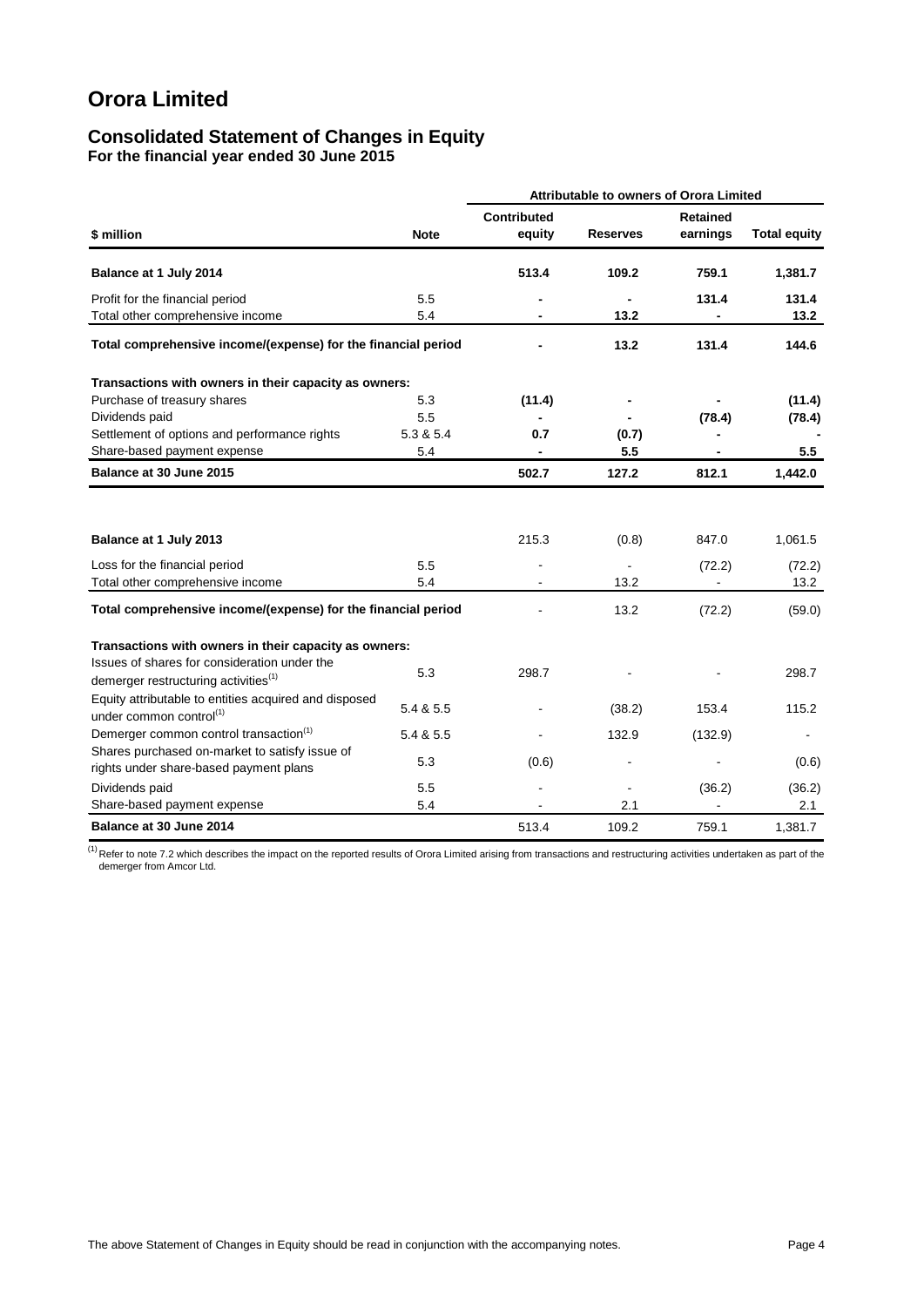# **Consolidated Cash Flow Statement For the financial year ended 30 June 2015**

| \$ million                                                                                                                                                                                                                                                                                                                          | Note       | 2015                                        | 2014                                     |
|-------------------------------------------------------------------------------------------------------------------------------------------------------------------------------------------------------------------------------------------------------------------------------------------------------------------------------------|------------|---------------------------------------------|------------------------------------------|
| Cash flows from operating activities                                                                                                                                                                                                                                                                                                |            |                                             |                                          |
| Profit/(loss) for the financial period from continuing activities<br>Depreciation<br>Amortisation of intangible assets<br>Net impairment losses on property, plant and equipment, intangibles, receivables and inventory                                                                                                            | 3.2<br>3.2 | 131.4<br>92.6<br>5.5<br>2.6                 | (106.5)<br>94.6<br>7.7<br>216.6          |
| Net finance costs<br>Net gain on disposal of non-current assets<br>Net gain on disposal of available-for-sale financial instrument                                                                                                                                                                                                  |            | 37.9<br>(3.8)<br>(1.7)                      | 43.7<br>(5.8)                            |
| Fair value (gain)/loss on financial instruments at fair value through income statement<br>Dividends from other entities<br>Share-based payment expense                                                                                                                                                                              | 3.2        | (1.0)<br>(0.6)<br>5.5                       | 1.1<br>(0.6)<br>2.1<br>21.7              |
| Other sundry items<br>Income tax expense/(benefit)                                                                                                                                                                                                                                                                                  | 3.5.1      | 26.8<br>55.8                                | (38.3)                                   |
| Operating cash flows before changes in working capital and provisions                                                                                                                                                                                                                                                               |            | 351.0                                       | 236.3                                    |
| - (Increase)/Decrease in prepayments and other operating assets<br>- (Decrease)/Increase in provisions<br>- (Increase)/Decrease in trade and other receivables<br>- (Increase)/Decrease in inventories<br>- Increase/(Decrease) in trade and other payables                                                                         |            | (13.5)<br>(13.2)<br>(8.5)<br>(35.2)<br>41.2 | (7.3)<br>(41.6)<br>(8.4)<br>10.2<br>48.7 |
|                                                                                                                                                                                                                                                                                                                                     |            | 321.8                                       | 237.9                                    |
| Dividends received<br>Interest received<br>Interest and borrowing costs paid<br>Income tax paid                                                                                                                                                                                                                                     |            | 0.6<br>0.1<br>(35.4)<br>(33.1)              | 0.6<br>0.6<br>(47.1)<br>(40.9)           |
| Net cash from continuing operating activities                                                                                                                                                                                                                                                                                       | 2.2        | 254.0                                       | 151.1                                    |
| Net cash from discontinued operating activities                                                                                                                                                                                                                                                                                     |            |                                             | 5.7                                      |
| Net cash flows from operating activities                                                                                                                                                                                                                                                                                            |            | 254.0                                       | 156.8                                    |
| Cash flows from/(used in) investing activities<br>Repayment/(Granting) of loans to associated companies and other persons<br>Payments for acquisition of controlled entities and businesses, net of cash acquired<br>Payments for property, plant and equipment and intangible assets<br>Proceeds on disposal of non-current assets | 2.2        | 0.1<br>(12.1)<br>(110.3)<br>25.4            | (0.1)<br>14.2<br>(110.6)<br>4.7          |
| Net cash used in continuing investing activities                                                                                                                                                                                                                                                                                    |            | (96.9)                                      | (91.8)                                   |
| Net cash used in discontinued investing activities                                                                                                                                                                                                                                                                                  |            |                                             | (3.3)                                    |
| Cash, net of overdraft, disposed of                                                                                                                                                                                                                                                                                                 |            |                                             | (4.5)                                    |
| Net cash flows used in investing activities                                                                                                                                                                                                                                                                                         |            | (96.9)                                      | (99.6)                                   |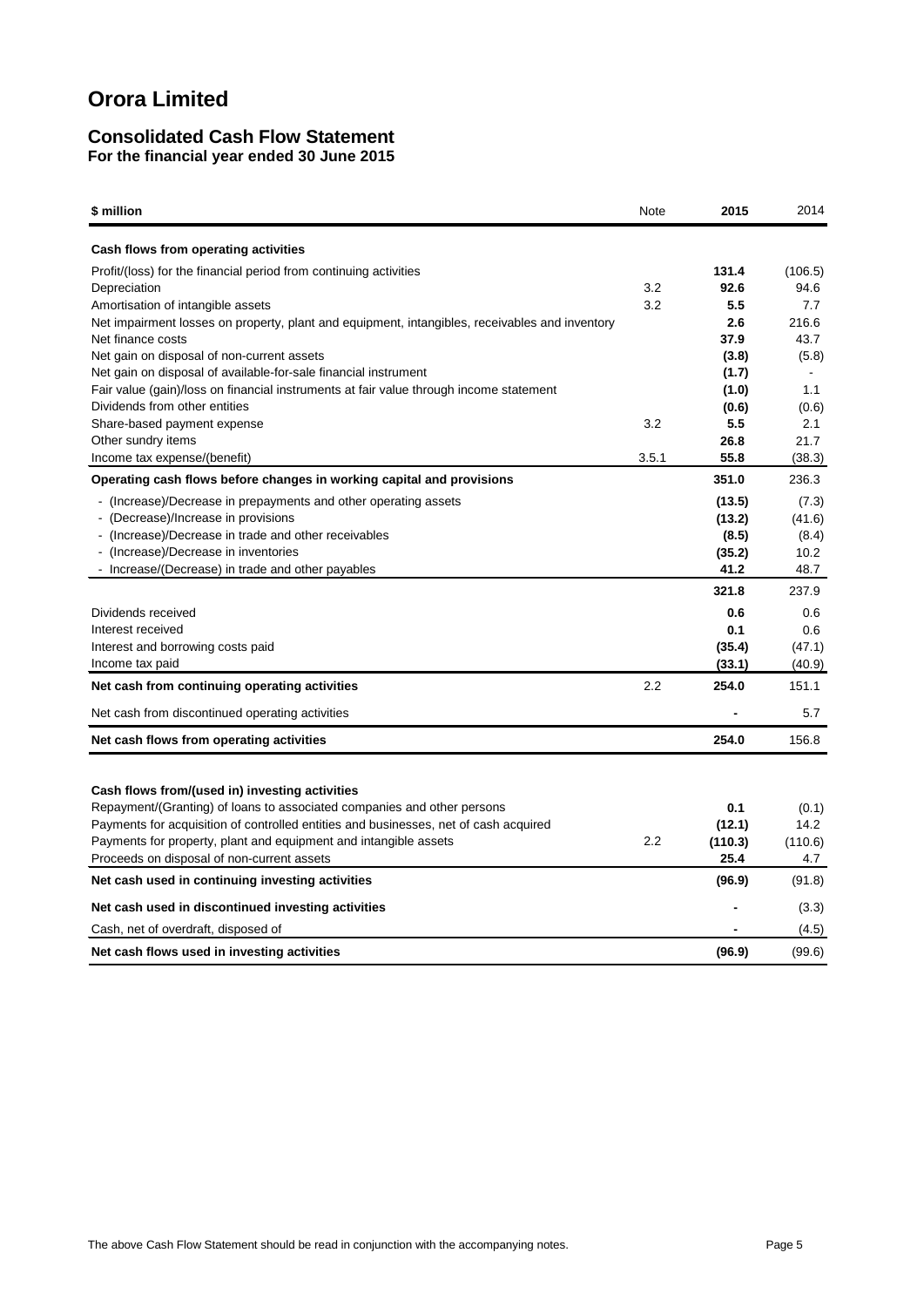### **Consolidated Cash Flow Statement (continued) For the financial year ended 30 June 2015**

| \$ million                                                                               | Note | 2015      | 2014      |
|------------------------------------------------------------------------------------------|------|-----------|-----------|
| Cash flows used in financing activities                                                  |      |           |           |
| Shares purchased on-market to satisfy granting of rights under share-based payment plans | 5.3  |           | (0.6)     |
| Payments for treasury shares                                                             | 5.3  | (11.4)    |           |
| Proceeds from borrowings                                                                 |      | 1,857.6   | 1,588.4   |
| Repayment of borrowings                                                                  |      | (1,893.5) | (1,591.3) |
| Dividends paid and other equity distributions                                            | 5.2  | (78.4)    | (36.2)    |
| Net cash used in continuing financing activities                                         |      | (125.7)   | (39.7)    |
| Net cash used in discontinued financing activities                                       |      |           | (0.5)     |
| Net cash flows used in financing activities                                              |      | (125.7)   | (40.2)    |
|                                                                                          |      |           |           |
| Net increase in cash held                                                                |      | 31.4      | 17.0      |
| Cash and cash equivalents at the beginning of the financial period                       |      | 30.5      | 13.6      |
| Effects of exchange rate changes on cash and cash equivalents                            |      | 5.4       | (0.1)     |
| Cash and cash equivalents at the end of the financial period <sup>(1)</sup>              |      | 67.3      | 30.5      |

 $<sup>(1)</sup>$  Refer to note 5.7 for details of the financing arrangements of the group.</sup>

#### **Reconciliation of cash and cash equivalents**

For purposes of the Cash Flow Statement, cash and cash equivalents includes cash on hand and at bank and short-term money market investments, net of outstanding bank overdrafts. Cash and cash equivalents as at the end of the financial year as shown in the Cash Flow Statement is reconciled to the related items in the Statement of Financial Position as follows:

| Cash assets and cash equivalents                             | 67.3 | 30.5   |
|--------------------------------------------------------------|------|--------|
| Bank overdrafts                                              | -    | $\sim$ |
| Cash and cash equivalents at the end of the financial period | 67.3 | 30.5   |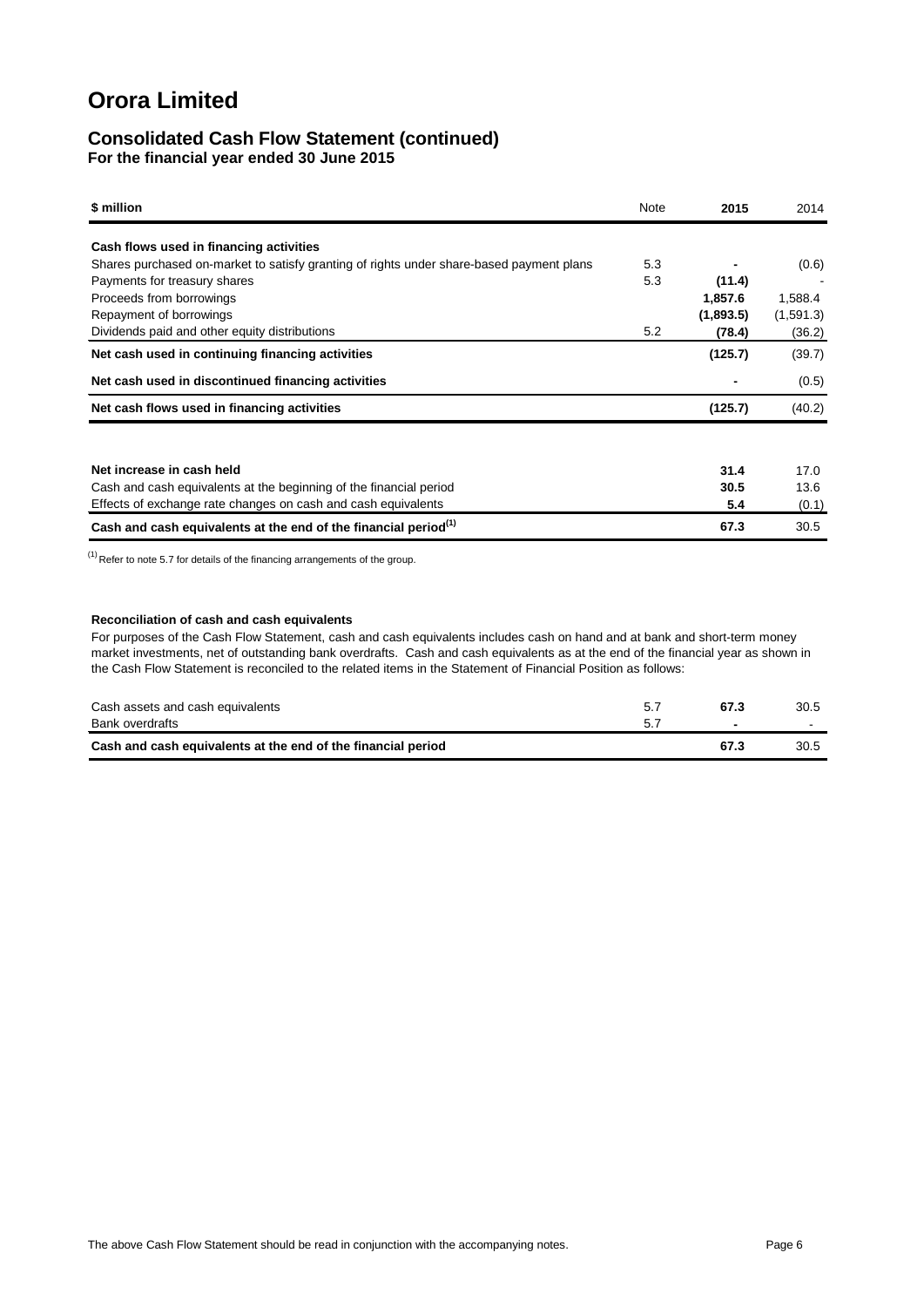## **Notes to the consolidated financial statements**

# **Section 1: Basis of preparation**

30 June 2015

Orora Limited (the Company) is a for-profit entity for the purposes of preparing this Financial Report and is domiciled in Australia. The Company and its subsidiaries (collectively referred to as the Group) are primarily involved in the manufacture and supply of packaging products and services to grocery, fast moving consumer goods and industrial markets.

This section sets out the basis of preparation and the Group accounting policies that relate to the consolidated financial statements as a whole. Where an accounting policy is specific to one note, the policy is described within the note to which it relates.

This Financial Report is a general purpose financial report which:

- − has been prepared in accordance with Australian Accounting Standards (AASBs), including Australian Accounting Interpretations adopted by the AASB, and the *Corporations Act 2001*. The Financial Report of the Group also complies with International Financial Reporting Standards (IFRSs) and Interpretations as issued by the International Accounting Standards Board (IASB);
- − has been prepared under the historical cost basis except for financial instruments and available-for-sale investments, which have been measured at fair value. Non–derivative financial instruments are measured at fair value through the income statement;
- − is presented in Australian dollars with values rounded to the nearest \$100,000 unless otherwise stated, in accordance with the Australian Securities and Investments Class Order 98/0100;
- − presents reclassified comparative information where required for consistency with the current period presentation;
- − adopts all new and amended Accounting Standards and Interpretations issued by the AASB that are relevant to the operations of the Group and effective for reporting periods beginning on or after 1 July 2014. Refer to note 8.8.1 for further details;
- − does not early adopt any Accounting Standards and Interpretations that have been issued or amended but are not yet effective. Refer to note 8.8.2 for further details; and
- − has applied the Group accounting policies consistently to all periods presented, except as described in note 8.8.1.

The consolidated general purpose Financial Report for the Group for the year ended 30 June 2015 was authorised for issue in accordance with a resolution of the directors on 26 August 2015. The Directors have the power to amend and reissue the Financial Report.

#### **Basis of consolidation**

The consolidated financial statements comprise the financial statements of the Company and its controlled entities. Details of the controlled entities (subsidiaries) of the Company are contained in note 7.1.

The financial statements of subsidiaries are included in the consolidated financial statements from the date that the Group obtains control until the date that control ceases. The subsidiary financial statements are prepared for the same reporting period as the parent company, using consistent accounting policies and all balances and transactions between entities included within the Group are eliminated.

The acquisition of subsidiaries is accounted for using the acquisition method of accounting when control is obtained by the Group.

#### **Foreign currencies**

Items included in the financial statements of each of the entities included within the Group are measured using the currency of the economic environment in which the entity primarily generates and expends cash (the 'functional currency'). These consolidated financial statements are presented in Australian dollars, which is the functional currency of the Company, Orora Limited.

Transactions in foreign currencies are initially recorded in the functional currency of the entity using the exchange rate prevailing at the date of the transaction. Monetary assets and liabilities denominated in foreign currencies are translated at the rate of exchange ruling at the balance sheet date. Foreign exchange gains and losses arising from the translation of the monetary assets and liabilities, or from the settlement of foreign currency transactions, are recognised in the income statement, except when deferred in equity as qualifying cash flow hedges or net investment hedges. The amounts deferred in equity in respect of cash flow hedges are recognised in the income statement when the hedged item affects profit or loss and for net investment hedges when the investment is disposed of.

As at the reporting date, the assets and liabilities of entities within the Group that have a functional currency different from the presentation currency, are translated into Australian dollars at the rate of exchange at the balance sheet date and the income statements are translated at the average exchange rate for the year. The exchange differences arising on the retranslation are taken directly to a separate component of equity in the Exchange Fluctuation Reserve.

#### **Financial instruments**

The financial assets and liabilities of the Group, as presented in the statement of financial position, are classified into the following financial instrument categories in accordance with AASB 139 *Financial Instruments – Recognition and Measurement:*

- 'Loans and receivables' separately disclosed as cash and cash equivalents and trade and other receivables and are measured at amortised cost;
- 'Available-for-sale financial assets' separately disclosed in other financial assets as an available-forsale financial instrument and measured at fair value through other comprehensive income;
- 'Financial instruments at fair value through profit or loss' – separately disclosed in other financial assets or other financial liabilities as a derivative financial instrument and measured at fair value through profit or loss; and
- 'Financial liabilities measured at amortised cost' separately disclosed as trade and other payables and interest-bearing liabilities.

Judgement is required when determining the appropriate classification of the Group's financial instruments. Details on the accounting policies for the measurement of the above instruments are set out in the relevant notes.

The Group recognises a financial asset or liability when it becomes a party to the contract. Financial instruments are no longer recognised in the statement of financial position when the contractual rights to receive cash flows from the instrument expire or when the Group no longer retains control of substantially all the risks and rewards under the instrument.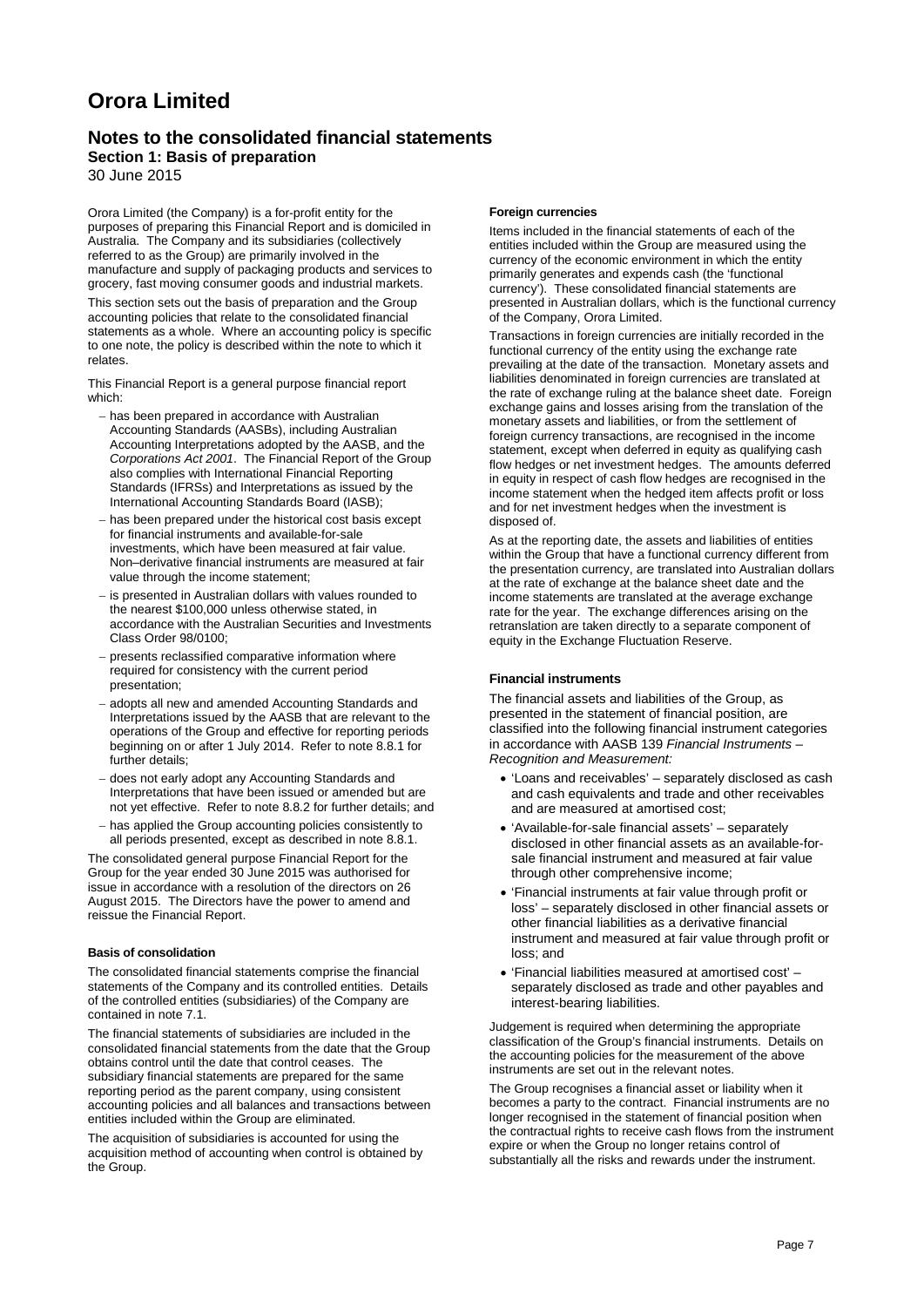# **Notes to the consolidated financial statements**

**Section 1: Basis of preparation (continued)** 30 June 2015

#### **Critical accounting judgements and estimates**

The preparation of consolidated financial statements requires management to exercise judgement and make estimates and assumptions in applying the Group's accounting policies which impact the reported amounts of assets, liabilities, income and expenses. Judgements and estimates that are material to the financial report are as follows:

- direct and indirect income tax, including utilisation of tax losses – refer note 3.5;
- measurement of asset restoration and restructuring provisions – refer note 4.8;
- testing for impairment of assets refer note 6.3; and
- measurement of fair value refer note 6.2

#### **Other accounting policies**

Significant and other accounting policies that summarise the measurement basis used and are relevant to an understanding of the financial statements are provided throughout the notes to the financial statements.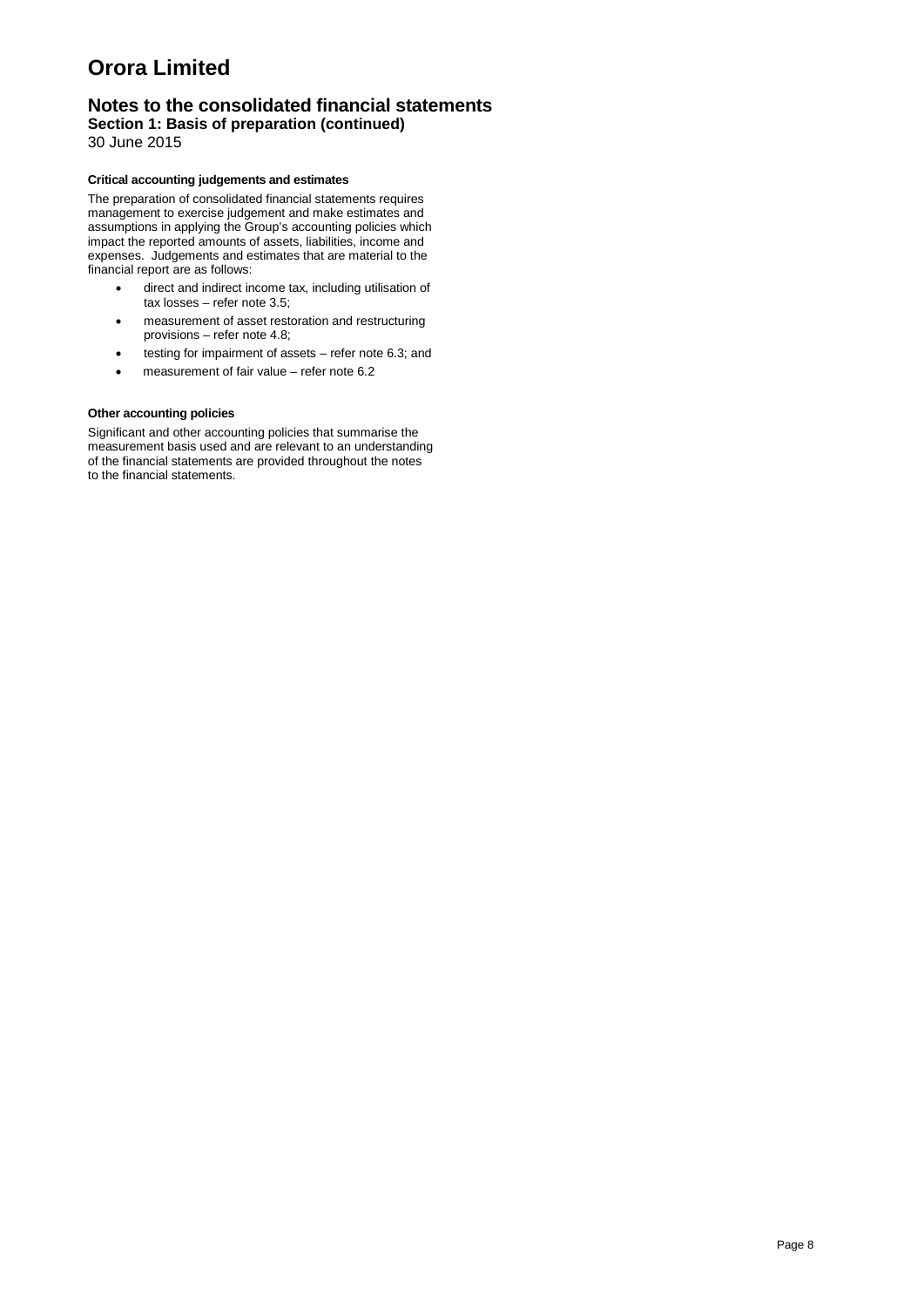# **Notes to the consolidated financial statements**

**Section 2: Segment information**

30 June 2015

### **2.1 Segment results**

The following information for the financial years ended 30 June 2015 and 2014 represents the twelve month financial performance of the Orora Group as it is currently structured.

|                                                                                                        |                    | <b>Continuing Operations</b> |                      |         |                |                          |                       |         |
|--------------------------------------------------------------------------------------------------------|--------------------|------------------------------|----------------------|---------|----------------|--------------------------|-----------------------|---------|
|                                                                                                        | <b>Australasia</b> |                              | <b>North America</b> |         | Other          |                          | <b>Total Reported</b> |         |
| \$ million                                                                                             | 2015               | 2014                         | 2015                 | 2014    | 2015           | 2014                     | 2015                  | 2014    |
| Reportable segment revenue                                                                             |                    |                              |                      |         |                |                          |                       |         |
| Revenue from external customers                                                                        | 1,935.5            | 1,912.9                      | 1,472.3              | 1,263.2 |                | $\overline{\phantom{a}}$ | 3,407.8               | 3,176.1 |
| Inter-segment revenue                                                                                  | 35.2               | 5.2                          |                      |         |                | $\overline{\phantom{a}}$ | 35.2                  | 5.2     |
| Total reportable segment revenue                                                                       | 1,970.7            | 1,918.1                      | 1,472.3              | 1,263.2 |                |                          | 3,443.0               | 3,181.3 |
| Reportable segment profit/(loss)                                                                       |                    |                              |                      |         |                |                          |                       |         |
| Earnings before depreciation, amortisation, interest, related income tax expense and significant items | 261.9              | 245.4                        | 84.2                 | 67.5    | (22.9)         | (13.6)                   | 323.2                 | 299.3   |
| Depreciation and amortisation                                                                          | (80.3)             | (93.4)                       | (12.6)               | (10.4)  | (5.2)          | (5.4)                    | (98.1)                | (109.2) |
| Earnings before interest, related income tax expense and significant items                             | 181.6              | 152.0                        | 71.6                 | 57.1    | (28.1)         | (19.0)                   | 225.1                 | 190.1   |
| Significant items before related income tax expense (refer note 3.3)                                   | $\blacksquare$     | (229.6)                      | $\sim$               | (0.1)   | $\blacksquare$ | (21.7)                   |                       | (251.4) |
| Total reportable segment earnings                                                                      | 181.6              | (77.6)                       | 71.6                 | 57.0    | (28.1)         | (40.7)                   | 225.1                 | (61.3)  |
| Capital spend on the acquisition of property, plant and equipment and intangibles                      | 86.5               | 101.9                        | 20.2                 | 14.9    | 3.6            | (1.6)                    | 110.3                 | 115.2   |
| Receivables                                                                                            | 231.6              | 236.5                        | 201.6                | 155.5   | 16.1           | 2.3                      | 449.3                 | 394.3   |
| Inventory                                                                                              | 339.3              | 334.9                        | 111.8                | 69.4    |                | $\overline{\phantom{a}}$ | 451.1                 | 404.3   |
| Payables                                                                                               | (362.9)            | (357.9)                      | (234.6)              | (159.3) | (36.7)         | (21.3)                   | (634.2)               | (538.5) |
| Working capital                                                                                        | 208.0              | 213.5                        | 78.8                 | 65.6    | (20.6)         | (19.0)                   | 266.2                 | 260.1   |
| Average funds employed <sup>(1)</sup>                                                                  | 1,777.2            | 1,895.6                      | 316.3                | 263.8   | 27.5           | (15.4)                   | 2,121.0               | 2,144.0 |
| Operating free cash flow <sup>(2)</sup>                                                                | 202.4              | 167.7                        | 67.8                 | 45.7    | (28.6)         | (68.4)                   | 241.6                 | 145.0   |

<sup>(1)</sup> Average funds employed represents net working capital plus property, plant and equipment held at the beginning and end of the reporting period. The reduction in this measure for the Australasia segment is a result of equipment impairment recognised in December 2013 (refer note 7.2).<br>
<sup>(2)</sup>Operating free cash flow represents the cash flow generated from Orora's operating and investing activities, before interest, tax and dividends.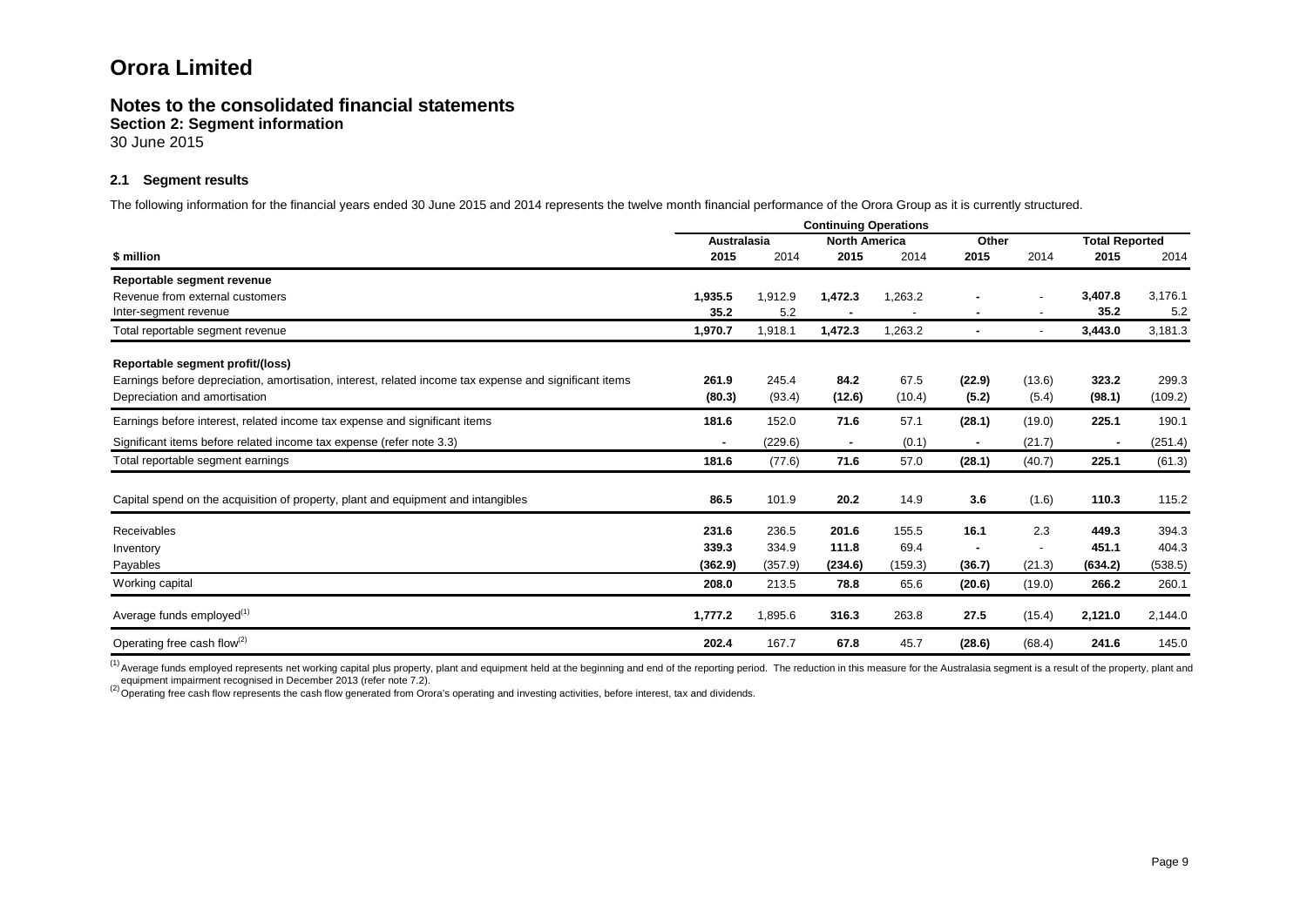# **Notes to the consolidated financial statements**

**Section 2: Segment information (continued)**

30 June 2015

#### **2.2 Understanding the segment results**

The Group's operating segments are organised and managed according to their geographical location. Each segment represents a strategic business that offers different products and operates in different industries and markets. The Corporate Executive Team (the chief operating decision-makers) monitor the operating results of the businesses separately for the purpose of making decisions about resource allocation and performance assessment.

Segment performance is evaluated based on earnings before interest and related income tax expense (EBIT). This measure excludes the effects of individually significant non-recurring gains/losses whilst including items directly attributable to the segment as well as those that can be allocated on a reasonable basis.

Interest income and expenditure and other finance costs are not allocated to the segments, as this type of activity is managed on a Group basis. Transfer prices between segments are priced on an 'arms-length' basis, in a manner similar to transactions with third parties, and are eliminated on consolidation.

The following summary describes the operations of each reportable segment.

#### *Orora Australasia*

This segment focuses on the manufacture of fibre and beverage packaging products within Australia and New Zealand. The products manufactured by this segment include glass bottles, beverage cans, wines closures, corrugated boxes, cartons and sacks and the manufacture of recycled paper.

*Orora North America*

This segment, predominately located in North America, purchases, warehouses, sells and delivers a wide range of packaging and other related materials. The business also includes integrated corrugated sheet and box manufacturing and equipment sales capabilities. *Other*

This segment includes the Corporate function of the Group.

The following tables reconcile the financial information provided to Corporate Executive Team to the statutory results of the Group.

#### **Segment revenue**

Segment revenue reconciles to sales revenue, from continuing operations, as follows:

| \$ million                                                           | 2015    | 2014    |
|----------------------------------------------------------------------|---------|---------|
| Total reported segment revenue                                       | 3,443.0 | 3,181.3 |
| Elimination of inter-segment revenue                                 | (35.2)  | (5.2)   |
|                                                                      | 3,407.8 | 3,176.1 |
| Remove pre-acquisition revenue of acquired businesses <sup>(1)</sup> |         | (528.0) |
| <b>Total sales revenue</b>                                           | 3,407.8 | 2,648.1 |
|                                                                      |         |         |
| Revenue by product:                                                  |         |         |
| Fibre and paper-based packaging                                      | 1,656.4 | 1,708.1 |
| Beverage packaging                                                   | 702.8   | 652.1   |
| Traded packaging products                                            | 1,048.6 | 815.9   |
|                                                                      | 3,407.8 | 3,176.1 |
| Remove pre-acquisition revenue of acquired businesses <sup>(1)</sup> |         | (528.0) |
| <b>Total sales revenue</b>                                           | 3,407.8 | 2,648.1 |

No single customer, within an operating segment, generates revenue greater than 10% of the Group's total revenues.

<sup>&</sup>lt;sup>(1)</sup>Represents the pre-acquisition value relating to North America and certain closure and fibre packaging activities in Australia and New Zealand that were acquired by Orora Limited on 31 October 2013 as part of the internal corporate restructuring undertaken prior to the demerger of the Orora business from Amcor Ltd, refer note  $\frac{9}{7}$ .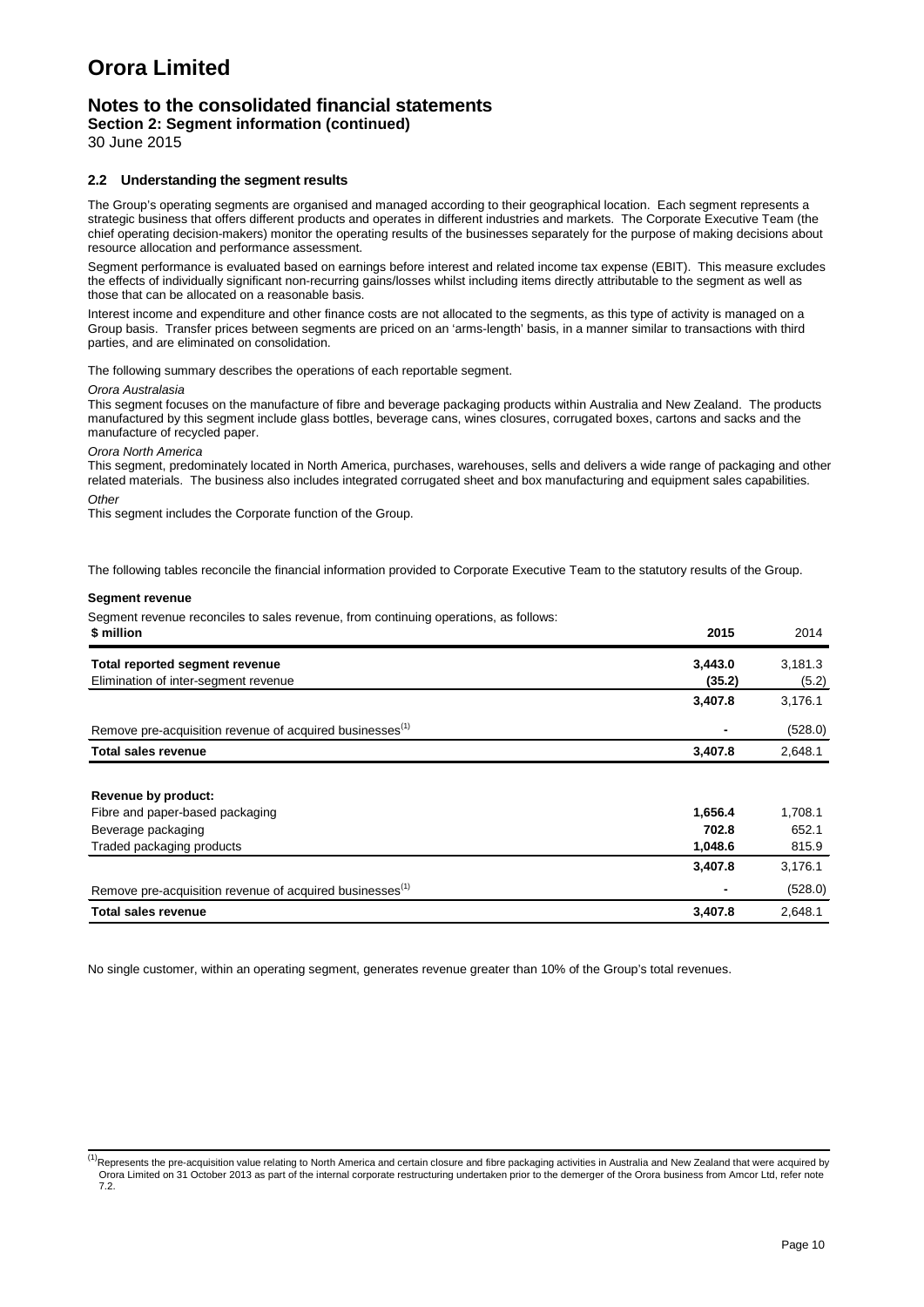### **Notes to the consolidated financial statements**

**Section 2: Segment information (continued)**

30 June 2015

#### **2.2 Understanding the segment results (continued)**

#### **Segment EBIT**

Segment earnings reconciles to profit/(loss) from operations before income tax, from continuing operations, as follows:

| \$ million                                                            | 2015  | 2014    |
|-----------------------------------------------------------------------|-------|---------|
| Total reported segment earnings                                       | 225.1 | (61.3)  |
| Remove pre-acquisition earnings of acquired businesses <sup>(1)</sup> | ۰     | (39.8)  |
| Profit/(loss) from operations                                         | 225.1 | (101.1) |

#### **Segment capital spend on the acquisition of property, plant and equipment and intangibles**

Segment capital spend on the acquisition of property, plant and equipment and intangibles reconciles to additions for the period, excluding acquired balances through business combinations (refer notes 4.6 and 4.7) as follows:

| \$ million<br>2015                                                                 | 2014  |
|------------------------------------------------------------------------------------|-------|
| Total reported segment capital spend<br>110.3                                      | 115.2 |
| Remove capital spend relating to acquired businesses <sup>(1)</sup>                | (4.6) |
| 110.3                                                                              | 110.6 |
| Add capital spend relating to flexibles business <sup>(2)</sup>                    | 3.3   |
| Movement in capital creditors<br>0.2                                               |       |
| Movement in prepaid capital items<br>(5.3)                                         | 0.8   |
| Capitalised asset restoration costs<br>1.4                                         | 0.2   |
| Other non-cash adjustments<br>1.7                                                  | 10.6  |
| Consolidated acquisition of property, plant and equipment and intangibles<br>108.3 | 125.5 |

#### **Segment working capital**

Segment working capital reconciles to trade and other receivables, inventory and trade and other payables (refer notes 4.1, 4.2 and 4.3) as follows:

| \$ million                                                                   | 2015   | 2014   |
|------------------------------------------------------------------------------|--------|--------|
| Total reported segment working capital                                       | 266.2  | 260.1  |
| Less amounts included in working capital for management reporting purposes:  |        |        |
| <b>Financial instruments</b>                                                 | (3.6)  | 3.4    |
| Other current assets                                                         | (22.8) | (16.4) |
| Add amounts excluded from working capital for management reporting purposes: |        |        |
| Capital creditors and other payables                                         | (5.5)  | (6.7)  |
| Loans receivable and other assets                                            | 8.5    | 8.5    |
| <b>Consolidated working capital</b>                                          | 242.8  | 248.9  |

#### **Segment average funds employed**

Segment average funds employed reconciles to the statutory consolidated measure as follows:

| \$ million                                                   | 2015    | 2014    |
|--------------------------------------------------------------|---------|---------|
| Total reported segment average funds employed                | 2.121.0 | 2.144.0 |
| Remove impact relating to acquired businesses <sup>(1)</sup> | ۰       | (106.0) |
| Add impact of flexibles business <sup>(2)</sup>              | ۰       | 36.7    |
| Consolidated average funds employed                          | 2.121.0 | 2.074.1 |

<sup>&</sup>lt;sup>(1)</sup> Represents the pre-acquisition value relating to North America and certain closure and fibre packaging activities in Australia and New Zealand that were acquired by Orora Limited on 31 October 2013 as part of the internal corporate restructuring undertaken prior to the demerger of the Orora business from Amcor Ltd, refer note 7.2.

(2) Represents amounts relating to the flexible business owned by Orora Limited that was disposed of during the period as part of the internal corporate restructuring that took place prior to the demerger, refer note 7.2.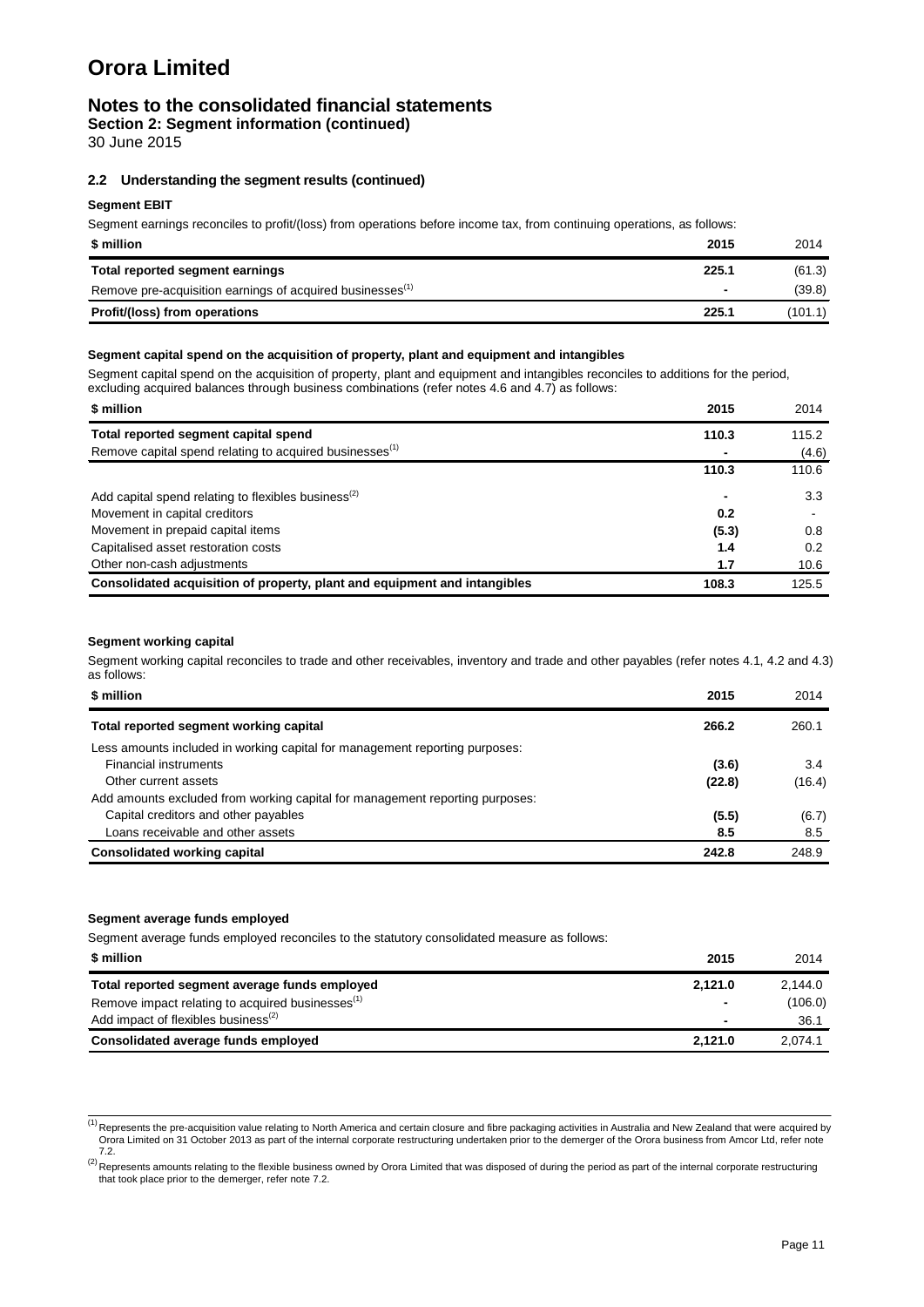### **Notes to the consolidated financial statements**

**Section 2: Segment information (continued)**

30 June 2015

#### **2.2 Understanding the segment results (continued)**

#### **Segment operating free cash flow**

Segment operating free cash flow reconciles to net cash flow from continuing operations as follows:

| \$ million                                                                         | 2015   | 2014   |
|------------------------------------------------------------------------------------|--------|--------|
| Total reported segment operating free cash flow                                    | 241.6  | 145.0  |
| Remove operating free cash flow relating to acquired businesses <sup>(1)</sup>     | -      | 12.0   |
|                                                                                    | 241.6  | 157.0  |
| Remove investing cash flow activities included in segment operating free cash flow | 80.8   | 83.2   |
| Add interest and tax paid excluded from segment operating free cash flow           | (68.4) | (89.1) |
| Net cash flows from continuing operating activities                                | 254.0  | 151.1  |

#### **Geographical information**

In presenting information on the basis of geographical location both segment revenue and segment non-current assets are based on the location of the Orora business.

|                                                                      | Revenue | Non-current assets $(2)$ |         |         |
|----------------------------------------------------------------------|---------|--------------------------|---------|---------|
| \$ million                                                           | 2015    | 2014                     | 2015    | 2014    |
| <b>Geographic location</b>                                           |         |                          |         |         |
| Australia                                                            | 1,604.4 | 1,620.8                  | 1,510.3 | 1,526.4 |
| New Zealand                                                          | 331.1   | 297.3                    | 131.2   | 118.6   |
| United States of America                                             | 1,439.8 | 1,231.4                  | 292.9   | 219.7   |
| Other                                                                | 32.5    | 26.6                     |         | 0.2     |
|                                                                      | 3,407.8 | 3,176.1                  | 1.934.4 | 1,864.9 |
| Remove pre-acquisition measure of acquired businesses <sup>(1)</sup> |         | (528.0)                  |         |         |
| <b>Consolidated measure</b>                                          | 3,407.8 | 2,648.1                  | 1,934.4 | 1,864.9 |

<sup>(1)</sup> Represents the pre-acquisition value relating to North America and certain closure and fibre packaging activities in Australia and New Zealand that were acquired by Orora Limited on 31 October 2013 as part of the internal corporate restructuring undertaken prior to the demerger of the Orora business from Amcor Ltd, refer note 7.2.

 $<sup>(2)</sup>$  Non-current assets exclude deferred tax assets and non-current financial instruments.</sup>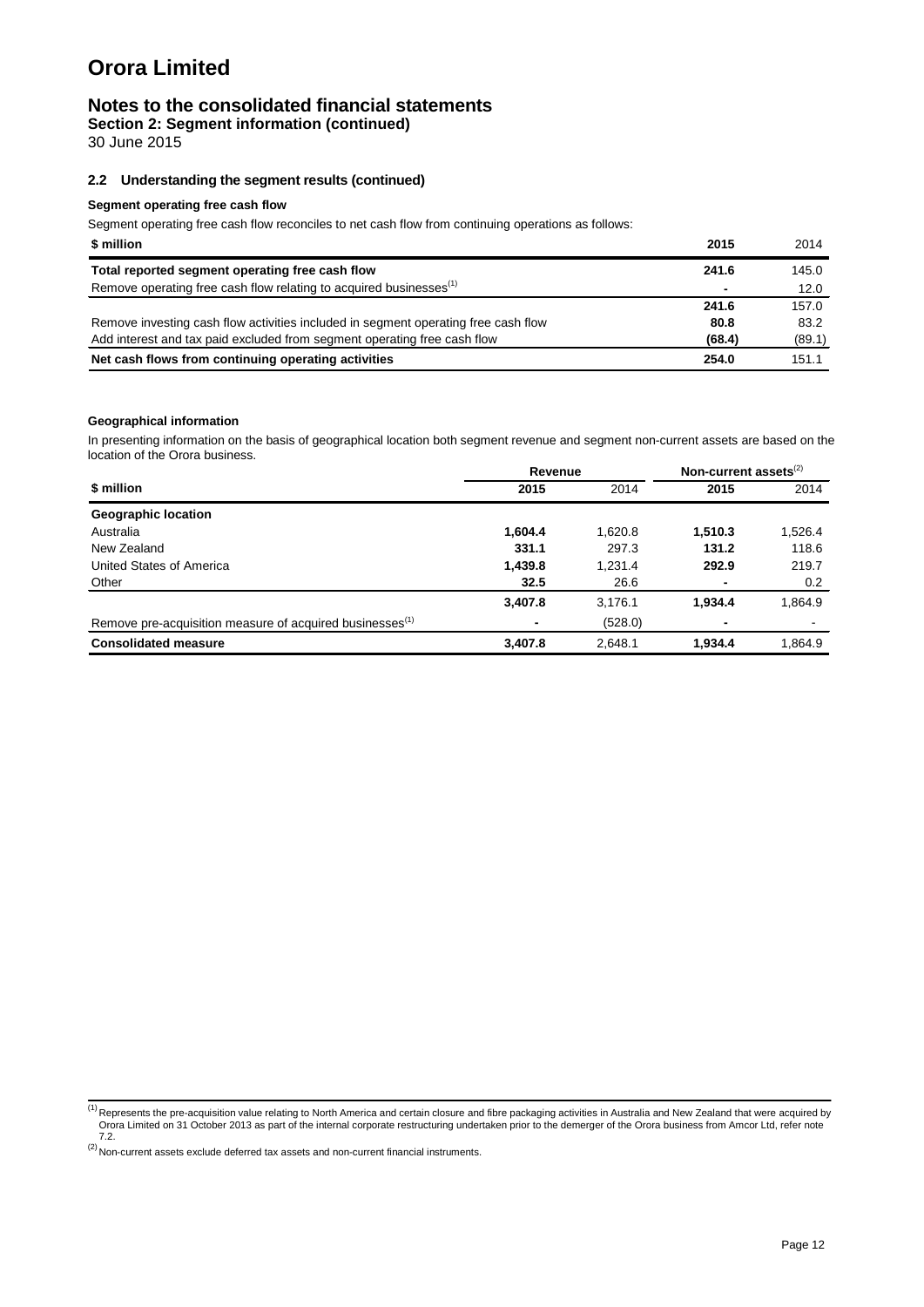### **Notes to the consolidated financial statements**

**Section 3: Results for the year**

30 June 2015

#### **3.1 Income**

| \$ million                                                                                   | 2015    | 2014    |
|----------------------------------------------------------------------------------------------|---------|---------|
| Revenue from sale of goods                                                                   | 3,407.8 | 2,648.1 |
| Dividend received/receivable                                                                 | 0.6     | 0.6     |
| Net gain on disposal of property, plant and equipment                                        | 3.8     | 5.8     |
| Net gain on disposal of available-for-sale investment                                        | 1.7     |         |
| Fair value gains on other financial assets designated at fair value through income statement | 1.0     |         |
| Service income                                                                               | 7.1     | 7.4     |
| Other                                                                                        | 5.1     | 13.0    |
| <b>Total other income</b>                                                                    | 19.3    | 26.8    |
|                                                                                              |         |         |
| Retirement benefit interest income                                                           |         | 0.2     |
| External interest income                                                                     | 0.2     | 0.7     |
| <b>Total finance income</b>                                                                  | 0.2     | 0.9     |

#### **Recognition and measurement**

Revenue is measured at the fair value of the consideration received or receivable and selecting the appropriate timing and amount of revenue recognised requires some judgement.

#### *Sale of goods*

Revenue is recognised when the risks and rewards of ownership have transferred to the customer and it can be reliably measured. Risk and rewards are considered passed to the customer at the time of delivery of the goods. Revenue from the sale of products is measured at fair value of the consideration received or receivable, net of returns allowances and discounts. No revenue is recognised if: there is a risk of return of goods; there is continuing managerial involvement with the goods; there are significant uncertainties regarding recovery of the consideration due; or the costs incurred or to be incurred cannot be measured reliably.

#### *Dividends*

Dividend income is recognised on the date that the Group's right to receive payment is established.

#### *Rendering of services*

With respect to services rendered, revenue is recognised in the period in which the services are rendered. For fixed-price contracts revenue is recognised depending on the stage of completion of the service to be provided.

#### *Finance income*

Revenue is recognised as the interest accrues to the related financial asset. Interest is determined using the effective interest rate method, which applies the interest rate that exactly discounts estimated future cash receipts over the expected life of the financial instrument.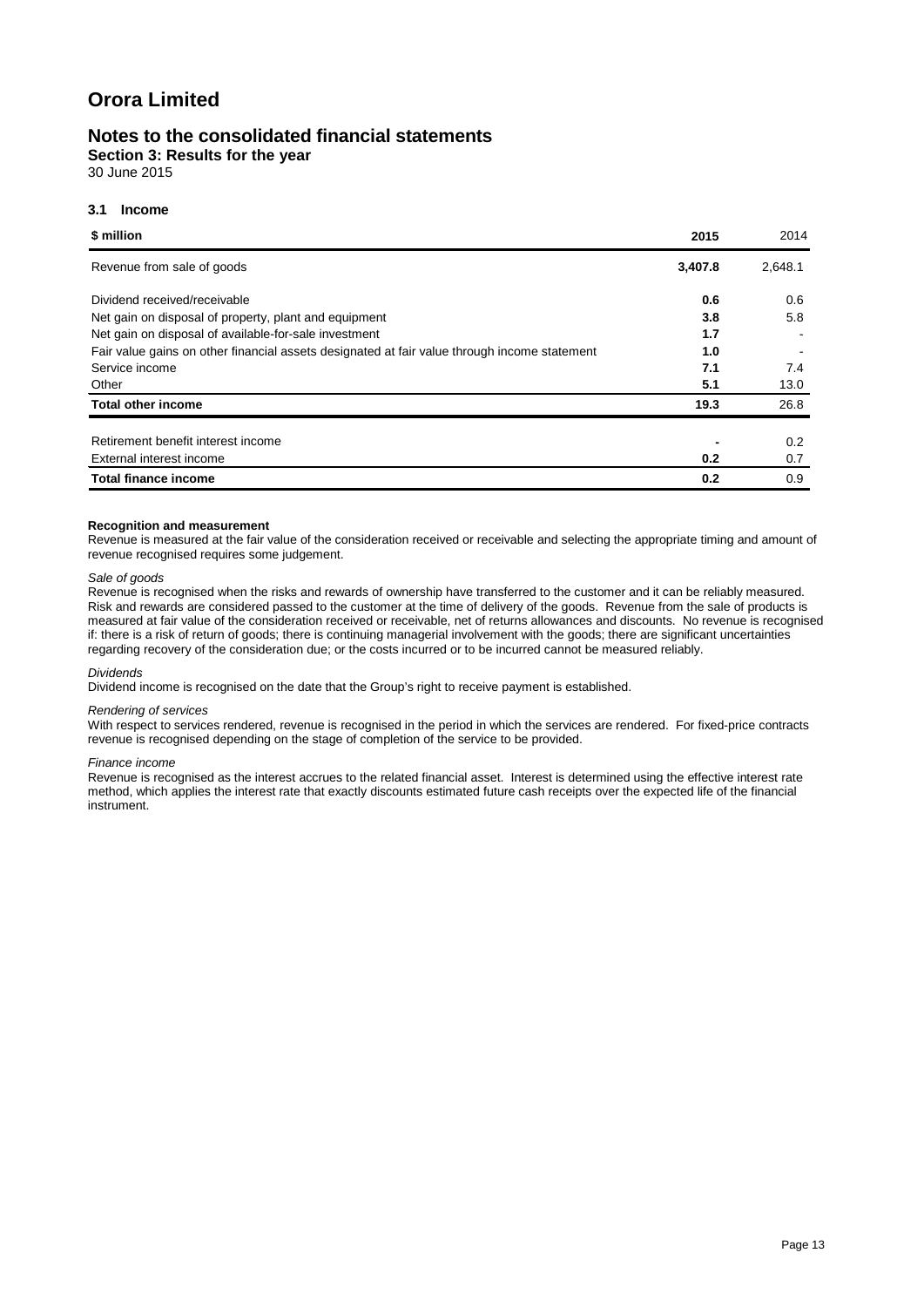### **Notes to the consolidated financial statements**

**Section 3: Results for the year**

30 June 2015

#### **3.2 Operating costs**

| \$ million                                        | 2015  | 2014  |
|---------------------------------------------------|-------|-------|
| Wages and salaries                                | 596.1 | 559.2 |
| Workers' compensation and other on-costs          | 53.2  | 48.7  |
| Superannuation costs - accumulation funds         | 25.9  | 25.6  |
| Other employment benefits expense                 | 7.0   | 5.0   |
| Share-based payments expense                      |       |       |
| - Options                                         | 1.0   | 0.5   |
| - Performance rights and other plans              | 4.5   | 1.6   |
| - Amounts recharged by Amcor Ltd <sup>(1)</sup>   |       | 4.9   |
| Total employee benefits expense                   | 687.7 | 645.5 |
| Minimum lease payments                            | 70.1  | 70.9  |
|                                                   |       |       |
| Total rental expense relating to operating leases | 70.1  | 70.9  |
| Depreciation                                      | 92.6  | 94.6  |
| Amortisation of intangibles                       | 5.5   | 7.7   |
| <b>Total depreciation and amortisation</b>        | 98.1  | 102.3 |
|                                                   |       |       |
| Net impairment of trade receivables               | 2.2   | 6.2   |
| Net write-down of inventories                     | 1.4   | 7.9   |
| Impairment of plant, equipment and other assets   |       | 153.1 |
| Impairment of property                            |       | 34.3  |
| Impairment of intangible assets                   |       | 14.8  |
| <b>Total impairment expense</b>                   | 3.6   | 216.3 |
| Interest paid/payable:                            |       |       |
| - Unwinding of discount                           | 0.9   | 0.6   |
| - Retirement benefit interest expense             |       | 0.3   |
| - Finance charges on amounts owed to Amcor Ltd    |       | 21.0  |
| - External interest expense                       | 33.8  | 20.2  |
| Total interest paid/payable                       | 34.7  | 42.1  |
| Borrowing costs                                   | 3.4   | 2.5   |
| <b>Total finance expense</b>                      | 38.1  | 44.6  |

 $\frac{(1)}{(1)}$ The share-based payment expense recharged by Amcor Ltd represents the share-based payment expense relating to grants awarded to Group employees under Amcor Long Term and Short Term Incentive Plans prior to the demerger. The recharge in the prior period also includes additional share-based payment expenditure<br>relating to the early vesting of certain awards in accordance

#### **Recognition and measurement**

#### *Employee benefits expense*

The Group's accounting policy for liabilities associated with employee benefits is contained in note 4.8. Refer to note 8.1 for the accounting policy relating to share-based payments.

#### *Operating leases*

The Group leases motor vehicles, plant and equipment and property that are classified as operating leases. The leases generally provide the Group with a right of renewal at which time all terms are renegotiated. Payments made under operating leases are recognised in the income statement on a straight-line basis over the term of the lease, while any material lease incentive is recognised as an integral part of the total lease expense, over the term of the lease. Refer to note 8.2 for future lease commitments.

#### *Depreciation and amortisation expense*

Refer to notes 4.6 and 4.7 for the Group's accounting policy and details on depreciation and amortisation.

#### *Impairment*

Impairment expenses are recognised to the extent that the carrying amount of assets exceed their recoverable amount. Refer to note 6.3 for further details on impairments recognised on non-financial assets.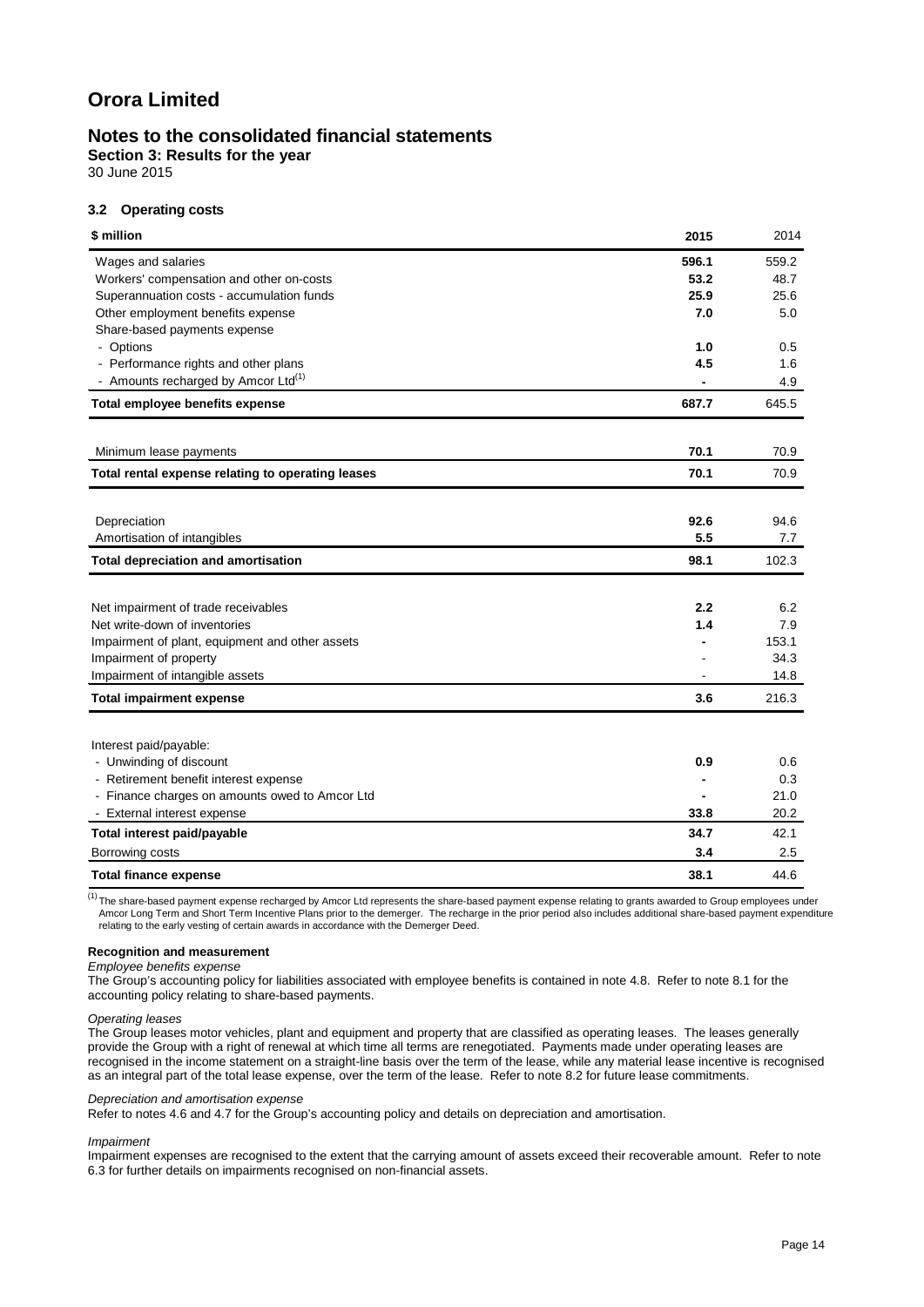### **Notes to the consolidated financial statements**

**Section 3: Results for the year**

30 June 2015

#### **3.2 Operating costs (continued)**

#### **Recognition and measurement**

#### *Finance expense*

Finance expense comprises interest expense on borrowings, amortisation of discounts or premiums related to borrowings, amortisation of ancillary costs incurred in connection with the arrangement of borrowings and the unwinding discount on provision balances. Interest expense on borrowings is recognised as they accrue using the effective interest rate method.

Financing expenses are brought to account in determining profit for the period, except to the extent the expenses are directly attributable to the acquisition, construction or production of a qualifying asset. Such financing costs are capitalised as part of the cost of the asset up to the time it is ready for its intended use and are then amortised over the expected useful economic life.

#### **3.3 Significant items**

Significant items are large, non-recurring gains or losses that are excluded from management's assessment of profit because by their nature they could distort the Group's underlying quality of earnings. They are typically gains or losses arising from events that are not considered part of the core operations of the business. These items are excluded to reflect performance in a consistent manner and are in line with how the business is managed and measured on a day-to-day basis.

Significant income items are included in 'other income', whilst significant expenditure items are included within 'general and administration' expense in the income statement.

|                                                                                                   |            | 2015                         |                |            | 2014                         |            |
|---------------------------------------------------------------------------------------------------|------------|------------------------------|----------------|------------|------------------------------|------------|
| \$ million                                                                                        | Before tax | Tax<br>(expense)/<br>benefit | Net of tax     | Before tax | Tax<br>(expense)/<br>benefit | Net of tax |
| Income                                                                                            |            |                              |                |            |                              |            |
| Gain on disposal of Flexibles businesses under<br>internal corporate restructure (refer note 7.2) |            |                              |                | 29.8       |                              | 29.8       |
|                                                                                                   |            | $\blacksquare$               | $\blacksquare$ | 29.8       |                              | 29.8       |
| Expense                                                                                           |            |                              |                |            |                              |            |
| Asset impairments recognised on demerger (refer<br>note 7.2)                                      |            |                              |                | (209.8)    | 62.5                         | (147.3)    |
| Cost incurred on demerger                                                                         |            |                              | $\blacksquare$ | (19.2)     | 0.6                          | (18.6)     |
| Australasia restructuring <sup>(1)</sup>                                                          |            |                              |                | (22.4)     | 6.7                          | (15.7)     |
|                                                                                                   |            |                              |                | (251.4)    | 69.8                         | (181.6)    |
| <b>Total significant items</b>                                                                    |            |                              |                | (221.6)    | 69.8                         | (151.8)    |
| Significant items attributable to:                                                                |            |                              |                |            |                              |            |
| Continuing operations                                                                             |            |                              |                | (251.4)    | 69.8                         | (181.6)    |
| Discontinued operations                                                                           |            |                              |                | 29.8       |                              | 29.8       |
| <b>Total significant items</b>                                                                    |            |                              | $\blacksquare$ | (221.6)    | 69.8                         | (151.8)    |

<sup>(1)</sup> Restructuring costs in the prior period represent provision for loss making recycling contracts arising as a result of the closing the old Botany Paper and Cartonboard Mills and commissioning the new Paper Recycling Mill.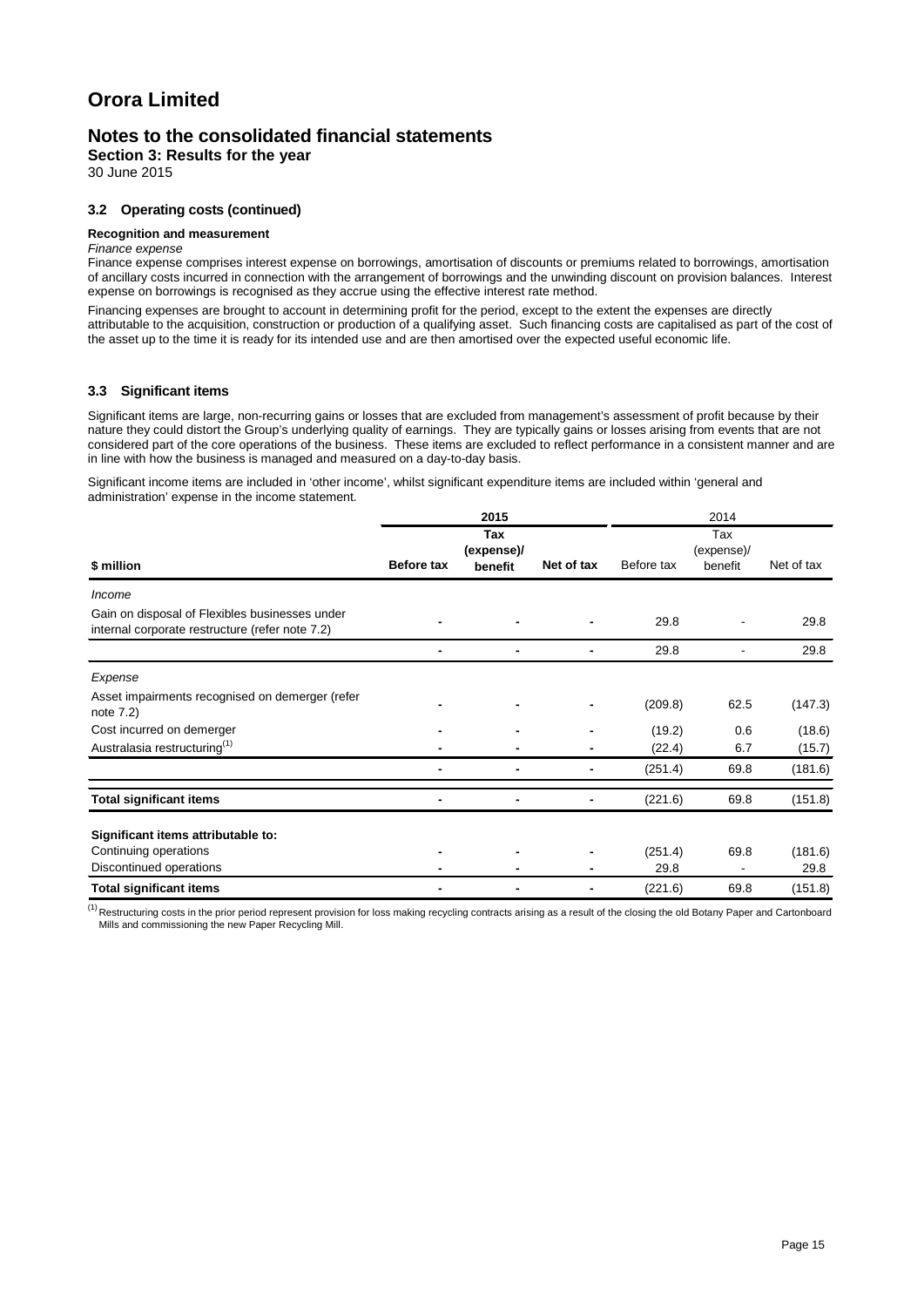### **Notes to the consolidated financial statements**

**Section 3: Results for the year**

30 June 2015

### **3.4 Auditors' remuneration**

| \$ thousand                                                                                                   | 2015          | 2014          |
|---------------------------------------------------------------------------------------------------------------|---------------|---------------|
| <b>Auditors of the Company - PwC Australia</b><br>Audit and other assurance services                          |               |               |
| Audit and review of financial reports<br>Other assurance services                                             | 654.5<br>55.0 | 936.6         |
| Other services<br>Taxation services and transaction related taxation advice<br>Other advisory services        | 368.0<br>5.5  | 505.0<br>39.5 |
| <b>Total PwC Australia remuneration</b>                                                                       | 1,083.0       | 1,481.1       |
| Network firms of PwC Australia<br>Audit and other assurance services<br>Audit and review of financial reports | 64.0          | 198.1         |
| Other services<br>Taxation services, transaction related taxation advice and due diligence                    | 230.0         |               |
| Total Network firms of PwC Australia remuneration                                                             | 294.0         | 198.1         |
| <b>Total Auditors' remuneration</b>                                                                           | 1,377.0       | 1,679.2       |

### **3.5 Taxation**

This note sets out the tax accounting policies of the Group, the current and deferred tax charges or credits in the year (which together make up the total tax charge or credit in the income statement), a reconciliation of profit before tax to the tax charge (or credit) and the movements in the deferred tax assets and liabilities.

### **3.5.1 Income tax (expense)/benefit**

The total taxation charge in the income statement is analysed as follows:

| \$ million                                                               | 2015   | 2014  |
|--------------------------------------------------------------------------|--------|-------|
| Current tax (expense)/benefit                                            |        |       |
| Current period                                                           | (35.7) | (3.3) |
| Adjustments relating to prior periods                                    |        | 0.1   |
| <b>Total current tax expense</b>                                         | (35.7) | (3.2) |
| Deferred tax (expense)/benefit                                           |        |       |
| Origination and reversal of temporary differences                        | (20.1) | 42.1  |
| Change in applicable tax rates                                           |        | (0.6) |
| Total deferred tax (expense)/benefit                                     | (20.1) | 41.5  |
| Total income tax (expense)/benefit attributable to continuing operations | (55.8) | 38.3  |
|                                                                          |        |       |

| Deferred income tax (expense)/benefit included in income tax expense comprises: |       |
|---------------------------------------------------------------------------------|-------|
| Increase/(Decrease) in deferred tax assets<br>(5.2)                             | (4.4) |
| (Increase)/Decrease in deferred tax liabilities<br>(14.9)                       | 45.9  |
| Deferred income tax (expense)/benefit included in income tax<br>(20.1)          | 41.5  |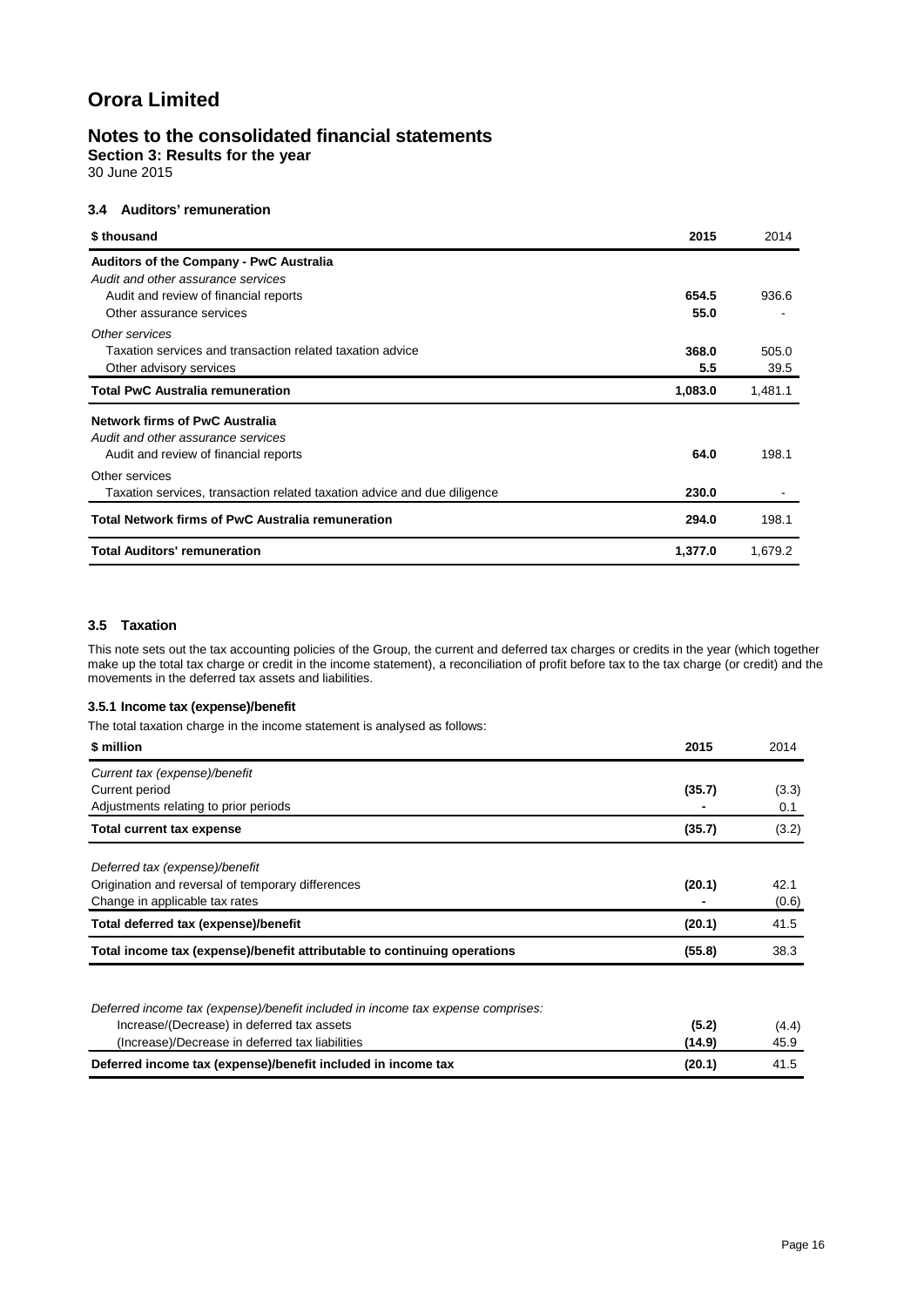### **Notes to the consolidated financial statements**

**Section 3: Results for the year**

30 June 2015

#### **3.5 Taxation (continued)**

#### **3.5.1 Income tax (expense)/benefit (continued)**

The following table provides a numerical reconciliation of income tax expense to prima facie tax payable:

| \$ million                                                                                                                                   | 2015   | 2014    |
|----------------------------------------------------------------------------------------------------------------------------------------------|--------|---------|
| Profit/(loss) before related income tax (expense)/benefit relating to continuing operations                                                  | 187.2  | (144.8) |
| Tax at the Australian tax rate of 30% (2014: 30%)<br>Tax effect of amounts which are not deductible/(taxable) in calculating taxable income: | (56.2) | 43.4    |
| Net non-deductible/non-assessable for tax                                                                                                    | 2.5    | (9.5)   |
| Tax losses, net tax credits and temporary differences not recognised for book in prior years now<br>recouped                                 | 3.4    | 1.1     |
| Effect of local tax rate change                                                                                                              |        | (0.6)   |
|                                                                                                                                              | (50.3) | 34.4    |
| (Under)/over provision in prior period                                                                                                       | (0.6)  | 7.0     |
| Foreign tax rate differential                                                                                                                | (4.9)  | (3.1)   |
| Total income tax (expense)/benefit                                                                                                           | (55.8) | 38.3    |

#### **Recognition and measurement**

Income tax expense comprises current and deferred tax. Income tax expense is recognised in profit or loss except to the extent that it relates to items recognised directly in equity or in other comprehensive income, in which case it is recognised directly in equity or in other comprehensive income respectively.

#### *Current Tax*

Current tax is the expected tax payable on taxable income for the period, using tax rates enacted or substantively enacted at the reporting date, and any adjustment to tax payable in respect of previous periods. Current tax is also adjusted by changes in deferred tax assets and liabilities attributable to temporary differences between the tax bases of assets and liabilities and their carrying amounts in the consolidated financial statements, and by the availability of unused tax losses.

Current tax assets and liabilities are offset where the Group has a legally enforceable right to offset and intends either to settle on a net basis, or to realise the asset and settle the liability simultaneously.

#### *Deferred Tax*

Deferred tax is recognised using the balance sheet method in which temporary differences are calculated based on the carrying amounts of assets and liabilities for financial reporting purposes and the amounts used for taxation purposes. Deferred tax is not recognised for:

- taxable temporary differences arising on the initial recognition of goodwill:
- taxable differences on the initial recognition of assets or liabilities in a transaction that is not a business combination and that affects neither accounting nor taxable profit; and
- temporary differences relating to investments in subsidiaries to the extent that the Group is able to control the timing of the reversal of the temporary difference and it is probable that they will not reverse in the foreseeable future.

Deferred tax is measured at the tax rates that are expected to be applied when the temporary difference reverses, that is, when the asset is realised or the liability is settled, based on the laws that have been enacted or substantively enacted at the reporting date.

Deferred tax assets are recognised for deductible temporary differences and unused tax losses only to the extent that it is probable that future taxable profits will be available against which the assets can be utilised. Deferred tax assets are reviewed at each reporting date and are reduced to the extent that it is no longer probable that the related tax benefit will be realised.

#### *Offsetting deferred tax balances*

Deferred tax assets and liabilities are offset when there is a legally enforceable right to offset and when the deferred tax balances relate to taxes levied by the same tax authority on the same taxable entity, or on different tax entities, but the Group intends to settle current tax liabilities and assets on a net basis or their tax assets and liabilities will be realised simultaneously.

#### **Critical accounting judgement and estimate**

The Group is subject to income taxes in Australia and foreign jurisdictions and as a result significant judgement is required in determining the Group's provision for income tax. There are many transactions and calculations relating to the ordinary course of business for which the ultimate tax determination is uncertain. The Group recognises liabilities for uncertain tax positions based on management's best estimate of whether additional taxes will be due. Where the final outcome of these matters is different from the amounts that were initially recorded, these differences impact the current and deferred tax provisions in the period in which such determinations is made.

The assumptions regarding future realisation, and therefore the recognition of deferred tax assets, may change due to future operating performance and other factors.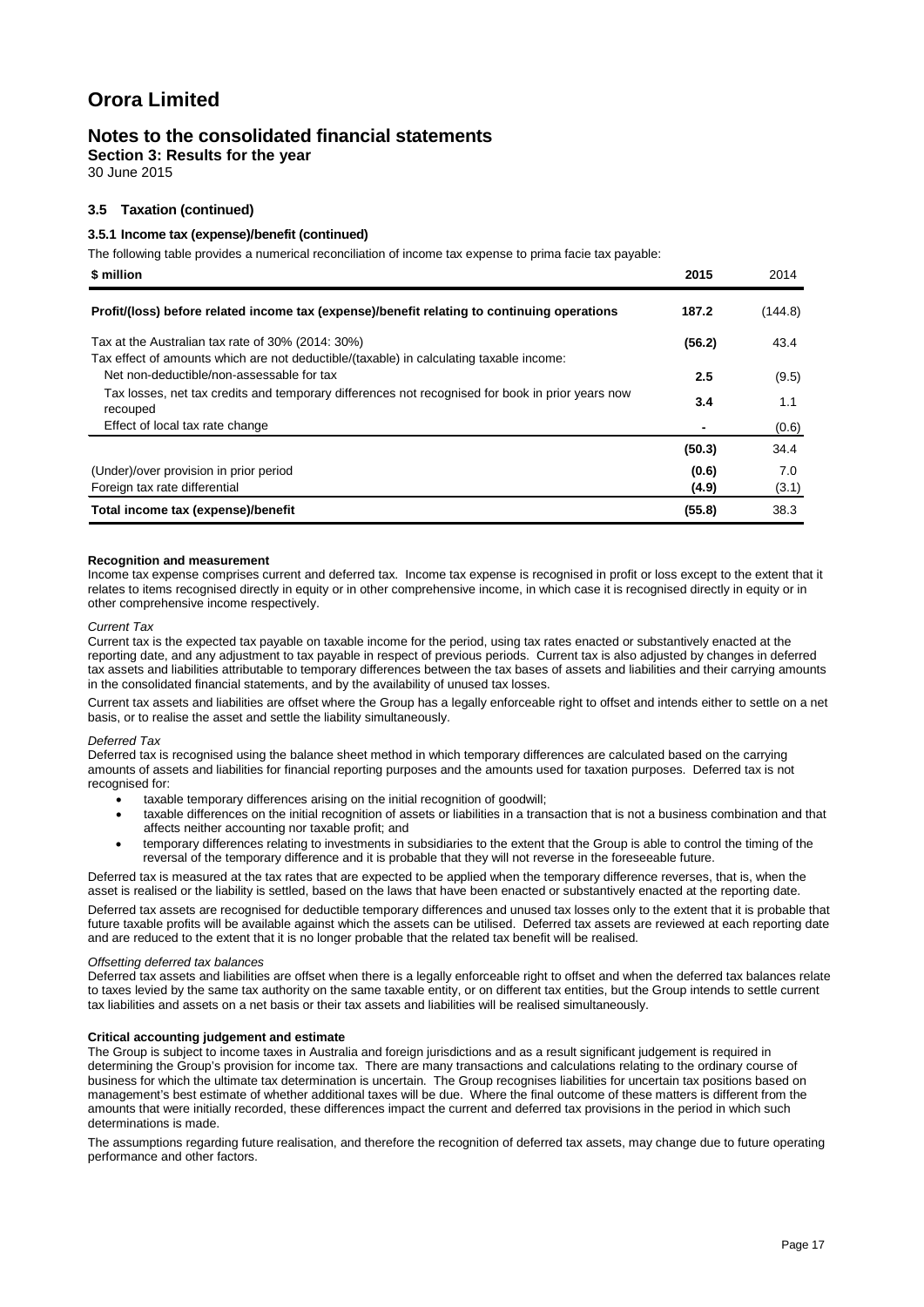### **Notes to the consolidated financial statements**

**Section 3: Results for the year**

30 June 2015

#### **3.5 Taxation (continued)**

#### **3.5.2 Deferred tax assets and liabilities**

The tables below outline the deferred tax assets/(liabilities) that are recognised in the statement of financial position, together with their movements in the year. Deferred tax assets and liabilities are attributable to the following:

|                                     | 2015          |                    |                | 2014           |             |        |
|-------------------------------------|---------------|--------------------|----------------|----------------|-------------|--------|
| \$ million                          | <b>Assets</b> | <b>Liabilities</b> | <b>Net</b>     | Assets         | Liabilities | Net    |
| Property, plant and equipment       |               | (57.5)             | (57.5)         |                | (35.9)      | (35.9) |
| Impairment of trade receivables     | 0.7           |                    | 0.7            | 1.9            |             | 1.9    |
| Intangible assets                   |               | (17.6)             | (17.6)         | $\blacksquare$ | (13.2)      | (13.2) |
| Valuation of inventories            | 12.0          |                    | 12.0           | 11.9           |             | 11.9   |
| Employee benefits                   | 42.7          | $\blacksquare$     | 42.7           | 36.3           |             | 36.3   |
| Provisions                          | 14.7          | $\blacksquare$     | 14.7           | 18.3           |             | 18.3   |
| Financial instruments at fair value | 1.1           |                    | 1.1            | 1.7            |             | 1.7    |
| Tax losses carried forward          | 1.5           |                    | 1.5            | 6.9            |             | 6.9    |
| Accruals and other items            | 11.3          | (22.4)             | (11.1)         | 5.3            | (23.7)      | (18.4) |
| Tax assets/(liabilities)            | 84.0          | (97.5)             | (13.5)         | 82.3           | (72.8)      | 9.5    |
| Tax set off                         | (83.3)        | 83.3               | $\blacksquare$ | (59.9)         | 59.9        |        |
| Net deferred tax asset/(liability)  | 0.7           | (14.2)             | (13.5)         | 22.4           | (12.9)      | 9.5    |

The following table sets out the movements in the temporary differences during the year:

| \$ million                          | Net asset/<br>(liability)<br>at 1 July | Recognised in<br>income<br>statement | Recognised<br>in other<br>comprehensive<br>income | <b>Acquired</b><br>balances | Included in<br>disposal<br>group | <b>Exchange</b><br>difference | Net asset/<br>(liability)<br>at 30 June |
|-------------------------------------|----------------------------------------|--------------------------------------|---------------------------------------------------|-----------------------------|----------------------------------|-------------------------------|-----------------------------------------|
| 2015                                |                                        |                                      |                                                   |                             |                                  |                               |                                         |
| Property, plant and equipment       | (35.9)                                 | (17.2)                               |                                                   |                             |                                  | (4.4)                         | (57.5)                                  |
| Impairment of trade receivables     | 1.9                                    | (1.3)                                |                                                   |                             | ۰                                | 0.1                           | 0.7                                     |
| Intangible assets                   | (13.2)                                 | (1.3)                                |                                                   |                             | ٠                                | (3.1)                         | (17.6)                                  |
| Valuation of inventories            | 11.9                                   | (0.2)                                |                                                   |                             |                                  | 0.3                           | 12.0                                    |
| <b>Employee benefits</b>            | 36.3                                   | 2.7                                  |                                                   |                             |                                  | 3.7                           | 42.7                                    |
| Provisions                          | 18.3                                   | (3.7)                                |                                                   |                             | ۰                                | 0.1                           | 14.7                                    |
| Financial instruments at fair value | 1.7                                    | (0.7)                                | 0.1                                               |                             |                                  | ۰                             | 1.1                                     |
| Tax losses carried forward          | 6.9                                    | (5.3)                                |                                                   |                             |                                  | (0.1)                         | 1.5                                     |
| Accruals and other items            | (18.4)                                 | 6.9                                  | 0.1                                               | ٠                           | ٠                                | 0.3                           | (11.1)                                  |
|                                     | 9.5                                    | (20.1)                               | 0.2                                               | ٠                           | $\blacksquare$                   | (3.1)                         | (13.5)                                  |
| 2014                                |                                        |                                      |                                                   |                             |                                  |                               |                                         |
| Property, plant and equipment       | (48.6)                                 | 41.4                                 |                                                   | (24.5)                      | (4.0)                            | (0.2)                         | (35.9)                                  |
| Impairment of trade receivables     | 0.7                                    | 1.3                                  |                                                   | 0.2                         | (0.2)                            | (0.1)                         | 1.9                                     |
| Intangible assets                   | (0.3)                                  | (2.1)                                |                                                   | (11.1)                      |                                  | 0.3                           | (13.2)                                  |
| Valuation of inventories            | 10.3                                   | 0.5                                  |                                                   | 1.6                         | (0.5)                            |                               | 11.9                                    |
| <b>Employee benefits</b>            | 25.7                                   | 1.6                                  |                                                   | 13.2                        | (3.9)                            | (0.3)                         | 36.3                                    |
| Provisions                          | 22.6                                   | (3.3)                                | $\overline{\phantom{a}}$                          | 1.5                         | (2.6)                            | 0.1                           | 18.3                                    |
| Financial instruments at fair value | (0.3)                                  | 0.2                                  | 1.7                                               |                             | 0.1                              |                               | 1.7                                     |
| Tax losses carried forward          | $\overline{\phantom{a}}$               | (4.3)                                |                                                   | 11.0                        |                                  | 0.2                           | 6.9                                     |
| Accruals and other items            | (23.7)                                 | 6.2                                  | $\overline{\phantom{a}}$                          | (1.2)                       | 0.6                              | (0.3)                         | (18.4)                                  |
|                                     | (13.6)                                 | 41.5                                 | 1.7                                               | (9.3)                       | (10.5)                           | (0.3)                         | 9.5                                     |

#### **Unrecognised deferred tax assets and liabilities**

Deferred tax liabilities have not been recognised in respect of temporary differences arising as a result of the translation of the financial statements of the Group investments in subsidiaries. The deferred tax liability will only arise in the event of disposal of the subsidiary, and no such disposal is expected in the foreseeable future.

Unremitted earnings of the Group's international operations are considered to be reinvested indefinitely and relate to the ongoing operations. Upon distribution of any earnings in the form of dividends or otherwise, the Group may be subject to withholding taxes payable to various foreign countries, however, such amounts are not considered to be significant. As the Group controls when the deferred tax liability will be incurred and is satisfied that it will not be incurred in the foreseeable future, the deferred tax liability has not been recognised. There are no unrecognised deferred tax assets.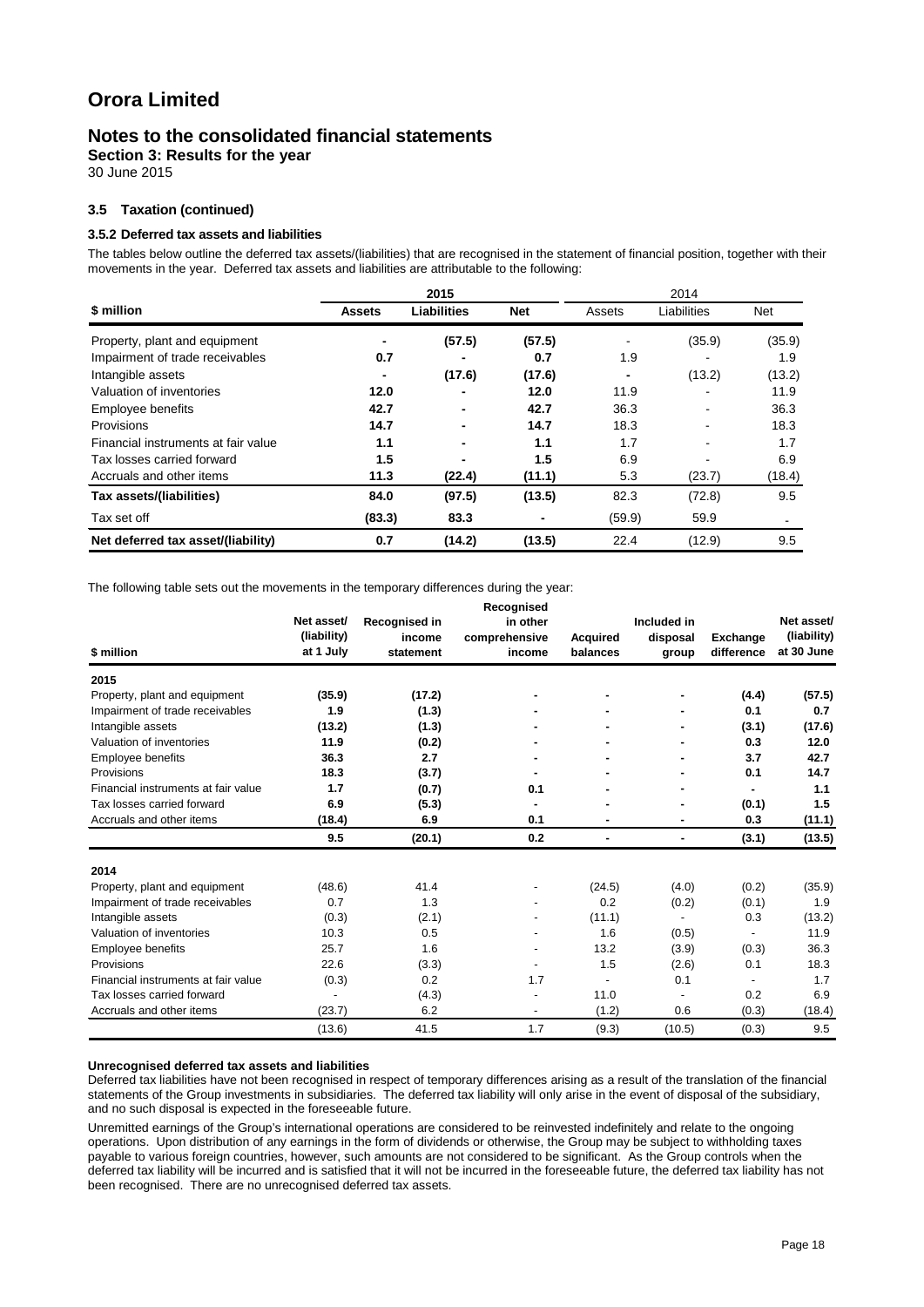### **Notes to the consolidated financial statements**

**Section 4: Assets and liabilities**

30 June 2015

This section details the assets used to generate the Group's trading performance and the liabilities incurred as a result. Liabilities relating to the Group's financing activities are addressed in Section 5. Deferred tax assets and liabilities are shown in note 3.5.2.

#### **4.1 Trade and other receivables**

| \$ million                                 | 2015  | 2014  |
|--------------------------------------------|-------|-------|
| Trade receivables                          | 394.9 | 355.3 |
| Less provision for impairment losses       | (2.4) | (6.8) |
|                                            | 392.5 | 348.5 |
| Loans and other receivables <sup>(1)</sup> | 35.2  | 37.1  |
| Total current trade and other receivables  | 427.7 | 385.6 |

<sup>(1)</sup>These amounts generally arise from transactions outside the usual operating activities of the Group. Interest may be charged at commercial rates where the terms of repayment exceed six months. Collateral is not normally obtained

#### **Recognition and measurement**

Trade receivables and loans and other receivables are initially recognised at fair value and subsequently measured at amortised cost using the effective interest rate method, less any impairment losses. Trade and other receivables are presented as current assets, except for those where collection is not expected for more than 12 months after the reporting date which are classified as non-current assets.

The carrying value of trade and other receivables, less impairment provisions, is considered to approximate fair value, due to the shortterm nature of the receivables.

#### **Impairment of trade receivables**

The collectability of trade and other receivables is reviewed on an ongoing basis. Individual debts which are known to be uncollectable are written off when identified. An impairment provision is recognised when there is objective evidence that the Group will be unable to collect amounts due, according to the original terms of the receivables. Financial difficulty of the debtor, default in payments and the probability that the debtor will enter bankruptcy are considered indicators that a trade receivable is impaired. Where it is considered unlikely that the full amount of the receivable will be collected, a provision is raised for the amount that is doubtful.

The amount of the impairment loss is recognised in the income statement within 'general and administration' expense. When a trade receivable, for which an impairment provision had been recognised, becomes uncollectable it is written off against the impairment provision. Subsequent recoveries of amounts previously written off are credited against 'general and administration' expense.

#### **Loans and other receivables**

Loans are non-derivative financial assets with fixed or determinable payments and are measured at their amortised cost using the effective interest rate method and are usually interest-bearing. They are included in current assets, except for those with maturities greater than 12 months after the reporting date which are classified as non-current assets. Refer note 4.4.

#### **Credit risks related to receivables**

Movements in the provision for impairments of receivables are as follows:

| \$ million                                                 | 2015  | 2014  |
|------------------------------------------------------------|-------|-------|
| Opening balance                                            | 6.8   | 2.3   |
| Bad and doubtful debt expense - charged to expense         | 1.4   | 6.1   |
| Reversal of impairment                                     | (0.3) | $\,$  |
| Receivables written off during the period as uncollectible | (5.7) | (1.8) |
| Additions under common control transaction                 |       | 1.0   |
| Unused amount reversed                                     | -     | (0.1) |
| Disposal of business and controlled entities               | -     | (0.6) |
| Effects of movement in exchange rate                       | 0.2   | (0.1) |
| <b>Closing balance</b>                                     | 2.4   | 6.8   |

In assessing an appropriate provision for impairments of receivables consideration is given to historical experience of bad debts, the ageing of receivables, knowledge of debtor insolvency or other credit risk and individual account assessment.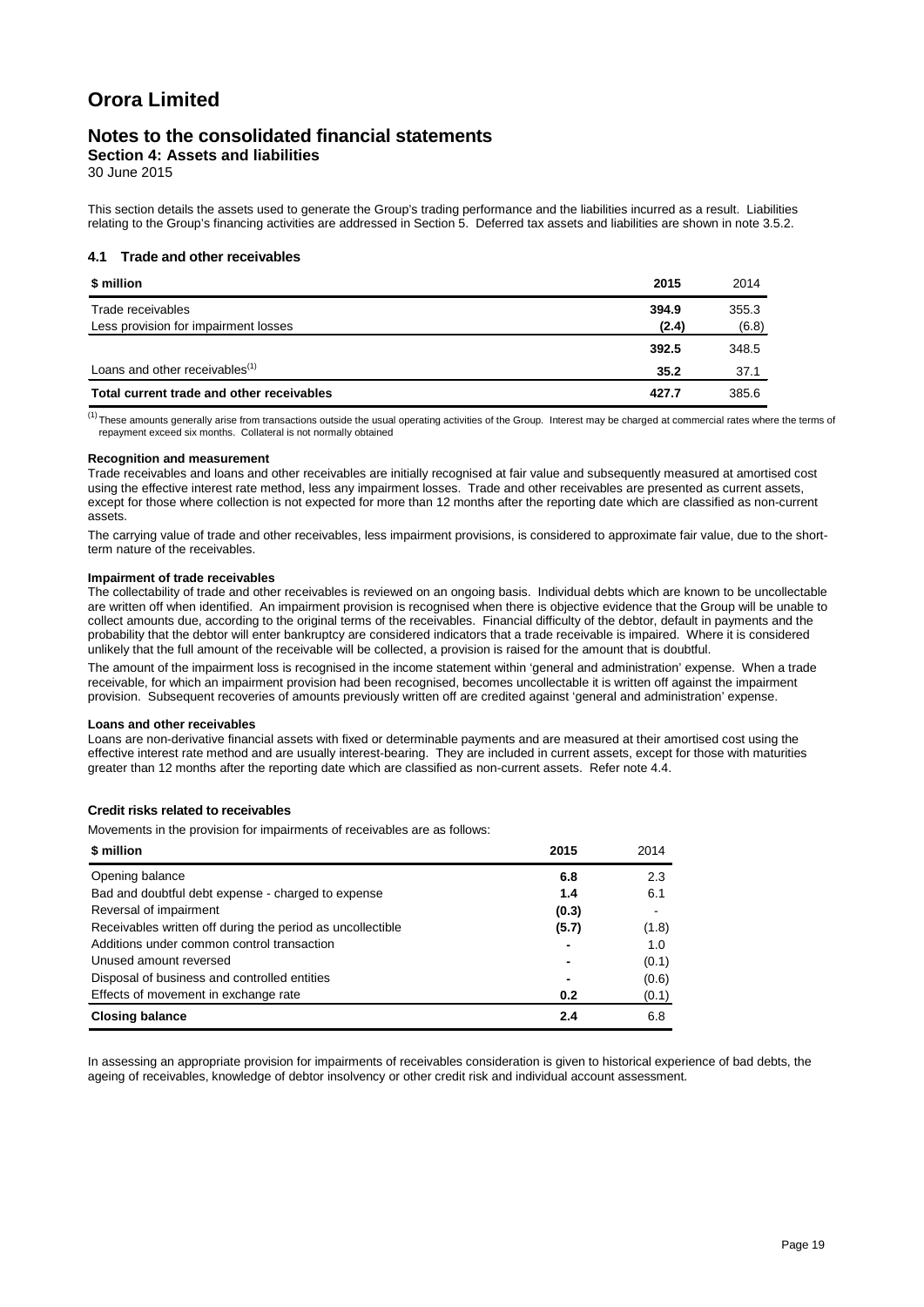### **Notes to the consolidated financial statements**

**Section 4: Assets and liabilities (continued)**

30 June 2015

#### **4.1 Trade and other receivables (continued)**

#### **Credit risks related to receivables (continued)**

Customer credit risk is managed by each business group in accordance with the procedures and controls set out in the Group's credit risk management policy. Credit limits are established for all customers based on external and internal credit rating criteria and letters of credit or other forms of credit insurance cover are obtained where appropriate. In monitoring customer credit risk, customers are grouped according to their credit characteristics, including whether they are an individual or a legal entity, whether they are a wholesale, retail or end-user customer, their geographic location, industry and existence of previous financial difficulties.

For some trade receivables the Group may also obtain security in the form of guarantees, deeds of undertaking or letters of credit which can be called upon if the counterparty is in default under the terms of the agreement. The Group does not otherwise require collateral in respect of trade and other receivables.

The Group establishes an allowance for impairment that represents its estimate of incurred losses in respect of trade and other receivables. The ageing of trade receivables, according to their due date, is as follows:

| \$ million           |      | <b>Impaired Receivables</b> |       | <b>Not Impaired</b> |  |
|----------------------|------|-----------------------------|-------|---------------------|--|
|                      | 2015 | 2014                        | 2015  | 2014                |  |
| Not past due         | ۰    | 0.2                         | 265.7 | 227.2               |  |
| Past due 0-30 days   | 0.3  | $\blacksquare$              | 95.3  | 71.6                |  |
| Past due 31-120 days | 0.6  | 1.2                         | 31.0  | 48.2                |  |
| More than 121 days   | 1.5  | 5.4                         | 0.5   | 1.5                 |  |
|                      | 2.4  | 6.8                         | 392.5 | 348.5               |  |

As at 30 June 2015, current trade receivables of the Group with a nominal value of \$2.4 million (2014: \$6.8 million) were impaired. The amount of the provision was \$2.4 million (2014: \$6.8 million). The individually impaired receivables relate to transactions which have been disputed by customers, or receivables owing from customers experiencing financial difficulties. In some cases it has been assessed that a portion of the receivables is expected to be recovered.

The Group has recognised a net loss of \$2.2 million (2014: \$6.2 million) in respect of impaired trade receivables during the financial year ended 30 June 2015. The loss has been included in 'general and administration' expense in the income statement.

As at 30 June 2015, current trade receivables of \$126.8 million (2014: \$121.3 million) were past due but not impaired. These relate to a number of independent customers for whom there is no recent history of default.

#### **4.2 Inventories**

| \$ million                                       | 2015  | 2014  |
|--------------------------------------------------|-------|-------|
| Raw materials and stores at cost                 | 188.6 | 156.6 |
| Work in progress at cost                         | 12.2  | 11.7  |
| Finished goods at cost                           | 230.0 | 208.9 |
| Total inventory carried at cost                  | 430.8 | 377.2 |
| Raw materials and stores at net realisable value | 12.2  | 10.0  |
| Work in progress at net realisable value         | 0.1   | 0.1   |
| Finished goods at net realisable value           | 8.0   | 17.0  |
| Total inventory carried at net realisable value  | 20.3  | 27.1  |
| <b>Total inventories</b>                         | 451.1 | 404.3 |

#### **Recognition and measurement**

Inventories are valued at the lower of cost and net realisable value. Net realisable value is the estimated selling price in the ordinary course of business, less the estimated costs of completion and selling expenses.

Costs incurred in bringing each product to its existing location and condition are accounted for as follows. Cost may also include transfers from equity of any gain or loss on qualifying cash flow hedges of foreign currency purchases of inventory:

- Raw materials purchase cost on a weighted average cost formula
- Manufactured finished goods and work in progress cost of direct material and labour and an appropriate proportion of production and variable overheads incurred in the normal course of business.

During the period the Group recognised a net write-down of \$1.4 million (2014: \$7.9 million) with regard to the net realisable value of inventories which has been recognised in 'cost of sales' expense in the income statement. In the comparative period the \$7.9 million write down included \$7.6 million engineering spares relating to the Fibre Cash Generating Unit (CGU) impairment assessment (refer note 7.2) which was included in 'general and administration' expense in the income statement, while the remaining \$0.3 million recognised in 'cost of sales' expense.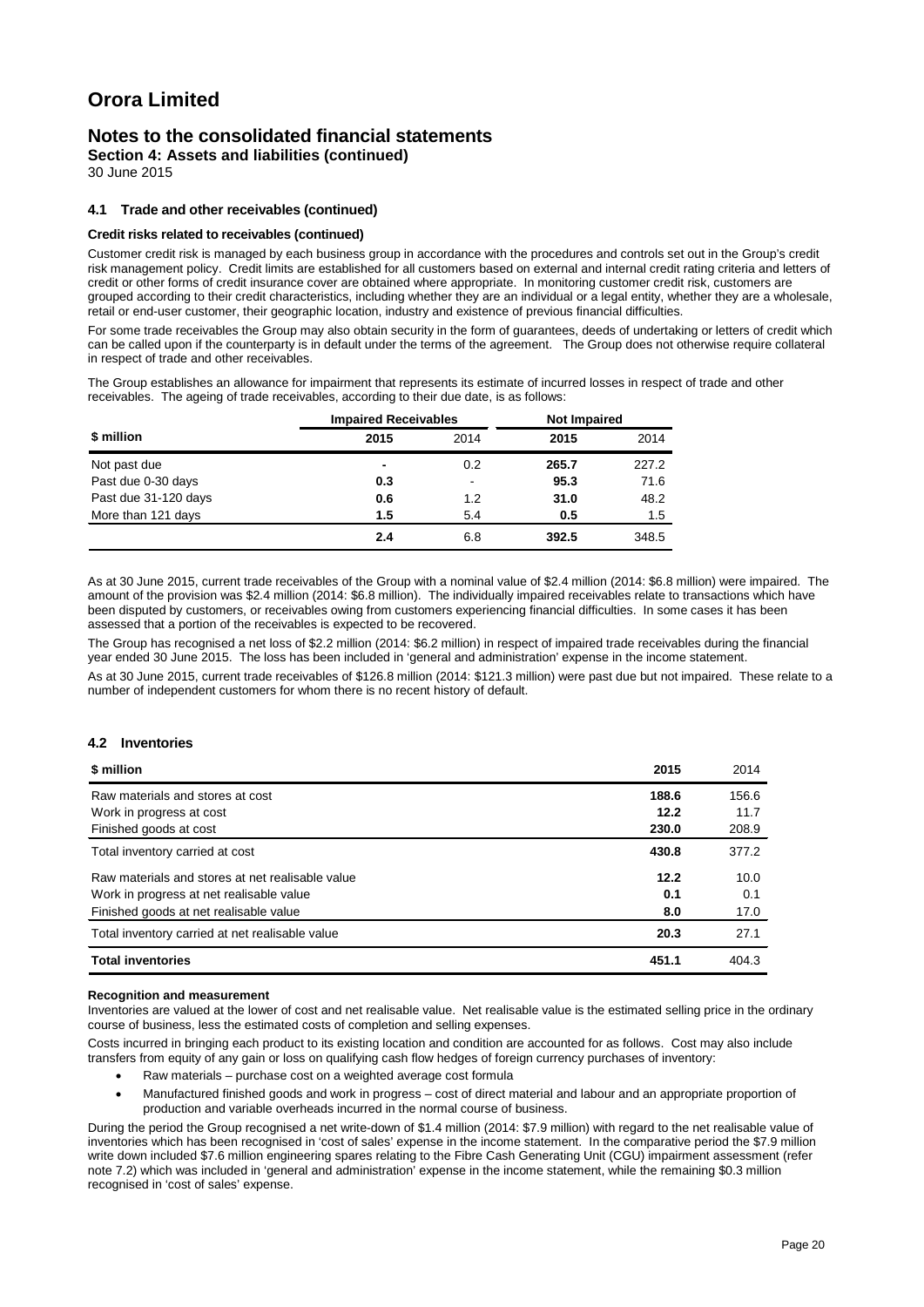### **Notes to the consolidated financial statements**

**Section 4: Assets and liabilities (continued)** 30 June 2015

#### **4.3 Trade and other payables**

| \$ million                             | 2015  | 2014  |
|----------------------------------------|-------|-------|
| <b>Current</b>                         |       |       |
| Trade creditors                        | 433.1 | 374.5 |
| Other creditors and accruals           | 202.9 | 166.5 |
| Total current trade and other payables | 636.0 | 541.0 |
|                                        |       |       |
| Non-current                            |       |       |
| Other unsecured creditors              | 19.7  | 6.5   |
| Total non-current other payables       | 19.7  | 6.5   |

#### **Recognition and measurement**

Trade and other payables represent liabilities for goods and services provided to the Group prior to the end of the financial year which were unpaid at the end of the financial year. These amounts are unsecured. Trade and other payables are included in current liabilities, except for those liabilities where payment is not due within 12 months from reporting date which are classified as non-current liabilities.

Trade and other payables are stated at their amortised cost and are non-interest-bearing. The carrying value of trade and other payables is considered to approximate fair value due to the short-term nature of the payables.

#### **4.4 Other financial assets**

| \$ million                                        | 2015 | 2014 |
|---------------------------------------------------|------|------|
| <b>Current</b>                                    |      |      |
| Derivative financial instruments (refer note 6.2) | 7.5  | 0.8  |
| Total current other financial assets              | 7.5  | 0.8  |
| <b>Non-Current</b>                                |      |      |
| Available-for-sale financial instruments          |      | 9.1  |
| Derivative financial instruments (refer note 6.2) | 1.2  |      |
| Loans and other receivables                       | 2.3  | 2.8  |
| Total non-current other financial assets          | 3.5  | 11.9 |

The carrying value of loans and other receivables is considered to approximate fair value. As at 30 June 2014 the fair value of the available-for-sale financial instrument, which represented investments in companies listed on stock exchanges, was \$9.1 million and was determined by reference to quoted share prices in an active market (classified as level 1 in the fair value hierarchy).

#### **Recognition and measurement**

*Derivative financial instruments* Derivative financial instruments are recognised initially at fair value on the date the instrument is entered into. Subsequent to initial recognition, derivative financial instruments are remeasured to fair value at the end of each reporting period. The gain or loss on remeasurement to fair value is recognised immediately in the income statement unless the derivative is designated and is effective as a hedging instrument, in which event, the timing and the recognition of profit or loss depends on the nature of the hedging relationship.

Refer to note 6.2 for further details pertaining to derivative financial instruments.

#### *Investments in equity securities*

Investments in listed equity securities are available-for-sale financial assets and are included in non-current assets. Investments in listed equity securities are initially recognised at fair value plus transaction costs and are subsequently carried at fair value. The fair value of the investment is based on last quoted price. Unrealised gains and losses arising from changes in the fair value are recognised in other comprehensive income and accumulated in the available-for-sale reserve. When securities classified as available-for-sale are sold or impaired, the accumulated fair value adjustments within equity are reclassified to the income statement.

#### *Loans and other receivables*

Loans are non-derivative financial assets with fixed or determinable payments and are measured at their amortised cost using the effective interest rate method and are usually interest-bearing. They are included in non-current assets when the maturity is greater than 12 months after the reporting date.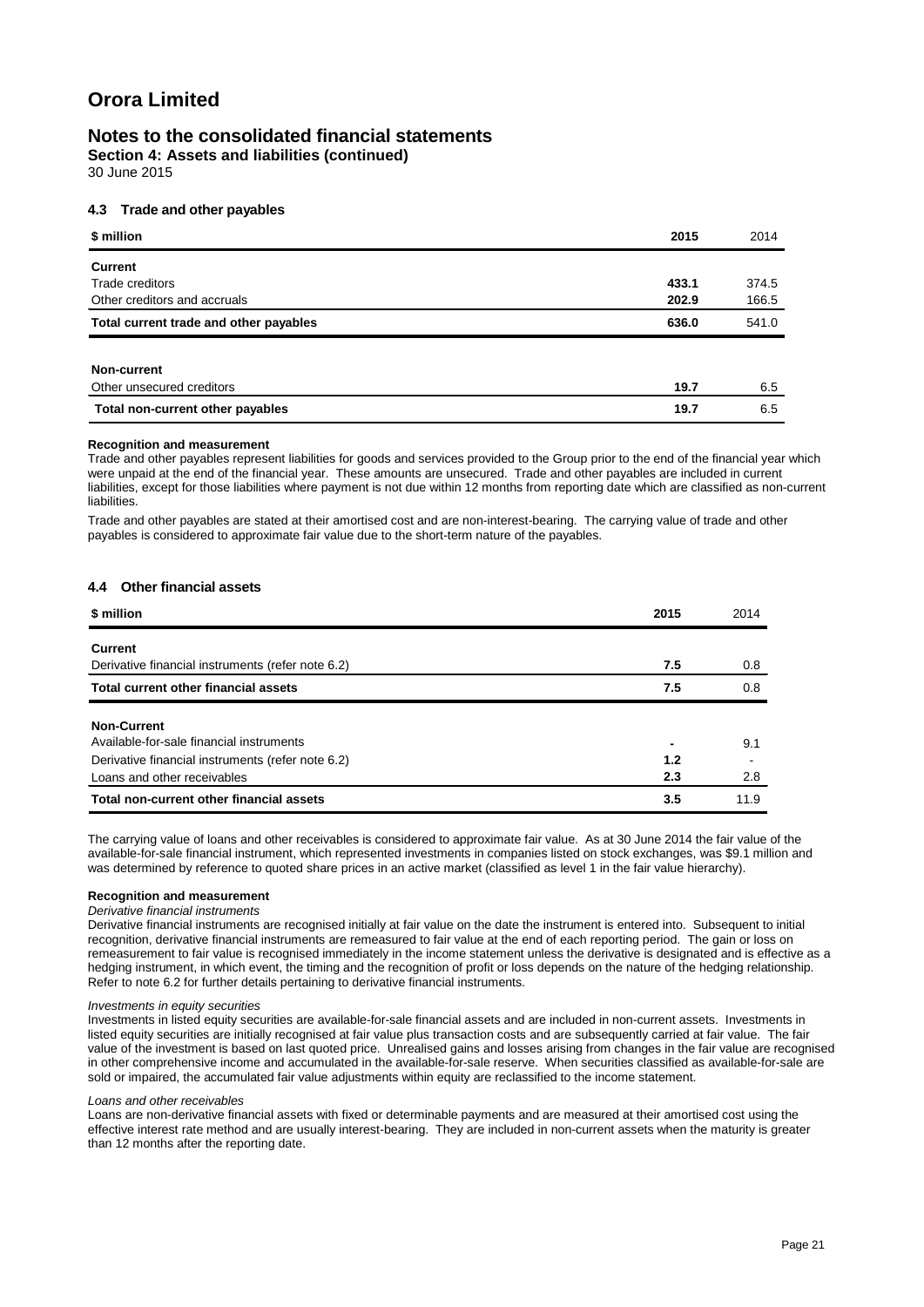### **Notes to the consolidated financial statements**

**Section 4: Assets and liabilities (continued)** 30 June 2015

### **4.5 Other assets**

| \$ million                                 | 2015 | 2014 |
|--------------------------------------------|------|------|
| <b>Current</b>                             |      |      |
| Contract incentive payments <sup>(1)</sup> | 16.5 | 16.9 |
| Prepayments                                | 28.3 | 16.7 |
| <b>Total current other assets</b>          | 44.8 | 33.6 |
|                                            |      |      |
| Non-current                                |      |      |
| Contract incentive payments <sup>(1)</sup> | 62.7 | 58.0 |
| Prepayments                                | 2.8  | 4.2  |
| Other non-current assets                   | 33.6 | 26.1 |
| <b>Total non-current other assets</b>      | 99.1 | 88.3 |

(1) Contract incentives are provided to customers to secure long-term sale agreements and are amortised over the period of the contractual arrangement.

### **4.6 Property, plant and equipment**

| \$ million                                    | Land  | Land<br>improvements | <b>Buildings</b> | <b>Plant and</b><br>equipment | Total     |
|-----------------------------------------------|-------|----------------------|------------------|-------------------------------|-----------|
| 2015                                          |       |                      |                  |                               |           |
| Cost                                          |       |                      |                  |                               |           |
| Opening balance                               | 73.8  | 11.3                 | 463.0            | 2,752.8                       | 3,300.9   |
| Additions for the period                      |       |                      | 1.3              | 86.3                          | 87.6      |
| Disposals during the period                   | (2.8) | ٠                    | (1.5)            | (45.7)                        | (50.0)    |
| Additions through business acquisitions       |       |                      | 0.1              | 1.0                           | 1.1       |
| Other transfers                               | 0.5   | 0.4                  | 2.7              | (3.6)                         |           |
| Effect of movements in foreign exchange rates | 0.2   | $\blacksquare$       | 3.5              | 26.5                          | 30.2      |
| Closing balance                               | 71.7  | 11.7                 | 469.1            | 2,817.3                       | 3,369.8   |
| Accumulated depreciation and impairment       |       |                      |                  |                               |           |
| Opening balance                               | (0.4) | (3.4)                | (117.6)          | (1,635.2)                     | (1,756.6) |
| Depreciation charge                           |       | (0.2)                | (9.6)            | (82.8)                        | (92.6)    |
| Disposals during the period                   | 0.1   |                      | 1.6              | 42.0                          | 43.7      |
| Effect of movements in foreign exchange rates |       | $\blacksquare$       | (1.4)            | (15.5)                        | (16.9)    |
| Closing balance                               | (0.3) | (3.6)                | (127.0)          | (1,691.5)                     | (1,822.4) |
| Carrying value 30 June 2015                   | 71.4  | 8.1                  | 342.1            | 1,125.8                       | 1,547.4   |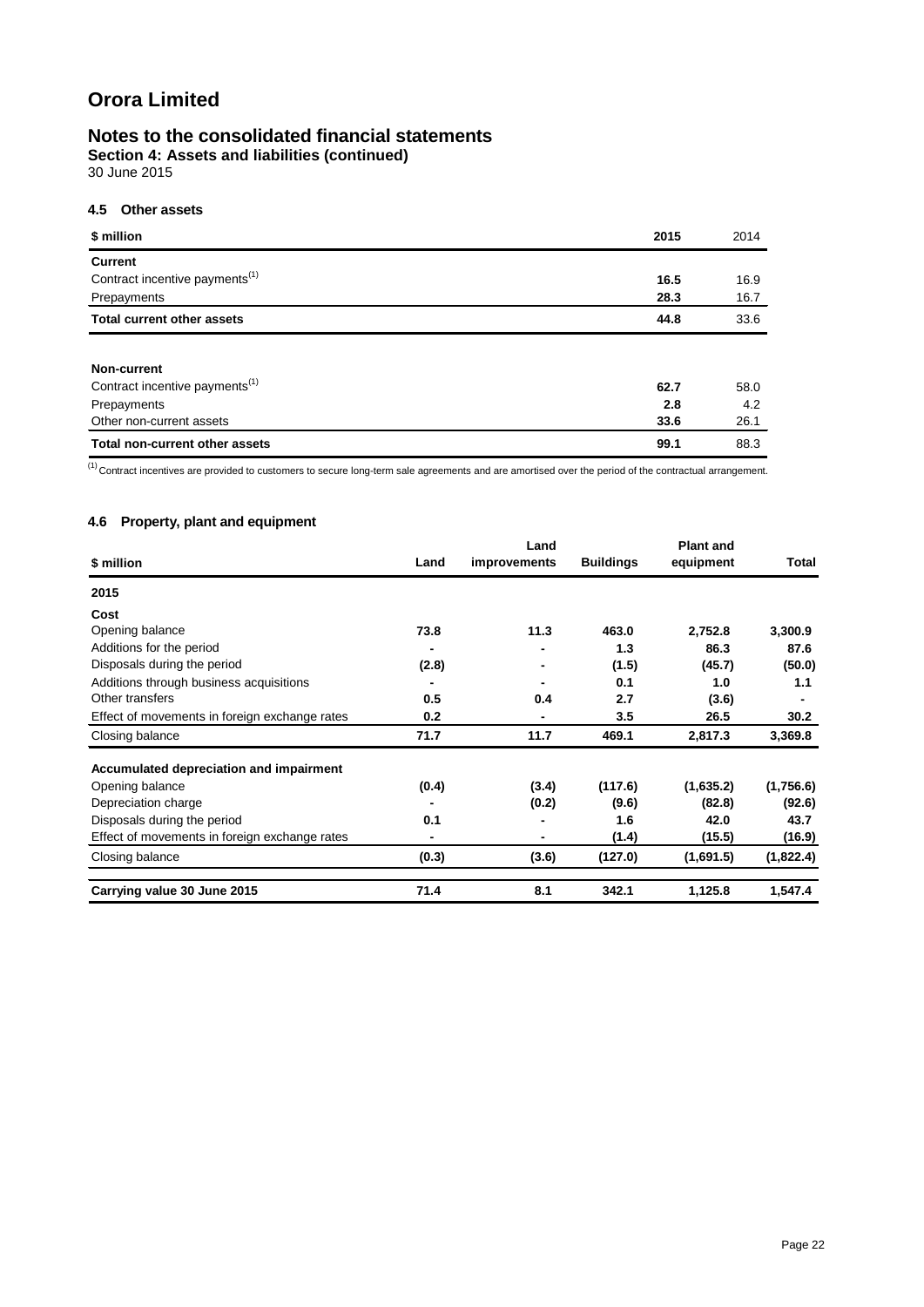### **Notes to the consolidated financial statements**

**Section 4: Assets and liabilities (continued)**

30 June 2015

#### **4.6 Property, plant and equipment (continued)**

| \$ million                                                                  | Land  | Land<br>improvements | <b>Buildings</b> | <b>Plant and</b><br>equipment | Total     |
|-----------------------------------------------------------------------------|-------|----------------------|------------------|-------------------------------|-----------|
| 2014                                                                        |       |                      |                  |                               |           |
| Cost                                                                        |       |                      |                  |                               |           |
| Opening balance                                                             | 69.4  | 10.0                 | 403.3            | 2,524.8                       | 3,007.5   |
| Additions for the period                                                    |       |                      | 21.0             | 100.2                         | 121.2     |
| Disposals during the period                                                 |       |                      | (0.9)            | (89.6)                        | (90.5)    |
| Additions through business acquisitions                                     |       |                      |                  | 0.2                           | 0.2       |
| Additions under common control transaction (refer<br>note 7.2)              | 4.1   | 1.3                  | 36.5             | 419.6                         | 461.5     |
| Disposal of businesses under common control<br>transaction (refer note 7.2) |       |                      | (4.6)            | (214.0)                       | (218.6)   |
| Other transfers                                                             |       |                      | 6.0              | (6.0)                         |           |
| Effect of movements in foreign exchange rates                               | 0.3   |                      | 1.7              | 17.6                          | 19.6      |
| Closing balance                                                             | 73.8  | 11.3                 | 463.0            | 2,752.8                       | 3,300.9   |
| Accumulated depreciation and impairment                                     |       |                      |                  |                               |           |
| Opening balance                                                             | (0.3) | (2.6)                | (59.1)           | (1,319.7)                     | (1,381.7) |
| Depreciation charge                                                         |       | (0.3)                | (9.2)            | (88.6)                        | (98.1)    |
| Disposals during the period                                                 |       |                      | (0.7)            | 55.8                          | 55.1      |
| Additions under common control transaction (refer<br>note 7.2)              |       | (0.5)                | (16.8)           | (261.4)                       | (278.7)   |
| Disposal of businesses under common control<br>transaction (refer note 7.2) |       |                      | 3.3              | 134.6                         | 137.9     |
| Impairment loss                                                             | (0.1) |                      | (34.2)           | (143.9)                       | (178.2)   |
| Effect of movements in foreign exchange rates                               |       | $\blacksquare$       | (0.9)            | (12.0)                        | (12.9)    |
| Closing balance                                                             | (0.4) | (3.4)                | (117.6)          | (1,635.2)                     | (1,756.6) |
| Carrying value 30 June 2014                                                 | 73.4  | 7.9                  | 345.4            | 1,117.6                       | 1,544.3   |

At 30 June 2015, no property, plant and equipment was provided as security for any interest-bearing borrowings (2014: nil).

#### **Recognition and measurement**

Property, plant and equipment is stated at cost less accumulated depreciation and impairment. Cost includes expenditure that is directly attributable to the acquisition of the item including borrowing costs that are related to the acquisition, construction or production of an asset. Cost may also include transfers from equity of any gain or loss on qualifying cash flow hedges of foreign currency purchases of property, plant and equipment.

Subsequent costs are included in the asset's carrying amount, or recognised as a separate asset, only when it is probable that future economic benefits associated with the item will flow to the Group. All other repairs and maintenance are charged to the income statement during the financial year in which they are incurred.

#### **Depreciation**

Property, plant and equipment, excluding freehold land, is depreciated at rates based upon the expected useful lives, or in the case of leasehold improvements and certain leased plant and equipment the lease term, using the straight-line method. Land is not depreciated. Depreciation rates used for each class of asset for the current and comparative periods are as follows:

- Buildings between 1% 5% Land improvements between 1% 3%
- Plant and equipment between 2.5% 25%

Depreciation methods, residual values and useful lives are reassessed, and adjusted if appropriate, at each reporting date.

#### **Derecognition**

An item of property, plant and equipment is derecognised when it is sold or otherwise disposed of, or when its use is not expected to bring any future economic benefits. Any gains or loss on disposal, determined by comparing proceeds with the carrying amount of the disposed asset, are included in the income statement in the period the disposal occurs and are recognised net within 'other income' in the income statement (refer note 3.1).

#### **Impairment**

Refer to note 6.3 for details on impairment testing.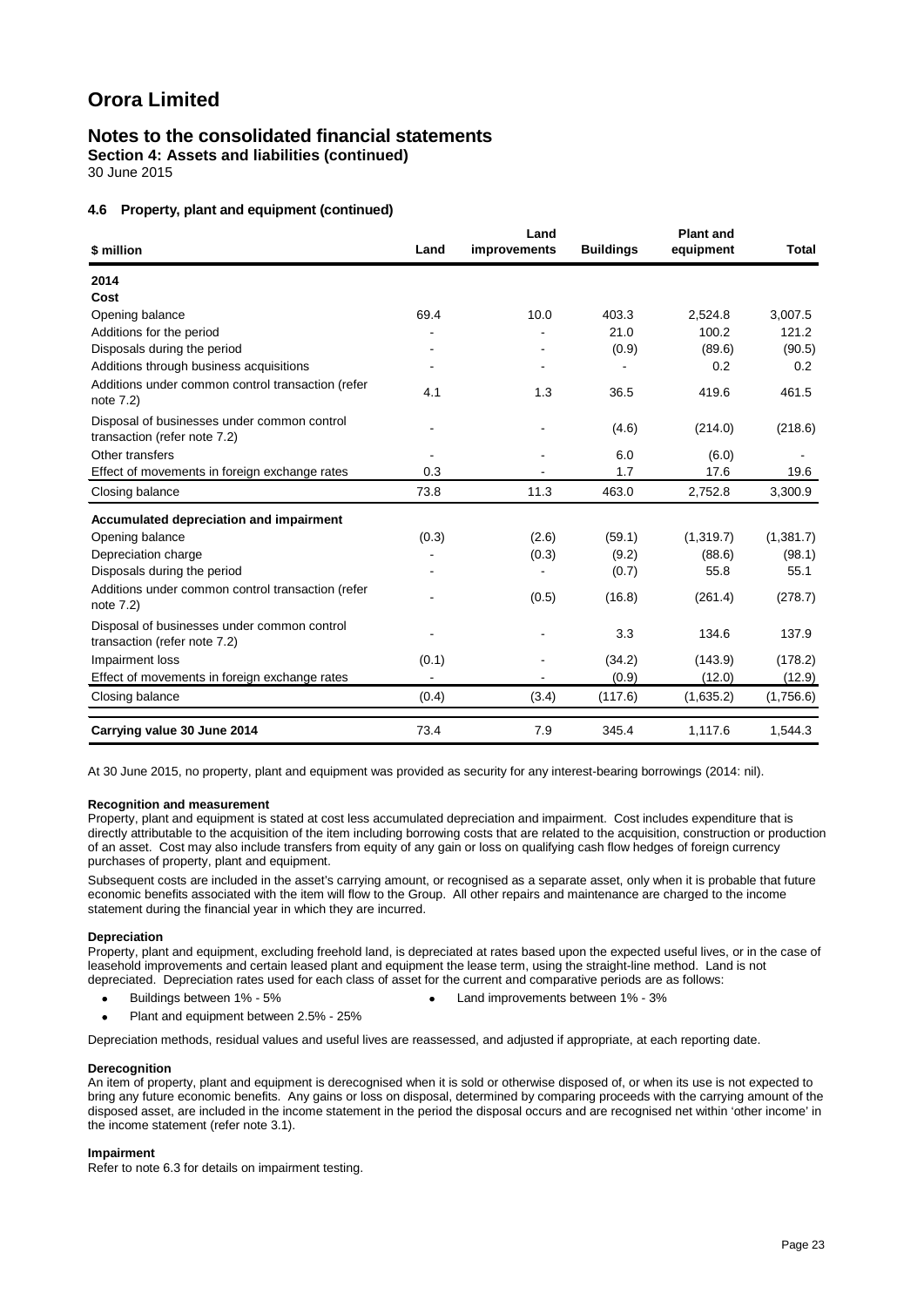# **Notes to the consolidated financial statements**

**Section 4: Assets and liabilities (continued)**

30 June 2015

### **4.7 Goodwill and intangible assets**

| <b>Computer</b><br>Goodwill<br>software<br>Other<br>Total<br>\$ million<br>2015<br>Cost<br>Opening balance<br>213.0<br>6.6<br>366.5<br>146.9<br>Additions for the period<br>20.7<br>20.7<br>Additions through business acquisitions<br>10.1<br>10.1<br>$\blacksquare$<br>Disposals during the period<br>(2.0)<br>(2.0)<br>Other transfers<br>1.0<br>(1.0)<br>27.5<br>10.0<br>38.8<br>Effect of movements in foreign exchange rates<br>1.3<br>250.6<br>6.9<br>434.1<br>Closing balance<br>176.6<br>Accumulated amortisation and impairment<br>Opening balance<br>(7.9)<br>(120.7)<br>(5.6)<br>(134.2)<br>Amortisation charge<br>(5.5)<br>(5.5)<br>Disposals during the period<br>2.0<br>2.0<br>Effect of movements in foreign exchange rates<br>(7.2)<br>(1.3)<br>(8.5)<br>$\blacksquare$<br>(7.9)<br>(131.4)<br>(6.9)<br>(146.2)<br>Closing balance<br>242.7<br>287.9<br>Carrying value 30 June 2015<br>45.2<br>$\blacksquare$<br>2014<br>Cost<br>Opening balance<br>107.9<br>115.4<br>1.0<br>224.3<br>Additions for the period<br>4.3<br>4.3<br>Additions through business acquisitions<br>2.4<br>2.4<br>$\overline{\phantom{a}}$<br>$\blacksquare$<br>Additions under common control transaction (refer note 7.2)<br>135.7<br>37.1<br>5.6<br>178.4<br>Disposals during the period<br>(4.4)<br>(4.4)<br>Disposal of businesses under common control transaction (refer<br>(35.2)<br>(41.0)<br>(5.8)<br>note $7.2$ )<br>2.2<br>Effect of movements in foreign exchange rates<br>0.3<br>2.5<br>213.0<br>146.9<br>6.6<br>Closing balance<br>366.5<br>Accumulated amortisation and impairment<br>Opening balance<br>(7.9)<br>(77.9)<br>(85.8)<br>Amortisation charge<br>(7.7)<br>(7.7)<br>Disposals during the period<br>3.0<br>3.0<br>(35.9)<br>(30.3)<br>(5.6)<br>Additions under common control transaction (refer note 7.2)<br>Disposal of businesses under common control transaction (refer<br>5.7<br>5.7<br>note 7.2)<br>Impairment loss<br>(13.3)<br>(13.3)<br>Effect of movements in foreign exchange rates<br>(0.2)<br>(0.2)<br>Closing balance<br>(7.9)<br>(120.7)<br>(5.6)<br>(134.2) |                             |       | Other intangible assets |     |       |
|------------------------------------------------------------------------------------------------------------------------------------------------------------------------------------------------------------------------------------------------------------------------------------------------------------------------------------------------------------------------------------------------------------------------------------------------------------------------------------------------------------------------------------------------------------------------------------------------------------------------------------------------------------------------------------------------------------------------------------------------------------------------------------------------------------------------------------------------------------------------------------------------------------------------------------------------------------------------------------------------------------------------------------------------------------------------------------------------------------------------------------------------------------------------------------------------------------------------------------------------------------------------------------------------------------------------------------------------------------------------------------------------------------------------------------------------------------------------------------------------------------------------------------------------------------------------------------------------------------------------------------------------------------------------------------------------------------------------------------------------------------------------------------------------------------------------------------------------------------------------------------------------------------------------------------------------------------------------------------------------------------------------------------------------------------------------------------------------|-----------------------------|-------|-------------------------|-----|-------|
|                                                                                                                                                                                                                                                                                                                                                                                                                                                                                                                                                                                                                                                                                                                                                                                                                                                                                                                                                                                                                                                                                                                                                                                                                                                                                                                                                                                                                                                                                                                                                                                                                                                                                                                                                                                                                                                                                                                                                                                                                                                                                                |                             |       |                         |     |       |
|                                                                                                                                                                                                                                                                                                                                                                                                                                                                                                                                                                                                                                                                                                                                                                                                                                                                                                                                                                                                                                                                                                                                                                                                                                                                                                                                                                                                                                                                                                                                                                                                                                                                                                                                                                                                                                                                                                                                                                                                                                                                                                |                             |       |                         |     |       |
|                                                                                                                                                                                                                                                                                                                                                                                                                                                                                                                                                                                                                                                                                                                                                                                                                                                                                                                                                                                                                                                                                                                                                                                                                                                                                                                                                                                                                                                                                                                                                                                                                                                                                                                                                                                                                                                                                                                                                                                                                                                                                                |                             |       |                         |     |       |
|                                                                                                                                                                                                                                                                                                                                                                                                                                                                                                                                                                                                                                                                                                                                                                                                                                                                                                                                                                                                                                                                                                                                                                                                                                                                                                                                                                                                                                                                                                                                                                                                                                                                                                                                                                                                                                                                                                                                                                                                                                                                                                |                             |       |                         |     |       |
|                                                                                                                                                                                                                                                                                                                                                                                                                                                                                                                                                                                                                                                                                                                                                                                                                                                                                                                                                                                                                                                                                                                                                                                                                                                                                                                                                                                                                                                                                                                                                                                                                                                                                                                                                                                                                                                                                                                                                                                                                                                                                                |                             |       |                         |     |       |
|                                                                                                                                                                                                                                                                                                                                                                                                                                                                                                                                                                                                                                                                                                                                                                                                                                                                                                                                                                                                                                                                                                                                                                                                                                                                                                                                                                                                                                                                                                                                                                                                                                                                                                                                                                                                                                                                                                                                                                                                                                                                                                |                             |       |                         |     |       |
|                                                                                                                                                                                                                                                                                                                                                                                                                                                                                                                                                                                                                                                                                                                                                                                                                                                                                                                                                                                                                                                                                                                                                                                                                                                                                                                                                                                                                                                                                                                                                                                                                                                                                                                                                                                                                                                                                                                                                                                                                                                                                                |                             |       |                         |     |       |
|                                                                                                                                                                                                                                                                                                                                                                                                                                                                                                                                                                                                                                                                                                                                                                                                                                                                                                                                                                                                                                                                                                                                                                                                                                                                                                                                                                                                                                                                                                                                                                                                                                                                                                                                                                                                                                                                                                                                                                                                                                                                                                |                             |       |                         |     |       |
|                                                                                                                                                                                                                                                                                                                                                                                                                                                                                                                                                                                                                                                                                                                                                                                                                                                                                                                                                                                                                                                                                                                                                                                                                                                                                                                                                                                                                                                                                                                                                                                                                                                                                                                                                                                                                                                                                                                                                                                                                                                                                                |                             |       |                         |     |       |
|                                                                                                                                                                                                                                                                                                                                                                                                                                                                                                                                                                                                                                                                                                                                                                                                                                                                                                                                                                                                                                                                                                                                                                                                                                                                                                                                                                                                                                                                                                                                                                                                                                                                                                                                                                                                                                                                                                                                                                                                                                                                                                |                             |       |                         |     |       |
|                                                                                                                                                                                                                                                                                                                                                                                                                                                                                                                                                                                                                                                                                                                                                                                                                                                                                                                                                                                                                                                                                                                                                                                                                                                                                                                                                                                                                                                                                                                                                                                                                                                                                                                                                                                                                                                                                                                                                                                                                                                                                                |                             |       |                         |     |       |
|                                                                                                                                                                                                                                                                                                                                                                                                                                                                                                                                                                                                                                                                                                                                                                                                                                                                                                                                                                                                                                                                                                                                                                                                                                                                                                                                                                                                                                                                                                                                                                                                                                                                                                                                                                                                                                                                                                                                                                                                                                                                                                |                             |       |                         |     |       |
|                                                                                                                                                                                                                                                                                                                                                                                                                                                                                                                                                                                                                                                                                                                                                                                                                                                                                                                                                                                                                                                                                                                                                                                                                                                                                                                                                                                                                                                                                                                                                                                                                                                                                                                                                                                                                                                                                                                                                                                                                                                                                                |                             |       |                         |     |       |
|                                                                                                                                                                                                                                                                                                                                                                                                                                                                                                                                                                                                                                                                                                                                                                                                                                                                                                                                                                                                                                                                                                                                                                                                                                                                                                                                                                                                                                                                                                                                                                                                                                                                                                                                                                                                                                                                                                                                                                                                                                                                                                |                             |       |                         |     |       |
|                                                                                                                                                                                                                                                                                                                                                                                                                                                                                                                                                                                                                                                                                                                                                                                                                                                                                                                                                                                                                                                                                                                                                                                                                                                                                                                                                                                                                                                                                                                                                                                                                                                                                                                                                                                                                                                                                                                                                                                                                                                                                                |                             |       |                         |     |       |
|                                                                                                                                                                                                                                                                                                                                                                                                                                                                                                                                                                                                                                                                                                                                                                                                                                                                                                                                                                                                                                                                                                                                                                                                                                                                                                                                                                                                                                                                                                                                                                                                                                                                                                                                                                                                                                                                                                                                                                                                                                                                                                |                             |       |                         |     |       |
|                                                                                                                                                                                                                                                                                                                                                                                                                                                                                                                                                                                                                                                                                                                                                                                                                                                                                                                                                                                                                                                                                                                                                                                                                                                                                                                                                                                                                                                                                                                                                                                                                                                                                                                                                                                                                                                                                                                                                                                                                                                                                                |                             |       |                         |     |       |
|                                                                                                                                                                                                                                                                                                                                                                                                                                                                                                                                                                                                                                                                                                                                                                                                                                                                                                                                                                                                                                                                                                                                                                                                                                                                                                                                                                                                                                                                                                                                                                                                                                                                                                                                                                                                                                                                                                                                                                                                                                                                                                |                             |       |                         |     |       |
|                                                                                                                                                                                                                                                                                                                                                                                                                                                                                                                                                                                                                                                                                                                                                                                                                                                                                                                                                                                                                                                                                                                                                                                                                                                                                                                                                                                                                                                                                                                                                                                                                                                                                                                                                                                                                                                                                                                                                                                                                                                                                                |                             |       |                         |     |       |
|                                                                                                                                                                                                                                                                                                                                                                                                                                                                                                                                                                                                                                                                                                                                                                                                                                                                                                                                                                                                                                                                                                                                                                                                                                                                                                                                                                                                                                                                                                                                                                                                                                                                                                                                                                                                                                                                                                                                                                                                                                                                                                |                             |       |                         |     |       |
|                                                                                                                                                                                                                                                                                                                                                                                                                                                                                                                                                                                                                                                                                                                                                                                                                                                                                                                                                                                                                                                                                                                                                                                                                                                                                                                                                                                                                                                                                                                                                                                                                                                                                                                                                                                                                                                                                                                                                                                                                                                                                                |                             |       |                         |     |       |
|                                                                                                                                                                                                                                                                                                                                                                                                                                                                                                                                                                                                                                                                                                                                                                                                                                                                                                                                                                                                                                                                                                                                                                                                                                                                                                                                                                                                                                                                                                                                                                                                                                                                                                                                                                                                                                                                                                                                                                                                                                                                                                |                             |       |                         |     |       |
|                                                                                                                                                                                                                                                                                                                                                                                                                                                                                                                                                                                                                                                                                                                                                                                                                                                                                                                                                                                                                                                                                                                                                                                                                                                                                                                                                                                                                                                                                                                                                                                                                                                                                                                                                                                                                                                                                                                                                                                                                                                                                                |                             |       |                         |     |       |
|                                                                                                                                                                                                                                                                                                                                                                                                                                                                                                                                                                                                                                                                                                                                                                                                                                                                                                                                                                                                                                                                                                                                                                                                                                                                                                                                                                                                                                                                                                                                                                                                                                                                                                                                                                                                                                                                                                                                                                                                                                                                                                |                             |       |                         |     |       |
|                                                                                                                                                                                                                                                                                                                                                                                                                                                                                                                                                                                                                                                                                                                                                                                                                                                                                                                                                                                                                                                                                                                                                                                                                                                                                                                                                                                                                                                                                                                                                                                                                                                                                                                                                                                                                                                                                                                                                                                                                                                                                                |                             |       |                         |     |       |
|                                                                                                                                                                                                                                                                                                                                                                                                                                                                                                                                                                                                                                                                                                                                                                                                                                                                                                                                                                                                                                                                                                                                                                                                                                                                                                                                                                                                                                                                                                                                                                                                                                                                                                                                                                                                                                                                                                                                                                                                                                                                                                |                             |       |                         |     |       |
|                                                                                                                                                                                                                                                                                                                                                                                                                                                                                                                                                                                                                                                                                                                                                                                                                                                                                                                                                                                                                                                                                                                                                                                                                                                                                                                                                                                                                                                                                                                                                                                                                                                                                                                                                                                                                                                                                                                                                                                                                                                                                                |                             |       |                         |     |       |
|                                                                                                                                                                                                                                                                                                                                                                                                                                                                                                                                                                                                                                                                                                                                                                                                                                                                                                                                                                                                                                                                                                                                                                                                                                                                                                                                                                                                                                                                                                                                                                                                                                                                                                                                                                                                                                                                                                                                                                                                                                                                                                |                             |       |                         |     |       |
|                                                                                                                                                                                                                                                                                                                                                                                                                                                                                                                                                                                                                                                                                                                                                                                                                                                                                                                                                                                                                                                                                                                                                                                                                                                                                                                                                                                                                                                                                                                                                                                                                                                                                                                                                                                                                                                                                                                                                                                                                                                                                                |                             |       |                         |     |       |
|                                                                                                                                                                                                                                                                                                                                                                                                                                                                                                                                                                                                                                                                                                                                                                                                                                                                                                                                                                                                                                                                                                                                                                                                                                                                                                                                                                                                                                                                                                                                                                                                                                                                                                                                                                                                                                                                                                                                                                                                                                                                                                |                             |       |                         |     |       |
|                                                                                                                                                                                                                                                                                                                                                                                                                                                                                                                                                                                                                                                                                                                                                                                                                                                                                                                                                                                                                                                                                                                                                                                                                                                                                                                                                                                                                                                                                                                                                                                                                                                                                                                                                                                                                                                                                                                                                                                                                                                                                                |                             |       |                         |     |       |
|                                                                                                                                                                                                                                                                                                                                                                                                                                                                                                                                                                                                                                                                                                                                                                                                                                                                                                                                                                                                                                                                                                                                                                                                                                                                                                                                                                                                                                                                                                                                                                                                                                                                                                                                                                                                                                                                                                                                                                                                                                                                                                |                             |       |                         |     |       |
|                                                                                                                                                                                                                                                                                                                                                                                                                                                                                                                                                                                                                                                                                                                                                                                                                                                                                                                                                                                                                                                                                                                                                                                                                                                                                                                                                                                                                                                                                                                                                                                                                                                                                                                                                                                                                                                                                                                                                                                                                                                                                                |                             |       |                         |     |       |
|                                                                                                                                                                                                                                                                                                                                                                                                                                                                                                                                                                                                                                                                                                                                                                                                                                                                                                                                                                                                                                                                                                                                                                                                                                                                                                                                                                                                                                                                                                                                                                                                                                                                                                                                                                                                                                                                                                                                                                                                                                                                                                |                             |       |                         |     |       |
|                                                                                                                                                                                                                                                                                                                                                                                                                                                                                                                                                                                                                                                                                                                                                                                                                                                                                                                                                                                                                                                                                                                                                                                                                                                                                                                                                                                                                                                                                                                                                                                                                                                                                                                                                                                                                                                                                                                                                                                                                                                                                                |                             |       |                         |     |       |
|                                                                                                                                                                                                                                                                                                                                                                                                                                                                                                                                                                                                                                                                                                                                                                                                                                                                                                                                                                                                                                                                                                                                                                                                                                                                                                                                                                                                                                                                                                                                                                                                                                                                                                                                                                                                                                                                                                                                                                                                                                                                                                |                             |       |                         |     |       |
|                                                                                                                                                                                                                                                                                                                                                                                                                                                                                                                                                                                                                                                                                                                                                                                                                                                                                                                                                                                                                                                                                                                                                                                                                                                                                                                                                                                                                                                                                                                                                                                                                                                                                                                                                                                                                                                                                                                                                                                                                                                                                                |                             |       |                         |     |       |
|                                                                                                                                                                                                                                                                                                                                                                                                                                                                                                                                                                                                                                                                                                                                                                                                                                                                                                                                                                                                                                                                                                                                                                                                                                                                                                                                                                                                                                                                                                                                                                                                                                                                                                                                                                                                                                                                                                                                                                                                                                                                                                |                             |       |                         |     |       |
|                                                                                                                                                                                                                                                                                                                                                                                                                                                                                                                                                                                                                                                                                                                                                                                                                                                                                                                                                                                                                                                                                                                                                                                                                                                                                                                                                                                                                                                                                                                                                                                                                                                                                                                                                                                                                                                                                                                                                                                                                                                                                                | Carrying value 30 June 2014 | 205.1 | 26.2                    | 1.0 | 232.3 |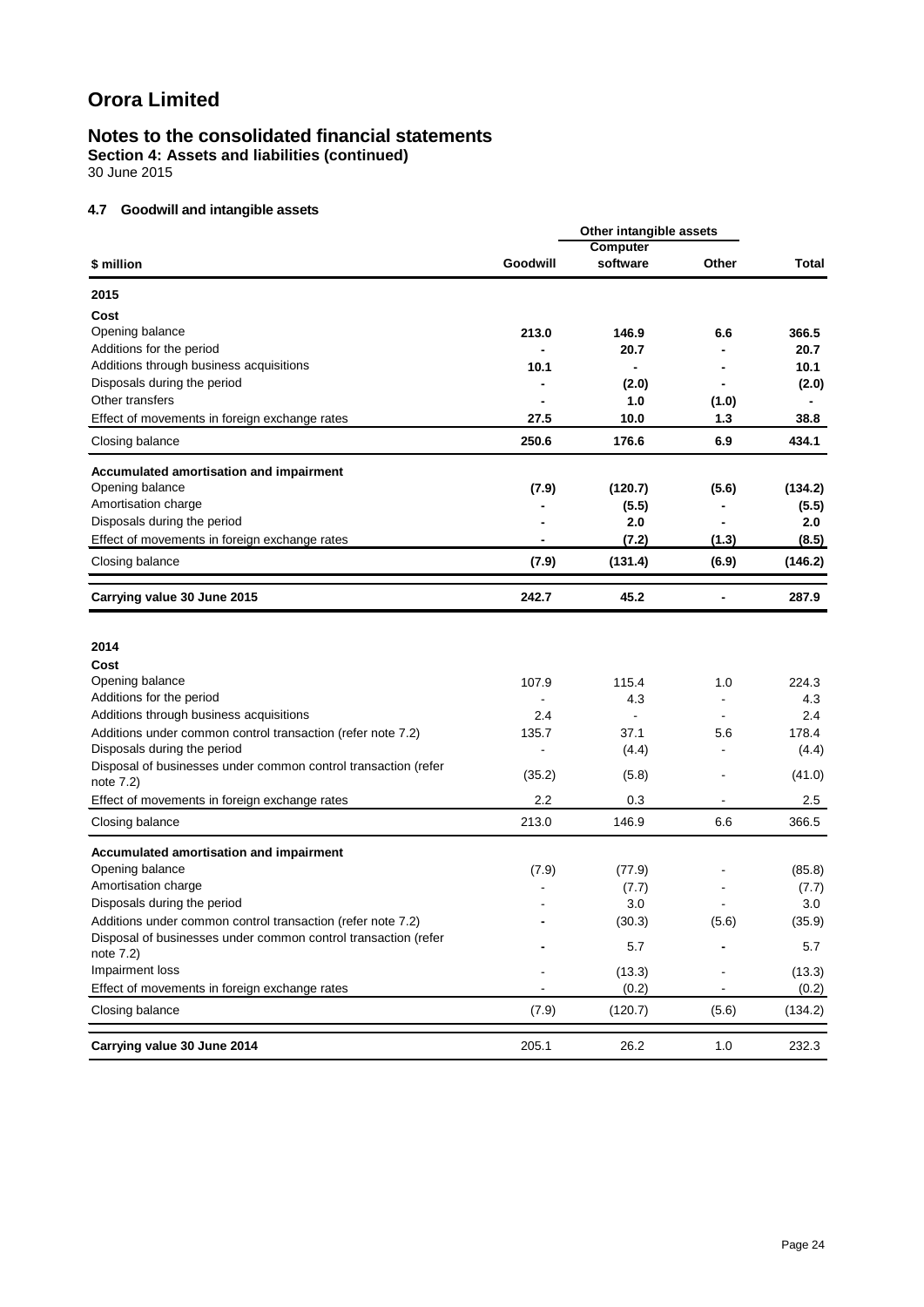### **Notes to the consolidated financial statements**

**Section 4: Assets and liabilities (continued)**

30 June 2015

#### **4.7 Goodwill and intangible assets (continued)**

#### **Recognition and measurement**

#### *Goodwill*

Goodwill acquired in a business combination is initially measured at cost. Cost is measured as the cost of the amount the Group has paid in acquiring a business over and above the fair value of the individual assets and liabilities acquired. Goodwill is not amortised, instead goodwill is tested for impairment annually or more frequently if events or changes in circumstances indicate that it might be impaired, and is carried at cost less any accumulated impairment losses.

Goodwill is allocated to cash generating units for the purpose of impairment testing as follows. The allocation is made to those cash generating units or groups of cash generating units that are expected to benefit from the business combination in which the goodwill arose.

|               | <b>Goodwill Allocation</b> |            |  |  |
|---------------|----------------------------|------------|--|--|
|               | 2015                       | 2014       |  |  |
| CGU           | \$ million                 | \$ million |  |  |
| Australasia   | 92.5                       | 90.3       |  |  |
| North America | 150.2                      | 114.8      |  |  |
|               | 242.7                      | 205.1      |  |  |

Refer to note 6.3 for further details on impairment.

#### *Other intangible assets*

Other intangible assets include computer software, customer relationships and software licences. The cost of these assets is the amount that the Group has paid or, where there has been a business combination, their fair value at the date of acquisition. Internal spend on computer software is only capitalised within the development phase and only when the asset is separate and it is

probably that future economic benefits attributable to the asset will flow to the Group. Following initial recognition, other intangible assets are carried at cost less amortisation and any impairment losses. Other intangible

assets are amortised on a straight line basis over their useful life and tested for impairment whenever there is an indication that they may be impaired. The amortisation period and method is reviewed at each financial year. Computer software and licences are amortised over a period of between three to ten years whilst customer relationships are amortised over a period of up to 20 years. The Group does not hold any indefinite life other intangible assets.

#### **4.8 Provisions**

| \$ million                                  | <b>Employee</b><br>entitlements | Workers'<br>compensation,<br>insurance and<br>other claims | Asset<br>restoration | Restructuring | Total  |
|---------------------------------------------|---------------------------------|------------------------------------------------------------|----------------------|---------------|--------|
| Balance at 1 July 2014                      | 75.5                            | 16.6                                                       | 19.8                 | 27.5          | 139.4  |
| Provisions made during the period           | 29.3                            | 6.9                                                        | 1.5                  | 10.5          | 48.2   |
| Payments made during the period             | (26.1)                          | (5.8)                                                      |                      | (21.6)        | (53.5) |
| Released during the period                  | (0.5)                           | $\overline{\phantom{0}}$                                   | (1.0)                |               | (1.5)  |
| Additions through business acquisitions     | 0.1                             | ۰                                                          |                      |               | 0.1    |
| Unwinding of discount                       |                                 | 0.2                                                        | 0.5                  | 0.2           | 0.9    |
| Effect of movement in foreign exchange rate | 1.0                             | 0.8                                                        | 0.3                  | 0.2           | 2.3    |
| Balance at 30 June 2015                     | 79.3                            | 18.7                                                       | 21.1                 | 16.8          | 135.9  |
| <b>Current</b>                              | 71.8                            | 17.5                                                       | 6.2                  | 14.8          | 110.3  |
| Non-current                                 | 7.5                             | 1.2                                                        | 14.9                 | 2.0           | 25.6   |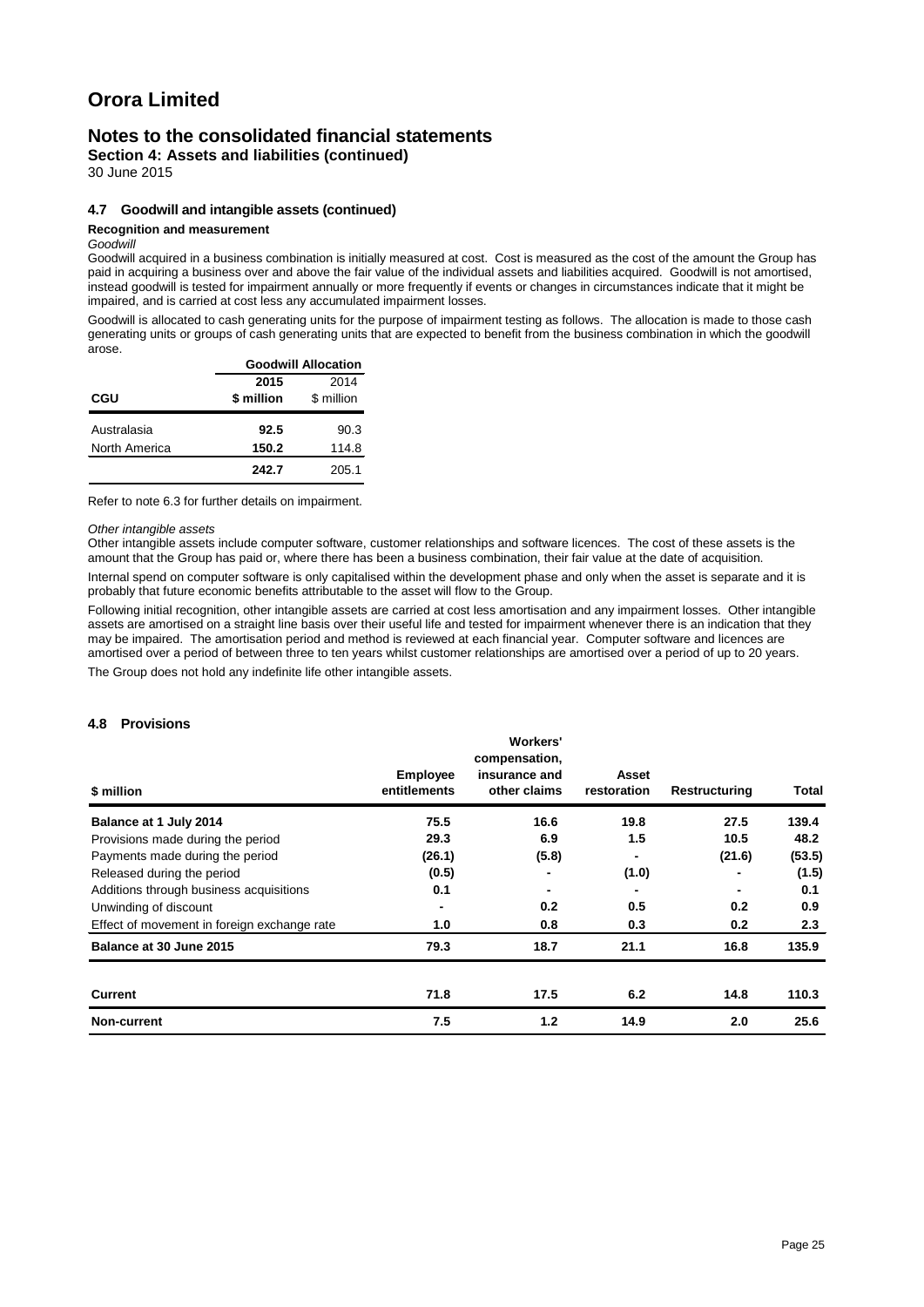### **Notes to the consolidated financial statements**

**Section 4: Assets and liabilities (continued)**

30 June 2015

#### **4.8 Provisions (continued)**

| \$ million                                                                  | <b>Employee</b><br>entitlements | Workers'<br>compensation,<br>insurance and<br>other claims | Asset<br>restoration | Restructuring | Total   |
|-----------------------------------------------------------------------------|---------------------------------|------------------------------------------------------------|----------------------|---------------|---------|
| Balance at 1 July 2013                                                      | 85.2                            | 12.8                                                       | 17.7                 | 84.5          | 200.2   |
| Provisions made during the period                                           | 30.0                            | 7.3                                                        | 0.4                  | 35.8          | 73.5    |
| Payments made during the period                                             | (36.0)                          | (5.5)                                                      | (0.4)                | (67.7)        | (109.6) |
| Released during the period                                                  | (2.2)                           | (0.7)                                                      | (0.7)                | (5.9)         | (9.5)   |
| Additions under common control transaction<br>(refer note 7.2)              | 11.8                            | 4.3                                                        | 4.8                  |               | 20.9    |
| Disposal of businesses under common control<br>transaction (refer note 7.2) | (13.8)                          | (1.7)                                                      | (2.8)                | (19.2)        | (37.5)  |
| Unwinding of discount                                                       |                                 | 0.1                                                        | 0.6                  |               | 0.7     |
| Effect of movement in foreign exchange rate                                 | 0.5                             |                                                            | 0.2                  |               | 0.7     |
| Balance at 30 June 2014                                                     | 75.5                            | 16.6                                                       | 19.8                 | 27.5          | 139.4   |
| Current                                                                     | 68.2                            | 15.0                                                       | 6.0                  | 18.0          | 107.2   |
| Non-current                                                                 | 7.3                             | 1.6                                                        | 13.8                 | 9.5           | 32.2    |

#### **Recognition and measurement**

Provisions are recognised when:

- the Group has a present obligation (legal or constructive) as a result of a past event;
- − it is probable that a future sacrifice of economic benefits will be required to settle the obligation; and
- a reliable estimate can be made of the amount of the obligation.

Provisions are measured at the present value of management's best estimate of the expenditure required to settle the obligation at the reporting date. The present value of a provision is determined by discounting the expected future cash flows at a pre-tax rate that reflects the current market assessments of the time value of money and the risks specific to the liability.

#### *Employee entitlements*

The provision for employee entitlements represents the obligation for annual leave, long service leave entitlements and incentives accrued by employees.

Liabilities for employee benefits such as wages, salaries and other current employee entitlements represent present obligations arising from employees' services provided to the reporting date and are calculated at undiscounted amounts based on remuneration wage and salary rates, including related on-costs, such as workers compensation insurance and payroll tax and are presented in other payables.

The liability for annual leave and long service leave is recognised in the provision for employee entitlements. It is measured as the present value of estimated future cash outflows to be made in respect of services provided by the employee up to the reporting date. Consideration is given to expected future wage and salary levels, experience of employee departures and period of service. Expected future payments that are not expected to be settled within 12 months are discounted using market yields at the reporting date of high quality corporate bonds. The rates used reflect the terms to maturity and currency that match, as closely as possible, the estimated future cash outflows.

#### *Workers' compensation, insurance and other claims*

Insurance and other claims include provisions for workers' compensation, insurance and other claims. The Group self-insures for various risks including risks associated with workers' compensation. Provisions are recognised for claims received and expected to be received in relation to incidents occurring prior to reporting date and are measured based upon historical claim rates.

Estimated net future cash flows are based on the assumption that all claims will be settled and the weighted average cost of historical claims adjusted for inflation will continue to approximate future costs.

#### *Asset restoration*

The Group is required to restore leased premises to their original condition at the end of the respective lease term, typically relating to excessive wear and tear or alternations that have been made to the lease property to accommodate the operations of the business.

Where the Group has a legal or constructive obligation to restore a site on which an asset is located either through make-good provisions included in lease agreements or decommissioning of environmental risks, the present value of the estimated costs of dismantling and removing the asset and restoring the site is recognised as a provision with a corresponding increase in the related item of property, plant and equipment.

At each reporting date, the liability is remeasured in line with changes in discount rates, estimated cash flows and the timing of those cash flows. Any changes in the liability are added to or deducted from the related asset, other than the unwinding of the discount, which is recognised as a financing cost in the income statement.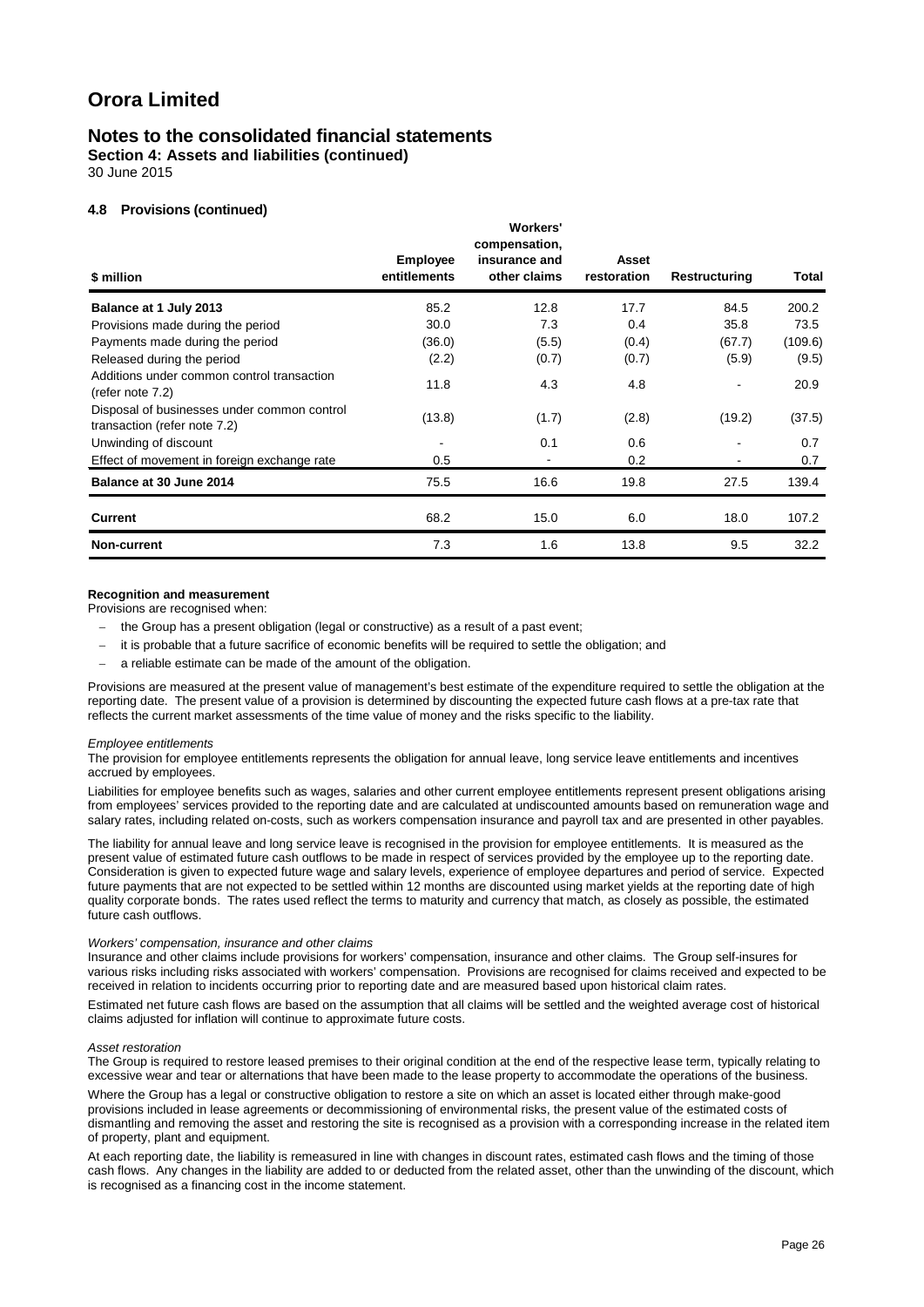### **Notes to the consolidated financial statements**

**Section 4: Assets and liabilities (continued)**

30 June 2015

#### **4.8 Provisions (continued)**

#### **Recognition and measurement (continued)**

*Restructuring*

The restructuring provision primarily relates to cost reduction and reorganisation activities associated with the Australasia operations.

A provision for restructuring is recognised when the Group has a detailed formal restructuring plan and the restructuring has either commenced or has been publicly announced, including discussions with affected personnel, with employee-related costs recognised over the period of any required further service. Future operating costs in relation to the restructuring are not provided for. Payments falling due greater than 12 months after reporting date are discounted to present value.

#### **Critical accounting judgement and estimate**

The determination of provisions for asset restoration and restructuring involves the use of judgements and estimates as to the timing and measurement of future cash outflows.

Asset restoration provisions require assessments to be made of lease make-good conditions and decommissioning and environmental risks. The provisions also require estimates to be made of costs to dismantle and remove equipment and to restore the site to the condition required under the terms of the lease and required by environmental laws and regulations.

Restructuring provisions require assessments to be made regarding the timing of recognition, specifically are plans sufficiently detailed, approved and communicated to support recognition at a point in time. The provisions also require estimates to be made of the cost of restructuring and the timing of these cash outflows.

The judgements, estimates and assumptions used in the booking of asset restoration and restructuring provisions are management's best estimates based on current and forecast operating and market conditions.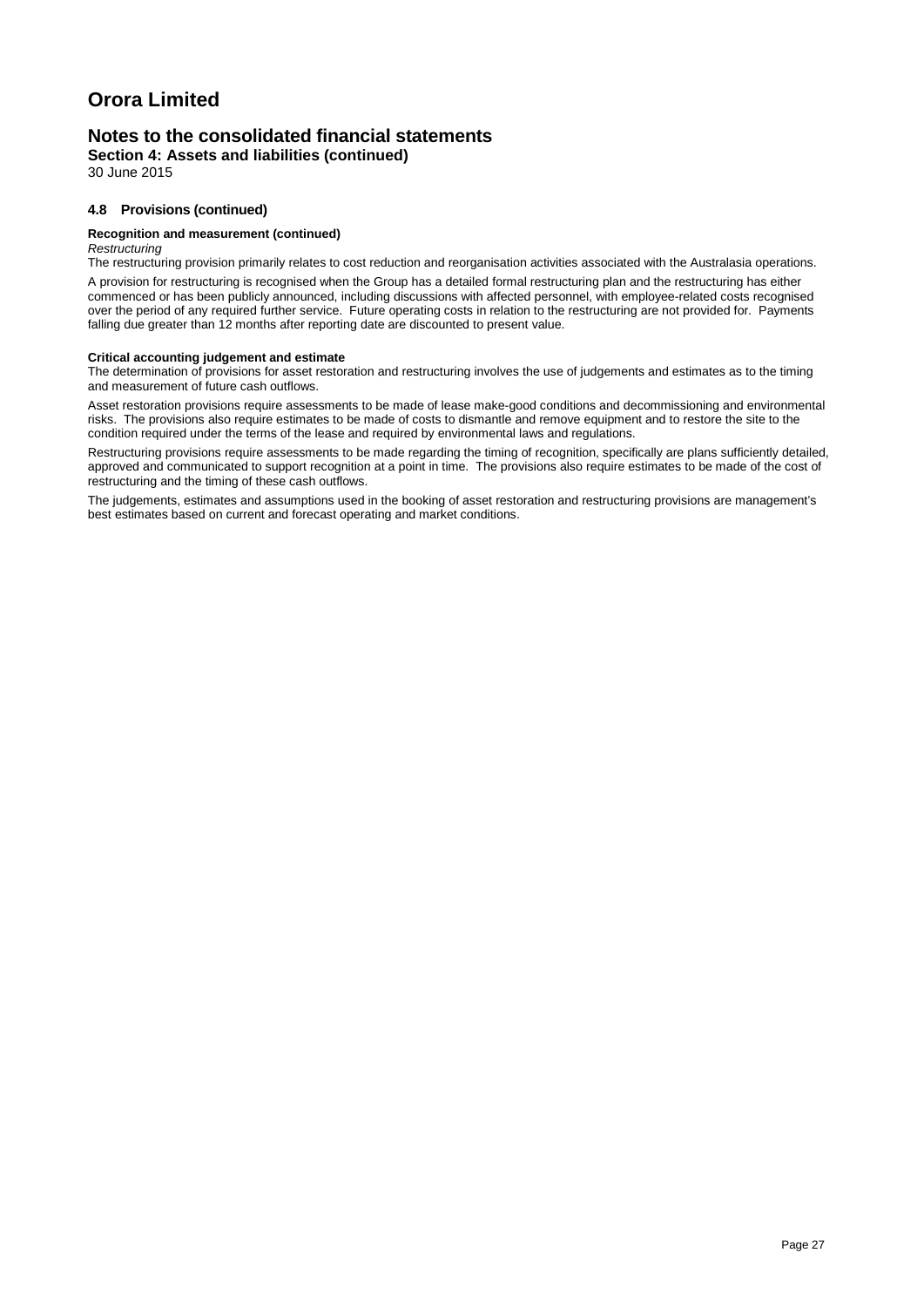### **Notes to the financial statements**

**Section 5: Capital structure and financing**

30 June 2015

This section outlines how the Group manages its capital structure and related financing, including its balance sheet liquidity and access to capital markets.

#### **5.1 Capital management**

Capital is defined as the combination of shareholders' equity, reserves and net debt. The key objective of the Group when managing its capital is to safeguard its ability to continue as a going concern, so that the Group can continue to provide returns for shareholders and benefits for other stakeholders, and maintain an optimal capital and funding structure that optimises the cost of capital available to the Group over the long term.

| \$ million                         | <b>Note</b> | 2015    | 2014    |
|------------------------------------|-------------|---------|---------|
| <b>Equity and reserves</b>         |             |         |         |
| Contributed equity                 | 5.3         | 502.7   | 513.4   |
| Reserves                           | 5.4         | 127.2   | 109.2   |
| Retained earnings                  | 5.5         | 812.1   | 759.1   |
|                                    |             | 1,442.0 | 1,381.7 |
| Net financial debt                 |             |         |         |
| Total interest-bearing liabilities | 5.7         | 674.2   | 666.1   |
| Less: Cash and cash equivalents    | 5.7         | (67.3)  | (30.5)  |
|                                    |             | 606.9   | 635.6   |
|                                    |             |         |         |
| <b>Net Capital</b>                 |             | 2,048.9 | 2,017.3 |

The Board determines the appropriate capital structure of the Group, specifically, how much is raised from shareholders (equity) and how much is borrowed from financial institutions (debt) in order to finance the Group's activities both now and in the future. The Directors consider the Group's capital structure and dividend policy at least twice a year ahead of announcing results and do so in the context of its ability to continue as a going concern and to execute the strategy and deliver the business plan of the Group.

In order to optimise the capital structure, the Group may:

- adjust the amount of ordinary dividends paid to shareholders;
- maintain a dividend investment plan;

.

- raise or return capital to shareholders;
- raise or repay debt for working capital and capital expenditure requirements, or to facilitate acquisitions in line with the strategic objectives and operating plans of the Group.

The purpose of the Group's capital management framework is to maintain a credit profile, and the requisite financial metrics, to secure access to alternate funding sources with a spread of maturity dates and sufficient undrawn committed facility capacity; and optimise, over the long term and to the extent practicable, the weighted average cost of capital to reduce the cost of capital to the Group while maintaining financial flexibility.

The Group uses a range of financial metrics to monitor the efficiency of its capital structure, including on-balance sheet gearing and leverage ratios, and ensure that its capital structure provides sufficient financial strength to allow it to secure access to debt finance at reasonable cost. At 30 June 2015, the Group's on-balance sheet gearing and leverage ratios were 29.6% (2014: 31.5%) and 1.9 times (2014: 2.2 times), respectively.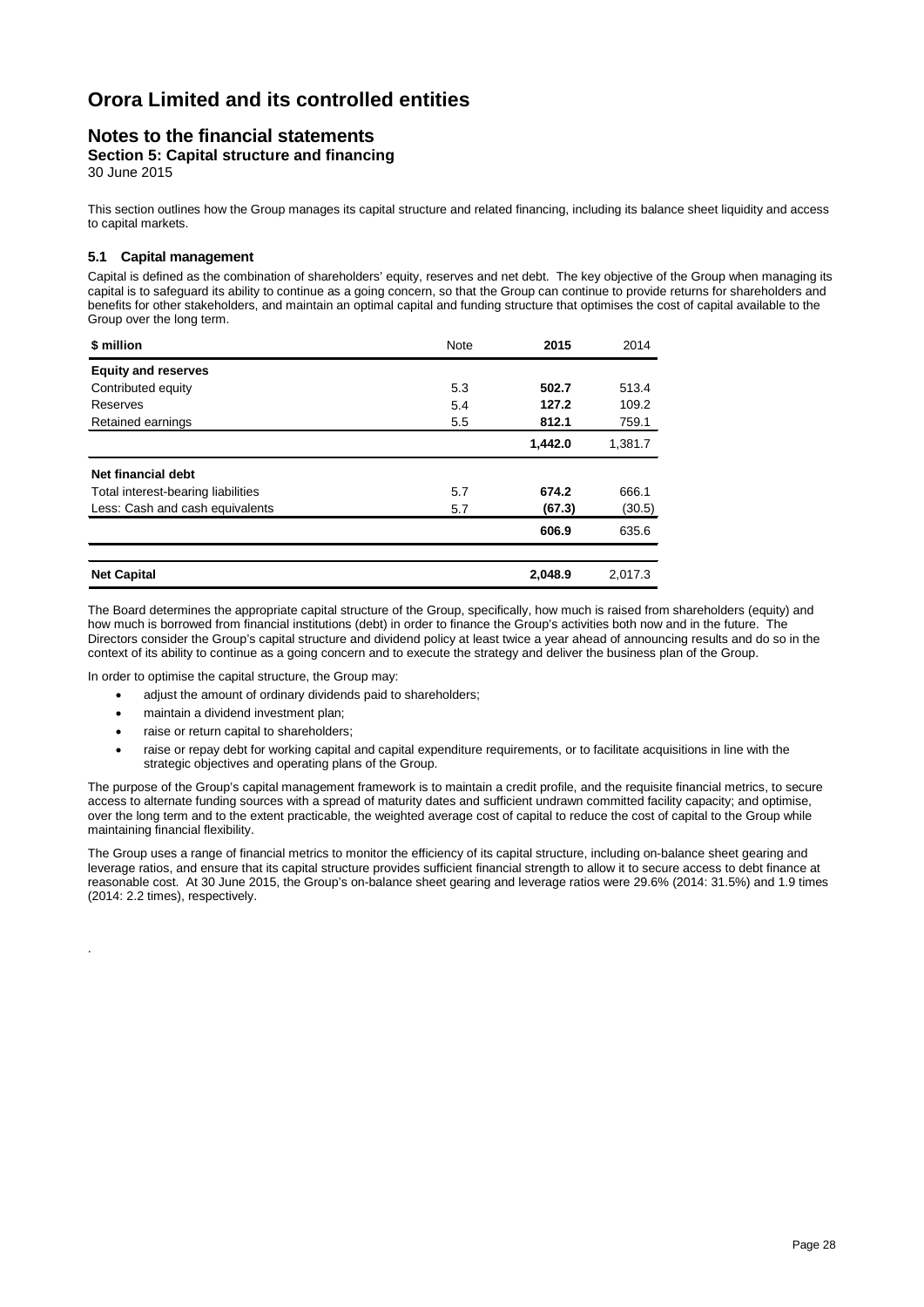### **Notes to the financial statements**

**Section 5: Capital structure and financing (continued)** 30 June 2015

#### **5.2 Dividends**

|                                                                                           | <b>Cents per</b><br>share | <b>Total amount</b><br>\$ million | Date of payment |
|-------------------------------------------------------------------------------------------|---------------------------|-----------------------------------|-----------------|
| Declared and paid during the period                                                       |                           |                                   |                 |
| For the year ended 30 June 2015                                                           |                           |                                   |                 |
| Final dividend for 2014 (unfranked)                                                       | 3.0                       | 36.2                              | 8 October 2014  |
| Interim dividend for 2015 (unfranked)                                                     | 3.5                       | 42.2                              | 9 April 2015    |
|                                                                                           |                           | 78.4                              |                 |
| For the year ended 30 June 2014                                                           |                           |                                   |                 |
| Final dividend for 2013                                                                   |                           |                                   |                 |
| Interim dividend for 2014 (unfranked)                                                     | 3.0                       | 36.2                              | 2 April 2014    |
|                                                                                           |                           | 36.2                              |                 |
| Proposed and unrecognised at period end <sup>(1)</sup><br>For the year ended 30 June 2015 |                           |                                   |                 |
| Final dividend for 2015 (30% franked)                                                     | 4.0                       | 48.3                              | 13 October 2015 |
| For the year ended 30 June 2014                                                           |                           |                                   |                 |
| Final dividend for 2014 (unfranked)                                                       | 3.0                       | 36.2                              | 8 October 2014  |

 $(1)$  Estimated final dividend payable, subject to variations in the number of shares up to record date.

#### **Franking Account**

Franking credits available to shareholders of the Company are nil (2014: nil) at the 30.0% (2014: 30.0%) corporate tax rate. The final dividend for 2015 is 30.0% franked, and the Company is of the opinion that sufficient franking credits will arise from tax instalments expected to be paid in the year ending 30 June 2016.

#### **Conduit Foreign Income Account**

For Australian tax purposes non-resident shareholder dividends will not be subject to Australian withholding tax to the extent that they are franked or sourced from the parent entity's Conduit Foreign Income Account. For the 2015 dividend, 70.0% of the dividend to nonresidents is sourced from the parent entity's Conduit Foreign Income Account (2015: interim dividend 100%, 2014: interim and final dividend nil). As a result, 100% of the 2015 interim and final dividend paid to a non-resident will not be subject to Australian withholding tax.

#### **Dividend reinvestment plan**

The Group operates a dividend reinvestment plan which allows eligible shareholders to elect to invest dividends in ordinary shares. All holders of Orora Limited ordinary shares with Australian or New Zealand addresses registered with the share registry are eligible to participate in the plan. The allocation price for shares is based on the average of the daily volume weighted average price of Orora Limited ordinary shares sold on the Australian Securities Exchange, calculated with reference to a period of not less than ten consecutive trading days as determined by the Directors.

#### **5.3 Contributed equity**

| \$ million                                                            | 2015   | 2014  |
|-----------------------------------------------------------------------|--------|-------|
| Issued and fully paid ordinary shares:                                |        |       |
| 1,206,684,923 ordinary shares with no par value (2014: 1,206,684,923) | 513.8  | 513.4 |
| Treasury shares:                                                      |        |       |
| 6,460,678 ordinary shares with no par value (2014: nil)               | (11.1) |       |
| <b>Total contributed equity</b>                                       | 502.7  | 513.4 |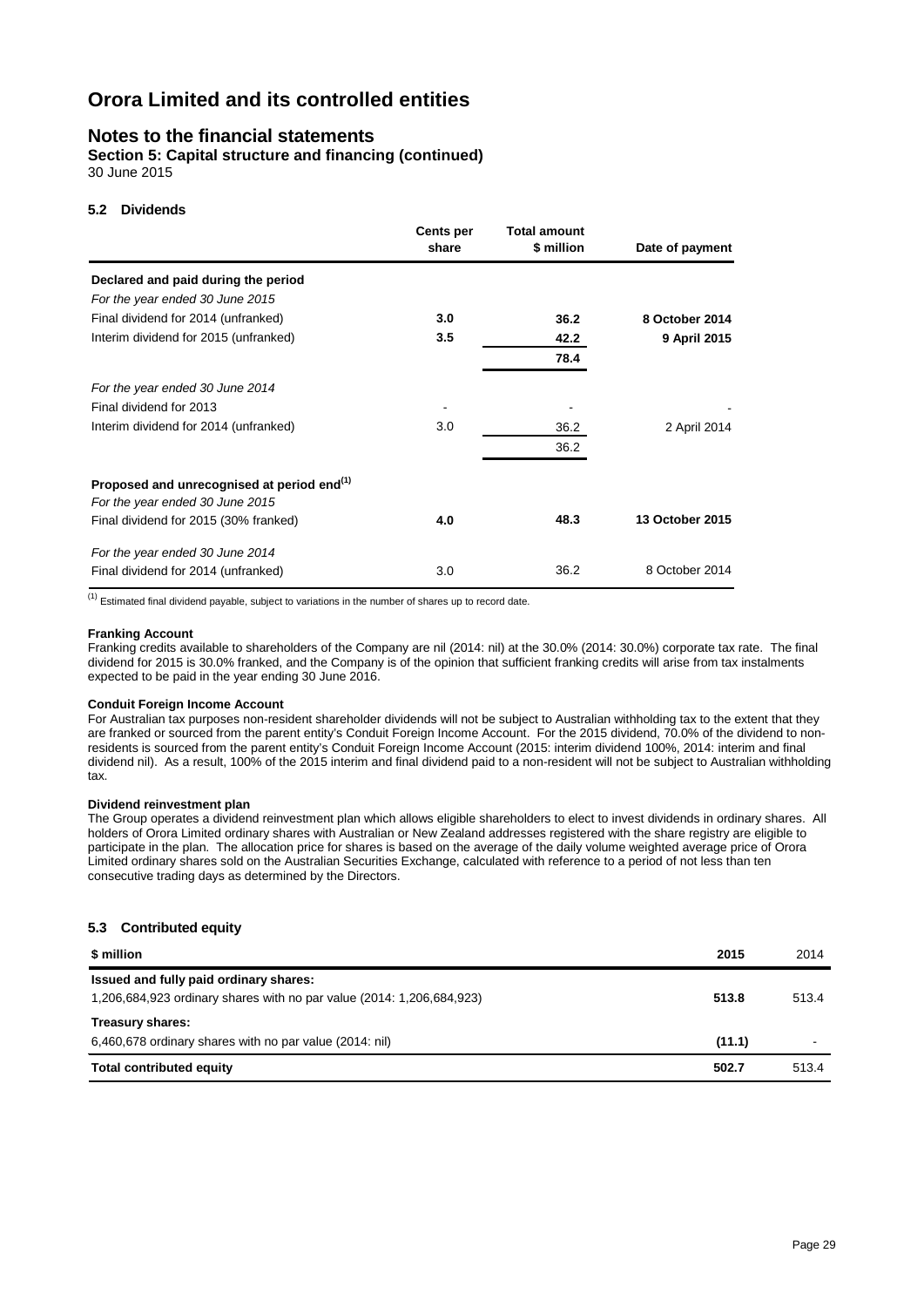### **Notes to the financial statements**

**Section 5: Capital structure and financing (continued)** 30 June 2015

#### **5.3 Contributed equity (continued)**

**Reconciliation of issued and fully paid ordinary shares**

|                                                                                                        | 2015      |            | 2014       |            |  |
|--------------------------------------------------------------------------------------------------------|-----------|------------|------------|------------|--|
|                                                                                                        | No. '000  | \$ million | No. '000   | \$ million |  |
| Balance at beginning of period                                                                         | 1,206,685 | 513.4      | 212,198    | 215.3      |  |
| Issue of shares for consideration under the demerger restructuring<br>activities <sup>(1)</sup>        |           |            | 270,352    | 298.7      |  |
| Share capital consolidation <sup>(2)</sup>                                                             |           | ٠          | (482, 549) |            |  |
| Shares issued under the Amcor demerger scheme <sup>(3)</sup>                                           |           | -          | 1,206,684  |            |  |
| Shares purchased on-market to satisfy issue of CEO Grant (note 8.1.1)                                  |           |            |            | (0.6)      |  |
| Restriction lifted on shares issued under the CEO Grant (note 8.1.1)                                   |           | 0.6        |            |            |  |
| Exercise of performance rights under the Short Term Incentive Plan<br>(note 8.1.3)                     | 53        | 0.1        |            |            |  |
| Treasury shares used to satisfy issue of CEO Grant (note 8.1.1)                                        |           | (0.2)      |            |            |  |
| Treasury shares used to satisfy exercise of rights under the Short Term<br>Incentive Plan (note 8.1.3) | (53)      | (0.1)      |            |            |  |
| Balance at end of period                                                                               | 1,206,685 | 513.8      | 1,206,685  | 513.4      |  |

 $<sup>(1)</sup>$  Refer to note 7.2 which describes the impact on the reported results of Orora Limited arising from transactions and restructuring activities undertaken as part of the</sup> demerger from Amcor Ltd. The issue of shares for consideration under the demerger restructuring activities include transaction costs that were settled as part of the demerger transaction.

(2) Immediately prior to the demerger the Company undertook a share consolidation whereby all the shares on issue were converted to one ordinary share. (3) Under the Amcor demerger scheme, one Orora Limited share was offered for every Amcor Ltd ordinary share held on the record date, being 24 December 2013, thereby resulting in the issue of 1,206.7 million ordinary shares.

#### **Reconciliation of treasury shares**

|                                                                                  | 2015     |            | 2014     |            |
|----------------------------------------------------------------------------------|----------|------------|----------|------------|
|                                                                                  | No. '000 | \$ million | No. '000 | \$ million |
| Balance at beginning of period                                                   | -        |            |          |            |
| Acquisition of shares by the Orora Employee Share Trust                          | 6.614    | 11.4       |          |            |
| Allocation of treasury shares to satisfy issue of CEO Grant                      | (100)    | (0.2)      |          |            |
| Treasury shares used to satisfy exercise of rights under Employee Share<br>Plans | (53)     | (0.1)      |          |            |
| Balance at end of period                                                         | 6.461    | 11.1       |          |            |

*Ordinary shares*

Ordinary shares are classified as equity. Incremental costs directly attributable to the issue of new shares or the exercise of options are recognised as a deduction from equity, net of any related income tax benefit effects. The Company does not have authorised capital or par value in respect of its issued shares. All issued shares are fully paid, all shares rank equally with regard to the Company's residual assets. Ordinary shares entitle the holder to participate in dividends, as declared from time to time, and are entitled to one vote per share at meetings of the Company.

#### *Treasury shares*

Where the Orora Employee Share Trust purchases equity instruments in the Company that have been identified as treasury shares, the consideration paid, including any directly attributable costs is deducted from equity, net of any related income tax effects. When the treasury shares are subsequently sold or reissued, any consideration received, net of any directly attributable costs and the related income tax effects, is recognised as an increase in equity, and the resulting surplus or deficit on the transaction is presented in retained earnings. Refer to note 7.1.1 for further information on the Orora Employee Share Trust.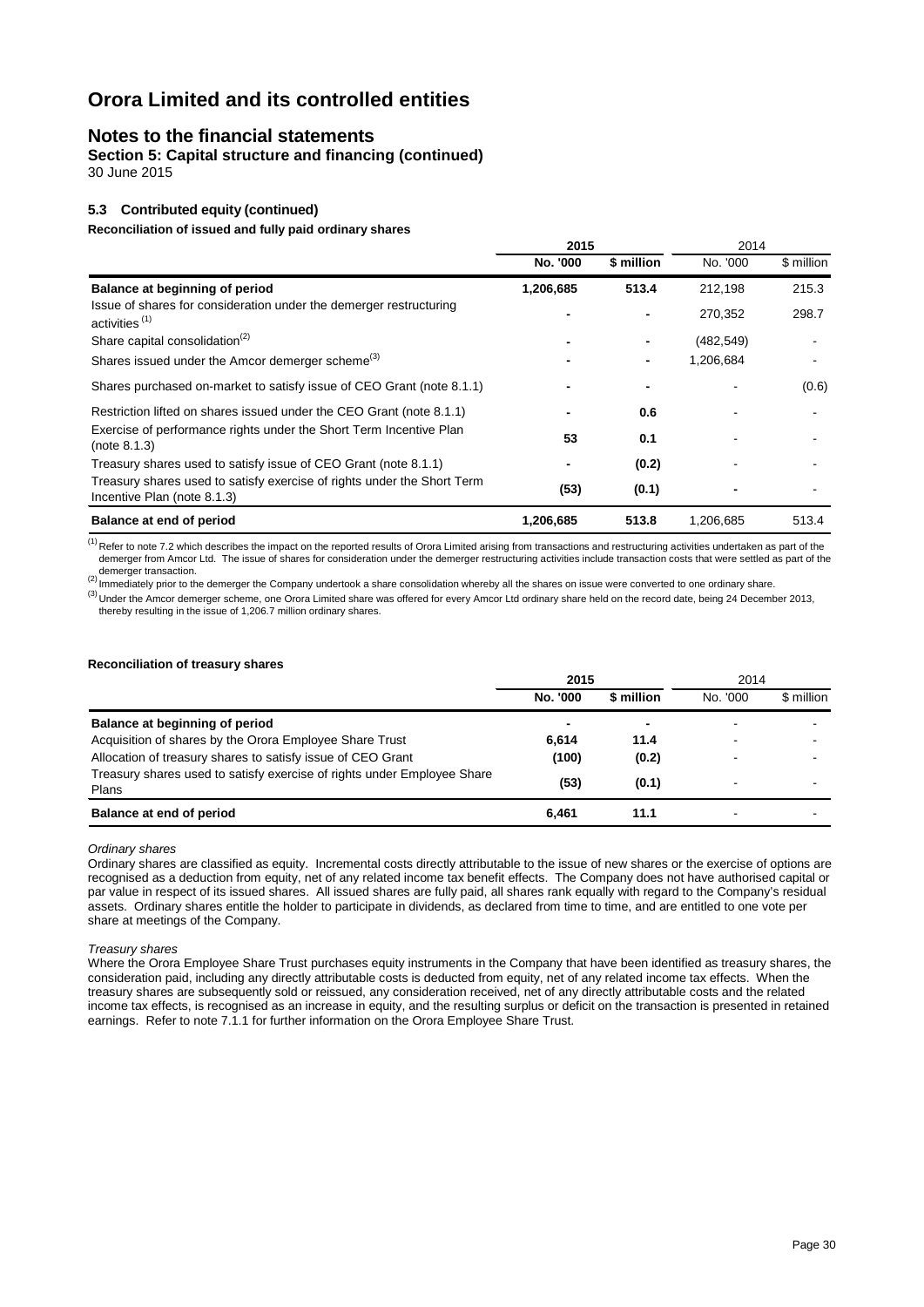### **Notes to the financial statements**

**Section 5: Capital structure and financing (continued)** 30 June 2015

#### **5.4 Reserves**

| \$ million                                                         | Available-for-<br>sale<br>revaluation<br>reserve | Cash flow<br>hedge<br>reserve | Share-based<br>payment<br>reserve | Demerger<br>reserve | <b>Exchange</b><br>fluctuation<br>reserve | <b>Total</b><br>reserves |
|--------------------------------------------------------------------|--------------------------------------------------|-------------------------------|-----------------------------------|---------------------|-------------------------------------------|--------------------------|
| Balance 1 July 2014                                                | 2.9                                              | (3.1)                         | 2.1                               | 132.9               | (25.6)                                    | 109.2                    |
| Other comprehensive income/(loss):                                 |                                                  |                               |                                   |                     |                                           |                          |
| Effective portion of changes in fair value                         |                                                  | (3.1)                         |                                   |                     |                                           | (3.1)                    |
| Reclassification to profit or loss                                 | (2.9)                                            | 2.7                           |                                   |                     |                                           | (0.2)                    |
| Currency translation differences                                   |                                                  |                               |                                   |                     | 16.3                                      | 16.3                     |
| Deferred tax                                                       |                                                  | (0.1)                         |                                   |                     | 0.3                                       | 0.2                      |
| Total other comprehensive income/(loss)                            | (2.9)                                            | (0.5)                         |                                   |                     | 16.6                                      | 13.2                     |
| Transactions with owners in their capacity as owners:              |                                                  |                               |                                   |                     |                                           |                          |
| Settlement of options and performance rights                       |                                                  |                               | (0.7)                             |                     |                                           | (0.7)                    |
| Share-based payments expense                                       |                                                  |                               | 5.5                               |                     |                                           | 5.5                      |
| Balance at 30 June 2015                                            | $\blacksquare$                                   | (3.6)                         | 6.9                               | 132.9               | (9.0)                                     | 127.2                    |
| Balance 1 July 2013                                                | (1.5)                                            | 0.7                           |                                   |                     |                                           | (0.8)                    |
| Other comprehensive income/(loss):                                 |                                                  |                               |                                   |                     |                                           |                          |
| Net change in fair value                                           | 4.4                                              |                               |                                   |                     |                                           | 4.4                      |
| Effective portion of changes in fair value                         |                                                  | (5.9)                         |                                   |                     |                                           | (5.9)                    |
| Currency translation differences                                   |                                                  |                               |                                   |                     | 13.0                                      | 13.0                     |
| Deferred tax                                                       |                                                  | 1.7                           |                                   |                     |                                           | 1.7                      |
| Total other comprehensive income/(loss)                            | 4.4                                              | (4.2)                         |                                   |                     | 13.0                                      | 13.2                     |
| Transactions with owners in their capacity as owners:              |                                                  |                               |                                   |                     |                                           |                          |
| Reserves attribtuable to entities acquired under<br>common control |                                                  | 0.4                           |                                   |                     | (38.6)                                    | (38.2)                   |
| Tranfers to/(from) equity accounts                                 |                                                  | $\blacksquare$                |                                   | 132.9               |                                           | 132.9                    |
| Share-based payments expense                                       |                                                  |                               | 2.1                               |                     |                                           | 2.1                      |
| Balance at 30 June 2014                                            | 2.9                                              | (3.1)                         | 2.1                               | 132.9               | (25.6)                                    | 109.2                    |

#### **Available-for-sale revaluation reserve**

Changes in the fair value of investments, such as equities and available-for-sale financial assets, are taken to the revaluation reserve. Amounts are recognised in the income statement when the associated asset is disposed of or impaired.

#### **Cash flow hedge reserve**

The cash flow hedge reserve comprises the effective portion of the cumulative net change in the fair value of cash flow hedging instruments related to hedged transactions that have not yet occurred.

#### **Share-based payment reserve**

The share-based payment reserve is used to recognise the fair value of options and rights recognised as an expense. The Company provides benefits to employees (including senior executives) of the Group in the form of share-based payments, whereby employees render services in exchange for options or rights over shares. Refer to note 8.1 for further details of the Groups share-based payment plans.

The fair value of options and rights granted is recognised as an employee benefit expense in the income statement with a corresponding increase in the share-based payments reserve in equity and is spread over the vesting period during which the employees become unconditionally entitled to the option or right. Upon exercise of the options or rights, the balance of the share-based payments reserve, relating to the option or right, is transferred to share capital.

#### **Demerger reserve**

The demerger reserve represents the difference between the consideration paid by Orora under the internal corporate restructure and the assets and liabilities acquired, which were recognised at their carrying value under a common control transaction. Further information in respect of the demerger is disclosed in note 7.2.

#### **Exchange fluctuation reserve**

Exchange differences arising on translation of foreign controlled operations are taken to the exchange fluctuation reserve. Gains or losses accumulated in equity are recognised in the income statement when a foreign operation is disposed of.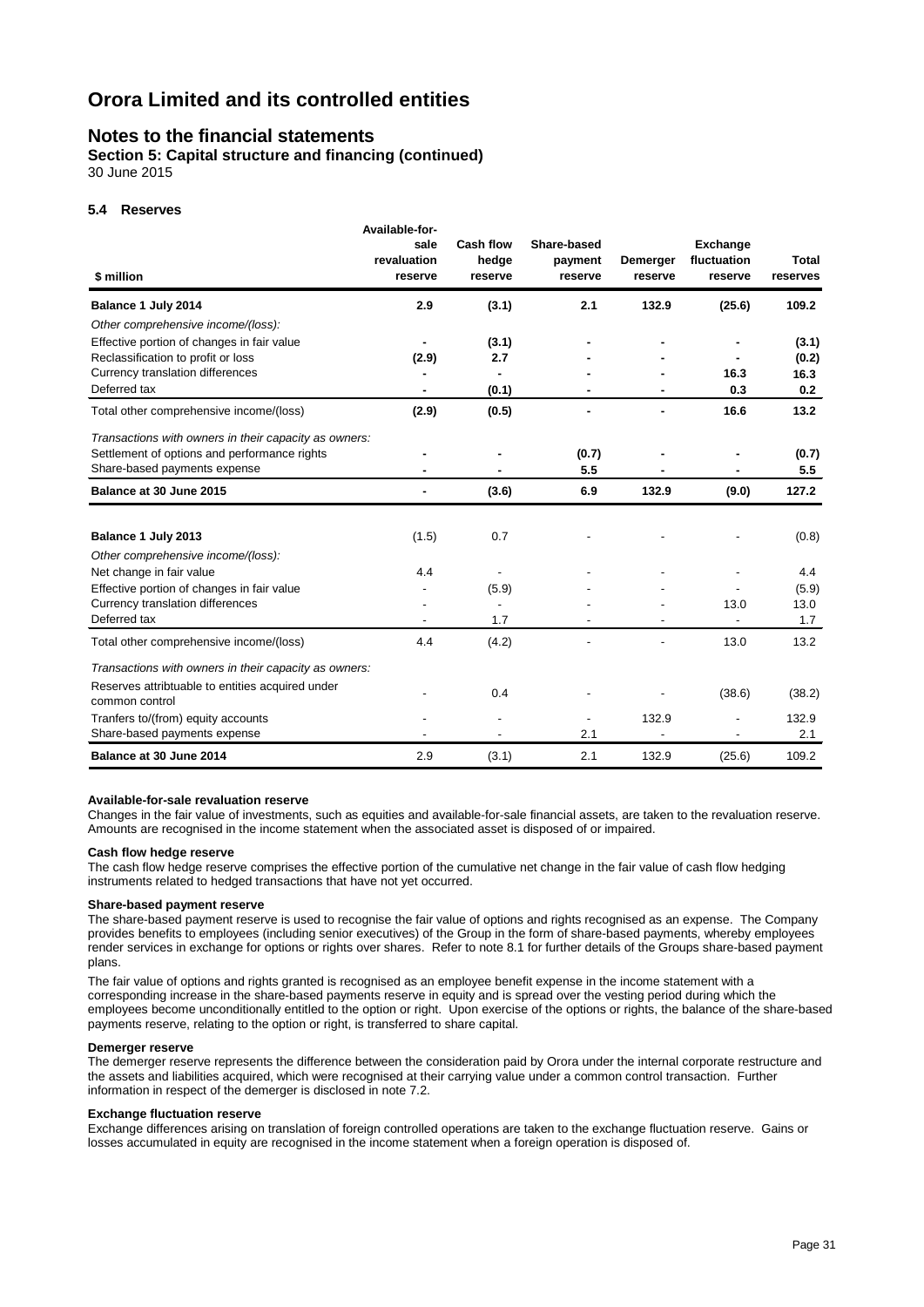### **Notes to the financial statements**

**Section 5: Capital structure and financing (continued)** 30 June 2015

### **5.5 Retained earnings**

Retained earnings comprises profit for the year attributable to owners of the Company and other items recognised directly in equity as presented on the consolidated statement of changes in equity.

| \$ million                                                               | 2015   | 2014    |
|--------------------------------------------------------------------------|--------|---------|
| Retained earnings at the beginning of the period                         | 759.1  | 847.0   |
| Net profit/(loss) attributable to the owners of Orora Limited            | 131.4  | (72.2)  |
| Retained earnings attributable to entities acquired under common control |        | 153.4   |
| Tranfers to/(from) equity accounts                                       |        | (132.9) |
|                                                                          | 890.5  | 795.3   |
| Ordinary dividends:                                                      |        |         |
| - Interim paid (refer note 5.2)                                          | (42.2) | (36.2)  |
| - Final paid (refer note 5.2)                                            | (36.2) |         |
|                                                                          | (78.4) | (36.2)  |
| Retained earnings at the end of the period                               | 812.1  | 759.1   |

#### **5.6 Earnings per share**

Earnings per share (EPS) is the amount of post-tax profit attributable to each share.

| cents                                                                                         | 2015 | 2014   |
|-----------------------------------------------------------------------------------------------|------|--------|
| Basic earnings per share                                                                      |      |        |
| From continuing operations                                                                    | 10.9 | (11.0) |
| From discontinued operations                                                                  |      | 3.5    |
| Total basic earnings per share attributable to the ordinary equity holders of Orora Limited   | 10.9 | (7.5)  |
| Diluted earnings per share                                                                    |      |        |
| From continuing operations                                                                    | 10.8 | (11.0) |
| From discontinued operations                                                                  |      | 3.5    |
| Total diluted earnings per share attributable to the ordinary equity holders of Orora Limited | 10.8 | (7.5)  |

#### **Basic earnings per share**

Basic EPS is calculated by dividing the net profit attributable to ordinary shareholders of the Company for the reporting period, by the weighted average number of ordinary shares on issue during the reporting period excluding ordinary shares purchased by the Group and held as treasury shares.

#### **Diluted earnings per share**

Diluted EPS reflects any commitments the Group has to issue shares in the future. The diluted EPS is calculated by adjusting the basic EPS for the effect of conversion to ordinary shares associated with dilutive potential ordinary shares, which comprise share options and rights granted to employees. To calculate the impact it is assumed that all share options and rights are exercised and new shares are issued.

#### **Calculation of EPS**

The calculation of basic and diluted earnings per share has been based on the following profit attributable to ordinary shareholders:

| \$ million                                                                                                                                                        | 2015                              | 2014           |
|-------------------------------------------------------------------------------------------------------------------------------------------------------------------|-----------------------------------|----------------|
| Basic and diluted earnings per share<br>Profit/(loss) from continuing operations                                                                                  | 131.4                             | (106.5)        |
| Profit from discontinued operations<br>Profit/(loss) attributable to the ordinary equity holders of Orora Limited used in calculating basic<br>earnings per share | $\overline{\phantom{0}}$<br>131.4 | 34.3<br>(72.2) |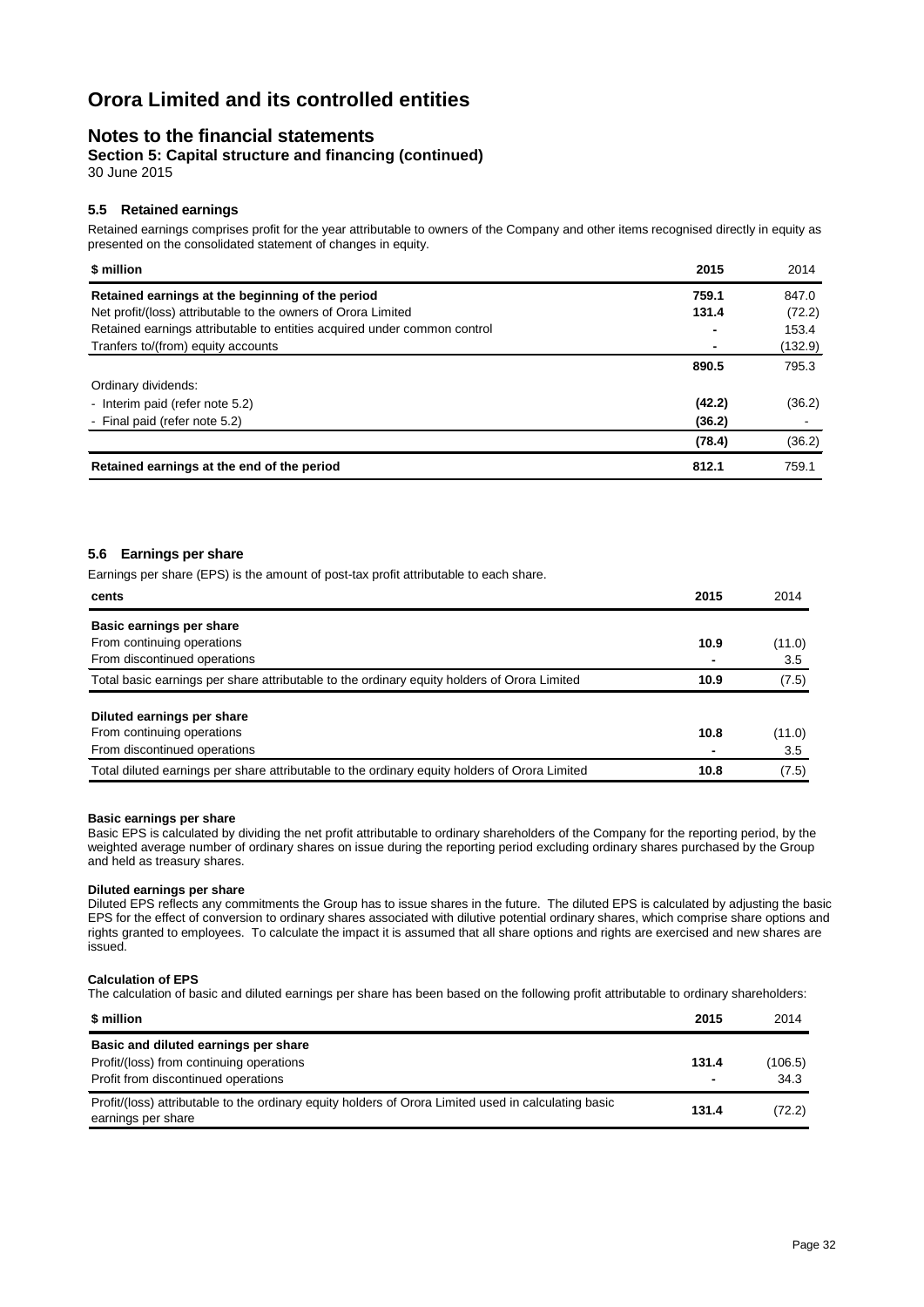### **Notes to the financial statements**

**Section 5: Capital structure and financing (continued)** 30 June 2015

### **5.6 Earnings per share (continued)**

#### **Calculation of EPS (continued)**

The calculation of basic and diluted earnings per share has been based on the following weighted average number of ordinary shares outstanding:

| <b>Number million</b>                                                                                      | 2015    | $2014^{(1)}$ |
|------------------------------------------------------------------------------------------------------------|---------|--------------|
| Weighted average number of ordinary shares for basic earnings per share <sup>(2)</sup>                     | 1.203.0 | 965.3        |
| Effect of employee options and performance rights $^{(3)}$                                                 | 11.1    | 3.3          |
| Weighted average number of ordinary shares and potential ordinary shares for diluted earnings per<br>share | 1.214.1 | 968.6        |

 $<sup>(1)</sup>$  In the prior period the weighted average number of shares has been restated to reflect the change in the capital structure of the Company as a result of its internal</sup>

restructure and demerger from Amcor Ltd, as if the change had occurred at the beginning of the comparative period.<br><sup>(2)</sup> The weighted average number of ordinary shares excludes ordinary shares purchased by the Group and h

<sup>(3)</sup> The calculation of the weighted average number of shares has been adjusted for the effect of these potential shares from the date of issue.

#### **5.7 Net financial debt**

| \$ million                                          | 2015           | 2014        |
|-----------------------------------------------------|----------------|-------------|
| Cash on hand and at bank                            | 67.3           | 27.6        |
| Deposits at call<br>Total cash and cash equivalents | 67.3           | 2.9<br>30.5 |
| Bank loans due within one year                      | $\blacksquare$ | 14.2        |
| Bank loans due after one year                       | 674.2          | 651.9       |
| Total debt (refer note 5.7.1)                       | 674.2          | 666.1       |
| Net debt                                            | 606.9          | 635.6       |

At 30 June 2015 the Group had access to a \$1,000.0 million revolving multicurrency facility through a syndicate of domestic and international financial institutions. The facility is made up of two tranches with Tranche A, being a \$500.0 million facility maturing in December 2016 and Tranche B, a \$500.0 million facility maturing in December 2018. The facility is unsecured and can be extended.

Subsequent to the end of the current reporting period, on 17 July 2015, the Group announced that it had successfully completed the US private placement of notes issued by its wholly owned US subsidiary, raising US\$250.0 million through the issuance of notes with eight and ten year maturities. As a result Tranche A of the revolving multicurrency facility has been reduced to \$350.0 million maturing in December 2016, whilst Tranche B has been reduced to \$400.0 million maturing in December 2018.

During both the current and comparative reporting period Orora Limited has complied with the financial covenants of its borrowing facilities.

#### **Recognition and measurement**

### *Cash at bank and on deposit*

Cash and short-term deposits comprise cash at bank and on hand, and short-term money market investments with an original maturity of three months or less. Cash at bank earns interest at floating rates based on daily bank deposits. Short-term deposits are made for varying periods, depending on the immediate cash requirements of the Group, and earn interest at the respective short-term deposit rates.

The carrying value of cash and cash equivalents is considered to approximate fair value.

#### *Bank overdrafts and loans*

All loans and borrowings are initially recognised at the fair value of the consideration received, less directly attributable transaction costs. Subsequent to initial recognition, interest-bearing liabilities are measured at amortised cost with any difference between the net proceeds and the maturity amount recognised in the income statement over the period of the borrowings using the effective interest rate method.

Interest-bearing liabilities are derecognised when the obligation specified in the contract is discharged, cancelled or expires. The difference between the carrying amount of a financial liability that has been extinguished or transferred to another party and the consideration paid is recognised in profit or loss.

Interest-bearing liabilities are classified as current liabilities, except for those liabilities where the Group has an unconditional right to defer settlement for at least 12 months after the reporting period which are classified as non-current liabilities.

For all borrowings, the fair values are not materially different to their carrying amount since the interest payable on those borrowings is either close to current market rates or the borrowings are of a short-term nature.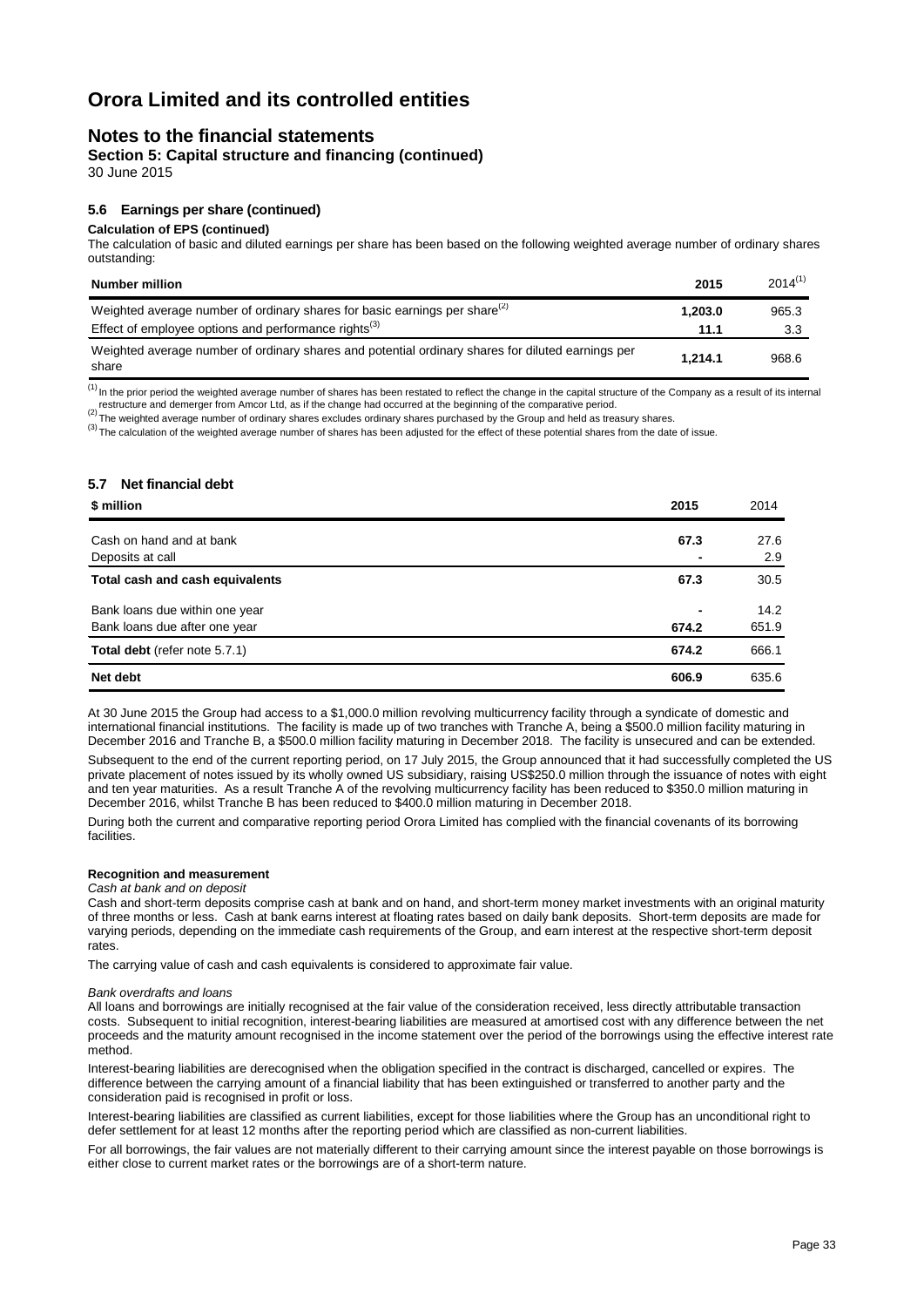### **Notes to the financial statements**

**Section 5: Capital structure and financing (continued)** 30 June 2015

#### **5.7 Net financial debt (continued)**

#### **5.7.1 Interest-bearing liabilities**

The Group's interest-bearing liabilities represent borrowings from financial institutions. The following table provide a maturity analysis of these borrowings as at 30 June:

|                             | <b>Current</b>     | <b>Non-Current</b> |          |             |              |
|-----------------------------|--------------------|--------------------|----------|-------------|--------------|
| \$ million                  | 1 year or less, or |                    |          | More than 5 |              |
|                             | on demand          | 1-2 years          | 2-5 year | years       | <b>Total</b> |
| 2015                        |                    |                    |          |             |              |
| <b>Unsecured borrowings</b> |                    |                    |          |             |              |
| Bank loans                  |                    | 350.0              | 324.2    |             | 674.2        |
| Total unsecured borrowings  |                    | 350.0              | 324.2    |             | 674.2        |
| <b>Total Debt</b>           |                    | 350.0              | 324.2    | -           | 674.2        |
| 2014                        |                    |                    |          |             |              |
| <b>Unsecured borrowings</b> |                    |                    |          |             |              |
| Bank loans                  | 14.2               |                    | 651.9    |             | 666.1        |
| Total unsecured borrowings  | 14.2               |                    | 651.9    |             | 666.1        |
| <b>Total Debt</b>           | 14.2               |                    | 651.9    |             | 666.1        |

#### **Bank loans due within one year**

As at 30 June 2014 loans due within one year include bank overdrafts and uncommitted loans facilities that are repayable on demand and form an integral part of the Group's cash management processes.

#### **Bank loans due after one year**

As at 30 June 2015 bank loans due after one year include:

- A\$350.0 million drawn under a \$500.0 million committed global syndicated multi-currency facility maturing December 2016 (2014: A\$425.0 million drawn under a A\$550.0 million committed global syndicated multi-currency facility maturing December 2016); and
- US\$249.3 million drawn under a A\$500.0 million committed global syndicated multi-currency facility maturing in December 2018 (2014: US\$179.3 million and A\$40.0 million drawn under a A\$550.0 million committed global syndicated multi-currency facility maturing December 2018).

The amounts have been drawn under Australian and US dollars and bear interest at the applicable BBSY and LIBOR rate plus an applicable credit margin. Refer to note 3.2 for details on financing costs associated with the above borrowings.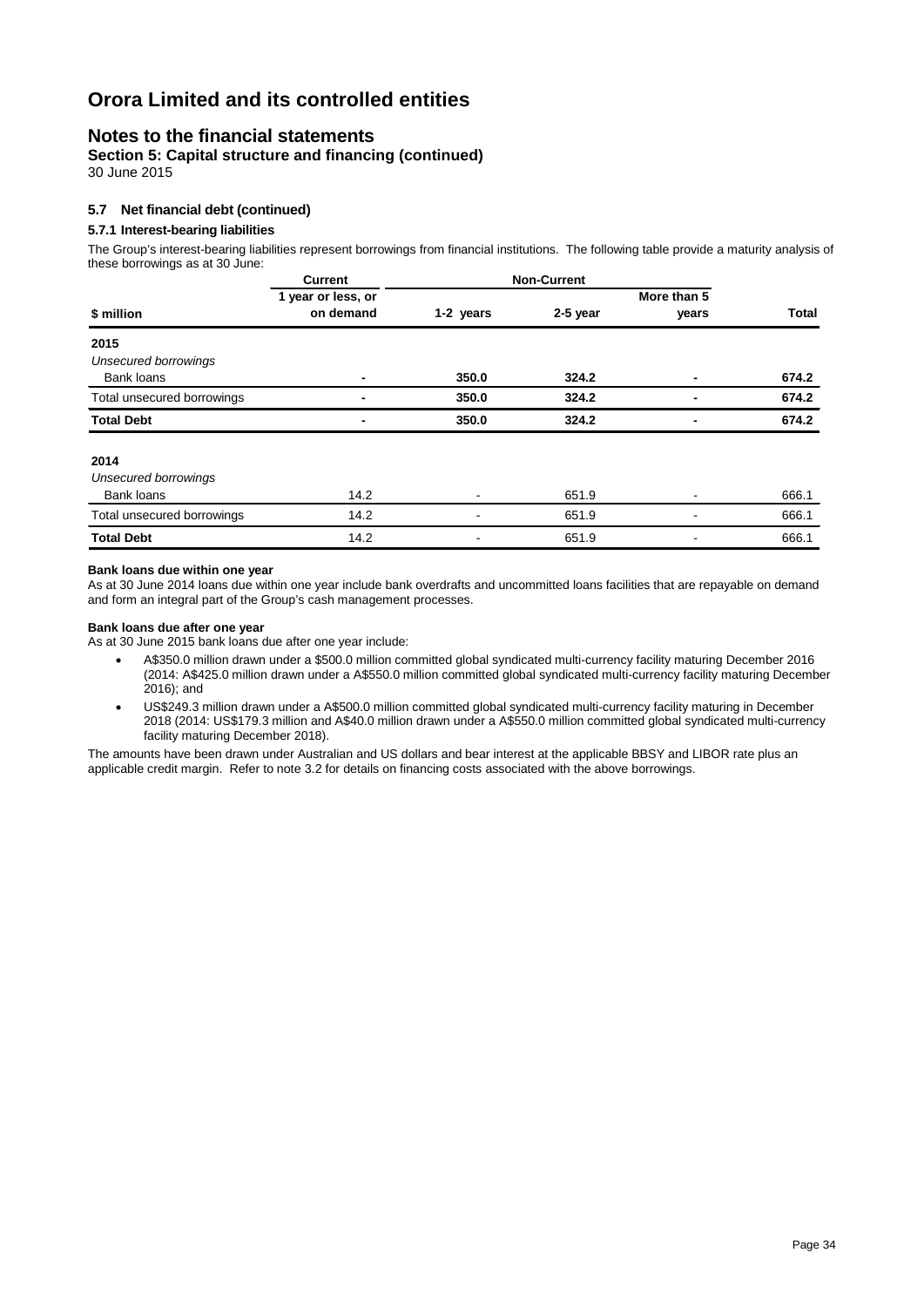### **Notes to the financial statements**

**Section 6: Risk**

30 June 2015

#### **6.1 Financial risk management**

The Group's overall financial risk management programme focuses on the unpredictability of financial markets and seeks to minimise potential adverse effects on the Group's financial performance as set out in the table below:

| <b>Risk</b>                               | <b>Exposure arising from</b>                                                      | <b>Management</b>                                                                                                            |
|-------------------------------------------|-----------------------------------------------------------------------------------|------------------------------------------------------------------------------------------------------------------------------|
| Market Risk - foreign currency            | Future commercial transactions                                                    | Forward foreign exchange contracts                                                                                           |
|                                           | Recognised financial assets and liabilities not<br>denominated in A\$             | Loans drawn in foreign currency by foreign<br>entities to create natural hedge of foreign<br>currency assets and liabilities |
| Market Risk - interest rate               | Short and long-term borrowings at variable rates                                  | Interest rate swaps                                                                                                          |
| Market Risk - commodity price<br>risk     | Purchase of raw materials                                                         | Contractually passed through to customers,<br>where possible                                                                 |
| Market Risk – employee share<br>plan risk | Changes in the share price of the Company                                         | Purchase of Treasury Shares held by Orora<br><b>Employee Share Trust</b>                                                     |
| <b>Credit Risk</b>                        | Cash and cash equivalents, trade receivables,<br>derivative financial instruments | Credit limits, retention of title over goods<br>sold. letters of credit                                                      |
| Liquidity Risk                            | Borrowings and other liabilities                                                  | Availability of committed credit lines and<br>borrowing facilities                                                           |

Financial risk management is carried out by Orora Group Treasury under policies that have been approved by the Board for managing each of the above risks including principles and procedures with respect to risk tolerance, delegated levels of authority on the type and use of financial instruments and the reporting of these exposures. The treasury function reports regularly to the Audit & Compliance Committee and treasury procedures are subject to periodic reviews.

In accordance with Board approved policies the Group typically uses derivative financial instruments to hedge underlying exposures arising from the Group's operational activities relating to; changes in foreign exchange rates on foreign currency commercial transactions (transaction risk), translation of balance sheet items of foreign subsidiaries (translation risk), exposure to changes in commodity prices, changes in interest rates on net borrowings and changes in the Company's share price.

#### **6.1.1 Market Risk**

#### **Foreign exchange risk**

The Group operates internationally and is therefore exposed to currency risk arising from movements in foreign currency rates, primarily with respect to the US Dollar and NZ Dollar. The foreign exchange risk arises from:

- differences in the dates foreign currency commercial transactions are entered into and the date they are settled (transaction risk);
- recognised monetary assets and liabilities held in a non-functional currency and net investments in foreign operations (translation risk).

To manage foreign currency transaction risk the Group's policy is to hedge material foreign currency denominated expenditure at the time of commitment and to hedge a proportion of foreign currency denominated forecasted exposures (mainly relating to export sales and the purchase of inventory) on a rolling 18 month basis, using either a natural hedge where one exists, or through the use of forward foreign exchange contracts taken out for up to two years from the forecast date.

In respect of translation risk, the Group's borrowings are generally denominated in currencies that match the cash flows generated by the underlying operations of the Group, which are primarily Australian and US dollars. Interest payable on those borrowings is denominated in the currency of the borrowing. This provides a natural economic hedge in respect of the US operations without requiring derivatives to be entered into.

The Group's investments in its US subsidiaries is hedged by a US dollar denominated unsecured bank loan (carrying amount of the assets is US\$259.4 million) which mitigates the foreign currency translation risk arising from the subsidiaries net assets. The fair value of the borrowing at 30 June 2015 was US\$249.3 million.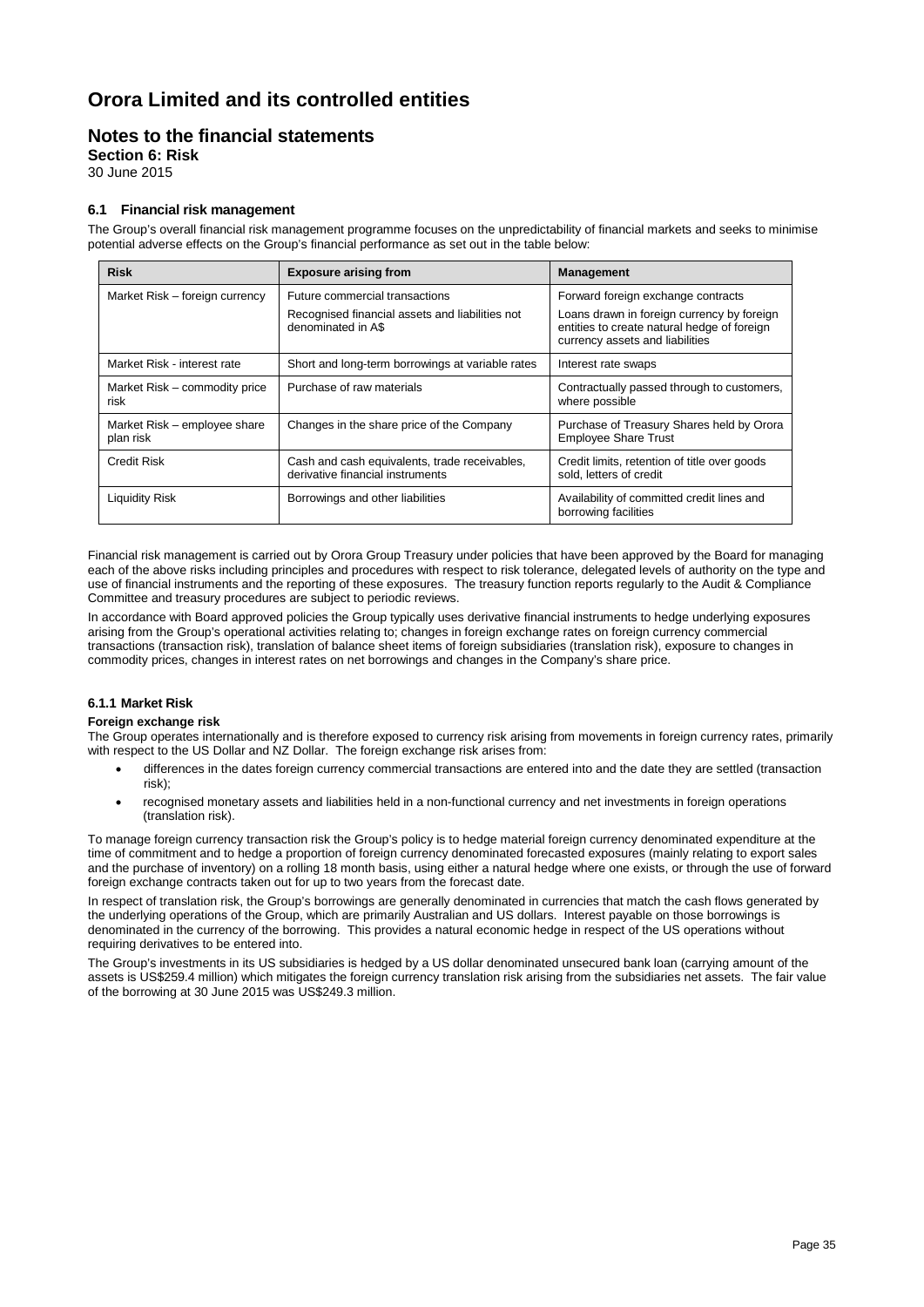### **Notes to the financial statements**

**Section 6: Risk (continued)**

30 June 2015

#### **6.1 Financial risk management (continued)**

#### **6.1.1 Market Risk (continued)**

#### **Foreign exchange risk (continued)**

*Exposure*

The summary quantitative data about the Group's exposure to currency risk as reported to the management of the Group is as follows:

|                | 2015       | 2014       |         |            |
|----------------|------------|------------|---------|------------|
| \$ million     | <b>USD</b> | <b>NZD</b> | USD     | <b>NZD</b> |
| Funds employed | 304.0      | 178.0      | 245.0   | 172.3      |
| Net Debt       | (289.3)    | 10.2       | (174.1) | 5.3        |
| Gearing        | 95.2%      | (5.7%)     | 71.1%   | $(3.1\%)$  |
| <b>EBITDA</b>  | 89.3       | 32.9       | 69.8    | 29.3       |
| Net Debt       | (289.3)    | 10.2       | (174.1) | 5.3        |
| Leverage       | 3.2        | (0.3)      | 2.5     | (0.2)      |

The Group's exposure to foreign currency transaction risk at the end of the reporting period, expressed in Australian dollars, was as follows:

|                                     | <b>AUD</b> |                |            | <b>NZD</b>     |            |            |
|-------------------------------------|------------|----------------|------------|----------------|------------|------------|
| \$ million                          | USD        | <b>EUR</b>     | <b>NZD</b> | <b>USD</b>     | <b>EUR</b> | <b>AUD</b> |
| 2015                                |            |                |            |                |            |            |
| Next 18 months forecasted sales     | 102.7      | $\blacksquare$ | 22.5       | ٠              |            |            |
| Next 18 months forecasted purchases | (106.0)    | (22.2)         | (2.4)      | (4.3)          | (11.6)     | (100.7)    |
| Net forecast transaction exposure   | (3.3)      | (22.2)         | 20.1       | (4.3)          | (11.6)     | (100.7)    |
| Forward exchange contracts          | 25.8       | 12.6           | (7.8)      | 2.0            | 6.7        | 73.3       |
| <b>Net Exposure</b>                 | 22.5       | (9.6)          | 12.3       | (2.3)          | (4.9)      | (27.4)     |
|                                     |            |                |            |                |            |            |
| 2014                                |            |                |            |                |            |            |
| Next 18 months forecasted sales     | 60.9       | $\blacksquare$ | 23.1       | $\blacksquare$ |            |            |
| Next 18 months forecasted purchases | (64.8)     | (37.1)         | (1.5)      | (7.7)          | (2.6)      | (94.4)     |
| Net forecast transaction exposure   | (3.9)      | (37.1)         | 21.6       | (7.7)          | (2.6)      | (94.4)     |
| Forward exchange contracts          | 22.2       | 15.3           | (17.1)     | 4.0            | 0.2        | 51.0       |
| <b>Net Exposure</b>                 | 18.3       | (21.8)         | 4.5        | (3.7)          | (2.4)      | (43.4)     |

*Amounts recognised in profit or loss and other comprehensive income*

During the year, the Group recognised a foreign currency loss of \$3.6 million (2014: loss \$0.9 million) and a gain of \$1.0 million (2014: loss \$1.1 million) relating to foreign currency derivatives, that did not qualify as hedges, within general and administrative expenses in the income statement. In addition, a gain of \$4.8 million (2014: \$3.8 million loss) relating to cash flow hedges and a \$16.3 million gain (2014: \$13.0 million gain) on the translation of foreign operations was recognised in other comprehensive income, whilst a \$2.7 million gain (2014: nil) relating to cash flow hedges was transferred from equity to operating profit.

*Sensitivity*

The following sensitivity illustrates how a change in the US dollar and NZ dollar would impact the fair value of the derivative financial instruments held for future commercial transactions as at 30 June 2015:

- if the Australian dollar had weakened by 10% against the US dollar with all other variables held constant, equity would have been \$3.3 million higher (2014: \$2.7 million higher).
- if the Australian dollar had weakened by 10% against the NZ dollar with all other variables held constant, equity would have been \$10.1 million lower (2014: \$5.5 million lower).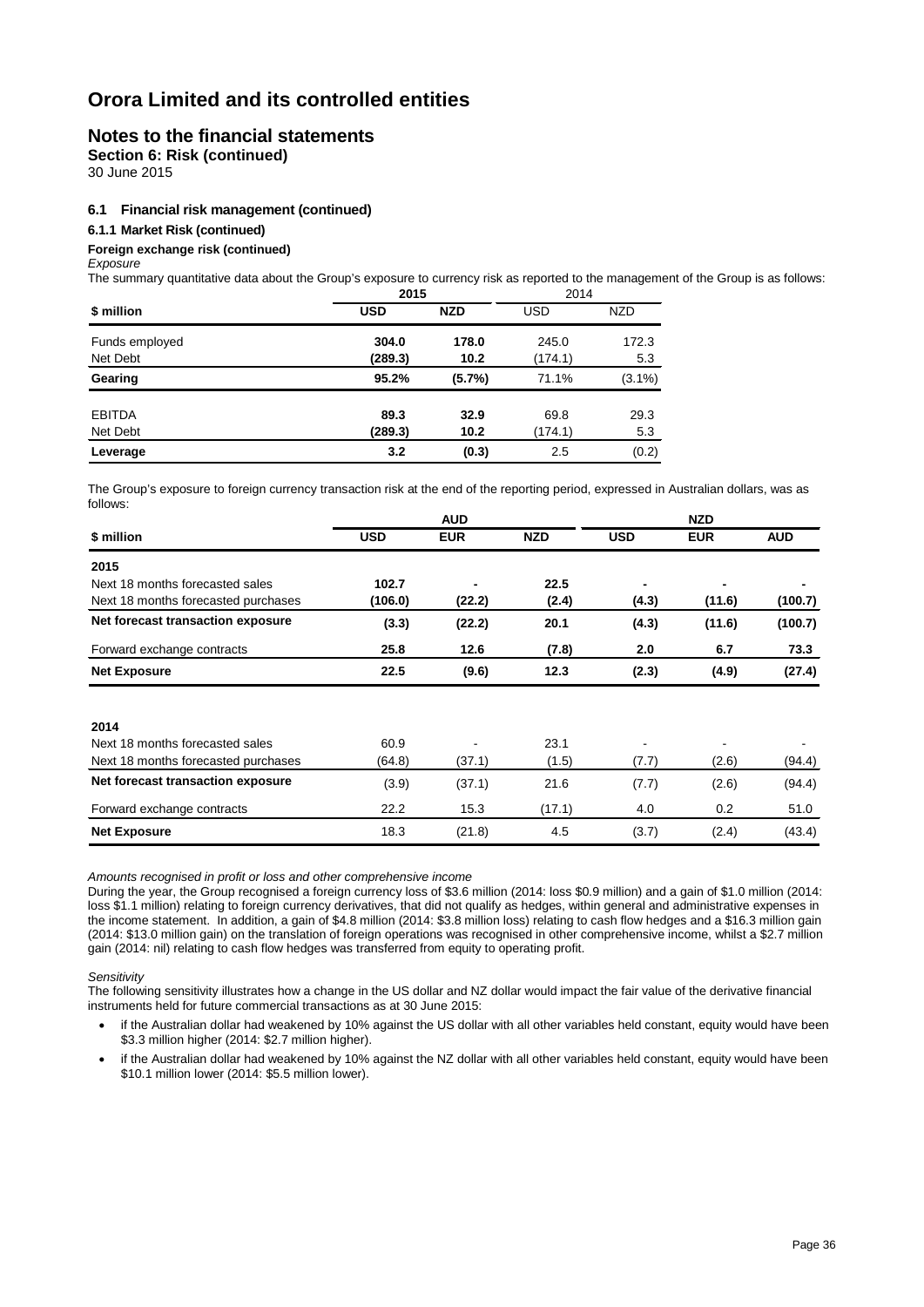### **Notes to the financial statements**

**Section 6: Risk (continued)**

30 June 2015

#### **6.1 Financial risk management (continued)**

#### **6.1.1 Market Risk (continued)**

#### **Interest rate risk**

The Group's main interest rate risk arises from long-term borrowings with variable rates, which expose the Group to cash flow interest rate risk. The Group's Treasury risk management policy is to maintain an appropriate mix between fixed and floating rate borrowings, monitoring global interest rates, and where appropriate, hedging floating interest rate exposures or borrowings at fixed interest rates through the use of interest rate swaps and forward interest rate contracts.

The Group's policy is to hold up to 85.0% fixed rate debt. At 30 June 2015 approximately 45.0% (2014: 45.0%) of the Group's debt is fixed rate.

#### *Exposure*

The Group had the following variable rate borrowings and interest rate swap contracts outstanding at 30 June:

|                                                 |                                            | 2015                              |                                     | 2014                               |
|-------------------------------------------------|--------------------------------------------|-----------------------------------|-------------------------------------|------------------------------------|
|                                                 | <b>Weighted average</b><br>interest rate % | <b>Balance</b><br><b>Smillion</b> | Weighted average<br>interest rate % | <b>Balance</b><br><b>\$million</b> |
| Bank loans                                      | 2.4%                                       | 674.2                             | 3.5%                                | 666.1                              |
| Interest rate swaps (notional principal amount) | 3.0%                                       | 300.0                             | 2.8%                                | 300.0                              |
| Net exposure to cash flow interest rate risk    |                                            | 374.2                             |                                     | 366.1                              |

All of the Group's interest rate swaps are classified as cash flow hedges so any movement in the fair value is recognised directly in equity. The amounts accumulated in equity are transferred to the income statement in the period in which the hedged item affects profit or loss. During the period \$7.9 million loss (2014: \$2.1 million loss) was recognised directly in equity in relation to interest rate swaps.

#### *Sensitivity*

At 30 June 2015, if Australian and US interest rates had increased by 1.0%, post-tax profit for the year would have been \$3.8 million lower (2014: \$7.0 million lower). If Australian dollar interest rates had decreased by 1.0%, post-tax profit for the year would have been \$0.5 million higher (2014: \$4.4 million higher). US dollar debts have been excluded from the sensitivity for interest rate decreases as rates are already below 1.0%.

#### **Employee Share Plan risk**

The Group is exposed to movements in the value of ordinary shares of Orora Limited in respect of the obligations under the Group's Employee Share Plans (refer 8.1). To mitigate this risk the Group has established the Orora Employee Share Trust (the Trust) to manage and administer the Group's responsibilities under the Employee Share Plans through the acquiring, holding and transferring of shares, or rights to shares, in the Company to participating employees.

As at 30 June 2015, the Trust held 6,460,678 treasury shares in the Company (2014: nil) and 979,796 allocated shares in respect of the CEO Grant (2014: 2,083,312). Refer to note 7.1.1 for further details.

#### **Commodity price risk**

The Group is exposed to commodity price risk arising from the purchase of aluminium. In managing commodity price risk the Group is able to pass on the price risk contractually to customers through rise and fall adjustments. In the case of aluminium some hedging is undertaken using fixed price swaps on behalf of certain customers. Hedging undertaken is upon customer instruction and all related benefits and costs are passed through onto the customer on maturity of the transaction.

The movements in commodity hedges are recognised in equity and the cumulative amount of the hedge is recognised in the income statement when the forecast transaction is realised. There is no impact on profit as a result of movements in commodity prices where hedges have been put in place as the Group passes the price risk contractually through to customers. As the Group ultimately passes on the movement risk associated with commodity prices to customers, no sensitivity has been performed.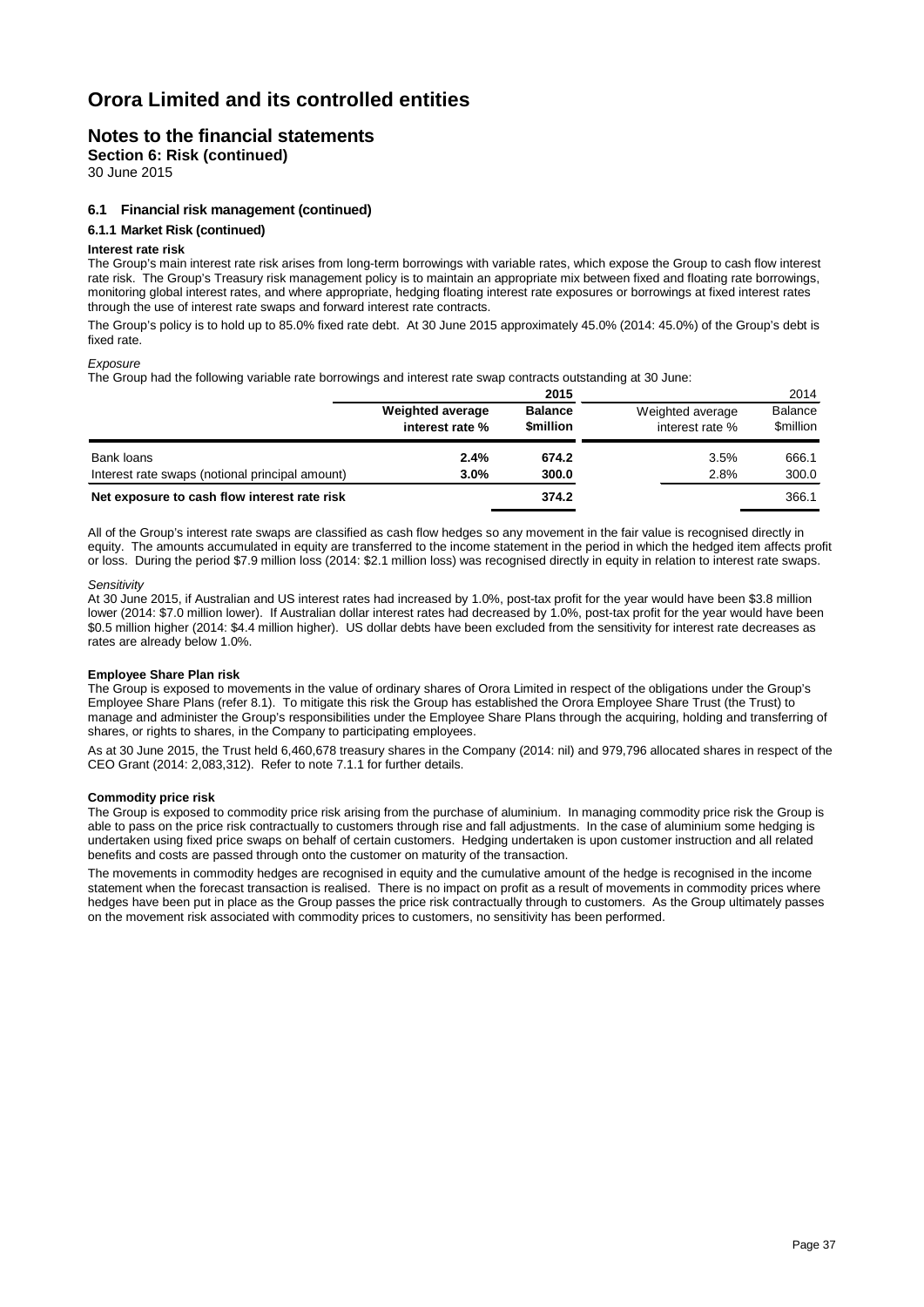### **Notes to the financial statements**

**Section 6: Risk (continued)**

30 June 2015

#### **6.1 Financial risk management (continued)**

#### **6.1.2 Liquidity risk**

Liquidity risk is the risk that the Group will not be able to meet its financial obligations as they fall due. The Group's financing policy is to fund itself for the long term by using debt instruments with a range of maturities and to ensure access to appropriate short-term facilities. Orora Group Treasury aims to maintain flexibility within the funding structure through the use of bank overdrafts and bank loans.

Management monitors liquidity risk through maintaining minimum undrawn committed liquidity of at least A\$175.0 million that can be drawn upon at short notice and regularly monitoring rolling forecasts of cash inflows and outflows in relation to the Group's activities. This monitoring includes financial ratios to assess possible future credit ratings and headroom and takes into account the accessibility of cash and cash equivalents.

#### **Financing arrangements**

The committed and uncommitted standby arrangements and unused facilities of the Group are set out below:

|                                 | 2015             |                    |              | 2014      |             |         |  |
|---------------------------------|------------------|--------------------|--------------|-----------|-------------|---------|--|
| \$ million                      | <b>Committed</b> | <b>Uncommitted</b> | <b>Total</b> | Committed | Uncommitted | Total   |  |
| Financing facilities available: |                  |                    |              |           |             |         |  |
| <b>Bank overdrafts</b>          | $\blacksquare$   | 6.1                | 6.1          |           | 6.3         | 6.3     |  |
| Loan facilities and term debt   | 1,000.0          | 82.4               | 1,082.4      | 1,100.0   | 67.5        | 1,167.5 |  |
|                                 | 1,000.0          | 88.5               | 1,088.5      | 1,100.0   | 73.8        | 1,173.8 |  |
| Facilities utilised:            |                  |                    |              |           |             |         |  |
| <b>Bank overdrafts</b>          | $\blacksquare$   | -                  | ٠            |           |             |         |  |
| Loan facilities and term debt   | 676.6            |                    | 676.6        | 655.4     | 14.2        | 669.6   |  |
|                                 | 676.6            |                    | 676.6        | 655.4     | 14.2        | 669.6   |  |
| Facilities not utilised:        |                  |                    |              |           |             |         |  |
| <b>Bank overdrafts</b>          | $\blacksquare$   | 6.1                | 6.1          |           | 6.3         | 6.3     |  |
| Loan facilities and term debt   | 323.4            | 82.4               | 405.8        | 444.6     | 53.3        | 497.9   |  |
|                                 | 323.4            | 88.5               | 411.9        | 444.6     | 59.6        | 504.2   |  |

At 30 June 2015 the Group has a revolving multicurrency facility available consisting of two tranches of \$500.0 million each (2014: \$550 million each). \$350.0 million has been drawn under the first tranche of the facility which has a maturity of December 2016 (2014: \$425.0 million maturing December 2016), while \$326.6 million has been drawn under the second tranche with a maturity of December 2018 (2014: \$230.4 million maturing December 2018). The facility, which is unsecured, can be extended. The facility has leverage and interest cover financial covenants normal for such a facility. Refer to note 5.7 for details of changes in the Groups financing arrangements subsequent to 30 June 2015.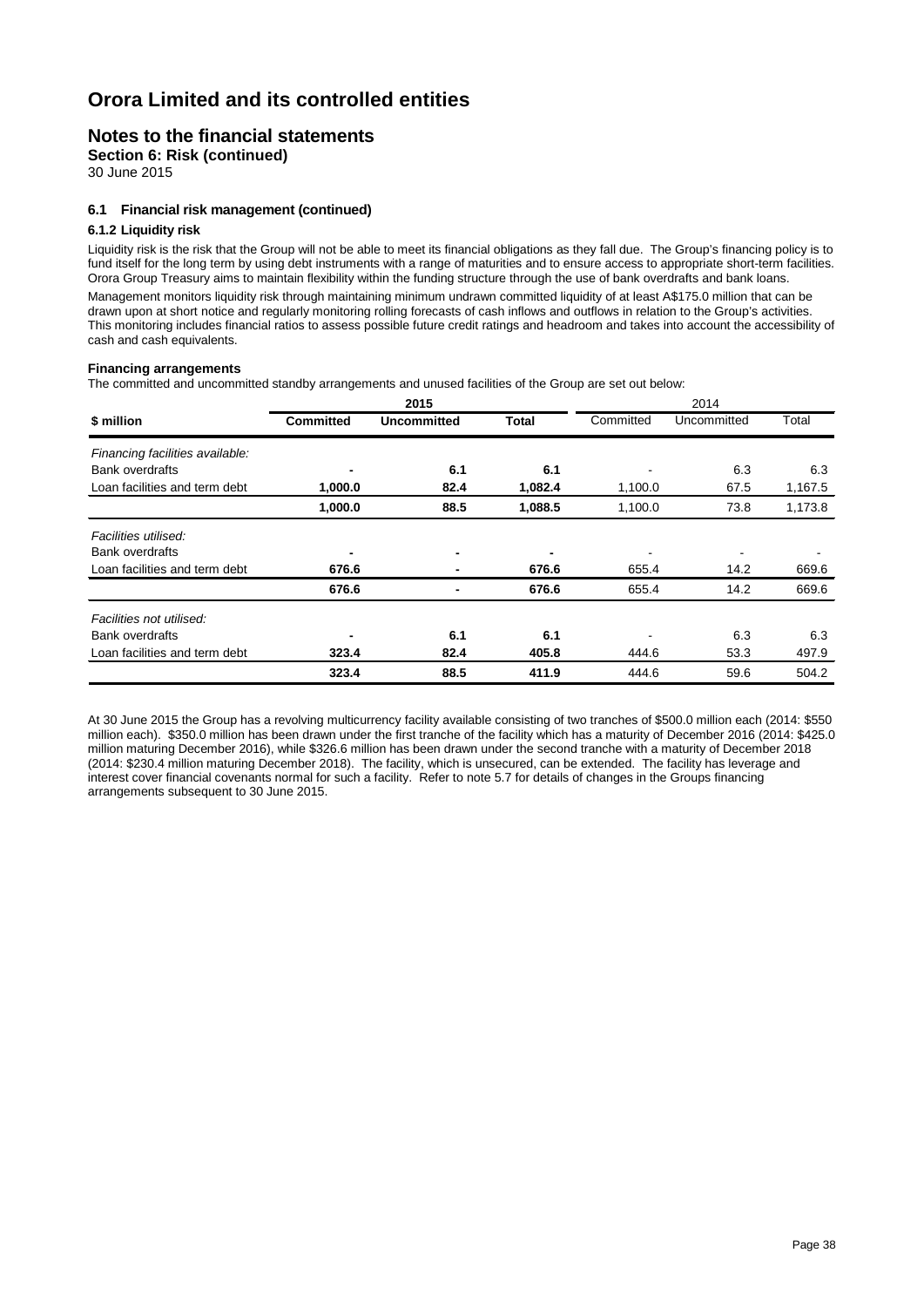### **Notes to the financial statements**

**Section 6: Risk (continued)**

30 June 2015

#### **6.1 Financial risk management (continued)**

#### **6.1.2 Liquidity risk (continued)**

#### **Maturity of financial liabilities**

The table below analyses the Group's financial liabilities including derivatives into relevant maturity groupings based on the period remaining until the contractual maturity date. The amounts disclosed in the table are the contractual undiscounted cash flows (including interest), so will not always reconcile with the amounts disclosed on the statement of financial position:

|           |                                                     |                                                 |                                                | <b>Total</b> | Carrying<br>amount                                    |
|-----------|-----------------------------------------------------|-------------------------------------------------|------------------------------------------------|--------------|-------------------------------------------------------|
| 1 year or |                                                     |                                                 | More than                                      | contractual  | (assets)/                                             |
| less      | 1-2 years                                           | 2-5 years                                       | 5 years                                        | cash flows   | liabilities                                           |
|           |                                                     |                                                 |                                                |              |                                                       |
|           |                                                     |                                                 |                                                |              |                                                       |
| 636.0     | 5.9                                                 | 9.2                                             | 4.7                                            | 655.8        | 655.7                                                 |
| 20.8      | 367.2                                               | 341.2                                           | ٠                                              | 729.2        | 674.2                                                 |
| 656.8     | 373.1                                               | 350.4                                           | 4.7                                            | 1,385.0      | 1,329.9                                               |
|           |                                                     |                                                 |                                                |              |                                                       |
|           |                                                     |                                                 |                                                |              |                                                       |
|           |                                                     |                                                 |                                                |              | (10.9)                                                |
|           |                                                     |                                                 |                                                |              |                                                       |
| 293.5     | 29.7                                                | 11.3                                            |                                                | 334.5        |                                                       |
| (288.7)   | (29.4)                                              | (11.2)                                          |                                                | (329.3)      |                                                       |
| 4.8       | 0.3                                                 | 0.1                                             | $\blacksquare$                                 | 5.2          | 7.3                                                   |
| 2.1       | (4.0)                                               | (3.7)                                           | $\blacksquare$                                 | (5.6)        | (3.6)                                                 |
|           |                                                     |                                                 |                                                |              |                                                       |
|           |                                                     |                                                 |                                                |              |                                                       |
|           |                                                     |                                                 |                                                |              | 547.5                                                 |
|           |                                                     |                                                 |                                                |              | 666.1                                                 |
| 578.7     | 26.1                                                | 684.1                                           | 2.4                                            | 1,291.3      | 1,213.6                                               |
|           |                                                     |                                                 |                                                |              |                                                       |
|           |                                                     |                                                 |                                                |              | (1.9)                                                 |
|           |                                                     |                                                 |                                                |              |                                                       |
|           |                                                     |                                                 |                                                |              |                                                       |
|           |                                                     |                                                 |                                                |              |                                                       |
| (3.3)     | (0.4)                                               | $\mathbf{r}$                                    | ÷.                                             | (3.7)        | (3.7)                                                 |
| (3.6)     | (0.9)                                               | (1.3)                                           | $\overline{\phantom{a}}$                       | (5.8)        | (5.6)                                                 |
|           | (2.7)<br>541.0<br>37.7<br>(0.3)<br>199.0<br>(202.3) | (4.3)<br>2.2<br>23.9<br>(0.5)<br>15.8<br>(16.2) | (3.8)<br>1.9<br>682.2<br>(1.3)<br>0.9<br>(0.9) | 2.4          | (10.8)<br>547.5<br>743.8<br>(2.1)<br>215.7<br>(219.4) |

#### **6.1.3 Credit risk**

Credit risk is the risk of financial loss to the Group if a customer or counterparty to a financial instrument fails to meet its contractual obligations. It arises principally from the Group's receivables from customers, cash and cash equivalents and in-the-money derivatives. There is also credit risk relating to the Group's own credit rating as this impacts the availability and cost of future finance.

The Group manages credit risk through the maintenance of procedures such as the utilisation of systems of approval, granting and renewal of credit limits, regular monitoring of exposures against such credit limits and assessing the overall financial stability and competitive strength of the counterparty on an ongoing basis.

#### **Trade and other receivables**

Credit risk exposures related to trade and other receivables are discussed in note 4.1.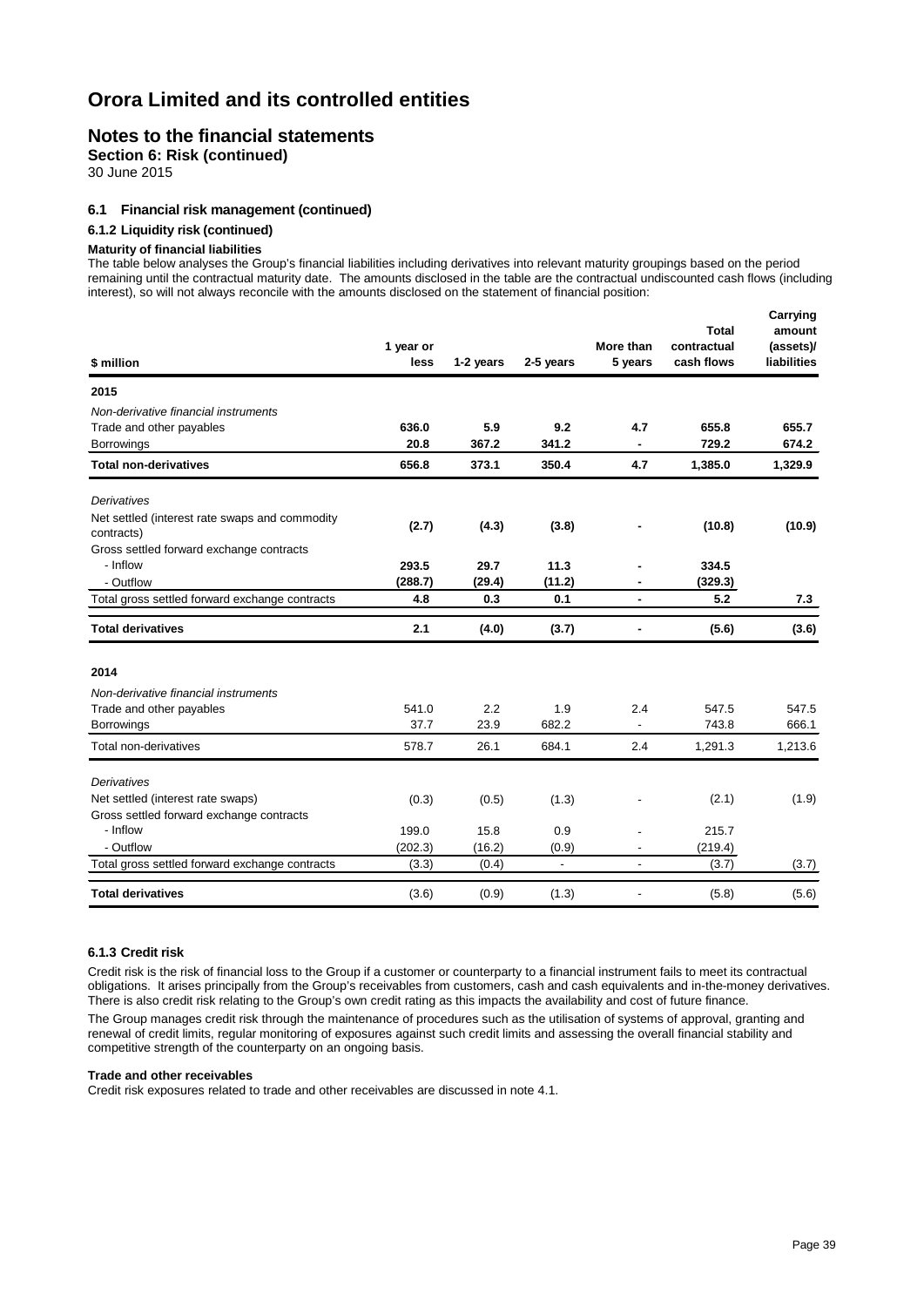### **Notes to the financial statements**

**Section 6: Risk (continued)**

30 June 2015

#### **6.1 Financial risk management (continued)**

#### **6.1.3 Credit risk (continued)**

#### **Cash and cash equivalents and derivatives**

Credit risk related to balances with banks and financial institutions are managed by Orora Group Treasury in accordance with Group policy. The policy only allows financial derivative instruments to be entered into with high credit quality financial institutions with a minimum long-term credit rating of A- or better by Standard & Poor's. In addition the Board has approved the use of these financial institutions, and specific internal guidelines have been established with regards to limits, dealing and settlement procedures.

The maximum exposure to credit risk by class of recognised financial assets at the end of the reporting period, excluding the value of any security held, is equivalent to the carrying amount and classification of the financial assets (net of any provisions) as presented in the statement of financial position.

#### **Guarantees**

The Group's policy is to provide financial guarantees only to certain parties securing the liabilities of subsidiaries, and are only provided in exceptional circumstances (refer note 8.2).

#### **6.2 Derivative financial instruments**

The Group holds the following types of derivative financial instruments.

Forward exchange contracts – contracts are denominated in US dollar, Euro and NZ dollar to hedge highly probably sale and purchase transactions;

Forward commodity contracts – on behalf of customers, aluminium hedging is undertaken using fixed price swaps. The Group passes on the price risk of commodity's contractually through to customers, including any benefits and costs relating to swaps upon their maturity.

Interest rate swaps – swaps are entered into to optimise the Group's exposure to fixed and floating interest rates arising from borrowings. These hedges incorporate cash flow hedges, which fix future interest payments, and fair value hedges, which reduce the Group's exposure to changes in the value of its assets and liabilities arising from interest rate movements.

Cross-currency interest rate swaps – swaps are entered into to both reduce the Group's exposure to exchange rate variability in its interest repayments for foreign currency denominated debt and to hedge against movements in the fair value of those liabilities due to change and interest rate movements.

The following table sets out the fair value of derivative financial instruments analysed by type of contract.

|                                                                        | Level 2 fair value hierarchy |               |  |  |
|------------------------------------------------------------------------|------------------------------|---------------|--|--|
| \$ million                                                             | 2015                         | 2014          |  |  |
| <b>Assets</b>                                                          |                              |               |  |  |
| Current                                                                |                              |               |  |  |
| Derivative financial instruments - fair value through profit and loss: |                              |               |  |  |
| Forward exchange contracts                                             |                              | $0.2^{\circ}$ |  |  |
| Commodity contracts                                                    |                              | 0.2           |  |  |
| Derivative financial instruments - cash flow hedges:                   |                              |               |  |  |
| Forward exchange contracts                                             | 7.5                          | 0.4           |  |  |
| Total current derivatives in an asset position (refer note 4.4)        | 7.5                          | 0.8           |  |  |
| Non-current                                                            |                              |               |  |  |
| Derivative financial instruments - cash flow hedges:                   |                              |               |  |  |
| Forward exchange contracts                                             | 1.2                          |               |  |  |
| Total non-current derivatives in an asset position (refer note 4.4)    | 1.2                          |               |  |  |
| Total derivatives in an asset position                                 | 8.7                          | 0.8           |  |  |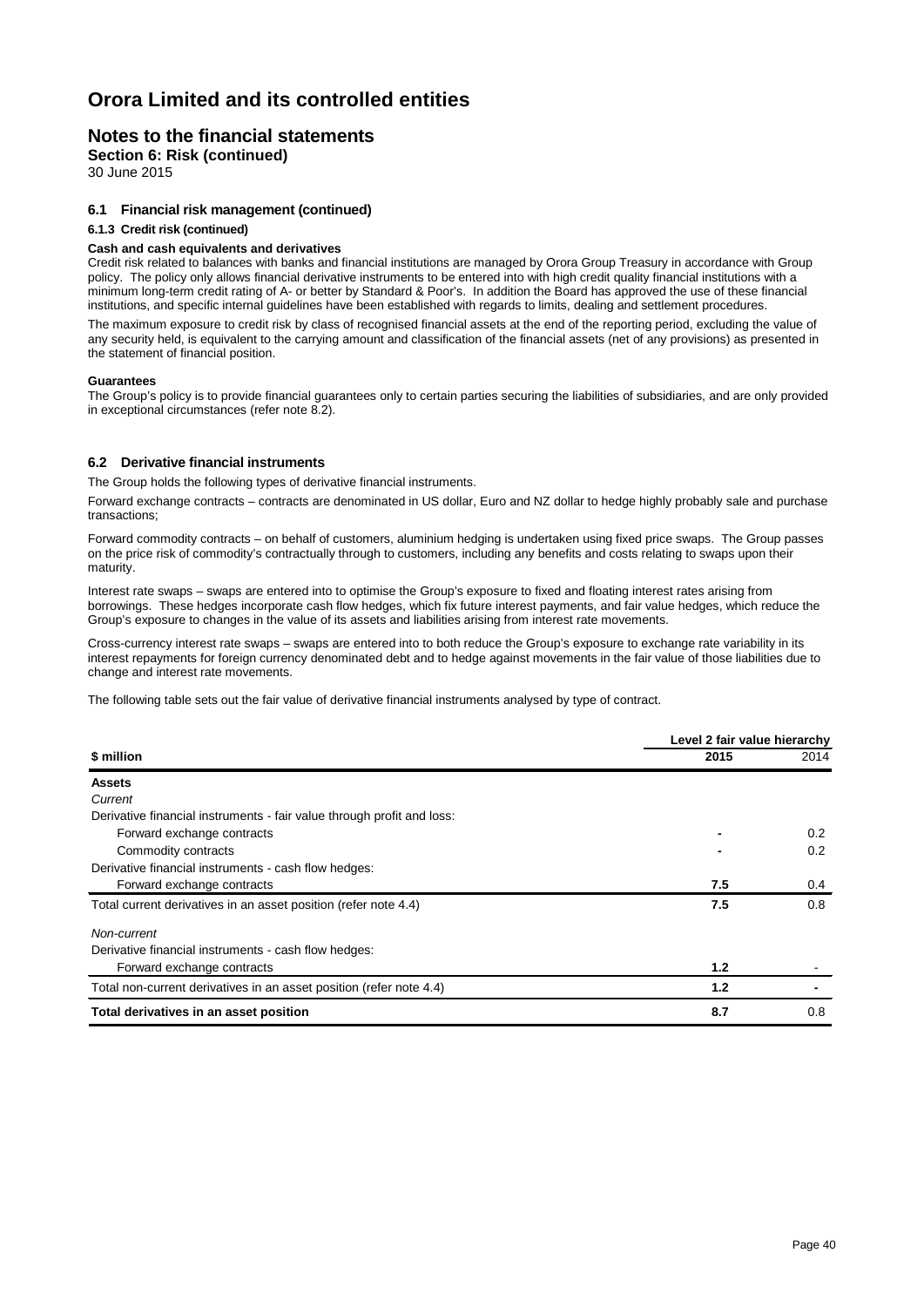### **Notes to the financial statements**

**Section 6: Risk (continued)**

30 June 2015

#### **6.2 Derivative financial instruments (continued)**

|                                                                        | Level 2 fair value hierarchy |       |  |
|------------------------------------------------------------------------|------------------------------|-------|--|
| \$ million                                                             | 2015                         | 2014  |  |
| <b>Liabilities</b>                                                     |                              |       |  |
| Current                                                                |                              |       |  |
| Derivative financial instruments - fair value through profit and loss: |                              |       |  |
| Forward exchange contracts                                             |                              | 0.9   |  |
| Commodity contracts                                                    | 0.1                          |       |  |
| Interest rate swap contracts                                           | 0.9                          |       |  |
| Derivative financial instruments - cash flow hedges:                   |                              |       |  |
| Forward exchange contracts                                             | 1.2                          | 3.2   |  |
| Interest rate swap contracts                                           | 1.7                          | 0.1   |  |
| Total current derivatives in a liability position                      | 3.9                          | 4.2   |  |
| Non-current                                                            |                              |       |  |
| Derivative financial instruments - fair value through profit and loss: |                              |       |  |
| Forward exchange contracts                                             | 0.2                          | 0.1   |  |
| Derivative financial instruments - cash flow hedges:                   |                              |       |  |
| Forward exchange contracts                                             |                              | 0.1   |  |
| Interest rate swap contracts                                           | 8.2                          | 2.0   |  |
| Total non-current derivatives in a liability position                  | 8.4                          | 2.2   |  |
| Total derivatives in a liability position                              | 12.3                         | 6.4   |  |
| Net derivative (liability)/asset position                              | (3.6)                        | (5.6) |  |

As at 30 June 2015 and 30 June 2014, the Group only held derivative financial instruments whose fair values were measured in accordance with level 2 of the fair value hierarchy. Derivative financial instruments are only undertaken if they relate to underlying exposures, the Group does not use derivatives to speculate.

There were no transfers between levels 1 and 2 for recurring fair value measurements during the year. The Group does not hold any level 3 derivative financial instruments.

#### **Recognition and measurement**

Derivative financial instruments are recognised initially at fair value on the date the instrument is entered into and are subsequently remeasured at fair value or 'marked to market' at each reporting date. The gain or loss on remeasurement to fair value is recognised immediately in the income statement unless the derivative is designated, and is effective, as a hedging instrument.

#### **Hedge accounting**

At the inception of the hedge relationship, the Group formally designates the relationship between hedging instruments and hedged items, as well as its risk management objective and strategy for undertaking various hedge transactions. The Group also documents its assessment, both at hedge inception and on an ongoing basis, as to whether the derivatives that are used in hedging transactions have been and will continue to be highly effective in offsetting changes in fair values or cash flows of hedged items.

For the purposes of hedge accounting, hedges are classified as:

- fair value hedges hedges of the exposure to fair value changes in recognised assets or liabilities or firm commitments;
- cash flow hedges hedges of the exposure to variability in cash flows attributable to a recognised asset or liability or highly probable forecast transaction; or
- net investment hedges hedges of net investments in foreign operations.

Hedges that meet the criteria for hedge accounting are accounted for as follows:

#### *Fair value hedge*

For fair value hedges the changes in the fair value of the derivative are recognised in the income statement, together with the changes in fair value of the hedged asset or liability attributable to the hedged risk.

The gain or loss relating to the effective portion of interest rate swaps, hedging fixed rate borrowings, is recognised in the income statement within 'finance costs', together with changes in the fair value of the hedged fixed rate borrowings attributable to interest rate risk. The gain or loss relating to the ineffective portion is recognised in the income statement within 'other income' or 'general and administration expenses'.

If the hedge no longer meets the criteria for hedge accounting, the adjustment to the carrying amount of a hedged item for which the effective interest method is used, is amortised to the income statement over the period to maturity using a recalculated effective interest rate.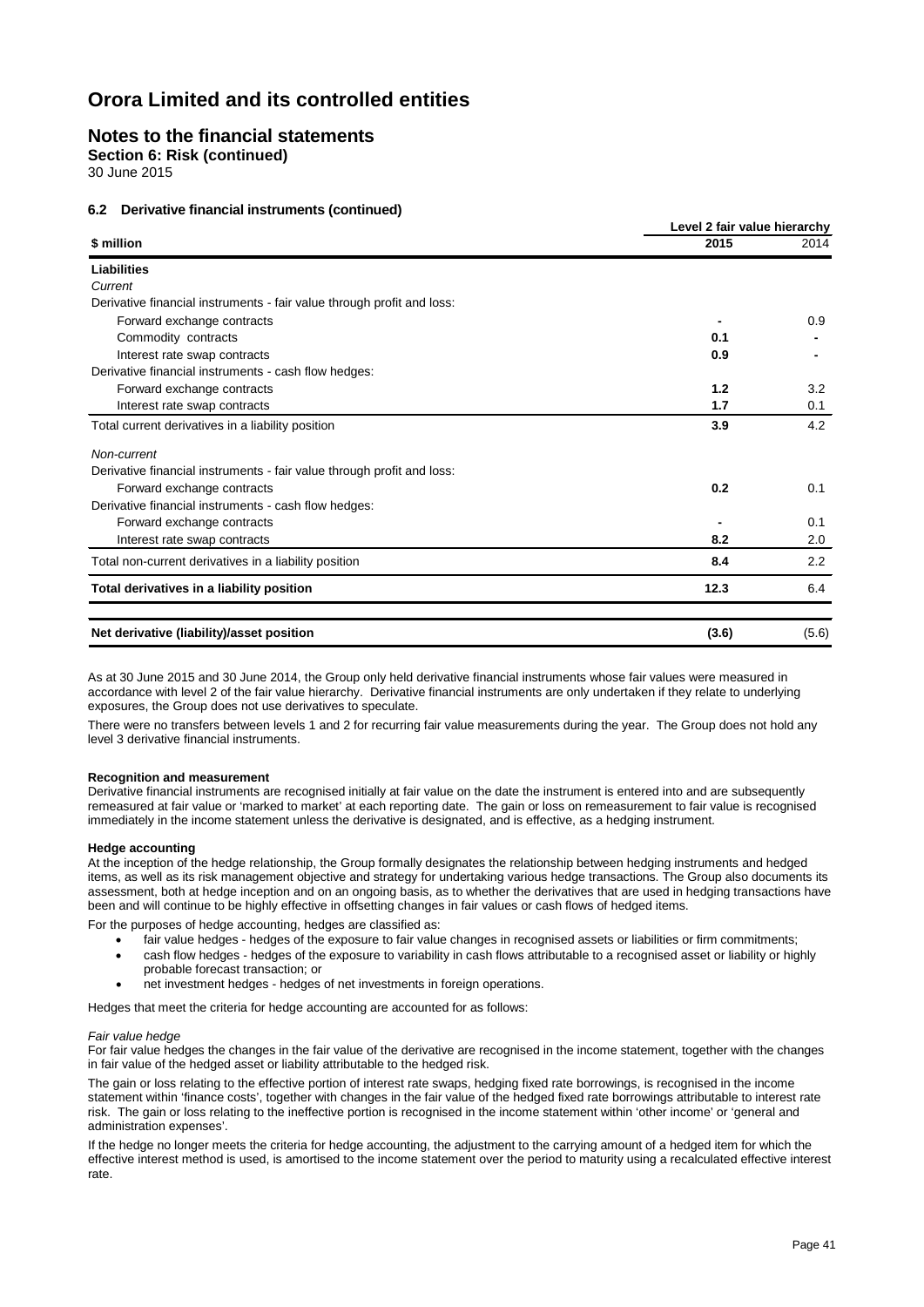### **Notes to the financial statements**

**Section 6: Risk (continued)**

30 June 2015

#### **6.2 Derivative financial instruments (continued)**

#### **Hedge accounting (continued)**

#### *Cash flow hedge*

Where a derivative financial instrument is designated as a hedge of the variability in cash flows of a recognised asset or liability, or a highly probable forecast transaction, the effective part of any gain or loss on the derivative financial instrument is recognised in other comprehensive income and accumulated in equity in the hedging reserve. The change in the fair value that is identified as ineffective is recognised immediately in the income statement within 'other income' or 'general and administration expenses'.

Amounts accumulated in equity are transferred to the income statement in the periods when the hedged item affects profit or loss (for instance, when the forecast sale that is hedged takes place). However, when the forecast transaction that is hedged results in the recognition of a non-financial asset (for example, inventory), the gains and losses previously deferred in equity are transferred from equity and included in the measurement of the initial cost or carrying amount of the asset.

When a hedging instrument expires or is sold, terminated or exercised, or when a hedge no longer meets the criteria for hedge accounting, any cumulative gain or loss existing in equity at that time remains in equity and is recognised when the forecast transaction is ultimately recognised in the income statement. When a forecast transaction is no longer expected to occur, the cumulative gain or loss that was reported in equity is immediately transferred to the income statement.

#### *Net investment hedge*

On consolidation, foreign currency differences arising on the translation of financial assets and liabilities designated as net investment hedges of a foreign operation are recognised in other comprehensive income and accumulated in the foreign exchange reserve, to the extent that the hedge is effective. Any ineffective portion is recognised in the income statement.

Upon disposal of the foreign operation, which is subject to the net investment hedge, the cumulative amount that has been recognised in equity in relation to the hedged net investment is transferred to the income statement and recognised as part of the gain or loss on disposal.

#### **Fair value measurement**

Derivative financial instruments are recognised and measured at fair value in the financial statements. The specific valuation techniques used to value the derivative financial instruments include:

- the fair value of interest rate swaps is calculated as the present value of the estimated future cash flows based on observable yield curves;
- the fair value of forward foreign exchange contracts is determined using forward exchange rates at the balance sheet date; and
- the fair value of the commodity forward contracts is determined using the commodity price at the balance sheet date.

#### **Critical accounting judgement and estimate**

The Orora Group Treasury team performs the financial instrument valuations, including Level 3 fair values if any, and report directly to the Chief Financial Officer (CFO) and the Audit & Compliance Committee. Discussions of valuation processes and results are held with the CFO and Orora Group Treasury at least once every six months, in line with the Group's half-yearly reporting requirements. Significant valuation issues are reported to the Audit & Compliance Committee.

When measuring the fair value of an asset or liability, the Group uses market observable data as far as possible. Fair values are categorised into three levels as prescribed under accounting standards, with each of these levels indicating the reliability of the inputs used in determining fair value. The levels in the fair value hierarchy are:

Level 1: fair value identified from quoted price traded in an active market for an identical asset or liability at the end of the reporting period. The quoted market price used for assets is the last bid price.

Level 2: fair value determined using valuation techniques that maximise the use of observable market data and rely as little as possible on entity-specific estimates. All significant inputs used in the valuation method are observable.

Level 3: one or more of the significant inputs in determining fair value for the asset or liability is not based on observable market data (unobservable input).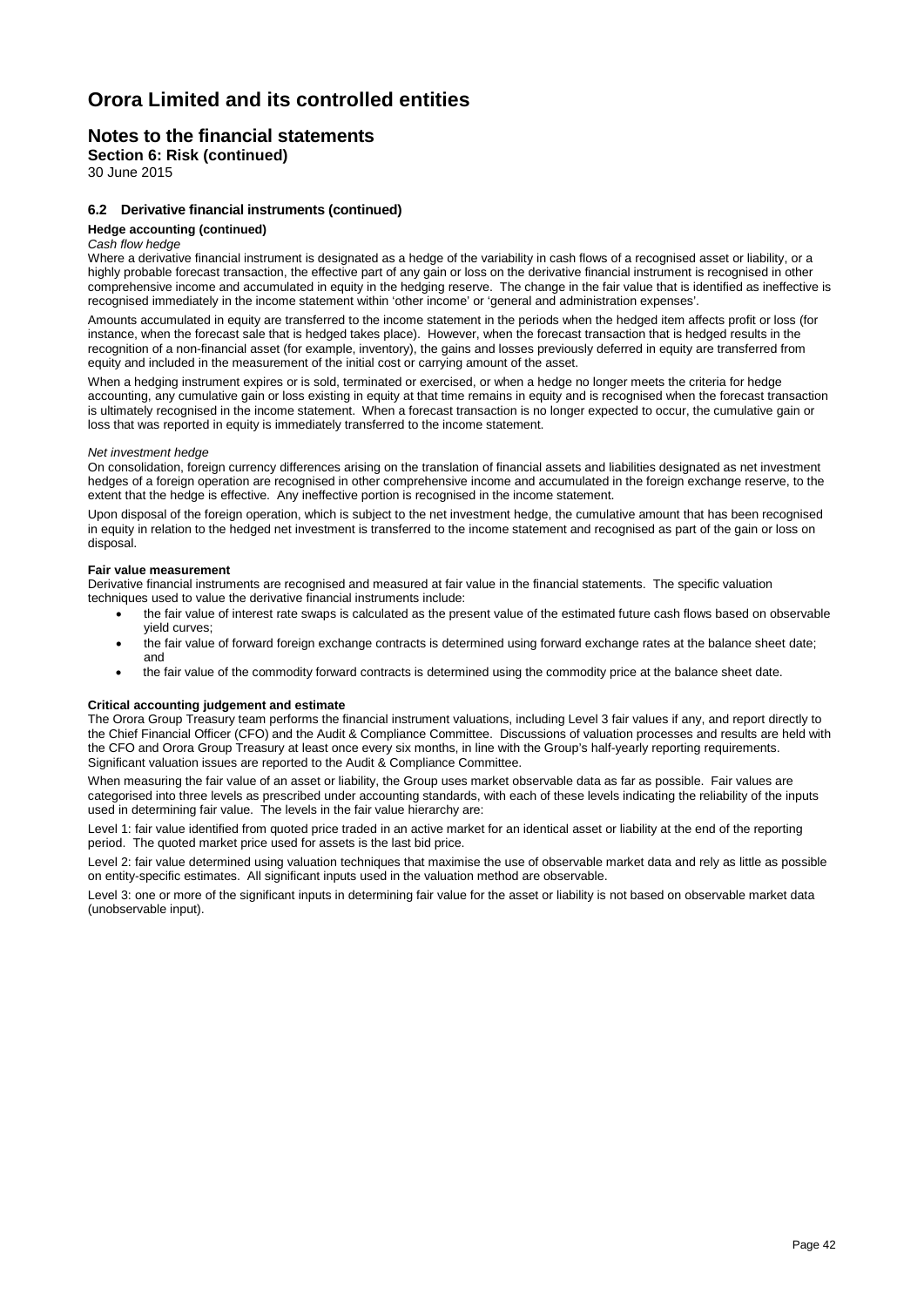### **Notes to the financial statements**

**Section 6: Risk (continued)**

30 June 2015

#### **6.3 Impairment of non-financial assets**

#### **Testing for impairment**

The Group tests property, plant and equipment, intangibles and goodwill for impairment:

- at least annually for indefinite life intangibles and goodwill; and
- where there is an indication that an asset may be impaired (which is assessed at least each reporting date); or
- where there is an indication that previously recognised impairment (on assets other than goodwill) have changed.

In testing for impairment, the recoverable amount is estimated for an individual asset or, if it is not possible to estimate the recoverable amount for the individual asset, the recoverable amount of the cash generating unit (CGU) to which the asset belongs. CGUs are the smallest identifiable group of assets that generate cash flows that are largely independent from the cash flows of other assets or group of assets. Each CGU is no larger than an operating segment.

Assets are impaired if their carrying value exceeds their recoverable amount. The recoverable amount of an asset or CGU is determined as the higher of its fair value less costs of disposal or value in use.

An impairment loss is recognised in the income statement if the carrying amount of an asset or a CGU exceeds its recoverable amount. Impairment losses recognised in respect of CGUs are allocated first to reduce the carrying amount of any goodwill allocated to the CGU (group of CGUs) and then, to reduce the carrying amount of the other assets in the CGU (group of CGUs).

#### **Impairment calculations**

In assessing value in use, the estimated future cash flows are discounted to their present value using a pre-tax discount rate that reflects the risks specific to the asset or CGU and the market's current assessment of the time value of money.

Value in use is assessed using cash flow projections for five years using data from the Group's latest internal forecasts and is management's best estimate of income, expenses, capital expenditure and cash flows for each CGU. Changes in selling prices and direct costs are based on past experience and management's expectation of future changes in the markets in which the Group operates. Cash flows beyond the five year period are extrapolated using estimated growth rates which are determined with regard to the long-term performance of each CGU in their respective markets and are not expected to exceed the long-term average growth rates for the industry in which each CGU operates.

The discount rate used in performing the value in use calculations reflects the Group's weighted average cost of capital, as adjusted for specific risks relating to each geographical region in which the CGU's operate.

#### **Reversal of impairment**

Where there is an indication that previously recognised impairment losses may no longer exist or may have decreased, the asset is tested. The impairment loss is reversed if there has been a change in the estimates used to determine the recoverable amount of the asset and is reversed only to the extent that the carrying amount of the asset does not exceed the carrying amount that would have been determined, net of depreciation or amortisation, had no impairment loss been recognised. Impairments recognised for goodwill are not reversed.

#### **Recognised impairments**

#### *30 June 2015*

No impairment of non-financial assets has been recognised during the year ended 30 June 2015. In accordance with the Group's accounting policies the impairment losses recognised in the prior period (see discussion below), were reassessed at 30 June 2015 for any indications that the loss may have decreased or may no longer exist, no such indicators were identified.

#### *30 June 2014*

During the year ended 30 June 2014, the Australasia segment recorded impairments of \$187.4 million of property, plant and equipment and \$14.8 million of computer software relating to the Fibre CGU impairment assessment, of which \$9.2 million of equipment assets and \$1.5 million of computer software were scrapped with an additional impairment of \$178.2 million and \$13.3 million being recognised in relation to property, plant and equipment and intangible assets, respectively. The impairments were recognised within 'general and administration' expense in the income statement, refer note 7.2 for further details.

#### **Goodwill impairment tests**

For the purpose of impairment testing, goodwill is allocated to cash generating units or groups of cash generating units (CGUs) according to the level at which management monitors goodwill. Goodwill is tested annually or more regularly if there are indicators of impairment.

The following table presents a summary of the goodwill allocation and the key assumptions used in determining the recoverable amount of each CGU:

|               |            |                            |      | Pre-Tax              |      |                    |  |
|---------------|------------|----------------------------|------|----------------------|------|--------------------|--|
|               |            | <b>Goodwill Allocation</b> |      | <b>Discount Rate</b> |      | <b>Growth Rate</b> |  |
|               | 2015       | 2014                       | 2015 | 2014                 | 2015 | 2014               |  |
| <b>CGU</b>    | \$ million | \$ million                 | %    | %                    | %    | %                  |  |
| Australasia   | 92.5       | 90.3                       | 10.4 | 10.7                 | 2.0  | 2.0                |  |
| North America | 150.2      | 114.8                      | 10.3 | 10.7                 | 2.0  | 2.0                |  |
|               | 242.7      | 205.1                      |      |                      |      |                    |  |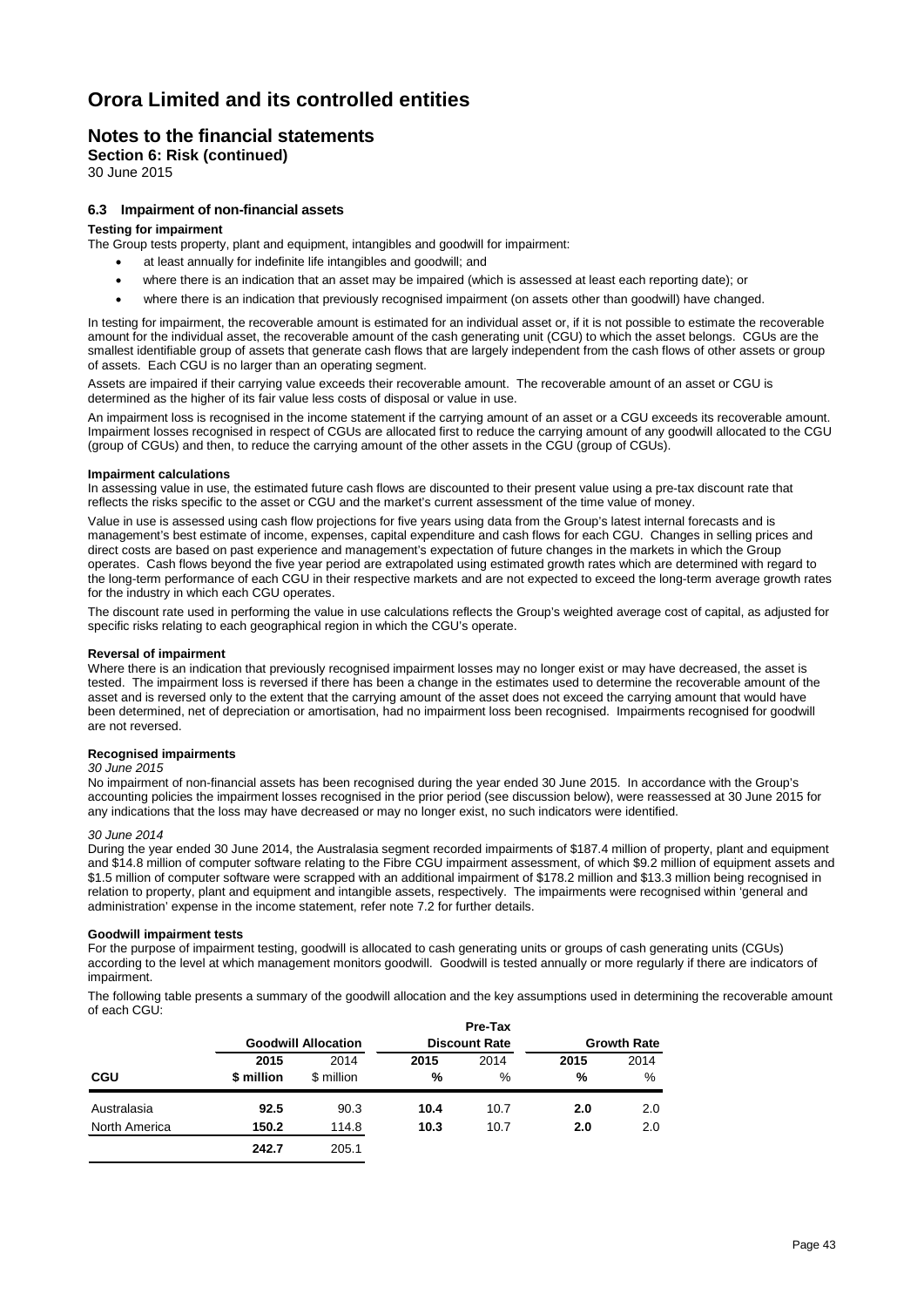### **Notes to the financial statements**

**Section 6: Risk (continued)**

30 June 2015

#### **6.3 Impairment of non-financial assets (continued)**

#### **Goodwill impairment tests (continued)**

The recoverable amounts of the CGUs were based on the present value of the future cash flows expected to be derived from the CGU (value in use). Value in use is calculated from cash flow projections for five years using data from the Group's latest internal forecasts. The key assumptions for the value in use calculations are those regarding discount rates, growth rates and expected changes in earnings.

#### **Critical accounting judgement and estimate**

The determination of impairment involves the use of judgements and estimates that include, but are not limited to, the cause, timing and measurement of the impairment.

Management is required to make significant judgements concerning the identification of impairment indicators, such as changes in competitive positions, expectations of growth, increased cost of capital, and other factors that may indicate impairment such as a business restructuring. In addition, management is also required to make significant estimates regarding future cash flows and the determination of fair values when assessing the recoverable amount of assets (or group of assets). Inputs into these valuations require assumptions and estimates to be made about forecast earnings before interest and tax and related future cash flows, growth rates, applicable discount rates, useful live and residual values.

The judgements, estimates and assumptions used in assessing impairment are management's best estimates based on current and forecast market conditions. Changes in economic and operating conditions impacting these assumptions could result in changes in the recognition of impairment charges in future periods.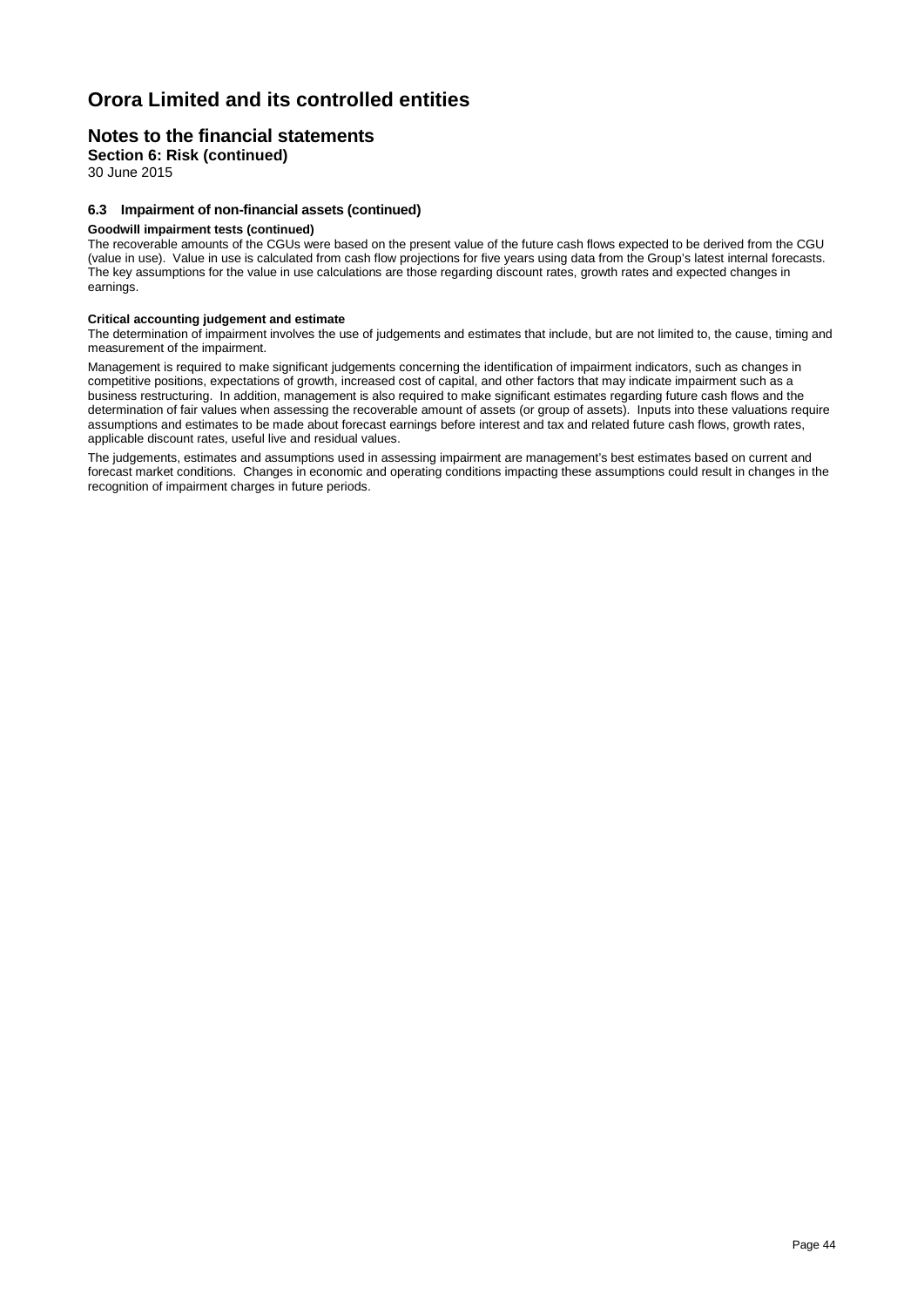### **Notes to the financial statements**

**Section 7: Group structure**

30 June 2015

#### **7.1 Principal subsidiary undertakings and investments**

The ultimate parent of the Group is Orora Limited, a company incorporated in Australia. The companies listed below are those whose results, in addition to the parent Company, principally affect the figures shown in the Annual Report:

|                                                            | <b>Country of</b>    | <b>Orora Group's effective</b><br>interest |      |
|------------------------------------------------------------|----------------------|--------------------------------------------|------|
| <b>Controlled entities</b>                                 | incorporation        | 2015                                       | 2014 |
| Specialty Packaging Group Pty Ltd                          | Australia            | 100%                                       | 100% |
| Orora Packaging New Zealand Ltd <sup>(1)</sup>             | New Zealand          | 100%                                       | 100% |
| Orora North America <sup>(1)</sup>                         | <b>United States</b> | 100%                                       | 100% |
| Landsberg Orora (formerly Just In Time Inc) <sup>(1)</sup> | <b>United States</b> | 100%                                       | 100% |
| Kent H Landsberg Co of Illinois, LLC <sup>(1)</sup>        | <b>United States</b> | 100%                                       | 100% |

 $<sup>(1)</sup>$ Joined Group on 31 October 2013 as part of the demerger restructuring activities, refer note 7.2.</sup>

#### **7.1.1 Orora Employee Share Trust**

The Group holds shares in itself as a result of shares purchased by the Orora Employee Share Trust (the Trust). The Trust was established on 20 February 2014 to manage and administer the Company's responsibilities under the Groups Employee Share Plans (refer 8.1) through the acquiring, holding and transferring of shares, or rights to shares, in the Company to participating employees. In respect of these transactions, at any point in time the Trust may hold 'allocated' and 'unallocated' shares.

Allocated shares represent those shares that have been purchased and awarded to employees under the CEO Grant (refer 8.1.1). Allocated shares are not identified or accounted for as treasury shares. These shares are restricted in that the employee is unable to dispose of the shares for a period of up to five years (or as otherwise determined by the Board). The Trust holds these shares on behalf of the employee until the restriction period is lifted at which time the Trust releases the shares to the employee. Where the Orora Employee Share Trust purchases equity instruments in the Company, as a result of managing the Company's responsibilities under the Groups' CEO Grant Employee Share Plan award, the consideration paid, including any directly attributable costs is deducted from equity, net of any related income tax effects.

Unallocated shares represent those shares that have been purchased by the Trust on-market to satisfy the potential future vesting of awards granted under the Groups Employee Shares Plans, other than the CEO Grant. As the shares are unallocated they are identified and accounted for as treasury shares (Treasury Shares).

Transactions with the Group-sponsored Trust are included in these financial statements. In particular, the Trust's purchases of shares in Orora Limited are debited directly to equity. The shares are held in the Trust until such time as they may be transferred to participants of the various Group share schemes. In accordance with the Trust Deed, the Trustees have the power to exercise all voting rights in relation to any investment (including shares) held within the Trust.

As at 30 June 2015 the Trust held 6,460,678 Treasury Shares in the Company (2014: nil) and 979,796 allocated shares in respect of the CEO Grant (2014: 2,803,312). Subsequent to the end of the current reporting period, on 24 August 2015 the Board authorised management to issue a request to the Trustee to waive all right and entitlement to be paid the final 2014/15 dividend in respect of Treasury Shares held by the Trust. As a result, assuming the Trustee grants the request, the Treasury Shares will not receive a dividend payment in respect of the final 2014/15 dividend.

#### **7.1.2 Acquisition of controlled entities**

*30 June 2015*

The Group did not acquire any controlled entities during the twelve month period ending 30 June 2015.

*30 June 2014*

On 31 October 2013 Orora Limited acquired a 100% interest in a number of entities as a result of the demerger restructure activities (refer note 7.2). Details of each individual entity acquired are contained within the 2014 Annual Report.

In addition to the entities acquired as part of the internal corporate restructure, on 1 July 2013 the Group acquired 100% of the equity of Chapview Pty Limited, a small distribution business located in Australia.

#### **7.1.3 Disposal of controlled entities**

*30 June 2015*

The Group did not dispose of any controlled entities during the twelve month period ending 30 June 2015.

*30 June 2014*

On 31 October 2013 Orora Limited disposed its investment in Techni-Chem Australia Pty Ltd, a company domiciled in Australia, as a result of the demerger restructuring activities. Refer to note 7.2 for further information on the impact on the reported results of Orora Limited of this disposal.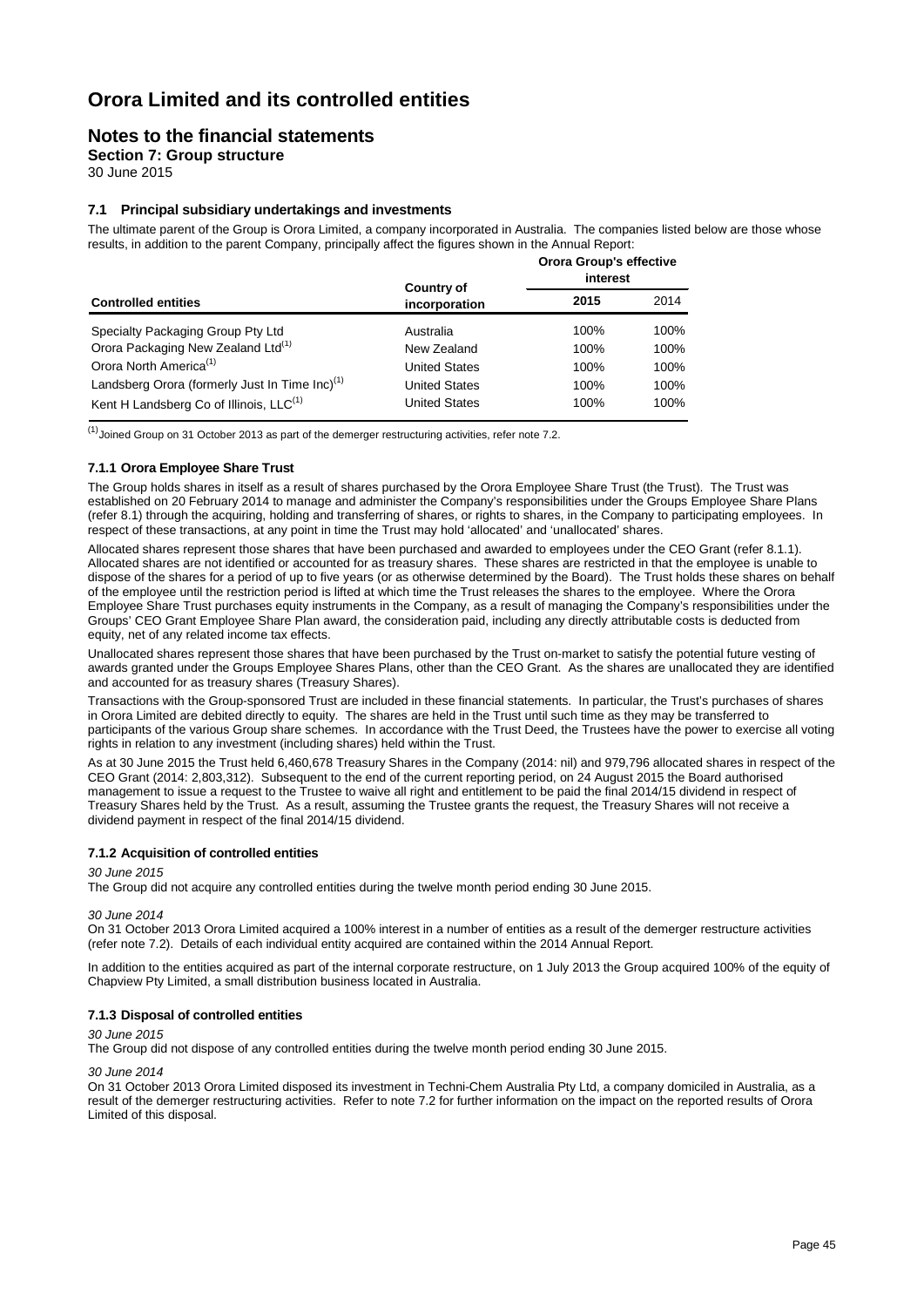### **Notes to the financial statements**

**Section 7: Group Structure (continued)**

30 June 2015

#### **7.2 Orora Limited Demerger – 30 June 2014**

Effective 17 December 2013 Orora Limited (the Company) and its controlled entities (collectively referred to as the Group) demerged from Amcor Ltd (Amcor). The Company was listed as a separate standalone entity on the Australian Securities Exchange (ASX) on 18 December 2013 and the demerger was implemented on 31 December 2013 with the Group repaying amounts owed to Amcor totalling \$765.8 million pursuant to the Demerger Agreement.

Prior to the demerger, the Company and Amcor were required to undertake an internal corporate restructure which took place on 31 October 2013. As a result of the corporate restructure, certain flexible packaging assets and businesses of the Company were sold and several entities ceased to be and several entities became, subsidiaries of the Company. In addition, a number of operating assets and liabilities were legally transferred between the Company and entities within the Amcor Group.

The statutory financial information prepared for the comparative financial year ended 30 June 2014 does not give a view of the performance of the Group as it is currently structured as a result of the internal corporate restructure. The statutory financial information for the financial year ended 30 June 2014 includes the results of certain flexible packaging entities, assets and operations for the 1 July 2013 to 31 October 2013, being the date at which these operations ceased to be part of the Orora Group under the internal corporate restructure, as well as internal and external borrowings of the Company that were held up to the demerger date, but which were retained by Amcor post the demerger. The statutory financial information only includes the results of the Group's businesses in North America and certain closure and fibre activities in the Australia and New Zealand region from 1 November 2013, the date at which these operations became part of the Group under the internal corporate restructure.

To assist shareholders in their understanding of the Group's business as it is now structured, pro forma financial information for the year ended 30 June 2014 is provided in the Review of Operations section of the Director's Report (and can also be found in the Company's media release to the ASX on 26 August 2015). This pro forma information is prepared on the basis that the business as it is now structured was in effect for the period 1 July 2013 to 30 June 2014. In the preparation of the pro forma financial information, adjustments have been made to the Orora Group's results, as they are presented in Group's segment note (refer note 2), to present a view of performance as if the corporate restructure had been effective from 1 July 2013. Additional adjustments have also been made in the presentation of pro forma financial information to reflect changes in depreciation and corporate costs, associated with the Company becoming a standalone listed entity, as well as reflecting the Group holding external debt and applying an effective tax rate of 30.8% in respect of the period presented.

The pro forma adjustments referred to above have been made on a basis consistent with those contemplated on page 46 of the Amcor Ltd Demerger Scheme Booklet.

#### **Businesses acquired and disposed**

As part of the corporate internal restructure undertaken by the Group pursuant to the Demerger Deed with Amcor, certain assets, liabilities and legal entities have been acquired and divested by the Group. Details of the legal entities acquired and disposed are contained within the 2014 Annual Report.

These transactions occurred under the common control of Amcor and for consolidation purposes have been accounted for as transactions between entities under common control. As a consequence no acquisition accounting in the form of a purchase price allocation was undertaken and therefore the assets and liabilities have not been remeasured to fair value nor has any goodwill arisen. As the Group has elected to account for the business combination as a common control transaction all the assets and liabilities acquired by the Group, as a result of the internal corporate restructure, have been recognised at values consistent with the carrying value of those assets and liabilities Amcor's accounts immediately prior to the restructure.

#### *Disposed businesses*

The businesses disposed of under the corporate internal restructure, which occurred prior to the demerger, have been treated as a discontinued operation within this financial report. As a result of the internal restructure the flexible packaging assets and businesses were transferred to Amcor and resulted in the recognition of a gain on sale of \$29.8 million which was settled through intercompany loans between the Group and Amcor upon demerger. This gain is presented within discontinued operations.

#### *Acquired businesses*

Under the internal corporate restructure, the acquisition of the North America business and certain closure and fibre packaging activities in the Australia and New Zealand region, was funded through a share issue. The acquisition was undertaken at the direction and while under the common control of Amcor and as a result the transactions have been recognised, for consolidation purposes, within equity. The movements in equity include the acquisition of the reserves and retained earnings of the acquired operations as at the date of the corporate restructure and the recognition of a demerger reserve of \$132.9 million. The demerger reserve represents the difference between the deemed consideration established under the internal corporate restructure and the carrying value of the assets and liabilities acquired, under the common control transaction.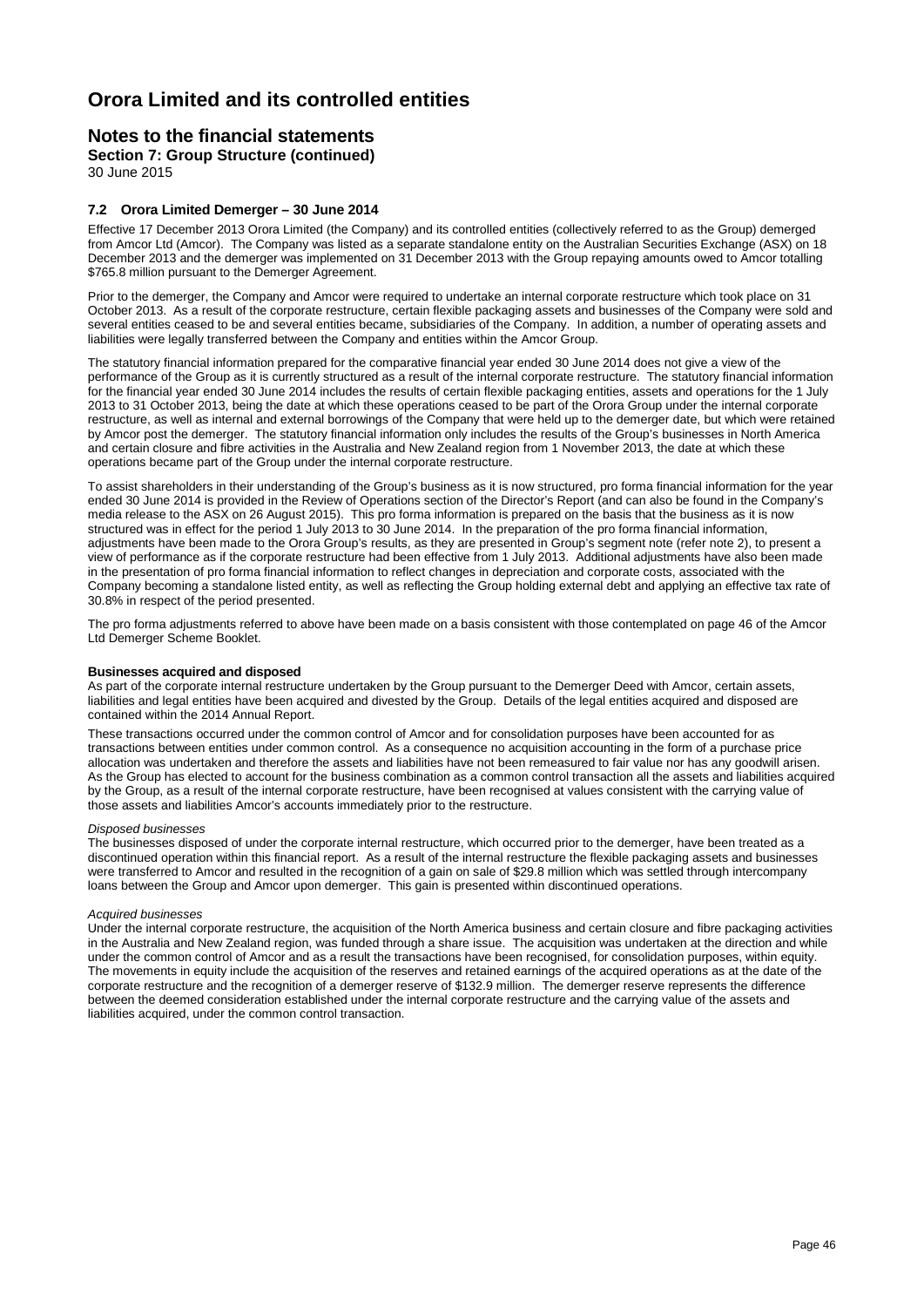### **Notes to the financial statements**

**Section 7: Group Structure (continued)**

30 June 2015

#### **7.2 Orora Limited Demerger – 30 June 2014 (continued)**

#### **Impairment of assets**

On demerger it was necessary to undertake an assessment of the carrying value of the Orora business and its Cash Generating Units (CGUs), as the fair value of the Orora business and its CGUs at the time of the demerger were influenced by the new listed entity, Orora Limited's, cost of capital.

In performing the impairment assessment management estimated the recoverable amount of each CGU based on the present value of the future cash flows expected to be derived from the CGU (value in use). The value in use assessment was calculated using five year cash flow projections that were sourced from the Group's latest internal forecasts and a pre-tax discount rate of 10.6% with nominal growth anticipated in the terminal value year.

For the majority of the CGUs, the assessment indicated that the recoverable amounts were higher than the carrying value of the assets and no impairment was required. However for the Orora Fibre CGU, which forms part of the Australasia segment, the recoverable amount was below the carrying value of the assets indicating the existence of a potential impairment. Having identified the potential impairment management undertook a detailed assessment of the assets within this CGU to identify the specific assets impaired, as a result of this review an impairment of \$209.8 million was recognised. Of the impairment identified \$178.2 million relates to property, plant and equipment (refer note 4.6) and \$13.3 million to intangible assets, being computer software (refer note 4.7). The impairment identified also included asset write downs totalling \$18.3 million of which \$9.2 million related to property, plant and equipment, \$1.5 million to intangible assets and \$7.6 million to inventory. The impairment losses were recognised within 'general and administrative' expense in the income statement.

In respect of the Fibre CGU value in use computation if the pre-tax discount rate applied to the cash flow projections had been 1% higher than management's estimate (11.6% rather than 10.6%) then the impairment identified would have been \$84.7 million higher. In accordance with the Group's accounting policies the impairment loss has been reassessed as at 30 June 2015 for any indication that the loss may have changed, no such indicators were identified (refer note 6.3).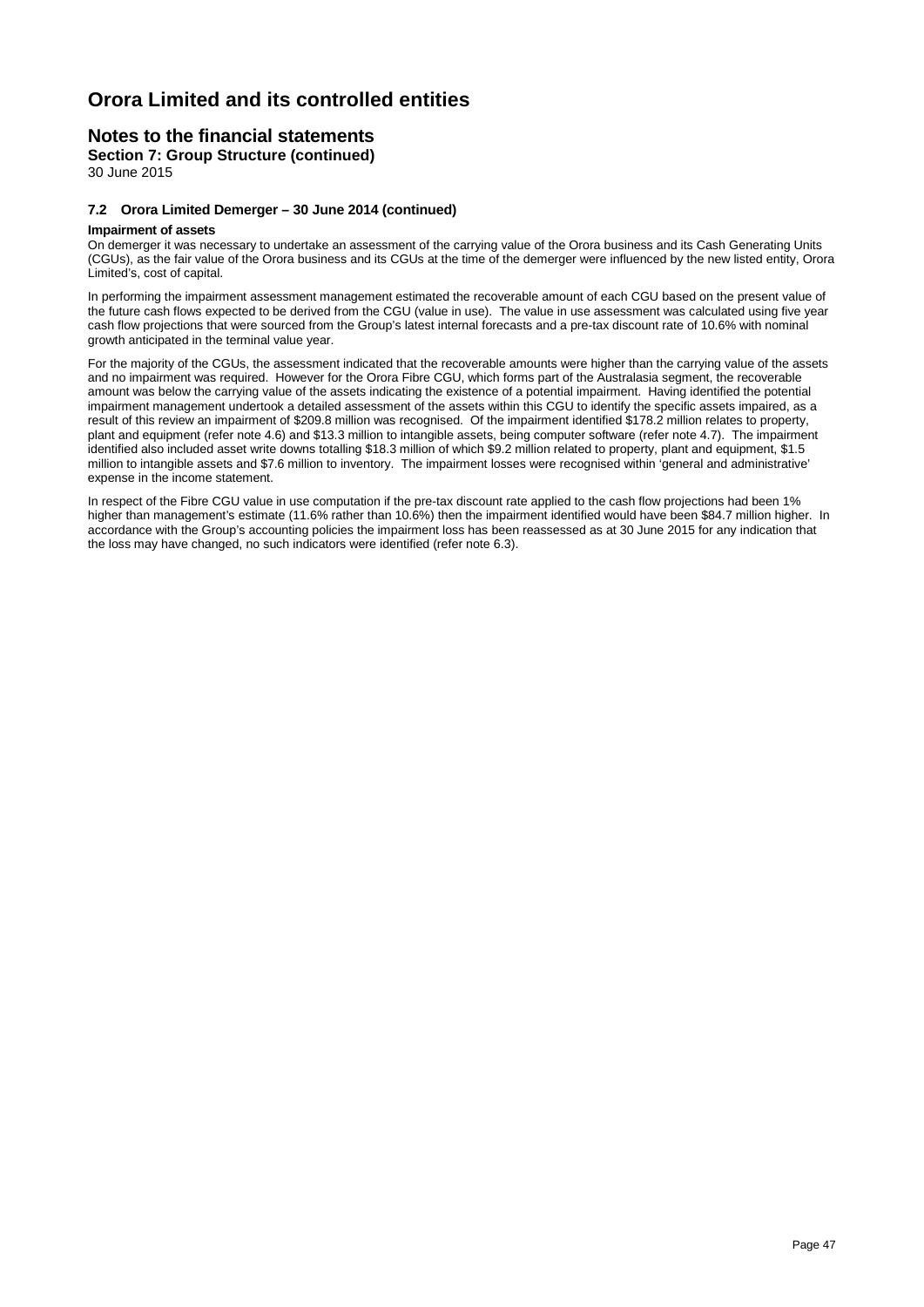### **Notes to the financial statements**

#### **Section 8: Other**

30 June 2015

#### **8.1 Share-based compensation**

The Company provides benefits to employees (including senior executives) of the Group in the form of share-based incentives. Employees are paid for their services or incentivised for the performance in part through options or rights over shares. The expense arising from these transactions is shown in note 3.2.

#### **Recognition and measurement**

Share-based payments can either be equity settled or cash settled. If the employee is provided a choice of settlement options then the scheme is to be cash settled.

#### *Equity settled transactions*

The cost of equity settled transactions with employees is measured using the fair value at the date at which the options or right is granted.

The fair value of options is measured at grant date taking into account market performance conditions, but excludes the impact of any non-market conditions (eg profitability and sales growth targets). Non-market vesting conditions are included in the assumptions about the number of options that are expected to be exercisable. The fair value of each option granted is measured on the date of grant using the Black Scholes option pricing model that takes into account the exercise price, the vesting and performance criteria, and where applicable the market condition criteria, term of the option, impact of dilution, the non-tradeable nature of the option, the share price at grant date and expected price volatility of the underlying share, the expected dividend yield and the risk free interest rate for the term of the option.

The fair value of rights is measured at grant date using a Monte-Carlo valuation model which simulates the date of vesting, the percentage vesting, the share price and total shareholder return. Once the simulated date of vesting is determined a Black-Sholes methodology is utilised to determine the fair value of the rights granted.

The cost of equity settled transactions is recognised as an employee benefit expense in the income statement with a corresponding increase in the share-based payments reserve in equity and is spread over the vesting period during which the employees become unconditionally entitled to the option or right. Upon exercise of the options or rights, the balance of the share-based payment reserve, relating to the option or right, is transferred to share capital.

At each reporting period the Group revises the estimate of the number of options that are expected to vest based on the non-market vesting conditions. Any impact to the revision of an original estimate is recognised in the income statement with a corresponding adjustment to the share-based payment reserve. The employee expense, recognised each period, reflects the most recent estimate.

#### *Cash settled transactions*

The ultimate expense recognised in relation to cash-settled transactions will be equal to the actual cash paid to the employees, which will be the fair value at settlement date. The expected cash payment is estimated at each reporting period and a liability recognised to the extent that the vesting period has expired and in proportion to the amount of the awards that are expected to ultimately vest. At 30 June 2015 the Group does not have any cash settled schemes (2014: nil).

#### **8.1.1 CEO Grant**

Under the CEO Grant, the Board nominates certain senior executives as eligible to receive fully-paid ordinary shares in part satisfaction of their remuneration for the relevant financial year. The number of shares issued is at the discretion of the Board. The restrictions on these shares do not allow the employee to dispose of the shares for a period of up to five years (or as otherwise determined by the Board), unless the employee ceases employment later than three years after the shares were issued. Any right or interest in the shares will be forfeited if the employee voluntarily ceases employment within three years from the date the shares were issued or, if the employee is dismissed during the restriction period, for cause or poor performance. The shares subject to the CEO Grant carry full dividend entitlements and voting rights.

Details of the total movement in shares issued under the CEO Grant are as follows:

|                                                    | 2015          |                                      |           | 2014                                 |
|----------------------------------------------------|---------------|--------------------------------------|-----------|--------------------------------------|
|                                                    | <b>Number</b> | Weighted<br>average fair<br>value \$ | Number    | Weighted<br>average fair<br>value \$ |
| Restricted shares at beginning of financial period | 2,083,312     | 0.60                                 |           |                                      |
| Transfer of award on demerger from Amcor Ltd       |               |                                      | 1,703,988 | 0.44                                 |
| Issued during the period                           | 100.000       | 2.19                                 | 450.820   | 1.16                                 |
| <b>Restriction lifted</b>                          | (1,251,180)   | 0.46                                 | (71, 496) | 0.08                                 |
| Restricted shares at end of financial period       | 932,132       | 0.97                                 | 2,083,312 | 0.60                                 |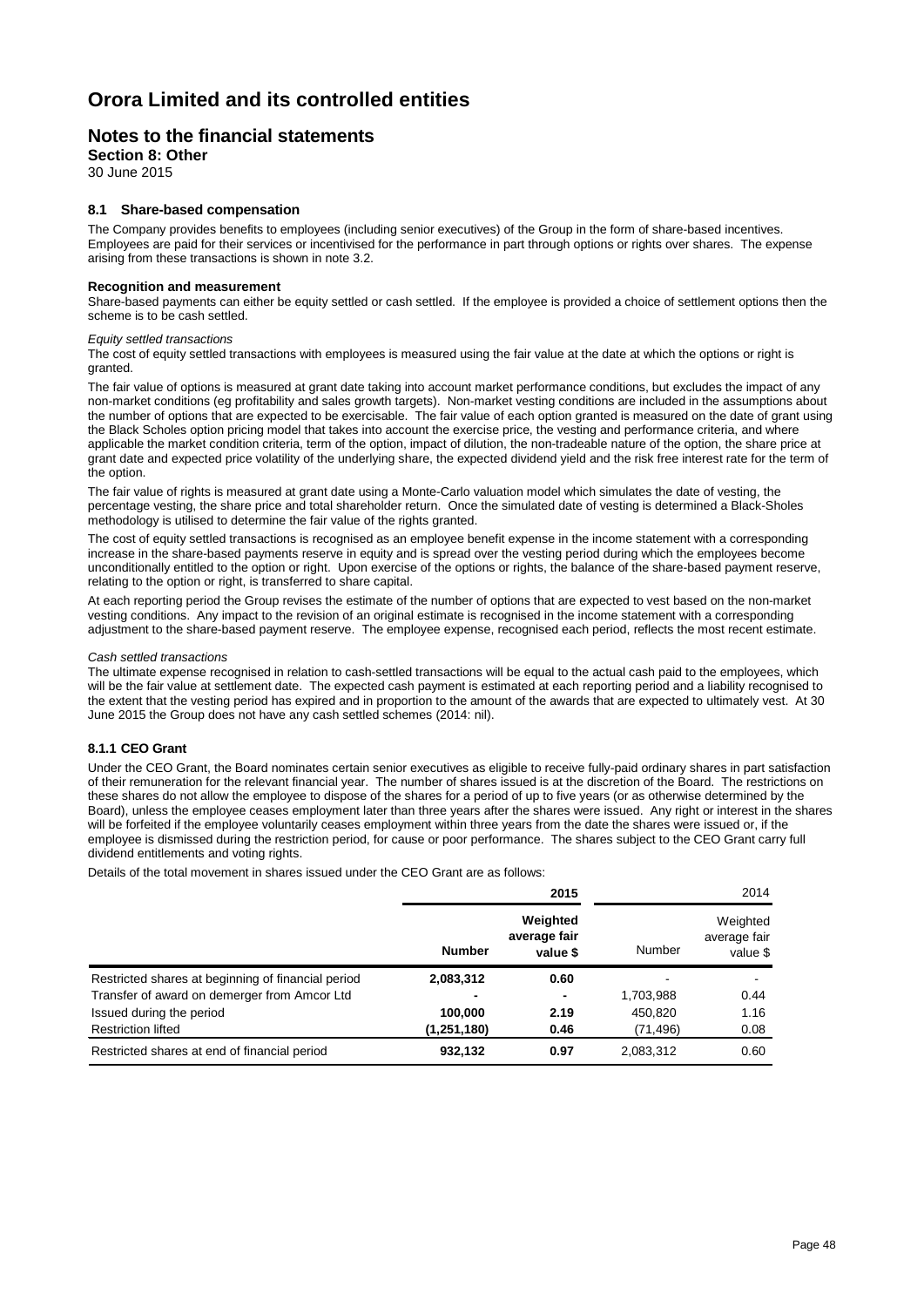### **Notes to the financial statements**

**Section 8: Other (continued)**

30 June 2015

#### **8.1 Share-based compensation (continued)**

#### **8.1.2 Long term incentives**

In 2014 the Group established the Orora Long Term Incentive plan (LTI). Under the LTI, share options or performance rights over shares in the Company, or performance shares, may be issued to executive officers, senior executives and senior employees. The exact terms and conditions of each award are determined by the Directors of the Company at the time of grant.

#### *Share Options*

Share options granted under the LTI give the employee the right to acquire a share at a future point in time upon meeting specified vesting conditions that are both time and performance-based and require payment of an exercise price. The share options are granted at no consideration and carry no dividend entitlement or voting rights until they vest and are exercised to ordinary shares on a one-forone basis. The number of shares that ultimately vest is subject to meeting an Earnings per Share (EPS) hurdle and the satisfaction of a Return on Average Funds Employed (RoAFE) test.

Share options that have vested following satisfaction of time and performance conditions will remain exercisable until the expiry date. On expiry, any vested but unexercised share options will lapse. Unvested awards are forfeited if the employee voluntarily ceases employment or is dismissed for poor performance.

#### *Performance Rights*

Performance rights granted under the LTI give the employee the right to receive a share at a future point in time upon meeting specified vesting conditions that are both time and performance-based with no exercise price payable. The performance rights are granted at no consideration and carry no dividend entitlement or voting rights until they vest and are exercised to ordinary shares on a one-for-one basis. Two-thirds of the number of performance rights that ultimately vest are subject to a relative Total Shareholder Return test. The remaining one-thirds is subject to meeting an EPS hurdle and the satisfaction of a RoAFE test.

Performance rights or performance shares that have vested following the time and performance conditions will remain exercisable until the expiry date. On expiry, any vested but unexercised performance rights or performance shares will lapse. Unvested awards are forfeited if the employee voluntarily ceases employment or is dismissed for poor performance.

Details of the total movement in shares granted under the LTI are as follows:

| <b>Expiry date</b> | <b>Exercise</b> | <b>Balance at</b>                                                                                    |           |                  | Balance at end of period |                          |                 |
|--------------------|-----------------|------------------------------------------------------------------------------------------------------|-----------|------------------|--------------------------|--------------------------|-----------------|
|                    |                 |                                                                                                      |           |                  |                          |                          |                 |
|                    |                 | beginning of                                                                                         |           |                  |                          | Vested &                 | <b>Proceeds</b> |
|                    | price (\$)      | period                                                                                               | Granted   | <b>Forfeited</b> | On issue                 | <b>Exercisable</b>       | received (\$)   |
|                    |                 |                                                                                                      |           |                  |                          |                          |                 |
|                    |                 |                                                                                                      |           |                  |                          |                          |                 |
| 30 Sept 2021       | 1.22            | 4,475,000                                                                                            |           | (300,000)        | 4,175,000                |                          |                 |
| 30 Sept 2022       | 1.22            | 4,005,000                                                                                            |           | (700,000)        | 3,305,000                |                          |                 |
| 30 Sept 2023       | 1.22            | 4,005,000                                                                                            |           | (700,000)        | 3,305,000                |                          |                 |
| 30 Sept 2021       | 1.22            |                                                                                                      | 1,750,000 |                  | 1,750,000                |                          |                 |
| 30 Sept 2022       | 1.22            | $\blacksquare$                                                                                       | 1,750,000 | $\blacksquare$   | 1,750,000                |                          |                 |
| 30 Sept 2023       | 1.22            |                                                                                                      | 1,750,000 |                  | 1,750,000                |                          |                 |
|                    |                 | 12,485,000                                                                                           | 5,250,000 | (1,700,000)      | 16,035,000               | $\overline{\phantom{0}}$ |                 |
|                    |                 | 0.24                                                                                                 | 0.42      | 0.24             | 0.30                     |                          |                 |
|                    |                 |                                                                                                      |           |                  |                          |                          |                 |
|                    |                 |                                                                                                      |           |                  |                          |                          |                 |
| 30 Sept 2016       |                 | 1,862,000                                                                                            |           | (130, 500)       | 1,731,500                |                          |                 |
| 30 Sept 2017       |                 | 1,682,000                                                                                            |           | (300,000)        | 1,382,000                |                          |                 |
| 30 Sept 2018       |                 | 1,682,000                                                                                            |           | (300,000)        | 1,382,000                |                          |                 |
| 30 Sept 2017       |                 |                                                                                                      | 985,000   | (40,000)         | 945,000                  |                          |                 |
| 30 Sept 2016       |                 |                                                                                                      | 739,500   |                  | 739,500                  |                          |                 |
| 30 Sept 2017       |                 |                                                                                                      | 739,500   |                  | 739,500                  |                          |                 |
| 30 Sept 2018       |                 |                                                                                                      | 739,500   |                  | 739,500                  |                          |                 |
| 30 Sept 2017       |                 |                                                                                                      | 125,000   |                  | 125,000                  |                          |                 |
| 30 Sept 2018       |                 |                                                                                                      | 125,000   |                  | 125,000                  |                          |                 |
|                    |                 | 5,226,000                                                                                            | 3,453,500 | (770, 500)       | 7,909,000                | -                        |                 |
|                    |                 |                                                                                                      |           |                  |                          |                          |                 |
|                    |                 | Weighted average fair value $(\text{$\$})^{(1)}$<br>Weighted average fair value $(\text{$\$})^{(1)}$ | 0.87      | 1.32             | 0.89                     | 1.07                     |                 |

(1)The above fair value is determined in accordance with AASB 2 *Share-based Payment* in respect of recognising the share-based payment expense of the award granted.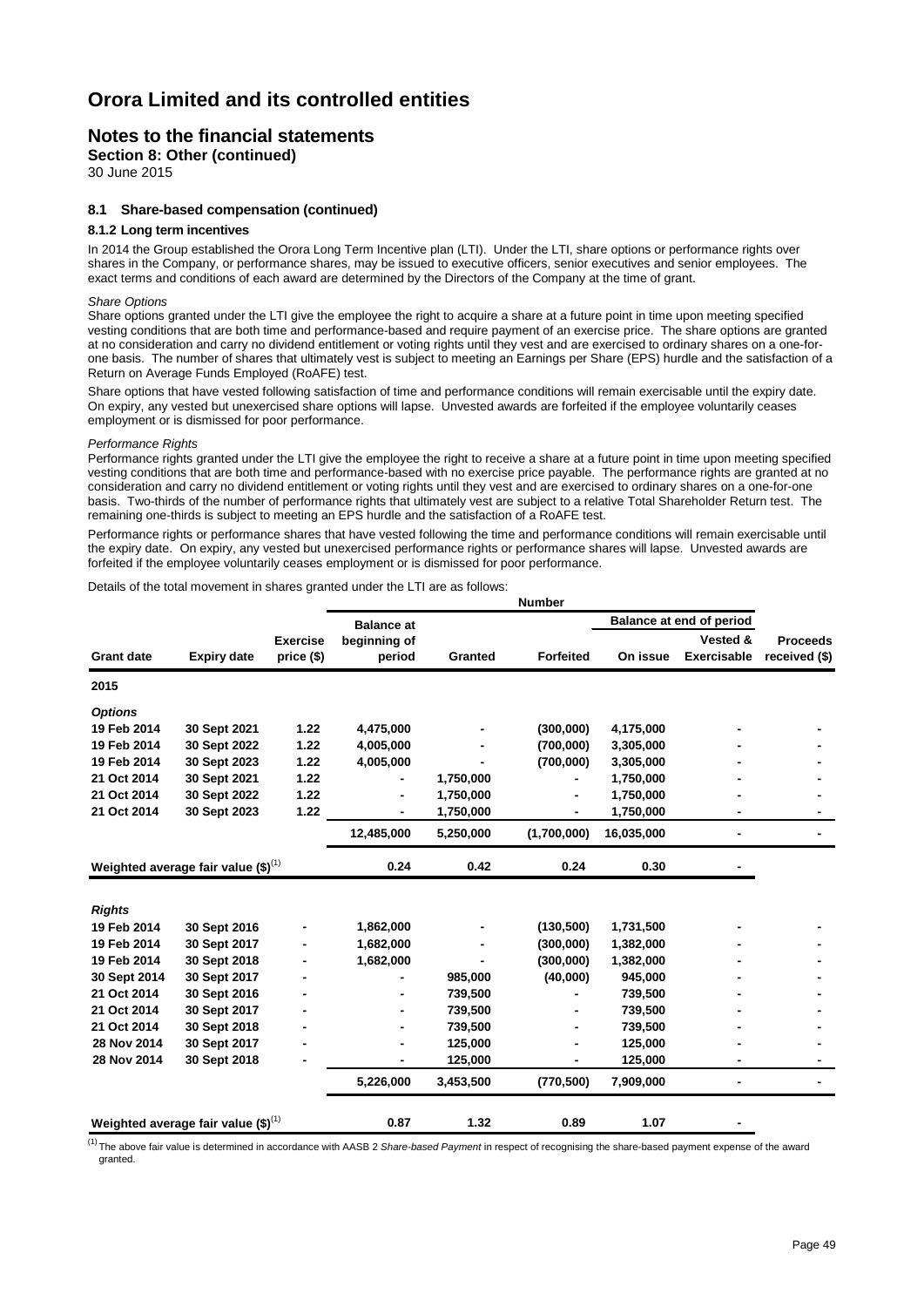### **Notes to the financial statements**

**Section 8: Other (continued)**

30 June 2015

#### **8.1 Share-based compensation (continued)**

#### **8.1.2 Long term incentives (continued)**

Details of the total movement in shares granted under the LTI are as follows:

|                   | 0.000 or the total movement in charge granted ander the ETT are do relieft |                               |                        |            | <b>Number</b>    |            |                                |                                  |
|-------------------|----------------------------------------------------------------------------|-------------------------------|------------------------|------------|------------------|------------|--------------------------------|----------------------------------|
|                   |                                                                            |                               | <b>Balance at</b>      |            |                  |            | Balance at end of period       |                                  |
| <b>Grant date</b> | <b>Expiry date</b>                                                         | <b>Exercise</b><br>price (\$) | beginning of<br>period | Granted    | <b>Forfeited</b> | On issue   | Vested &<br><b>Exercisable</b> | <b>Proceeds</b><br>received (\$) |
| 2014              |                                                                            |                               |                        |            |                  |            |                                |                                  |
| Options           |                                                                            |                               |                        |            |                  |            |                                |                                  |
| 19 Feb 2014       | 30 Sept 2021                                                               | 1.22                          | $\blacksquare$         | 4,475,000  |                  | 4,475,000  |                                |                                  |
| 19 Feb 2014       | 30 Sept 2022                                                               | 1.22                          |                        | 4,005,000  |                  | 4,005,000  |                                |                                  |
| 19 Feb 2014       | 30 Sept 2023                                                               | 1.22                          |                        | 4,005,000  |                  | 4,005,000  |                                |                                  |
|                   |                                                                            |                               | ۰                      | 12,485,000 |                  | 12,485,000 |                                |                                  |
|                   | Weighted average fair value $(\text{$\$})^{(1)}$                           |                               |                        | 0.24       |                  | 0.24       |                                |                                  |
| <b>Rights</b>     |                                                                            |                               |                        |            |                  |            |                                |                                  |
| 19 Feb 2014       | 30 Sept 2016                                                               |                               | $\blacksquare$         | 1,862,000  |                  | 1,862,000  |                                |                                  |
| 19 Feb 2014       | 30 Sept 2017                                                               |                               | $\blacksquare$         | 1,682,000  |                  | 1,682,000  |                                |                                  |
| 19 Feb 2014       | 30 Sept 2018                                                               |                               |                        | 1,682,000  |                  | 1,682,000  |                                |                                  |
|                   |                                                                            |                               |                        | 5,226,000  |                  | 5,226,000  |                                |                                  |
|                   | Weighted average fair value $(\text{$\$})^{(1)}$                           |                               |                        | 0.87       |                  | 0.87       |                                |                                  |

<sup>(1)</sup>The above fair value is determined in accordance with AASB 2 Share-based Payment in respect of recognising the share-based payment expense of the award granted.

#### **Fair value of options and rights**

The following weighted average assumptions were used for options and rights granted in the current period:

|                                                       | 2015  | 2014  |
|-------------------------------------------------------|-------|-------|
| Expected dividend yield (%)                           | 4.20  | 4.50  |
| Expected price volatility of the Company's shares (%) | 24.00 | 22.00 |
| Share price at grant date (\$)                        | 1.66  | 1.33  |
| Exercise price (\$) - options only                    | 1.22  | 1.22  |
| Risk-free interest rate - options (%)                 | 3.00  | 3.93  |
| Expected life of options (years)                      | 3.50  | 3.46  |
| Risk-free interest rate - rights (%)                  | 2.55  | 3.04  |
| Expected life of rights (years)                       | 3.35  | 3.46  |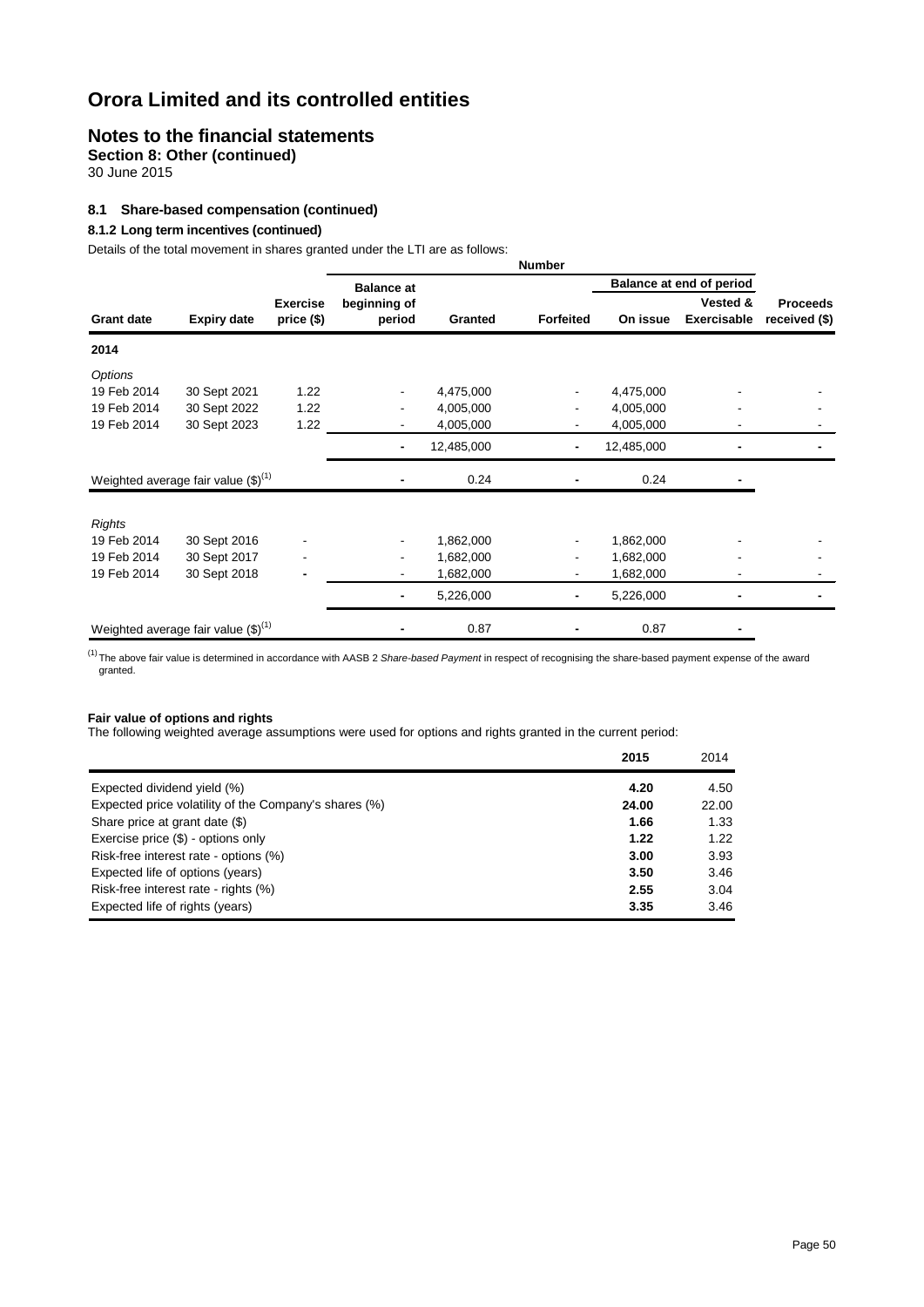### **Notes to the financial statements**

**Section 8: Other (continued)**

30 June 2015

#### **8.1 Share-based compensation (continued)**

#### **8.1.3 Short term incentive**

#### *Deferred Equity*

The Orora Limited Short Term Incentive plan – Deferred Equity (STI) provides a short-term incentive opportunity to selected executives, in the form of rights to Orora Limited shares. The number of rights that are allocated to each eligible executive is based on:

- 33.3% of the value of the cash bonus payable under the Executive Management Incentive Plan, following the end of the performance period
- the volume weighted average price of Orora Limited ordinary shares for the five trading days prior to 30 June, being the end of the performance period; and
- where cash bonuses are determined in currencies other than Australian dollars, the average foreign exchange rate for the same five day period.

An executive will forfeit allocated performance rights if either they voluntarily leave Orora employment during the restriction period or their employment is terminated for cause. Board discretion applies in the case of involuntary termination of employment and change of control.

Details of the total movement in shares granted under the STI are as follows, there were no STI grants in the comparative period:

|                                              |               | 2015                                 |
|----------------------------------------------|---------------|--------------------------------------|
|                                              | <b>Number</b> | Weighted<br>average fair<br>value \$ |
| Outstanding at beginning of financial period |               |                                      |
| Granted                                      | 928,864       | 1.53                                 |
| Exercised                                    | (52, 808)     | 1.53                                 |
| Cancelled                                    | (44, 828)     | 1.53                                 |
| Outstanding at end of financial period       | 831,228       | 1.53                                 |
| Exercisable at end of financial period       |               |                                      |

The equity outcomes for the 2015 financial year STI will be determined and allocated in September 2015.

#### **8.2 Commitments and contingent liabilities**

#### **Operating lease commitments**

The total undiscounted future minimum lease payments under non-cancellable operating leases fall due for payment as follows:

| \$ million                   | 2015  | 2014  |
|------------------------------|-------|-------|
| Within one year              | 72.4  | 70.4  |
| Between one and five years   | 178.3 | 169.5 |
| More than five years         | 114.0 | 98.2  |
|                              | 364.7 | 338.1 |
| Less sub-lease rental income | (0.1) | (0.2) |
|                              | 364.6 | 337.9 |

#### **Capital expenditure commitments**

At 30 June 2015 the Group has capital commitments contracted but not provided for in respect of the acquisition of property, plant and equipment of \$6.0 million (2014: \$7.1 million).

#### **Other expenditure commitments**

At 30 June 2015 the Group had other expenditure commitments of \$82.6 million (2014: \$102.0 million) in respect of other supplies and services yet to be provided.

#### **Guarantees**

The Group has issued a number of bank guarantees to third parties for various operational and legal purposes. It is not expected that these guarantees will be called on.

#### **Other**

Certain entities in the Group are party to various legal actions that have arisen in the ordinary course of business. The actions are being defended and the Directors are of the opinion that provisions are not required as no material losses are expected to arise.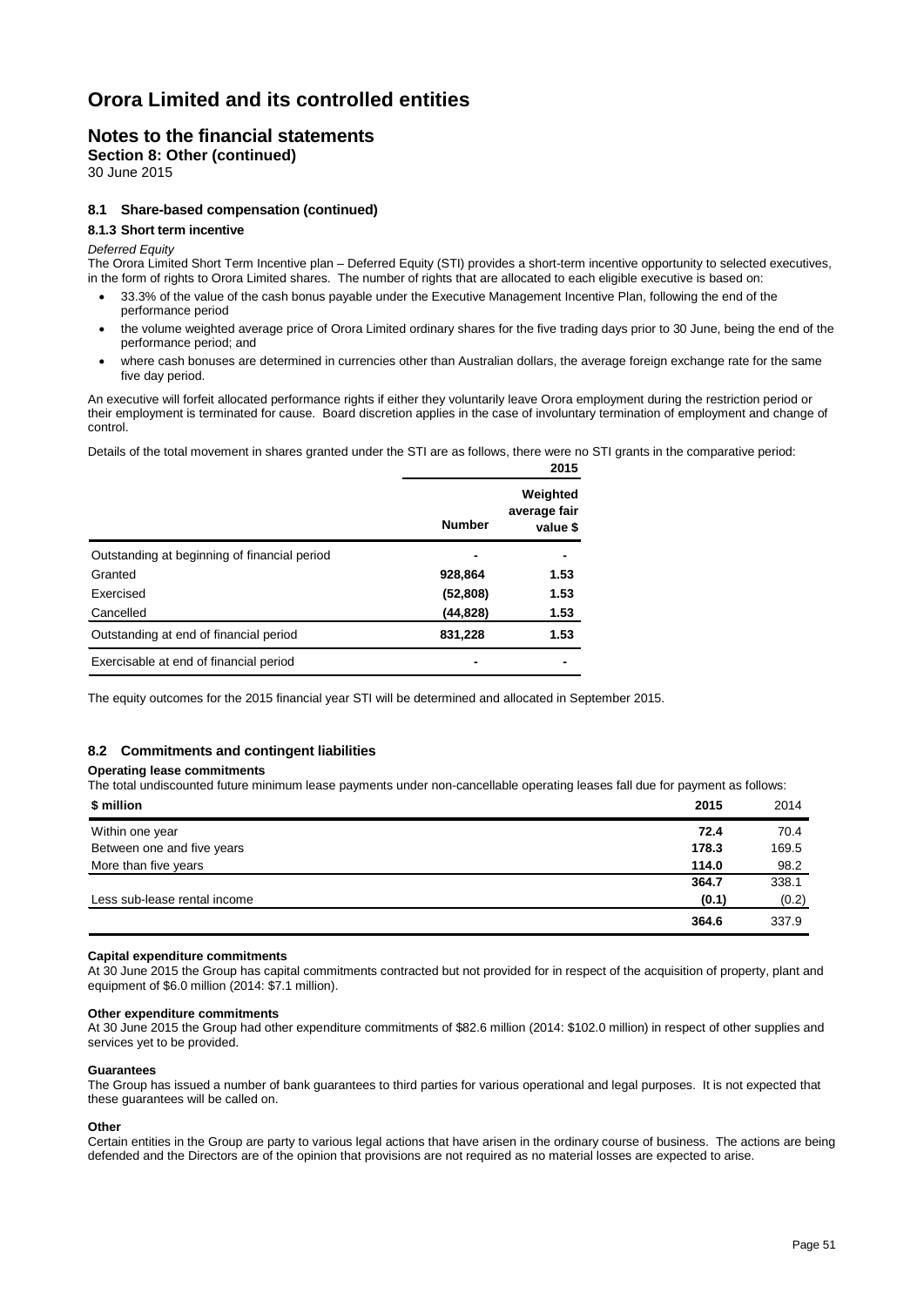### **Notes to the financial statements**

**Section 8: Other (continued)**

30 June 2015

#### **8.3 Events subsequent to balance date**

#### **US Private Placement**

On 17 July 2015 the Group announced that it had successfully completed the US private placement of notes issued by its wholly owned US subsidiary, raising US\$250.0 million through the issuance of notes of which US\$100.0 million matures in eight years and US\$150.0 million matures in ten years. Refer to note 5.7 for further information on the impact of this raising upon the Groups net financial debt position, subsequent to the issue

#### **Australian land sale**

On 20 July 2015 the Group announced that it had reached agreement to sell the former carton board mill site in Petrie, Queensland, Australia, to Moreton Bay Regional Council for a total consideration of \$50.5 million. The Group received \$20.0 million on the exchange of contracts and the balance of the proceeds will be paid as decommissioning of the site progresses over the next two years. The total profit on the sale is anticipated to be approximately \$10.0 million.

#### **Early adoption of AASB 9** *Financial Instruments*

On 24 August 2015 the Board approved the early adoption of AASB 9 *Financial Instruments* as issued in December 2014, with effect from 1 July 2015. This standard replaces the provisions of AASB 139 F*inancial Instruments: Recognition and Measurement* that relate to the recognition, classification and measurement of financial assets and financial liabilities, the derecognition of financial instruments; and hedge accounting. Refer to note 8.8.2 for further information.

#### **Dividend waiver on Treasury Shares**

On 24 August 2015 the Board authorised management to issue a request to the Trustee to waive all right and entitlement to be paid the final 2014/15 dividend in respect of Treasury Shares held by the Trust. As a result, assuming the Trustee grants the request, the Treasury Shares will not receive a dividend payment in respect of the final 2014/15 dividend. Refer to note 7.1.1 for further information in respect of the Employee Share Trust.

#### **Business acquisition**

On 26 August 2015, Orora signed an agreement to acquire the assets and business of Jakait, a supplier of packaging, logistics and label products to the greenhouse produce sector based in Ontario, Canada. The consideration is C\$16.5 million (\$17.2 million) which represents an EBITDA multiple of 5.6 times. There is also an additional returns based consideration component of up to C\$5.5 million (\$5.7 million) payable over 5 years. The anticipated effective date of the acquisition is 1 September 2015 and will be funded from existing cash/debt facilities.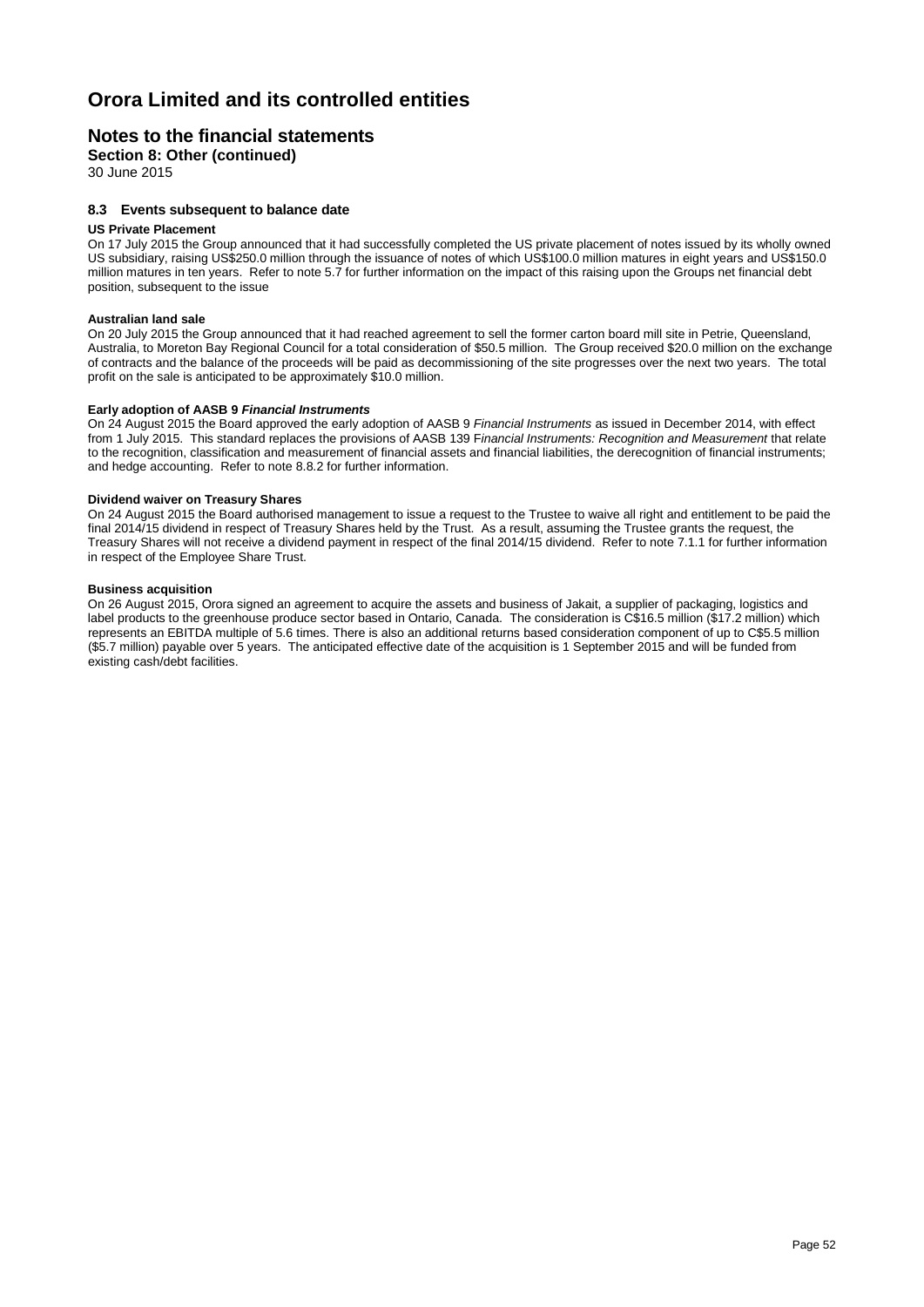### **Notes to the financial statements**

**Section 8: Other (continued)**

30 June 2015

#### **8.4 Orora Limited**

**Summarised income statement and comprehensive income**

|                                                                                     |         | <b>Orora Limited</b> |
|-------------------------------------------------------------------------------------|---------|----------------------|
| \$ million                                                                          | 2015    | 2014                 |
| Profit/(loss) before related income tax (expense)/benefit for continuing operations | 184.9   | (155.0)              |
| Income tax (expense)/benefit                                                        | (24.8)  | 53.9                 |
| Profit/(loss) after tax for continuing operations                                   | 160.1   | (101.1)              |
| Profit from discontinued operations, net of tax                                     |         | 33.0                 |
| Profit/(loss) for the financial period                                              | 160.1   | (68.1)               |
| Total comprehensive income/(loss)                                                   | 157.9   | (67.9)               |
| <b>Summarised balance sheet</b>                                                     |         |                      |
| Total current assets                                                                | 547.2   | 503.7                |
| <b>Total assets</b>                                                                 | 2,219.2 | 2,218.9              |
| <b>Total current liabilities</b>                                                    | 506.0   | 463.8                |
| <b>Total liabilities</b>                                                            | 880.2   | 953.6                |
| <b>Net assets</b>                                                                   | 1,339.0 | 1,265.3              |
| <b>Equity</b>                                                                       |         |                      |
| Contributed equity                                                                  | 502.7   | 513.4                |
| Reserves:                                                                           |         |                      |
| Share-based payment reserve                                                         | 6.9     | 2.0                  |
| Available-for-sale reserve                                                          |         | 2.9                  |
| Cash flow hedge reserve                                                             | (2.8)   | (3.5)                |
| Retained profits                                                                    | 832.2   | 750.5                |
| <b>Total equity</b>                                                                 | 1,339.0 | 1,265.3              |

#### **Basis of preparation**

The financial information for the parent entity Orora Limited has been prepared on the same basis as the consolidated financial statements, except as set out below.

#### *Investments in subsidiaries*

In the Company's financial statements, investments in subsidiaries are carried at cost less, where applicable, accumulated impairment losses.

#### *Tax consolidation regime*

On 1 January 2014 the Company and its wholly-owned Australian resident entities formed a tax-consolidated group and are therefore taxed as a single entity. The head entity within the tax-consolidated group is Orora Limited.

The Company, and the members of the tax-consolidated group, recognise their own current tax expense/income and deferred tax assets and liabilities arising from temporary differences using the 'stand alone taxpayer' approach by reference to the carrying amounts of assets and liabilities in the separate financial statements of each entity and the tax values applying under tax consolidation.

In addition to its current and deferred tax balances, the Company also recognises the current tax liabilities (or assets), and the deferred tax assets arising from unused tax losses and unused tax credits assumed from members of the tax-consolidated group, as part of the tax-consolidation arrangement. Assets or liabilities arising as part of the tax consolidation arrangement are recognised as current amounts receivable or payable from the other entities within the tax-consolidated group.

### *Nature of tax sharing agreement*

Upon tax consolidation, the entities within the tax consolidated group entered into a tax sharing agreement. The terms of this agreement specify the methods of allocating any tax liability in the event of default by the Company on its group payment obligations and the treatment where a subsidiary member exits the group. The tax liability otherwise remains with the Company for tax purposes.

#### **Contingent liabilities of Orora Limited**

Pursuant to the terms of the ASIC Class Order 98/1418 (as amended) dated 13 August 1998, which relieved certain wholly-owned subsidiaries from specific accounting and financial reporting requirements, Orora Limited and all of the Company's Australian whollyowned subsidiaries entered into an approved deed for the cross guarantee of liabilities. No liabilities subject to the Deed of Cross Guarantee at 30 June 2015 are expected to arise to Orora Limited and subsidiaries, as all such subsidiaries were financially sound and solvent at that date.

Details of the deed and the consolidated financial position of the Company and the subsidiaries party to the deed are set out in note 8.5.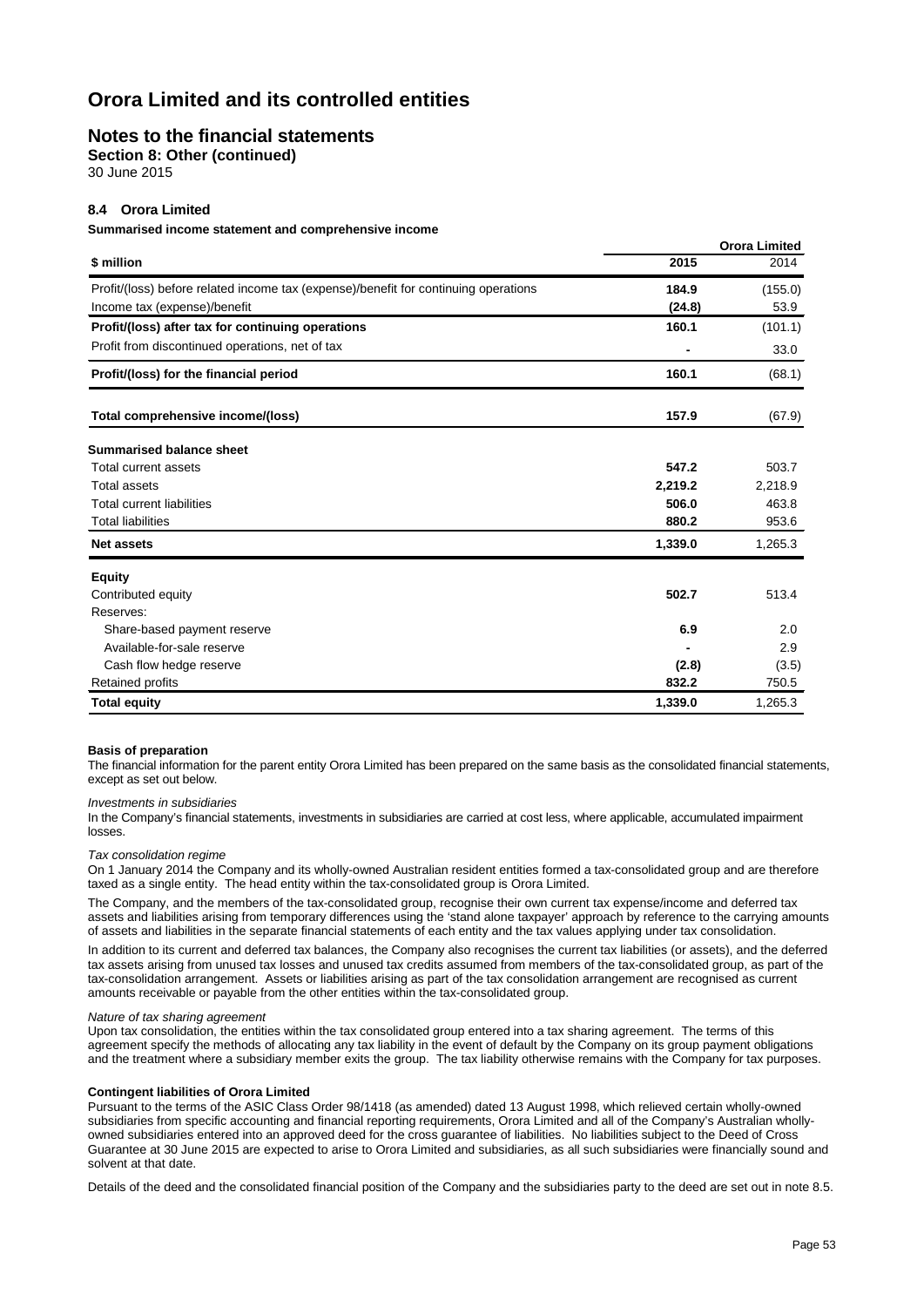### **Notes to the financial statements**

**Section 8: Other (continued)**

30 June 2015

### **8.5 Deed of Cross Guarantee**

Under the terms of ASIC Class Order 98/1418 (as amended), certain wholly-owned controlled entities have been granted relief from the *Corporations Act 2001* requirement to prepare and lodge audited Financial Reports and Directors' Reports.

It is a condition of the Class Order that the holding entity, Orora Limited, and each of the relevant subsidiaries enter into a Deed of Cross Guarantee whereby each company guarantees the debts of the company's party to the Deed.

On 9 May 2014 the holding entity, Orora Limited entered into the deed of cross guarantee with the following subsidiaries.

| <b>Envirocrates Pty Ltd</b>           | ACN 089523919 CCC Pty Ltd         |
|---------------------------------------|-----------------------------------|
| PP New Pty Ltd                        | Chapview Pty Ltd                  |
| Pak Pacific Corporation Pty Ltd       | Rota Die International Pty Ltd    |
| AP Chase Pty Ltd                      | Rota Die Pty Ltd                  |
| ACN 002693843 Box Pty Ltd             | <b>AGAL Holdings Pty Ltd</b>      |
| Lynyork Pty Ltd                       | Orora Packaging Australia Pty Ltd |
| Fibre Containers (Queensland) Pty Ltd | Orora Closure Systems Pty Ltd     |
| Speciality Packaging Group Pty Ltd    |                                   |

The consolidated income statement, statement of comprehensive income and statement of financial position, comprising Orora Limited and the wholly-owned subsidiaries party to the deed, after eliminating all transactions between the parties, as at 30 June, are set out below.

| Consolidated income statement, statement of comprehensive income and retained earnings |  |  |
|----------------------------------------------------------------------------------------|--|--|
|----------------------------------------------------------------------------------------|--|--|

| \$ million                                                                                    | 2015    | 2014    |
|-----------------------------------------------------------------------------------------------|---------|---------|
| Sales revenue                                                                                 | 1,638.6 | 1,605.2 |
| Profit/(loss) from continuing operations                                                      | 344.1   | (87.6)  |
| Net finance costs                                                                             | (23.7)  | (40.5)  |
| Profit/(loss) from continuing operations before related income tax (expense)/benefit          | 320.4   | (128.1) |
| Income tax (expense)/benefit                                                                  | (27.9)  | 42.1    |
| Profit/(loss) for the financial period from continuing operations                             | 292.5   | (86.0)  |
| Profit from discontinued operations, net of tax                                               |         | 33.0    |
| Profit/(loss) for the financial period                                                        | 292.5   | (53.0)  |
| Items that may be reclassified subsequently to profit or loss:                                |         |         |
| Revaluation of available-for-sale financial assets, net of tax                                |         | 4.4     |
| Revaluation of cash flow hedges, net of tax                                                   | (2.2)   | (4.2)   |
| Tax on exchange differences on translating financial instruments                              | 0.3     |         |
| Items subsequently reclassified to profit or loss:                                            |         |         |
| Revaluation of available-for-sale financial assets reclassified to profit or loss, net of tax | (2.9)   |         |
| Revaluation of cash flow hedges reclassified to profit or loss, net of tax                    | 2.8     |         |
| Other comprehensive income for the financial period, net of tax                               | (2.0)   | 0.2     |
| Total comprehensive income/(loss) for the financial period                                    | 290.5   | (52.8)  |
| Retained profits at beginning of financial period                                             | 745.3   | 838.2   |
| Profit/(loss) for the financial period                                                        | 292.5   | (53.0)  |
| Retained earnings attributable to entities acquired under common control                      |         | 35.8    |
| Transfers from equity accounts                                                                |         | (39.5)  |
|                                                                                               | 1,037.8 | 781.5   |
| Dividends recognised during the financial period                                              | (78.4)  | (36.2)  |
| Retained profits at end of the financial period                                               | 959.4   | 745.3   |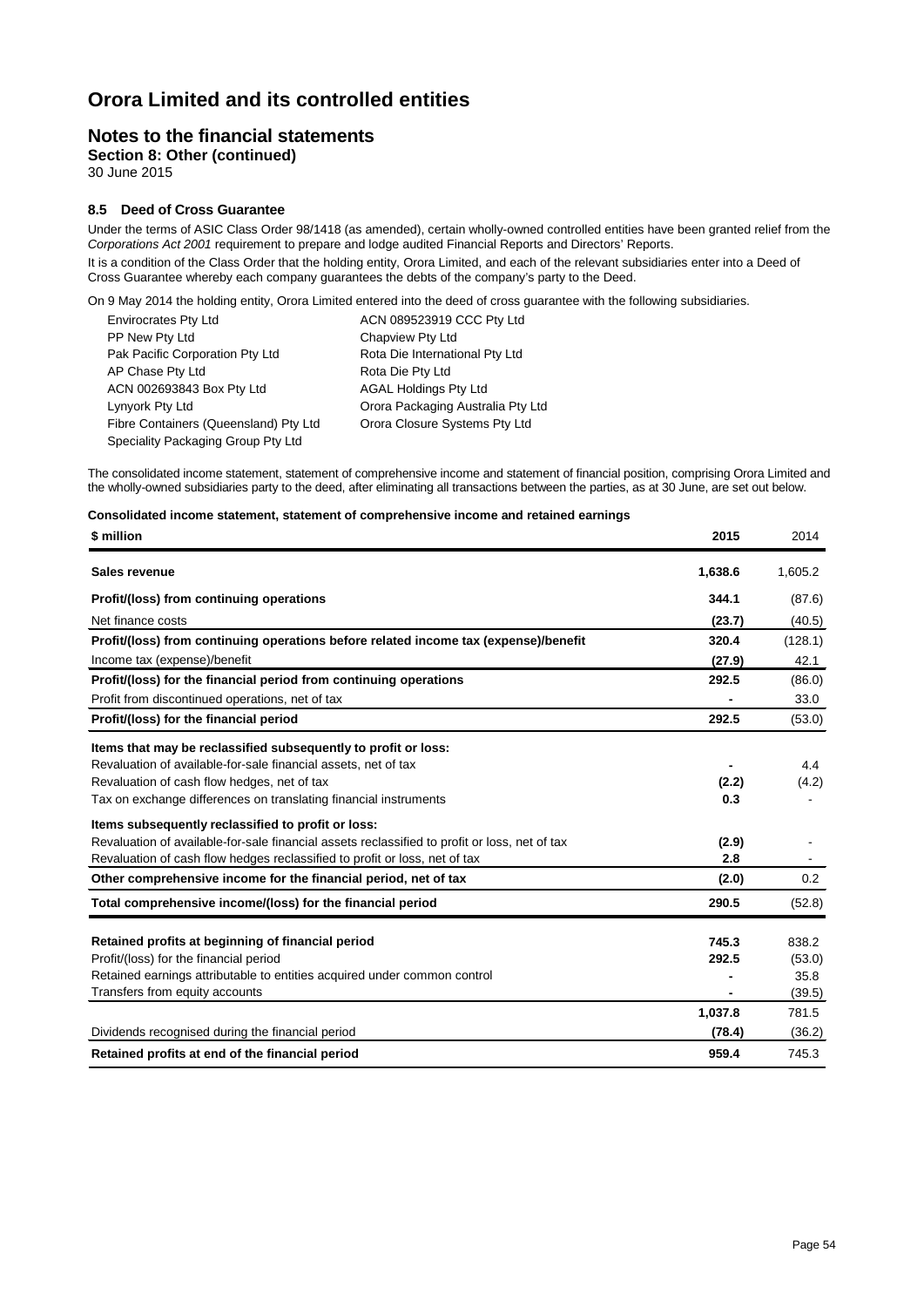## **Notes to the financial statements**

**Section 8: Other (continued)**

30 June 2015

### **8.5 Deed of Cross Guarantee (continued)**

| <b>Consolidated Balance Sheet</b><br>\$ million    | 2015    | 2014    |
|----------------------------------------------------|---------|---------|
|                                                    |         |         |
| <b>Current assets</b><br>Cash and cash equivalents | 34.3    | 6.0     |
| Trade and other receivables                        | 316.3   | 195.2   |
| Inventories                                        | 290.9   | 292.6   |
| Other financial assets                             | 7.5     | 0.8     |
| Other current assets                               | 29.9    | 23.2    |
| Current tax receivable                             |         | 6.0     |
| <b>Total current assets</b>                        | 678.9   | 523.8   |
| <b>Non-current assets</b>                          |         |         |
| Other financial assets                             | 215.2   | 223.7   |
| Property, plant and equipment                      | 1,373.7 | 1,381.8 |
| Deferred tax assets                                | 0.8     | 17.7    |
| Intangible assets                                  | 91.2    | 88.6    |
| Other non-current assets                           | 45.3    | 56.0    |
| <b>Total non-current assets</b>                    | 1,726.2 | 1,767.8 |
| <b>Total assets</b>                                | 2,405.1 | 2,291.6 |
| <b>Current liabilities</b>                         |         |         |
| Trade and other payables                           | 343.3   | 350.0   |
| Interest-bearing liabilities                       | 79.9    | 52.5    |
| Other financial liabilities                        | 3.0     | 4.2     |
| <b>Current tax liabilities</b>                     | 4.2     |         |
| Provisions                                         | 92.5    | 93.8    |
| <b>Total current liabilities</b>                   | 522.9   | 500.5   |
| <b>Non-current liabilities</b>                     |         |         |
| Trade and other payables                           | 0.9     | 0.7     |
| Interest-bearing liabilities                       | 349.0   | 462.8   |
| Other financial liabilities                        | 8.4     | $2.2\,$ |
| Provisions                                         | 17.9    | 25.6    |
| <b>Total non-current liabilities</b>               | 376.2   | 491.3   |
| <b>Total liabilities</b>                           | 899.1   | 991.8   |
| <b>Net assets</b>                                  | 1,506.0 | 1,299.8 |
| <b>Equity</b>                                      |         |         |
| Contributed equity                                 | 502.7   | 513.4   |
| Reserves                                           | 43.9    | 41.1    |
| Retained profits                                   | 959.4   | 745.3   |
| <b>Total equity</b>                                | 1,506.0 | 1,299.8 |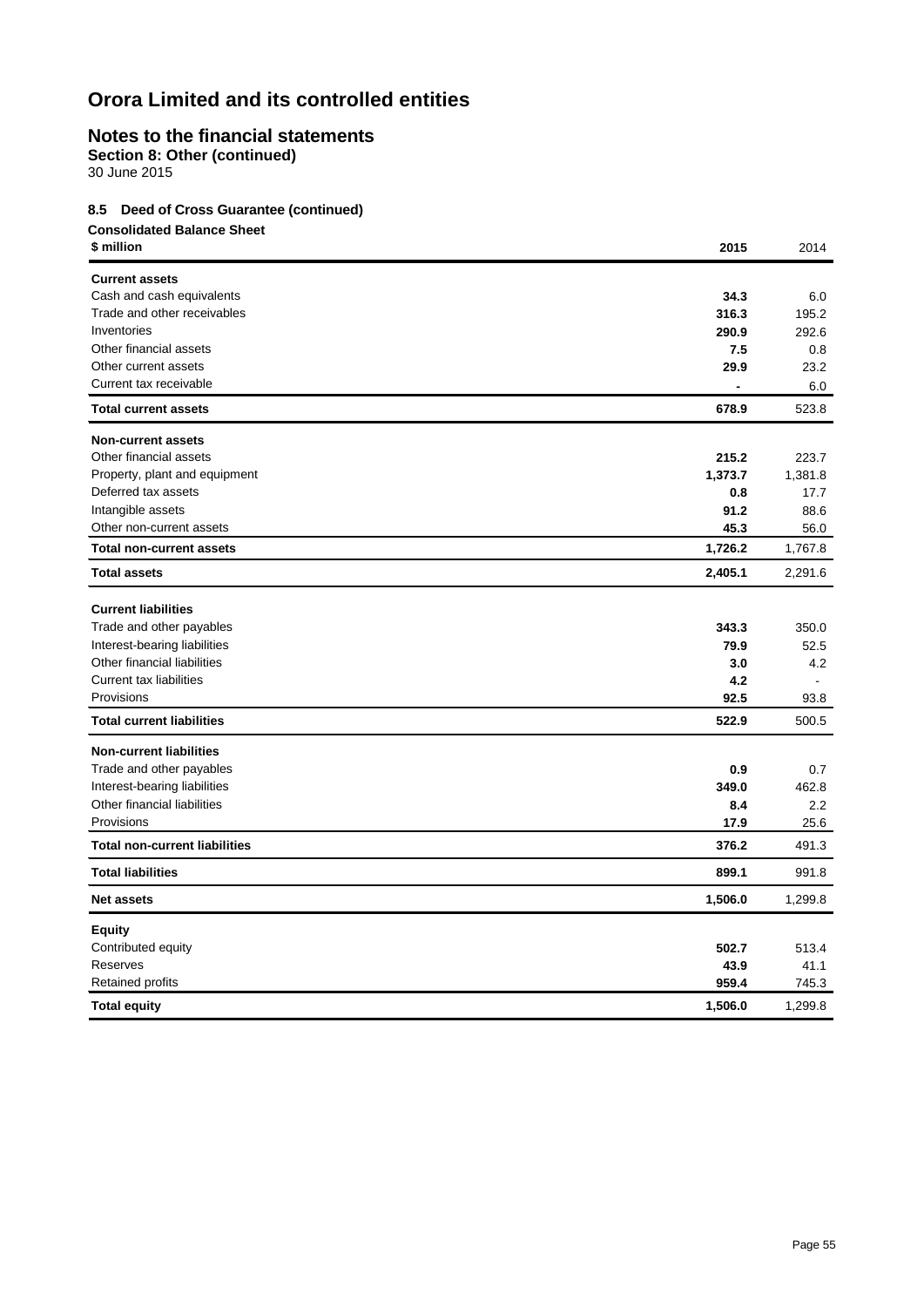### **Notes to the financial statements**

**Section 8: Other (continued)**

30 June 2015

### **8.6 Related party transactions**

The related parties identified by the Directors include investments and key management personnel.

To enable users of our financial statements to form a view about the effects of related party relationships on the Group, we disclose the related party relationship when control exists, irrespective of whether there have been transactions between the related parties. Details of investment in subsidiaries are disclosed in note 7.1 and details of the Orora Employee Share Trust are provided in note 7.1.1. The Group does not hold any interests in associates or joint ventures.

#### **8.6.1 Parent entity**

The ultimate parent entity within the Orora Group is Orora Limited, which is domiciled and incorporated in Australia. Transactions with entities in the wholly-owned Orora Group are made on normal commercial terms and conditions and during the year included:

- purchases and sales of goods and services; and
- provision of administrative assistance.

In the comparative period, prior to the demerger and subsequent listing of Orora Limited on the Australian Securities Exchange, the ultimate parent entity of Orora Limited was Amcor Ltd. Transactions between entities of the Orora Group, whilst a wholly-owned subsidiary of Amcor Ltd, and the controlled entities of Amcor Ltd (collectively referred to as Amcor) included:

- advancement and repayment of loans from Amcor to Orora entities;
- provision by Amcor of management, and administrative assistance;
- purchase and sales of products and services;
- interest expense paid by Orora Limited for money borrowed;
- transfer of tax related balances for tax consolidation purposes;
- provision of transactional banking facilities on behalf of Orora Limited; and
- acting as an employer for certain Orora employees, including responsibility for payroll and superannuation.

With the exception of some interest-free loans provided by Amcor and the sale of inventory by Orora's Australian entities to Amcor for sale within Australia, which occurred at nil margin, all other transactions were conducted according to normal commercial terms and conditions.

Amounts owing to and from entities in the Orora Group and entities in the Amcor Group were dealt with on demerger in the manner as set out in note 7.2.

#### **8.6.2 Other related parties**

Contributions to superannuation funds on behalf of employees are disclosed in note 3.2.

#### **8.7 Key Management Personnel**

Key Management Personnel (KMP) consists of Orora Limited Executive and Non-Executive Directors, the Chief Financial Officer and the Group General Manager, Strategy. Key management personnel compensation is as follows:

| \$ thousand                  | 2015  | 2014  |
|------------------------------|-------|-------|
| Short-term employee benefits | 4.821 | 3.473 |
| Long-term employee benefits  | 64    | 79    |
| Post employment benefits     | 190   | 103   |
| Share-based payment expense  | 2.312 | 2,092 |
|                              | 7.387 | 5.747 |

Detailed remuneration disclosures are provided in the Remuneration Report section of the Directors' Report. Apart from the information disclosed in this note, no Director has entered into a material contract with the Group this financial year and there were no material contracts involving Directors' interests existing at year end (2014: nil).

At 30 June 2015 no individual KMP or related party holds a loan with the Group (2014: nil).

During the twelve months ending 30 June 2014 KMP received shares in Orora Limited under the Amcor demerger scheme, whereby one Orora Limited share was offered for every Amcor Ltd ordinary share held on the record date, being 24 December 2013. As a result of this transaction KMP received 1,385,156 shares (\$1,689,890) in Orora Limited upon the Company's listing on the Australian Securities Exchange. In addition, during the period certain KMP were granted 450,820 (\$522,951) restricted shares under the CEO Grant (refer note 8.1.1).